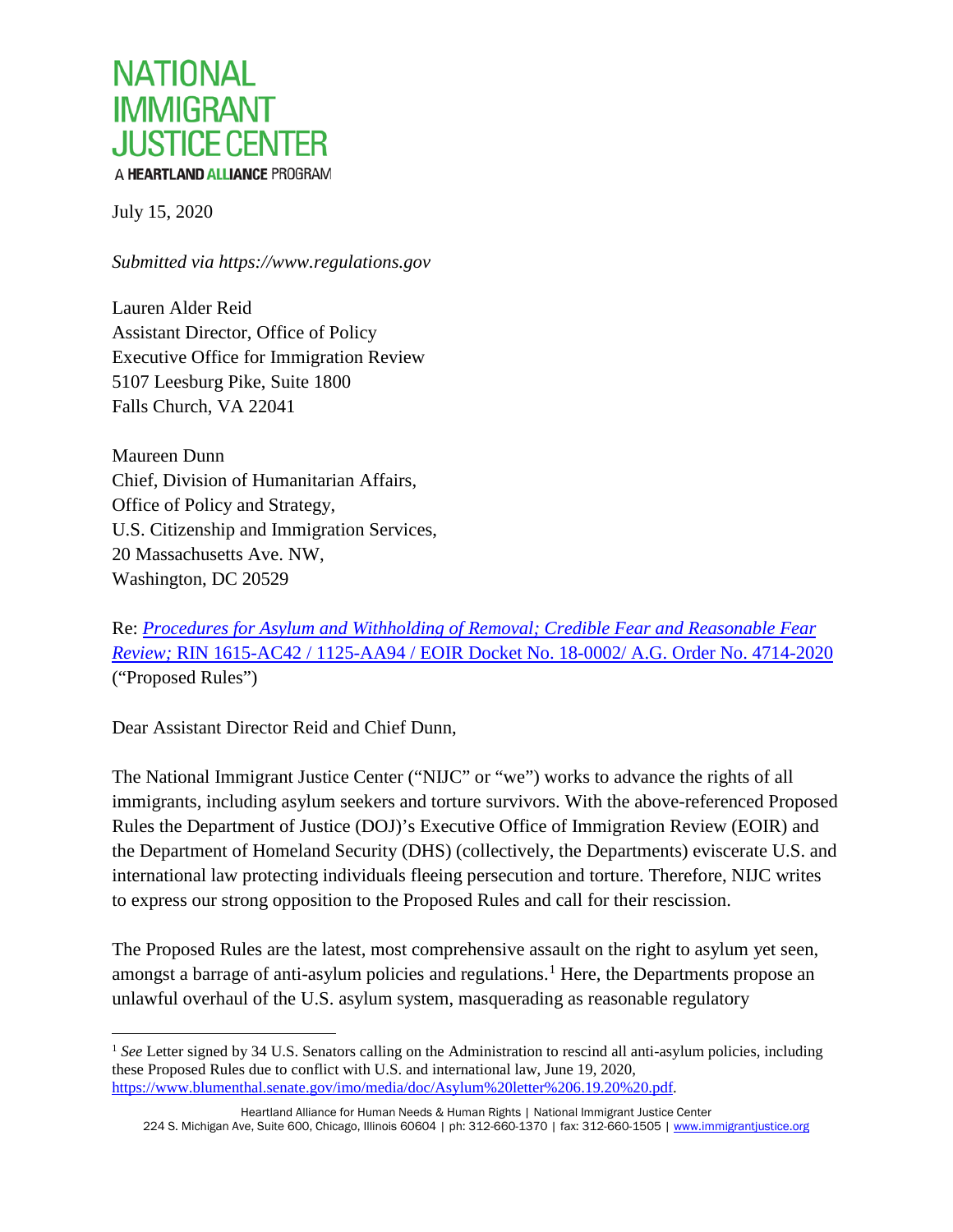interpretations. These Proposed Rules would harm countless refugees, confound adjudicators, and violate existing statutory and Constitutional protections. NIJC urges the Departments to withdraw the Rules in their entirety and ensure that a full and fair asylum system is made accessible to all who seek safety here.

#### **NIJC's strong interest and opposition to proposed changes**

NIJC is dedicated to ensuring human rights protections and access to justice for immigrants, refugees, and asylum seekers. NIJC provides direct legal services to and advocates for these populations through policy reform, impact litigation, and public education. Since its founding more than three decades ago, NIJC uniquely blends individual client advocacy with broad-based systemic change.

Headquartered in Chicago, NIJC provides legal services to more than 11,000 individuals each year, including many asylum seekers, torture survivors, and unaccompanied children who have entered the United States by crossing the U.S.-Mexico border. These individuals have overcome unimaginable persecution and torture in their home countries and journeyed to the United States in hopes of finding a better future. Under these Proposed Rules, the ability for many to access safety is effectively destroyed. As our comments explain further below, the Proposed Rules are not reasonable interpretations of statutory requirements, but a wholesale ban on asylum seekers and torture survivors. NIJC strongly condemns these unlawful, nonsensical, indefensible regulatory changes to asylum law which will send countless migrants back to certain harm or death. For these reasons, NIJC calls for immediate rescission of the Proposed Rules.

Finally, the Proposed Rules will severely impact NIJC at multiple levels. In addition to providing counsel to asylum seekers in the Midwest, NIJC has a program in San Diego, CA designed to assist asylum seekers in expedited removal. NIJC also provides direct representation to asylum seekers and separated families at the border in Texas. Through years of litigation, NIJC has garnered extensive experience and expertise in litigating asylum claims based on persecution on account of gender, LGBTQIA+ status, and gang violence. NIJC has hired and trained a large number of attorneys, who in turn provide consistent support, subject-matter expertise, and training for thousands of *pro bono* counsel and public defenders. As such, NIJC has a reliance interest in the integrity of credible and reasonable fear interviews, as well as the asylum process Congress designed to protect those fleeing harm on the basis of protected grounds. The proposed changes will not only nullify years of NIJC advocacy under U.S. and international law; it will also undermine the provision of life-saving services to asylum seekers because of the drastic overhaul proposed by the Departments.

As one NIJC client succinctly put it, "many of the people will be hurt; it isn't just a [proposed] rule, it's their life. Many of these people will return to their countries and won't tell their stories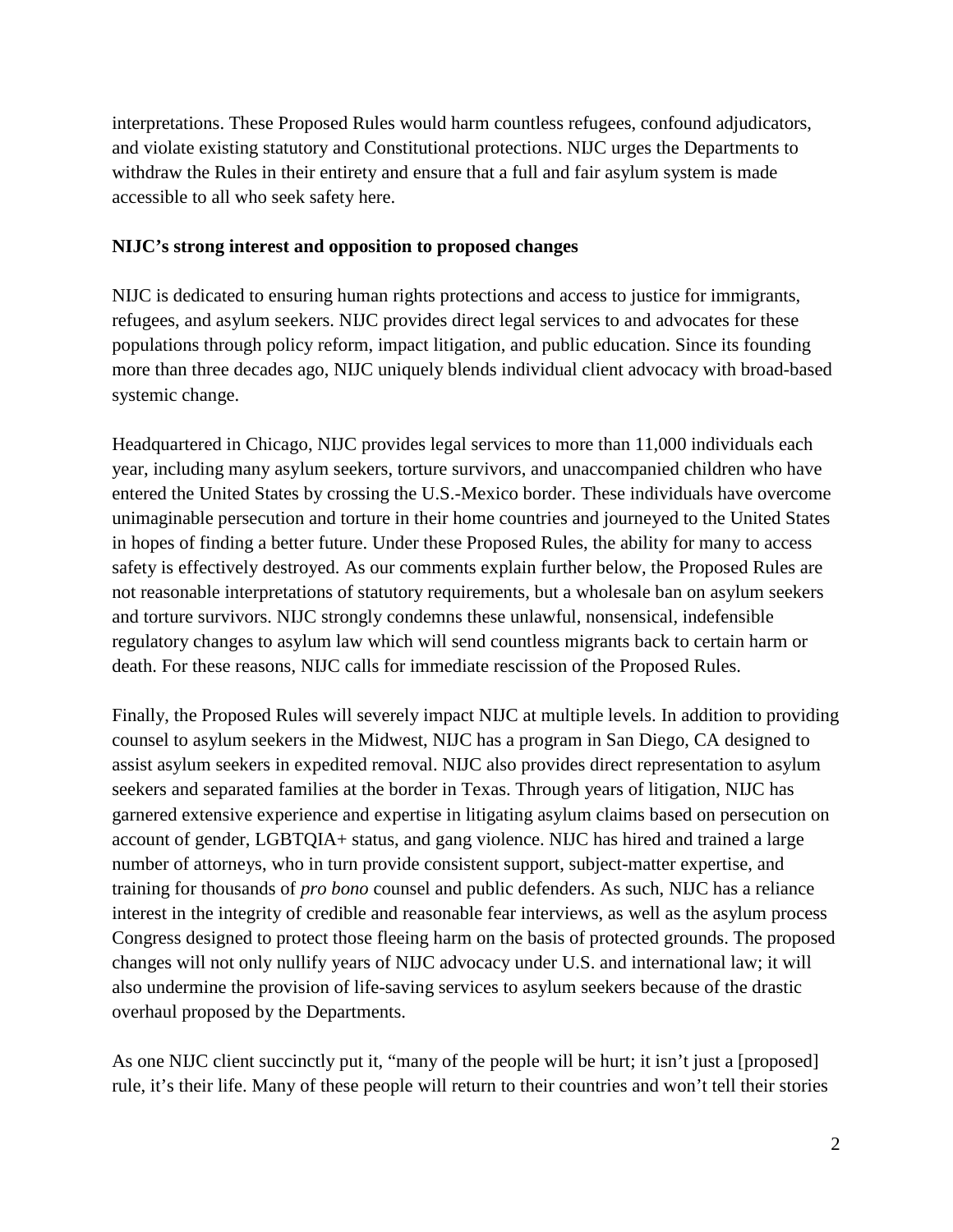any longer, because they won't exist."[2](#page-2-0) Indeed, our review of these proposed changes makes clear that these Proposed Rules are engineered to return the majority of asylum seekers to persecution or torture. Congress tried to avert these injustices by designing a reliable asylum process; the Proposed Rules flout Congress' plain language and intent with scant mercy for the countless lives at stake.

#### **Objection to the expedited time frame for these Proposed Rules**

In light of NIJC's interest in commenting on the substance of the Proposed Rules, NIJC strongly objects to the expedited timeframe for this proposed rule. We draft these comments from the epicenter of this global pandemic that has already afflicted 3.4 million lives with this highly infectious disease and killed 1[3](#page-2-1)6,699 in the U.S.<sup>3</sup> Rather than mourn and recover from this tragedy, the U.S. has been plunged back into a sharp spike in reported cases throughout the country. Rushing the comment period in the midst of a crisis of such historical magnitude is not just unreasonable; it raises serious questions as to the Departments' motives in evading valuable scrutiny, while upending decades of asylum law within half the time normally granted for public comment.[4](#page-2-2)

Specifically, this timeframe impairs NIJC's ability to prepare thorough comments, as the entirety of our staff are currently required to work remotely and face disruptions in normal modes of attorney-client communication. NIJC is far from alone in our constrained capacity; NIJC joined 502 stakeholders struggling to review, assess, and substantively comment on the devastating consequences of this 162-page Notice of Proposed Rulemaking in urging the Departments to extend the comment period to 60 days—a request the Departments ignored.<sup>[5](#page-2-3)</sup> In light of these circumstances, the truncated notice-and-comment period flies in the face of reasonable regulatory practices.

\*\*\*

<span id="page-2-0"></span> <sup>2</sup> *See* Comment of Helen Doe, as submitted by Nayna Gupta; Tracking Number: [1k4-9htv-9hao.](https://www.regulations.gov/searchResults?rpp=25&po=0&s=1k4-9htv-9hao)

<span id="page-2-1"></span><sup>3</sup> *See* Johns Hopkins University, Coronavirus Resource Center, World Map (last accessed on July 15, 2020), [https://coronavirus.jhu.edu/map.html.](https://coronavirus.jhu.edu/map.html)

<span id="page-2-2"></span><sup>4</sup> *See* Office of Management and Budget Office of Information and Regulatory Affairs <https://aboutblaw.com/PWO> (acknowledging that "COVID-19 has disrupted the lives and work of many Americans, including some potential commenters" and calling on administrative agencies to assess the "need to allow more time for preparation of comments outweighs any need for urgency in rulemaking").

<span id="page-2-3"></span><sup>5</sup> Request to Provide a Minimum of 60 days for Public Comment in Response to the Department of Homeland Security United States Citizenship and Immigration Services and Department of Justice Executive Office for Immigration Review Joint Notice of Proposed Rulemaking, June 18, 2020, [https://www.tahirih.org/wp](https://www.tahirih.org/wp-content/uploads/2020/06/Request-for-Extension-of-Asylum-Rule-Comment-Period-from-502-organizations.pdf)[content/uploads/2020/06/Request-for-Extension-of-Asylum-Rule-Comment-Period-from-502-organizations.pdf.](https://www.tahirih.org/wp-content/uploads/2020/06/Request-for-Extension-of-Asylum-Rule-Comment-Period-from-502-organizations.pdf) The Departments have failed to respond to this overwhelming call for an extension of the time period for these comments.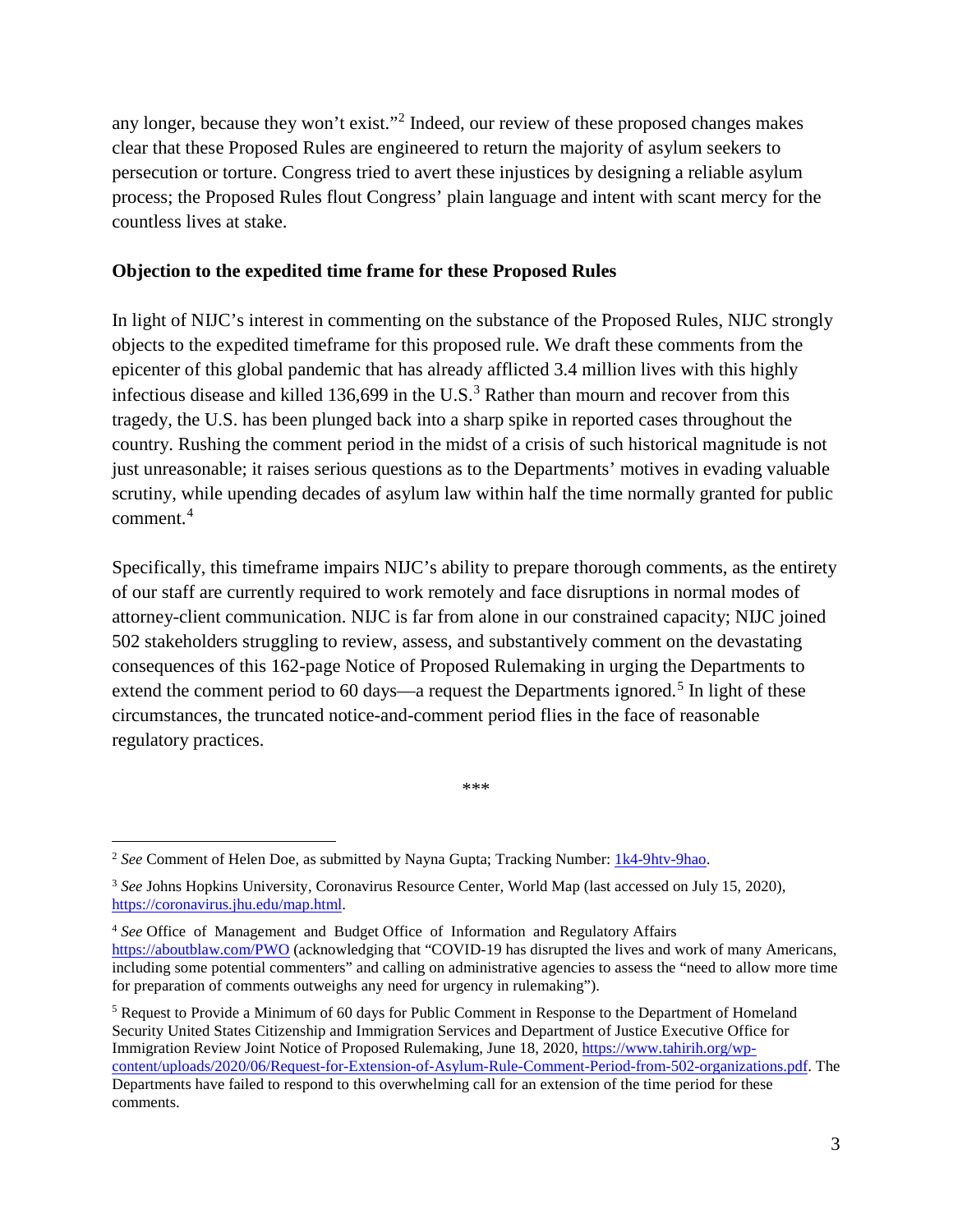More specific comments follow. Thank you for your consideration and please do not hesitate to contact Azadeh Erfani for further information.

/s/ Azadeh Erfani NIJC Senior Policy Analyst *On behalf of the National Immigrant Justice Center* [aerfani@heartlandalliance.org](mailto:aerfani@heartlandalliance.org)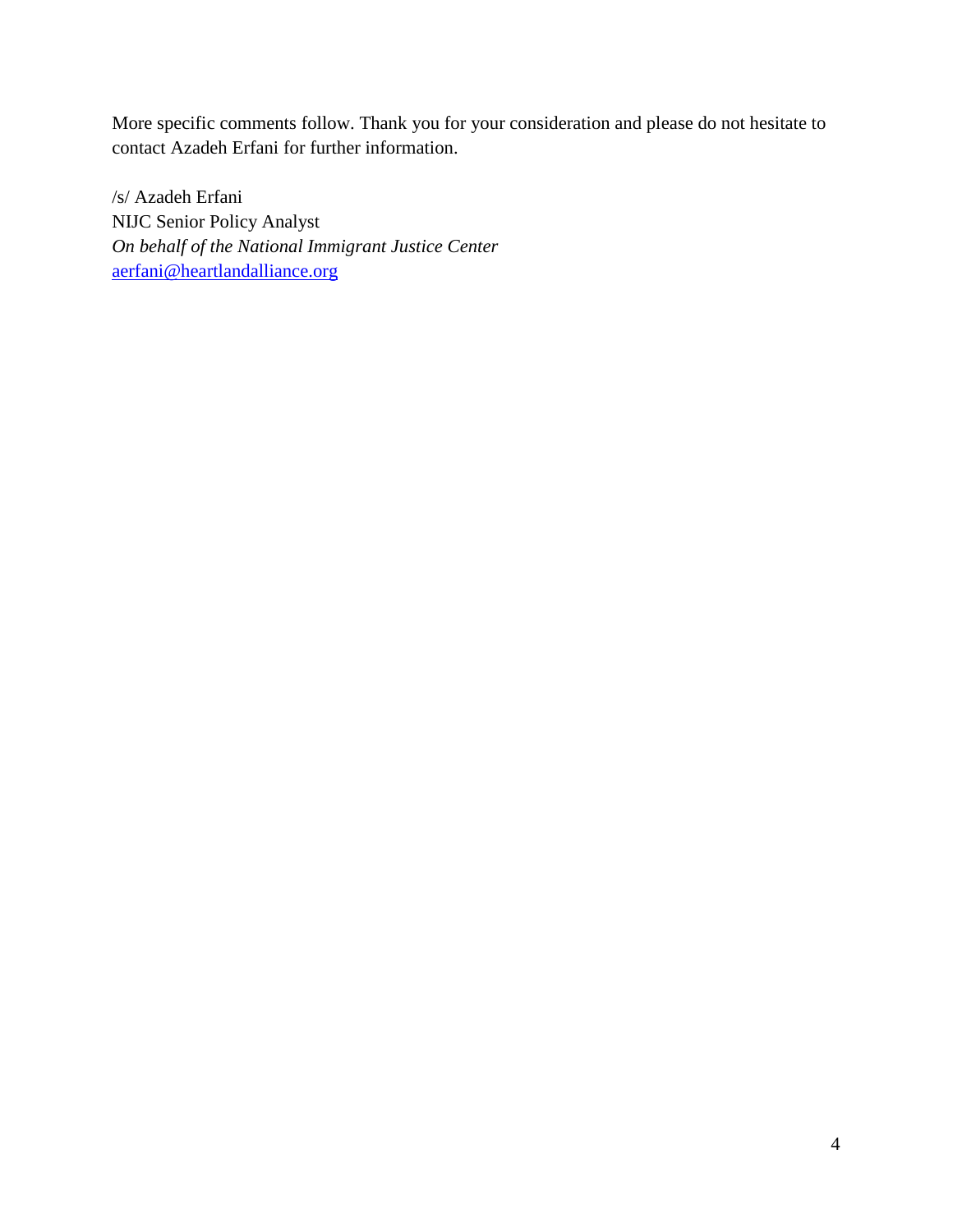## **DETAILED COMMENTS In opposition to Procedures for Asylum and Withholding of Removal; Credible Fear and Reasonable Fear Review; RIN 1615-AC42 / 1125-AA94 / EOIR Docket No. 18-0002/ A.G. Order No. 4714-2020**

Our comments below review the substantive changes put forward in the Proposed Rules to screenings in expedited removal and changes to eligibility for asylum, withholding of removal, and relief under the Convention Against Torture (CAT). In Section I, we focus on the alarming changes to the screening of asylum seekers and torture survivors in expedited removal, where the Departments curtail access to fair screenings and judicial review. Sections II and III delve into the Departments' indefensible redefinition of "frivolous" asylum applications and dramatic expansion of pretermission, both designed to harm the most vulnerable asylum seekers and to violate the Due Process Clause. In Section IV, we object to the codification of social distinction and particularity and urge the Departments to return to the sound, long-accepted definition of particular social group in *Matter of Acosta*; the Departments further seek to fold existing *and* new statutory bars to asylum into the definition and penalize asylum seekers who fail to navigate this extremely complex area of law. The Departments' attempt to redefine political opinion does not survive precedent, logic, or scrutiny, as Section V explains. In Section VI, we analyze how the Departments' revamped approach to persecution betrays a poor understanding of key elements of asylum law and improperly raise the standard without reasonable justification. With nexus (Section VII), the Departments craft new nonsensical, duplicative, and offensive bounds that bear little to no resemblance to the statutory requirement. In Section VIII, we analyze how the Departments' proposed changes to internal relocation undermine the principle of fact-based, case-by-case decision-making in the asylum process. Section IX denounces a common theme of these Proposed Rules: the abuse of the regulatory process to bypass Congress and create new bars to asylum—here, by inserting fourteen new bars to asylum while purporting to update the regulatory definition of discretion. This theme continues in Section X, where we address the Departments' efforts to redefine firm resettlement beyond logic and improperly insert new (and recycle prior) bans on asylum. Next, we examine the changes proposed to CAT eligibility in Section XI, which have been widely rejected by federal circuit courts and needlessly obstructs protection for torture survivors. Finally, NIJC finds no justification for the Departments' relaxed confidentiality provisions in Section XII.

Throughout the detailed comments below, NIJC cites to many decisions from federal courts of appeals. Contrary to the Departments' prefatory footnote 1, these proposed regulations do not supersede the legal precedents cited. For such supersession to follow, the Departments must present a reasonable or rational interpretation of an ambiguous statute. The Departments' rushed regulatory analysis clouds unambiguous sections of asylum law and advances unreasonable and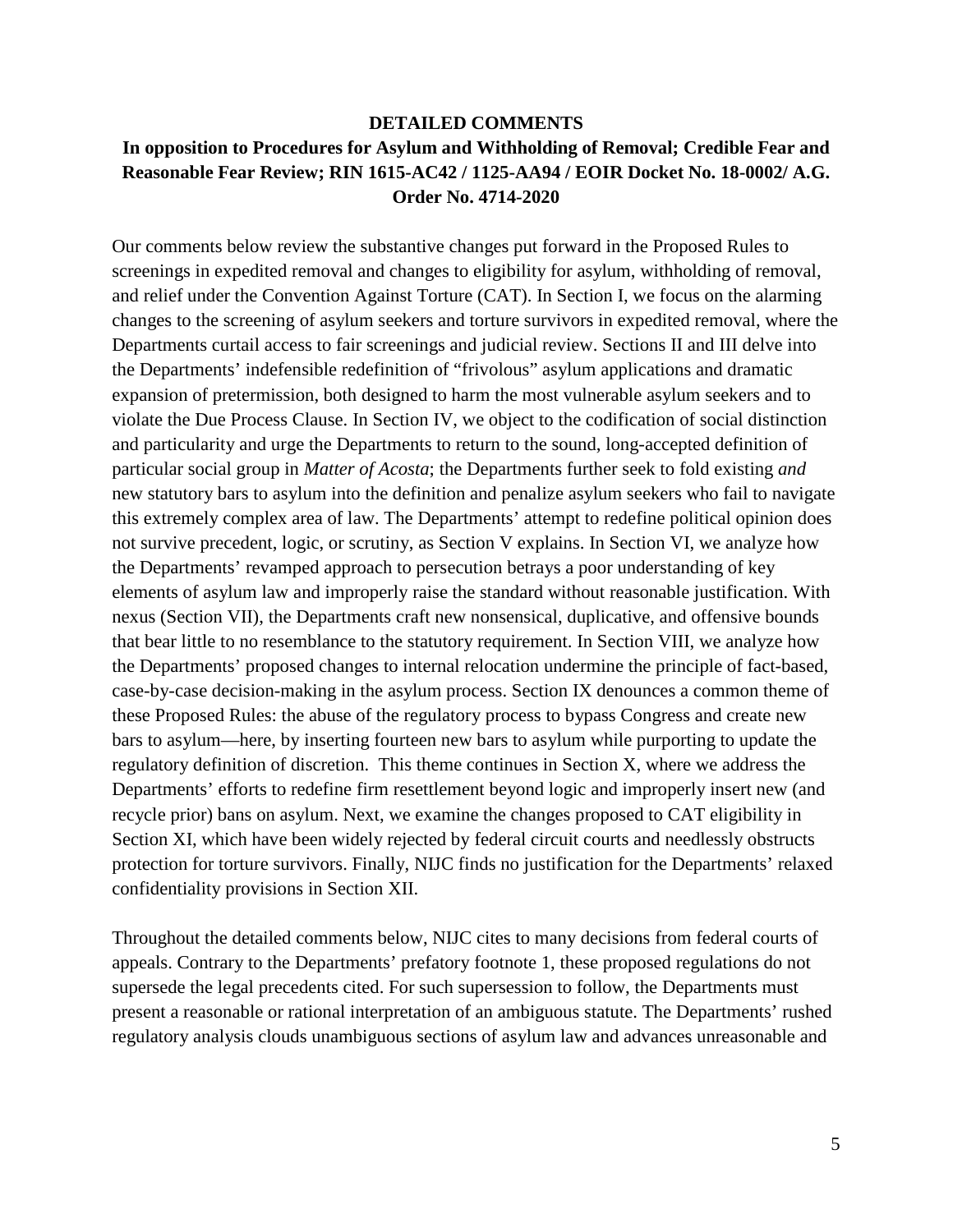arbitrary interpretations throughout.<sup>[6](#page-5-0)</sup> As such, these proposed regulations do not presumptively supersede binding precedent. To the contrary, they run afoul of binding precedent that they cannot legitimately override.

- **I. The Proposed Changes in these Rules Would Short-Circuit Initial Screenings, Paving the Way for the Swift Deportation of Asylum Seekers and Torture Survivors.**
	- *A. Asylum-and-Withholding-Only Proceedings Curtail Access to Relief Provided by Congress.*

These Proposed Rules intend to eliminate access to full judicial review for those subject to expedited removal. The population of individuals subject to expedited removal is vast, and the government is working to extend beyond its breaking point.[7](#page-5-1) *MRNY* upheld the government's proposal to expand expedited removal to include anyone who comes into contact with immigration officials nationwide who cannot prove two years of physical presence in the United States. The legality of that Rule is still being litigated in *MRNY*, but if it stands, these Proposed Rules will eliminate access to judicial review for a wide array of noncitizens who are placed into removal proceedings, including newly arrived asylum seekers and individuals already residing in the United States who fear return to their home countries.

Under the current system, anyone subject to expedited removal must prove that she has a "credible fear" of persecution, and if she makes that showing to an asylum officer (AO), she gets to see a judge for "full" removal proceedings. There, the applicant can apply for any relevant form of relief—including for example, adjustment of status if the applicant marries a United States Citizen and is otherwise eligible. The Proposed Rules limit forms of relief available to asylum, withholding of removal, and protection under CAT, making it impossible to seek other forms of relief.

The Proposed Rules would be devastating to those who are paroled from detention into the United States to await adjudication of their cases. Because of backlogs, those individuals could be in the United States awaiting adjudication for a period of years, yet they would be ineligible for any additional remedy that may be available based on their time in the United States.

<span id="page-5-0"></span> <sup>6</sup> The Departments cite to *Nat'l Cable & Telecomms. Ass'n v. Brand X Internet Servs*. to support their contention that these Proposed Rules supersede precedential decision. 545 U.S. 967 (2005). However, *Brand X* merely reiterated the two-step method in Chevron analyzing the ambiguity of the underlying statute first, and then the reasonableness of the agency's interpretation. *See Brand X Internet Servs*., 545 U.S. at 986 (citing *Chevron v. Natural Resources Defense Council, Inc.*, 467 U.S. 837, 843-45 (1984)). *Brand X* did not license the Departments to shoulder off binding precedent and grant force-of-law to their unreasonable interpretations.

<span id="page-5-1"></span><sup>7</sup> *See Make the Road New York v. Wolf (MRNY),* No. 19-5298, 2020 WL 3421904, at \*5 (D.C. Cir. June 23, 2020).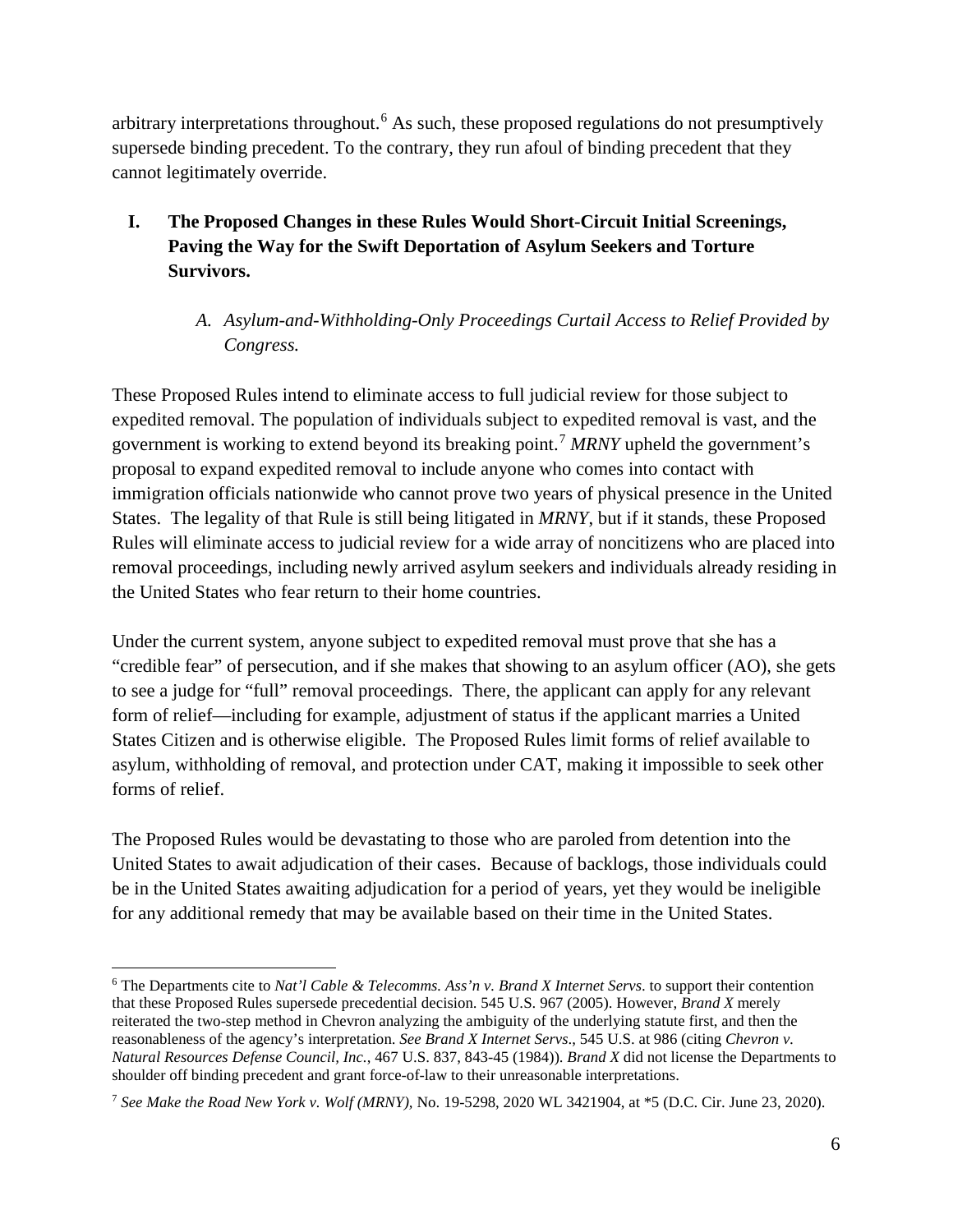Further, when considered with the Rule in *MRNY*, the Proposed Rules could have a devastating impact on all noncitizens who come into contact with immigration but cannot prove immediately after their encounter with immigration—that they have been here for more than two years. These individuals with a long-term presence in the United States may qualify for many different forms of relief, including cancellation of removal, but they will not be able to seek that relief if they are placed in "asylum and withholding only" proceedings.

The Proposed Rules do allow for an appeal of a denied application for asylum to the Board of Immigration Appeals (BIA or "Board"). They do not, however, appear to contemplate the ability to challenge being placed in such "asylum only" proceedings to the BIA, nor does they expressly permit access to federal court review in the United States Courts of Appeals.

The Proposed Rules are illegal in three primary ways. *First,* The Immigration and Nationality Act (INA) contemplates only two forms of removal proceedings—expedited removal (under 8 U.S.C. § 1225), and full removal proceedings (under 8 U.S.C. § 1229a). The Departments cannot, by regulation, create a new process for removal that is not contemplated by statute. (That the Departments has a similar process for stowaways does not justify the creation of a process not contemplated by the statute for such a broad class of people.)

*Second*, the Proposed Rules eliminate the possibility of applying for many forms of relief for which a person may qualify. In particular, some noncitizens can seek a waiver of inadmissibility en route to permanent status, and one waivable ground of inadmissibility is entry into the United States without inspection. The Proposed Rules cut off access to applications for these waivers and to the discretionary relief follows. The existence of these remedies in the INA indicates that an individual must be afforded an opportunity to apply for them, which these Proposed Rules illegally curtail.<sup>[8](#page-6-0)</sup>

*Third and finally*, the apparent absence of judicial review provisions runs contrary to the strong presumption in favor of judicial review of agency action.[9](#page-6-1)

<span id="page-6-0"></span> <sup>8</sup> *See, e.g.*, *East Bay Sanctuary Covenant v. Trump*, 932 F.3d 742, 771 (9th Cir. 2018) (noting that it is the "hollowest of rights that an alien must be allowed to apply for [discretionary relief]" if a regulation renders an applicant ineligible for that form of relief); *United States v. Roque-Espinoza*, 338 F.3d 724, 729 (7th Cir. 2003) ("There may be an important distinction between an alien's claim that she has a right to seek discretionary relief, and the very different claim that she has a right to have that discretion exercised in a particular way.").

<span id="page-6-1"></span><sup>9</sup> *See Guerrero-Lasprilla v. Barr*, 140 S. Ct. 1062, 1069 (2020) (citing *Kucana v. Holder*, 558 U.S. 233, 251 (2010) and *McNary v. Haitian Refugee Center, Inc.*, 498 U.S. 479, 496, 498 (1991)).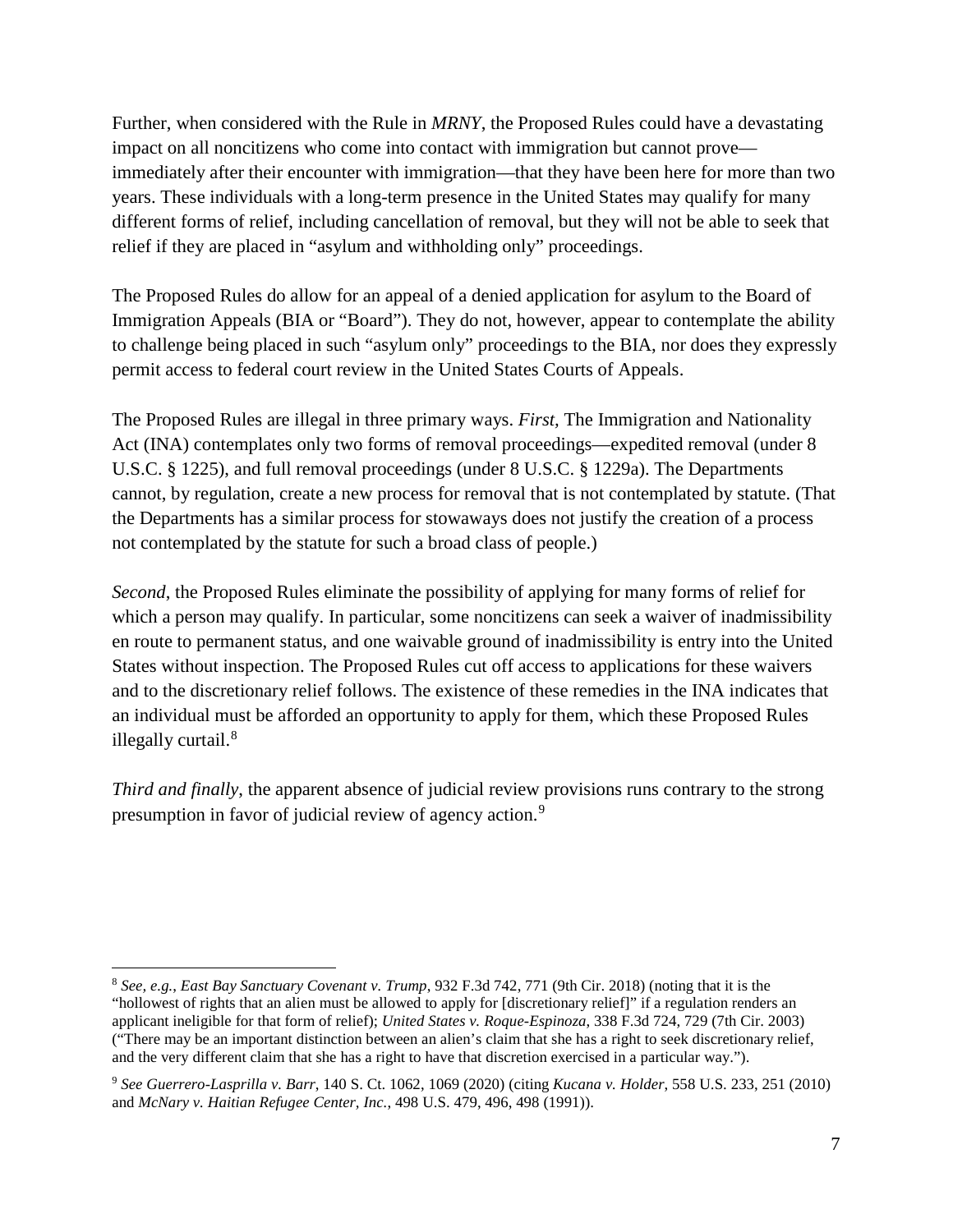#### *B. Consideration of Precedent When Making Credible Fear Determinations Undermines the Validity of Threshold Screenings.*

These Proposed Rules require the legal standard that applies in the Credible Fear process to be dictated by the law where the interview occurs, which for many entrants into the United States will require the application of the law of the Fifth Circuit Court of Appeals.

This provision is contrary to case law and to the statutory principle that a credible fear screening must be a threshold review, subject to a relatively low barrier.<sup>[10](#page-7-0)</sup> In *Grace* the Court agreed with the plaintiffs' argument that the credible fear standard "requires an alien to be afforded the benefit of the circuit law most favorable to his or her claim because there is a possibility that the eventual asylum hearing could take place in that circuit."<sup>[11](#page-7-1)</sup> In reaching this conclusion, the Court noted that "When Congress established expedited removal proceedings in 1996, it deliberately established a low screening standard so that 'there should be no danger that an alien with a genuine asylum claim will be returned to persecution.'"[12](#page-7-2) The Court further noted that Congress "reject[ed] the higher standard of credibility included in the House bill.'"[13](#page-7-3) The Proposed Rules do nothing to account for this history.

This change in the standard is important because, under the Proposed Rules, a person could be deported even if she might have a "significant possibility" of being granted asylum by a judge.<sup>[14](#page-7-4)</sup> This outcome is particularly likely in cases involving membership in a particular social group (PSG) where case law from around the country is divergent as to the applicable standard. As the Court said in *Grace*, the approach announced in the Proposed Rules "leads to the exact opposite result intended by Congress."[15](#page-7-5)

# *C. The Provision Removing and Reserving DHS-Specific Procedures from DOJ Regulations Are Presented as Benign but Will Result in Prolonged Detention of Asylum Seekers.*

This Provision is presented as a benign technical removal of regulations from the DOJ provisions while retaining the parallel DHS regulations. There is no discussion in the Proposed Rules as to why this action is being taken, but it appears to be an attempt to codify in regulation the

<span id="page-7-0"></span> <sup>10</sup> *See Grace v. Whitaker,* 344 F. Supp. 3d 96 (D.D.C. 2018).

<span id="page-7-1"></span><sup>11</sup> *Id.* at 139.

<span id="page-7-2"></span><sup>12</sup> *Id.* (quoting H.R. REP. No. 104-469, pt. 1, at 158).

<span id="page-7-3"></span><sup>13</sup> *Id.* (quoting 142 Cong. Rec. S11491-02).

<span id="page-7-4"></span><sup>14</sup> *Id.*

<span id="page-7-5"></span><sup>15</sup> *Id.* at 140.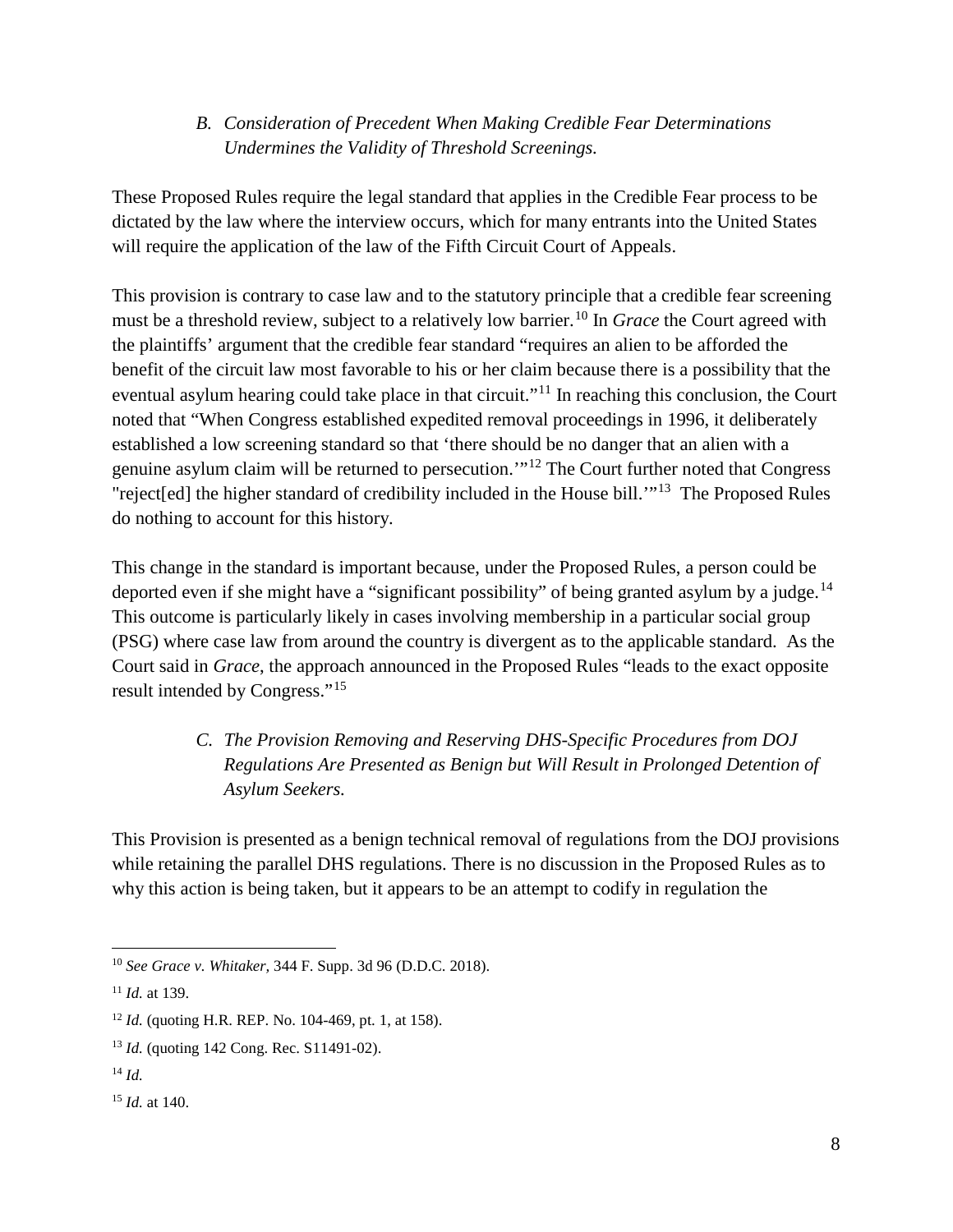government's position that Immigration Judges (IJ) have no authority to consider individuals who were formerly in expedited removal (before a successful credible fear interview) for bond.

The Attorney General attempted to make this rule via an agency decision in *Matter of M-S-*, 27 I. & N. Dec. 509 (AG 2019), but that decision has been enjoined on the basis that it likely violates Due Process.<sup>[16](#page-8-0)</sup> The Proposed Rule makes no mention of this fact and in fact seems to be intentionally obscuring its relationship to it.

> *D. Raising the Standard of Proof for Statutory Withholding of Removal and Torture-Related Fear Determinations Will Result in Asylum Seekers Returned to Harm and Torture.*

The primary objective of this section is to raise the screening standard for refugees subject to expedited removal and subject to credible fear interviews (CFIs). It does so by:

- *Requiring applicants to demonstrate a "significant possibility" of success on a CAT/withholding claim:* Currently, an applicant demonstrates a credible fear if she shows a "significant possibility . . . that [she] could establish eligibility *for asylum*."[17](#page-8-1) The Proposed Rules replace "eligibility for asylum" with an assessment on the merits of eligibility for withholding or CAT protection for those individuals whom the Departments determine to be limited to these lesser forms of protection. In doing so, the Proposed Rules propose a bifurcated system whereby the AO would first determine whether the applicant was eligible for asylum or if, instead, she was limited to withholding and CAT (lesser forms of protection).
- *Inserting consideration of potential bars into threshold screening:* By requiring a different approach at screening for asylum, withholding, and CAT, the Rule adds to the threshold screening process complex subjects currently explicitly excluded from these brief interviews. In particular, current regulations state that "novel" legal questions and consideration of potential bars to asylum are *not* to be considered in a threshold screening interview.[18](#page-8-2) This limit exists because consideration of those factors is more complex and incompatible with the nature of a threshold screening interview.
- *Expanding the approach initiated with the Administration's prior illegal regulations:* The Proposed Rules cite two prior interim final rules, both of which have been enjoined

<span id="page-8-0"></span> <sup>16</sup> *See Padilla v. ICE*, 953 F.3d 1134 (9th Cir. 2020).

<span id="page-8-1"></span><sup>&</sup>lt;sup>17</sup> 8 U.S.C. § 1225(b)(1)(B)(v) (emphasis added).

<span id="page-8-2"></span><sup>&</sup>lt;sup>18</sup> *See* 8 C.F.R. § 208.30(e)(4) (requiring officers to consider whether a case presents a "novel" issue that "merit[s] consideration in a full hearing");  $8 \text{ C.F.R.}$   $\frac{8}{208.30(e)(5)(i)}$  (dictating that individuals who appear to be subject to bars to asylum "shall nonetheless" be placed into full removal proceedings before a judge).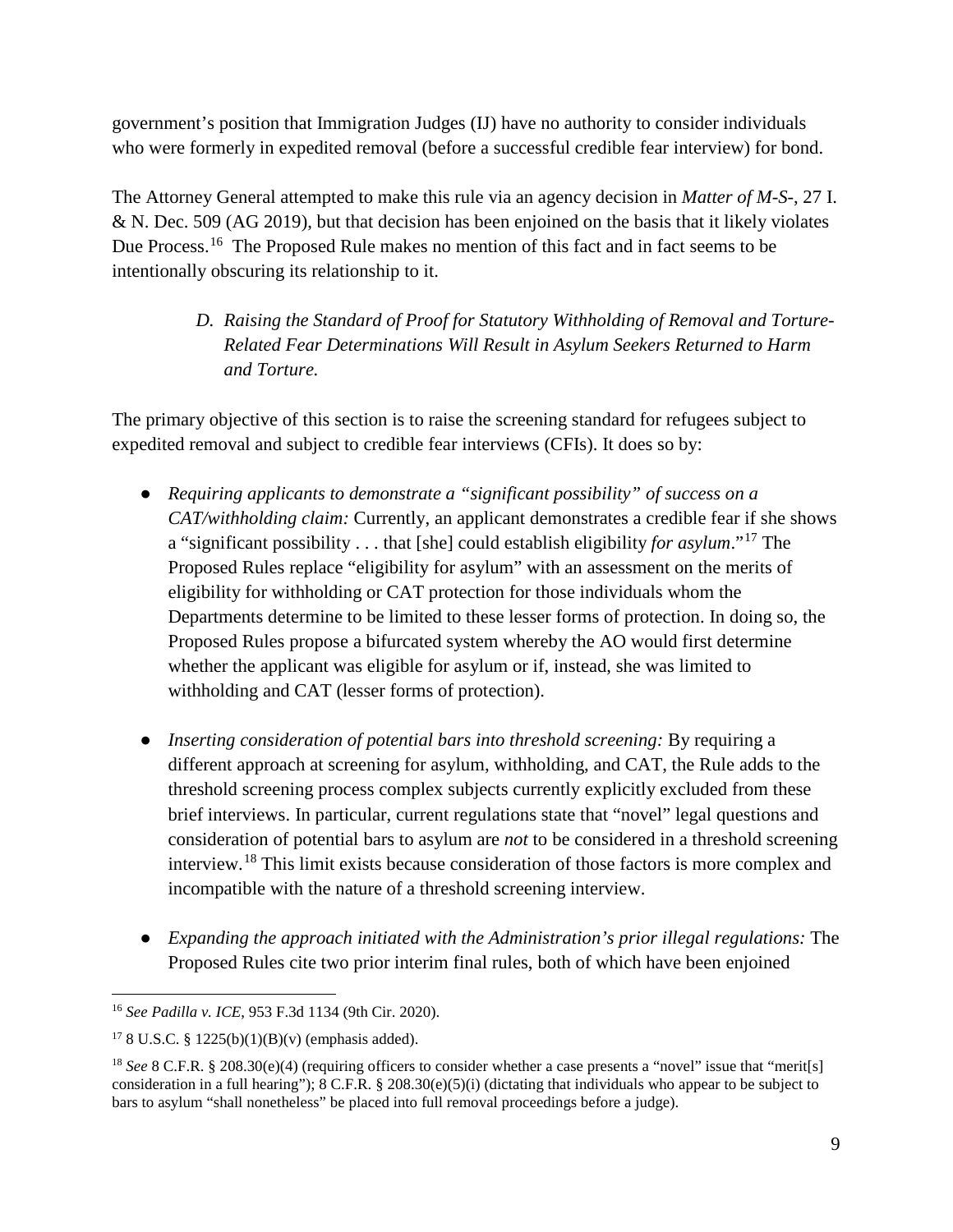and/or vacated as illegal.<sup>[19](#page-9-0)</sup> Specifically, because the vacated Rules created (illegally) broad categories of individuals who were ineligible for asylum, the Departments mandated a higher screening standard for individuals subject to those bans. These Proposed Rules propose a higher screening standard in all instances when an applicant is subject to a general bar to asylum.

The Proposed Rules claim "it is reasonable for [a noncitizen's] associated screening burden to be correspondingly higher" when that noncitizen is only eligible for the more limited relief of withholding and  $CAT<sup>20</sup>$  $CAT<sup>20</sup>$  $CAT<sup>20</sup>$ . The Departments reason that this approach, "better aligns the initial screening standards of proof with the higher standards used to determine whether aliens are in fact eligible for these forms of protection before  $I J s$ .<sup>[21](#page-9-2)</sup> On the surface that approach may seem reasonable, but it is improper for numerous reasons.

First, the remainder of this proposed rule imposes a "bar" to asylum for nearly all prospective applicants. The applicability of that "bar" will now happen at a threshold-screening interview, with no opportunity to challenge it. An applicant who could satisfy the easier "credible fear" standard but cannot satisfy the higher standard will now face removal without a full hearing before a judge. The Departments justify this approach by reasoning that "the ultimate eligibility standards remain the same."<sup>[22](#page-9-3)</sup> But this statement overlooks the fact that, by introducing these higher standards earlier in the process, meritorious claims will never be adjudicated under "the ultimate eligibility standard."

Second, although the Departments claim that this approach is "consistent with congressional intent," that claim is far from true.<sup>[23](#page-9-4)</sup> The Congressional record made it clear that "there should be no danger that an alien with a genuine asylum claim will be returned to persecution."<sup>[24](#page-9-5)</sup> Further, the Departments claim that the use of a higher standard is appropriate because individuals subject to reinstatement of a prior removal order under 8 U.S.C. § 1231(a)(5) and individuals convicted of aggravated felonies and thus subject to "administrative" removal orders, are already held to such a standard in the Reasonable Fear Interview (RFI) Process. But reliance on the RFI process

<span id="page-9-0"></span> <sup>19</sup> *See East Bay Sanctuary Covenant v. Trump*, 950 F.3d 1242 (9th Cir. 2020) (upholding injunction as to Nov. 2018 Rule); *O.A. v. Trump,* 404 F. Supp. 3d 109, 118 (D.D.C. 2019) (finding illegal on the merits Nov. 2018 Rule); *Capital Area Immigrants' Rights Coal. v. Trump*, No. CV 19-2117 (TJK), 2020 WL 3542481, at \*1 (D.D.C. June 30, 2020) (vacating as illegal July 2019 Rule).

<span id="page-9-1"></span><sup>&</sup>lt;sup>20</sup> Procedures for Asylum and Withholding of Removal; Credible Fear and Reasonable Fear Review, 85 Fed. Reg. 36264, 36269.

<span id="page-9-2"></span><sup>21</sup> 85 Fed. Reg. at 36270.

<span id="page-9-3"></span><sup>22</sup> 85 Fed. Reg. at 36271.

<span id="page-9-4"></span><sup>23</sup> *Id.*

<span id="page-9-5"></span><sup>24</sup> *See Grace v. Whitaker,* 344 F. Supp. 3d 96, 104 (D.D.C. 2018) (citing H.R. REP. NO. 104-469, pt. 1, at 158 (1996)).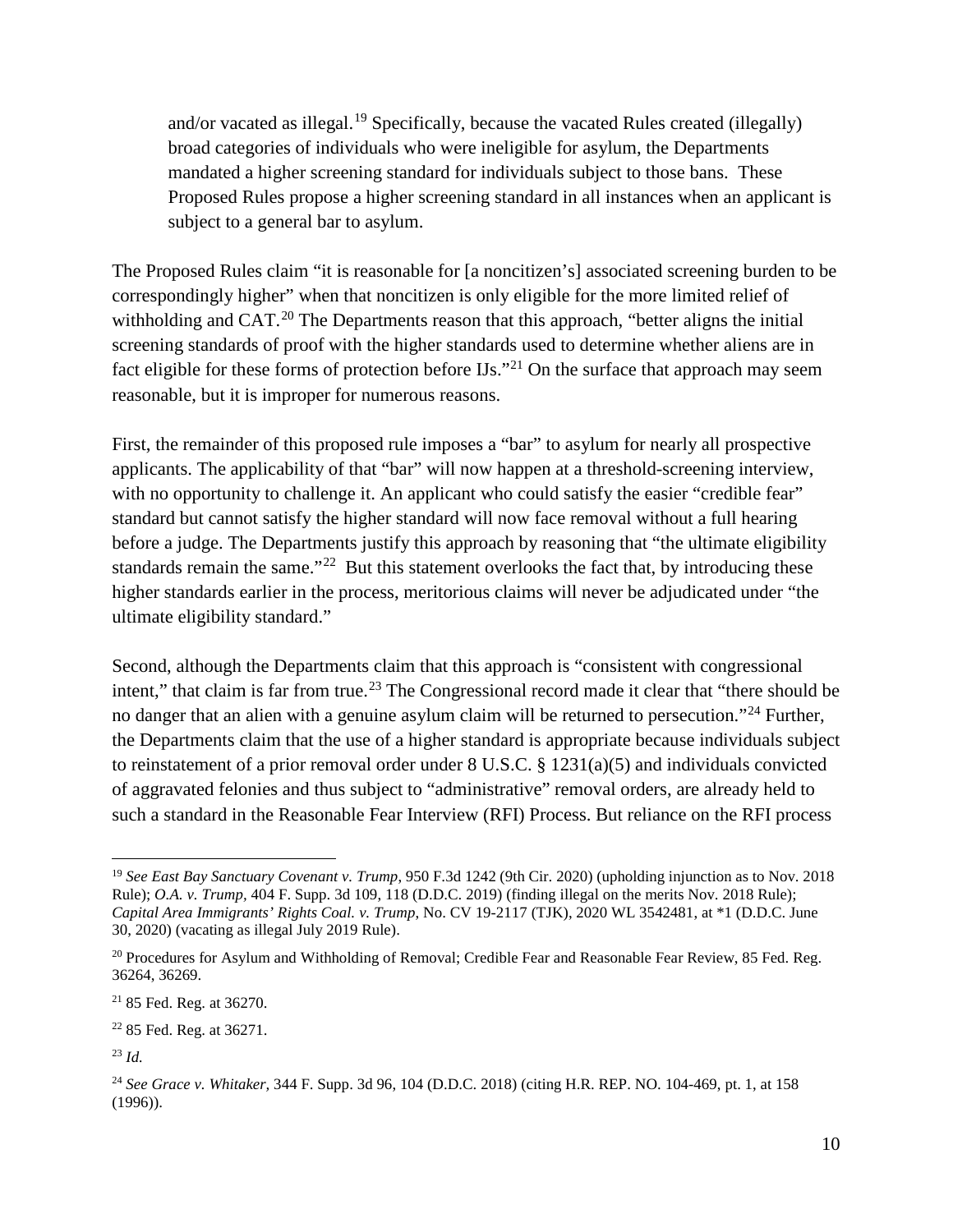ignores that the bars to asylum provided for in those two contexts are *statutory* in nature.<sup>[25](#page-10-0)</sup> By applying that standard to bars to asylum created by regulation, the Departments seek to insulate their own actions from judicial review.

Applicants who should qualify for asylum based on their membership in a PSG—for example, women who are unable to leave abusive relationships, LGBTQIA+ people, people who face persecution based on kinship—are likely to be deprived of their opportunity to see a judge *at all*. The Departments claim that this Rule is designed to "better screen out non-meritorious claims,"<sup>[26](#page-10-1)</sup> but by raising this standard, this Rule will turn away countless asylum seekers with meritorious claims.

# *E. Proposed Amendments to the Credible Fear Screening Process Will Strip Away Most Asylum Seekers' Access to a Day in Court.*

Subsection 5, in general, introduces the mechanical means by which the Departments propose introducing the substantive changes outlined above. In particular it expressly confirms that the consideration of any and all bars to asylum should take place as part of the threshold screening interview process. As discussed prior, this approach is significant because nearly everyone will be subject to a bar to asylum if the remainder of this Rule is allowed to take hold, and if that occurs, most people will receive a negative determination from the credible fear process and will never have an opportunity to see a judge.

This subsection also introduces three additional problematic factors; specifically, the Departments:

- *Add internal relocation analysis to the screening process:* In order to qualify for protection, applicants must demonstrate that they could not reasonably relocate within their own countries to avoid persecution or torture. Now an applicant will be required to prove this element at the first instance they speak to the government, generally within days or hours of arrival.
- *Authorize the Departments to infer a meaning of "no fear" from an applicant's silence.:*  The Departments state that they "seek to treat an alien's refusal to indicate whether he or she desires review by an IJ *as declining to request* such review" both in the credible fear and in the reasonable fear process.

<span id="page-10-0"></span> <sup>25</sup> *See* 8 U.S.C. §§ 1231(a)(5); 1158(b)(2)(B)(i).

<span id="page-10-1"></span><sup>26</sup> 85 Fed. Reg. at 36271.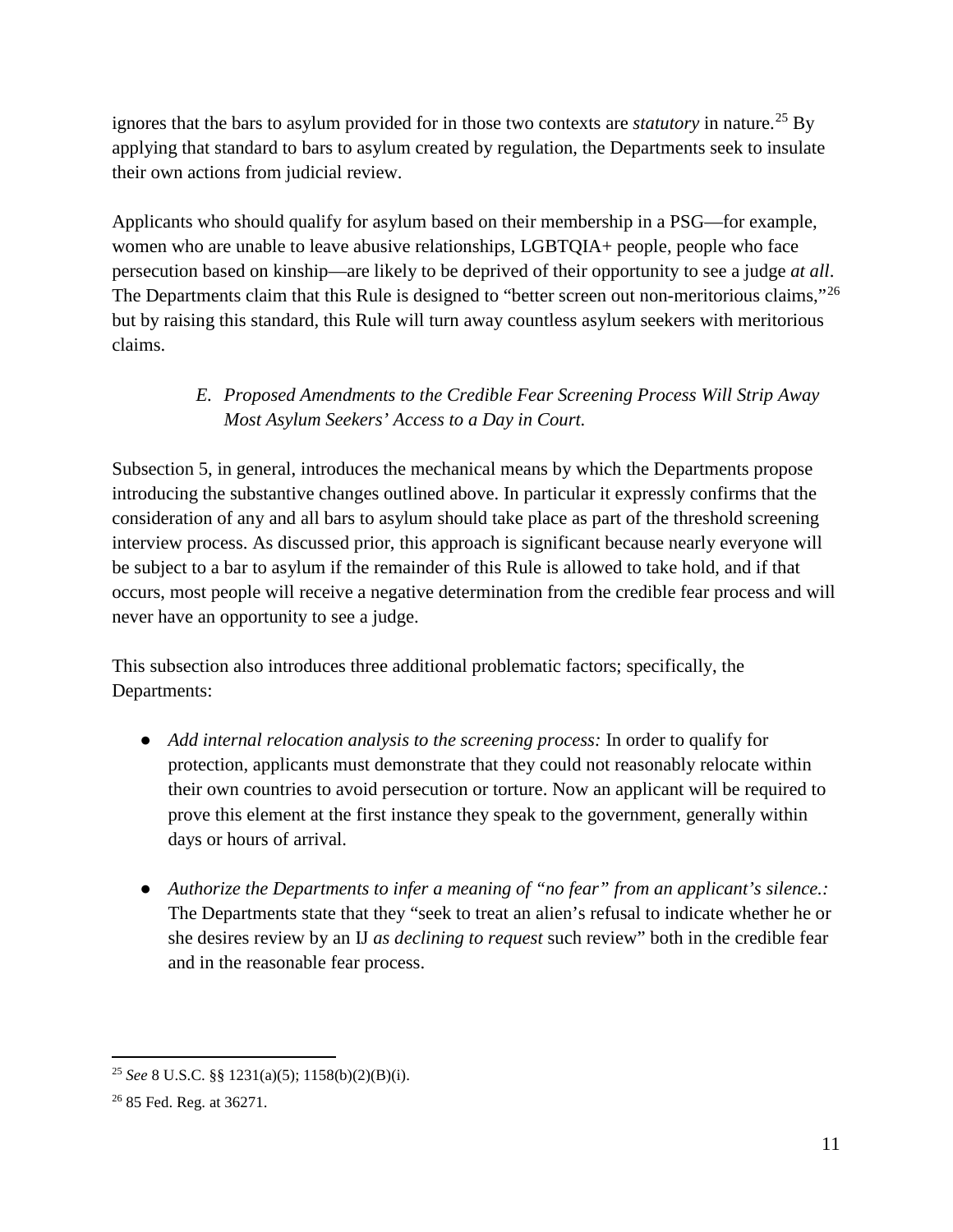● *Collapse two grounds of inadmissibility (INA 212(a)(6) and 212(a)(7)):* The Rule proposes a single "exclusive procedure" for applicants who are inadmissible under one of these two grounds, even though they are distinct in their nature.

The Departments claim that "it is pointless and inefficient to adjudicate claims for relief in section 240 proceedings when it is determined that an alien is subject to one or more of the mandatory bars to asylum or statutory withholding at the screening stage."<sup>[27](#page-11-0)</sup> But this claim, as discussed prior, only serves to insulate the creation of illegal bars to asylum from judicial review. Under this scheme, if an asylum seeker is funneled into withholding-only proceedings or CAT relief based on the application of an illegal bar, and if she cannot survive the significantly higher screening standard for withholding or CAT, she will never have a chance to challenge the application of that illegal bar to her.

Adding internal relocation is likewise problematic because it requires proving a nuanced and document-specific aspects of asylum in a screening interview. Overcoming internal relocation requires consideration of the applicant's personal circumstances, reasonableness, and a thorough review of the conditions in the country of persecution.<sup>28</sup> It may also turn on the identity and classification of the persecutor. Expecting an asylum seeker to arrive in the United States with country conditions evidence that would demonstrate their inability to relocate throughout their country is unrealistic. More significantly, for applicants who have suffered past persecution, they are entitled to a *presumption* of future persecution that can be overcome by the government demonstrating that internal relocation is possible.[29](#page-11-2) Importing this analysis into the threshold screening interview process, which is supposed to be non-adversarial, assigns the burden to the wrong party.

The Departments' effort to equate an applicant's silence with a refusal to request IJ review of an adverse credible or reasonable fear determination is particularly harmful. For many applicants, these statements occur in the context of a prosecution under 8 U.S.C. §§ 1325 or 1326 for illegal entry or reentry. In that context, applicants are, in accordance with *Miranda v. Arizona*, reminded of their right to remain silent and of the fact that their statements can be used against them. The Departments' approach would undermine *Miranda* and would improperly penalize noncitizens for invoking their rights under the Sixth Amendment.

DHS has already tried to take silence in the context of a criminal proceeding as an indication that an applicant does not have a fear of persecution. V. is a member of the LGBTQIA+ community

<span id="page-11-0"></span> <sup>27</sup> 85 Fed. Reg. at 36272.

<span id="page-11-1"></span><sup>28</sup> As NIJC reviews in Section VIII *infra*, the Departments' proposed revision of internal relocation is untenable even where asylum seekers have access to judicial review.

<span id="page-11-2"></span><sup>29</sup> *See* 8 C.F.R. § 208.13(b)(1)(ii).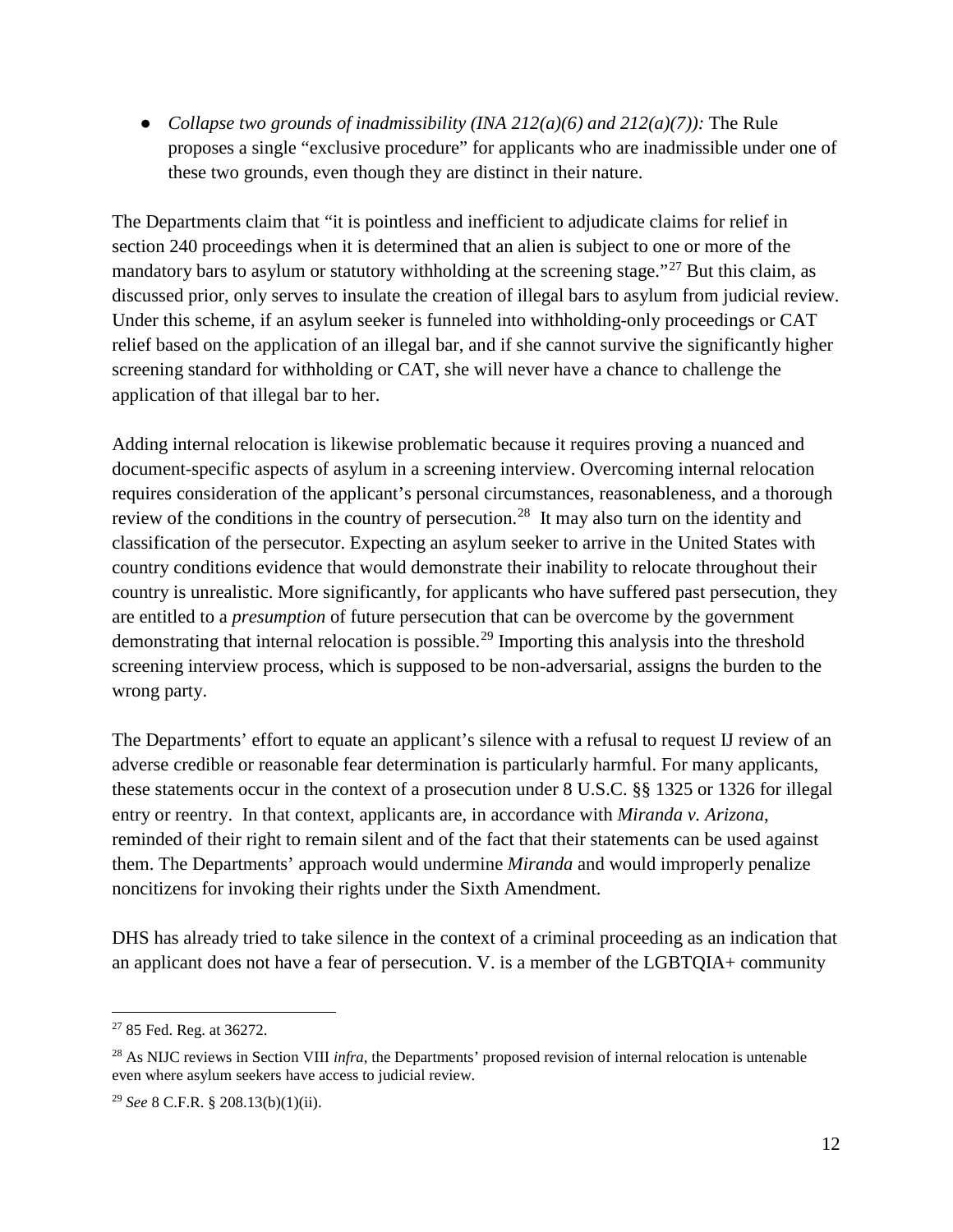from Guatemala. V. entered the United States without inspection and was prosecuted for illegal entry. At the time of the prosecution, a DHS Customs and Border Protection (CBP) officer read V. *Miranda* warnings and then proceeded to ask questions about fear and present papers relating to the credible fear process. V. refused to sign or speak, and instead asked for counsel. In V.'s subsequent criminal case, the federal defender explained that V. was seeking asylum, and even referred V. to become a plaintiff in a challenge to the Transit Ban on asylum.<sup>[30](#page-12-0)</sup> In both the criminal and civil case, V. repeatedly indicated a desire to seek asylum. Those efforts included a request by counsel to be schedule for a CFI. While that request was pending and before any action was taken, V. was deported to Guatemala. In other words, DHS took V.'s silence while in criminal custody and immediately following a *Miranda* warning as an expression of no fear, despite all subsequent indications to the contrary and removed V. without ever giving them a chance to seek protection.

#### **II. The Departments' New Definition of Frivolous Is Broad Beyond Logic, Violates Due Process, and Will Clog Immigration Courts.**

This Proposed Rule dramatically lowers the bar for findings of frivolous applications, subjecting a wide array of asylum seekers to summary denials or deportation proceedings. Specifically, the Departments expand the definition of "knowingly" made frivolous statements to "willful blindness" and define frivolous as "clearly unfounded" and "abusive" applications.<sup>[31](#page-12-1)</sup> In the same stroke, the Departments overrule their own binding precedent *Matter of Y-L-* and run afoul of the Due Process Clause. There are at least three substantial flaws with the Departments' reasoning: 1) their revision of the definition of "frivolousness" is illogical and unreasonable; 2) the Departments' rule would contravene Due Process rights; 3) the proposed rule would pave the way for summary denials that would further clog immigration courts.

#### *A. The Departments' Expanded Definition of Frivolousness Makes Unfounded Assumptions about Unrepresented and Vulnerable Asylum Seekers.*

The Departments expand the definition of frivolousness in a number of ways. First, they remove the requirement that a fabrication be "deliberate," suggesting that asylum applicants who are unaware that an essential element is fabricated may be caught up in the rule. The Proposed Rules also remove the requirement that the fabrication be "material," adding a vague substitute that

<span id="page-12-0"></span><sup>&</sup>lt;sup>30</sup> Although the Departments attempt to insert an iteration of this ban throughout the Proposed Rules, this ban has since been enjoined or vacated by two federal courts. *See East Bay Sanctuary Covenant v. Barr*, --- F.3d ----, 2020 WL 3637585 (9th Cir. 2020); *Capital Area Immigrants' Rights Coalition v. Trump*, --- F.Supp.3d ---, 2020 WL 3542481 (D.D.C. 2020).

<span id="page-12-1"></span><sup>31</sup> 85 Fed. Reg. at 36264, 36273-74.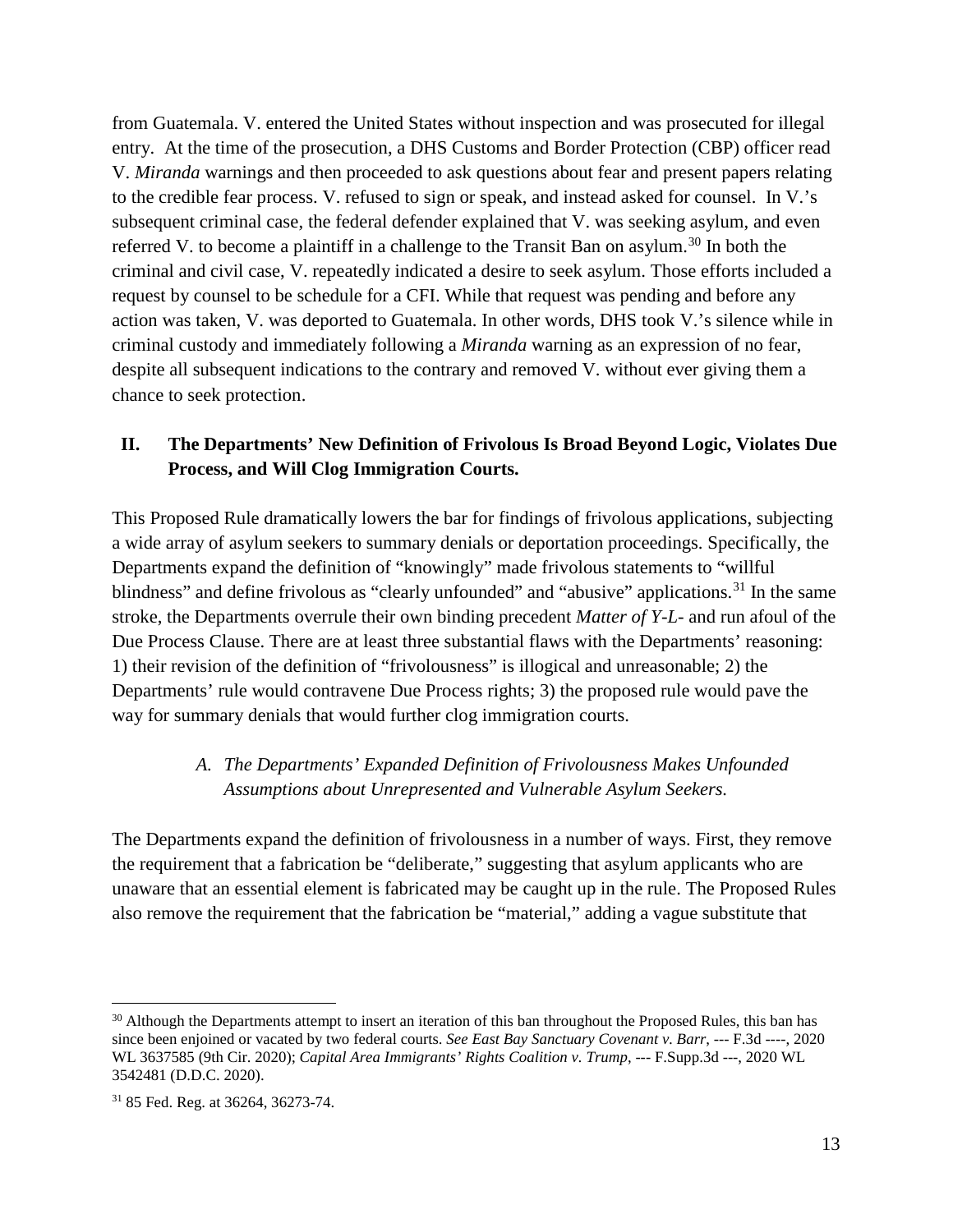may confound adjudicators and spur legal battles.<sup>[32](#page-13-0)</sup> The Departments further encourage findings of frivolousness for applications submitted "without regards to the merit" or "clearly foreclosed by applicable law"—vague, irrelevant, yet punitive additions to strike out asylum applicants, regardless of the validity or truthfulness of their claims.<sup>[33](#page-13-1)</sup>

These additions would entrap unrepresented and vulnerable asylum seekers. Many asylum seekers are not sophisticated litigants, do not speak English, and may have a basic education level.<sup>[34](#page-13-2)</sup> Yet, under the Proposed Rules, they could easily make earnest mistakes or advance claims that will result in a finding of frivolousness. The Departments encourage the application of the frivolousness standard to not only false claims, but claims that a judge finds to be "clearly unfounded" or "abusive," prompting IJs to punish truthful, often unrepresented asylum applicants for their failure to navigate complex laws and regulations.

The complexity of immigration law has long been noted.<sup>[35](#page-13-3)</sup> As proposed, the rules could subject an asylum seeker to a frivolousness finding if she files an asylum claim that is true in all particulars, but which fails under BIA or circuit precedent due to lack of social distinction, particularity, and similar rules. Over decades of asylum practice, NIJC attorneys have observed that the opacity and complexity of U.S asylum laws and jurisprudence means that, in the ordinary case, asylum seekers themselves are quite ill-positioned to properly estimate the legal system's openness to their claims. Under these Proposed Rules, an asylum seeker could be penalized merely for seeking their long-awaited day in court and presenting the unique facts of their case.

Moreover, this new standard will also potentially cause ethical problems for attorneys who have to balance their duty to raise all potential claims for relief and avert the severe consequences of frivolous findings.<sup>[36](#page-13-4)</sup> Dutiful attorneys are obligated to raise legal arguments which are currently foreclosed by binding precedent if they have the opportunity to reverse that precedent on appeal.

<span id="page-13-0"></span> <sup>32</sup> *See* 85 Fed. Reg. at 36264, 36295, 36304 (to be codified at 8 C.F.R. §§ 208.20, 1208.20) (defining applications premised on false or fabricated evidence as frivolous "unless the application would have been granted without the false or fabricated evidence").

<span id="page-13-1"></span><sup>33</sup> 85 Fed. Reg. at 36295, 36304.

<span id="page-13-2"></span><sup>34</sup> Chicago Appleseed Fund for Justice, *Assembly Line Injustice: Blueprint to Reform America's Immigration Courts* 29 (2009), Available at https://www.appleseednetwork.org/uploads/1/2/4/6/124678621/assembly\_line\_injusticeblueprint to reform americas immigration courts.pdf.

<span id="page-13-3"></span><sup>35</sup> *See, e.g., Lok v. Immigration and Naturalization Service*, 548 F.2d 37, 38 (2d Cir. 1977) ("We have had occasion to note the striking resemblance between some of the laws we are called upon to interpret and King Minos's labyrinth in ancient Crete.").

<span id="page-13-4"></span><sup>36</sup> *See Matter of W-Y-C- & H-O-B-*, 27 I. & N. Dec. 189 (BIA 2018).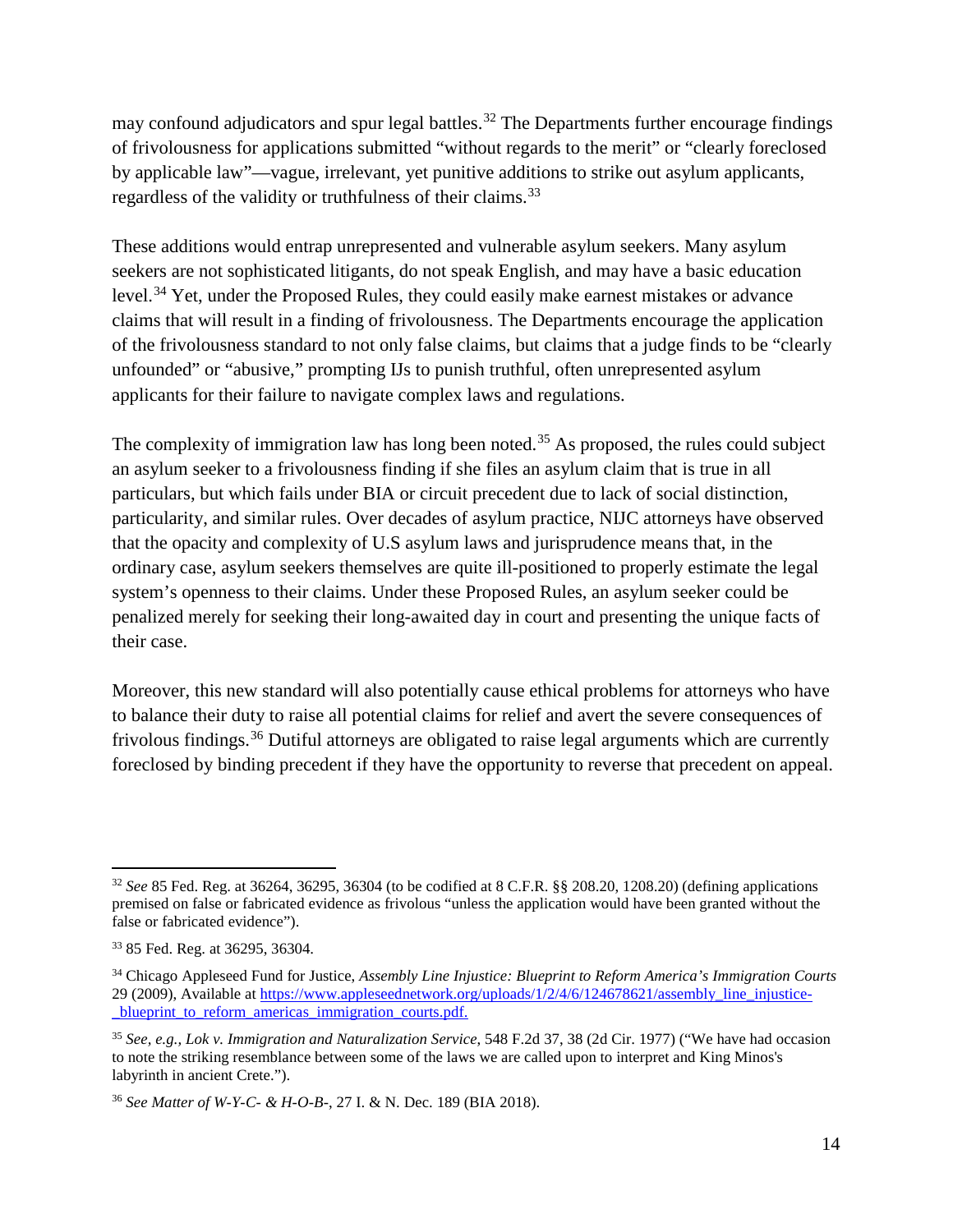Under the rule, advancing diverse claims could be grounds for severe sanctions on the asylum seeker.<sup>[37](#page-14-0)</sup>

The expanded definition of frivolousness would also penalize asylum seekers who fall prey to faulty or fraudulent counsel. NIJC has represented a number of clients who have suffered notary fraud, inadequate past representation, or simply had no inkling what their prior counsel had written on their behalf. These clients include children whose relatives have supplied counsel who proceeded to file evidence and statements on the child's behalf without her review and assent on the factual representations made. In one case, NIJC represented a woman who had been subject to a forced abortion in China; rather than delve into the particular facts of her case, her prior counsel concocted an unrelated claim about Tiananmen Square. In these cases, NIJC was able to withdraw or amend the asylum applications in order to correct the record and win these clients protection. However, under the current rules NIJC would be unable to cure these misrepresentations and the Departments would impute all errors to truthful asylum seekers.

Finally, this expanded definition will especially harm detained asylum seekers, who already have restricted means to gather and present evidence. This Administration has extensively detained asylum seekers.[38](#page-14-1) While detained, represented asylum seekers face tremendous barriers to communicate with their attorneys and relatives in preparation for their merits hearing.<sup>[39](#page-14-2)</sup> Consequently, asylum seekers are often unable to review the evidence obtained and submitted on their behalf. As for *pro se* asylum seekers in detention, they are very likely to proceed on video teleconference and via limited, consecutive interpretation; their ability to hear and actively participate in their own hearing is not guaranteed, let alone their ability to avert the broad categories that would result in their claims being labeled as frivolous under this Rule.

<span id="page-14-0"></span> $37$  Moreover, the willful blindness standard seems to impose on asylum seekers a duty to try to understand asylum law enough to correctly perceive if their attorney is prosecuting the claim in a way consistent with circuit and agency case law. This level of interference with the attorney's tactical decisions may create a conflict between a competent attorney and her client.

<span id="page-14-1"></span><sup>38</sup> *Damus v. Nielsen*, 313 F. Supp. 3d 317, 342 (D.D.C. 2018) (("The record indicates that . . . [asylum seekers] are subject to a de facto 'no-parole' reality, under which detention has become the default option.").

<span id="page-14-2"></span> $39$  One recent study found that "nondetained respondents were almost five times more likely to obtain counsel than detained respondents." Ingrid V. Eagly & Steven Shafer, *A National Study of Access to Counsel in Immigration Court*, 164 U. Pa. L. Rev. 1, 32 (2015). The location of detention centers force attorneys to "travel long distances to visit their clients." *Id.* at 35. *See also Detention Facilities Locator*, U.S. Immigration and Customs Enf't, [https://www.ice.gov/detention-facilities.](https://www.ice.gov/detention-facilities) Restrictions on telephone access create another obstacle to effective representation. *See Lyon v. United States Immigration and Customs Enf't*, 171 F. Supp. 3d 961, 983 (N.D. Ca. 2016) (finding, based on "the nature and breadth of the systemic phone restrictions" in immigration detention, a risk of affecting the outcome of removal proceedings).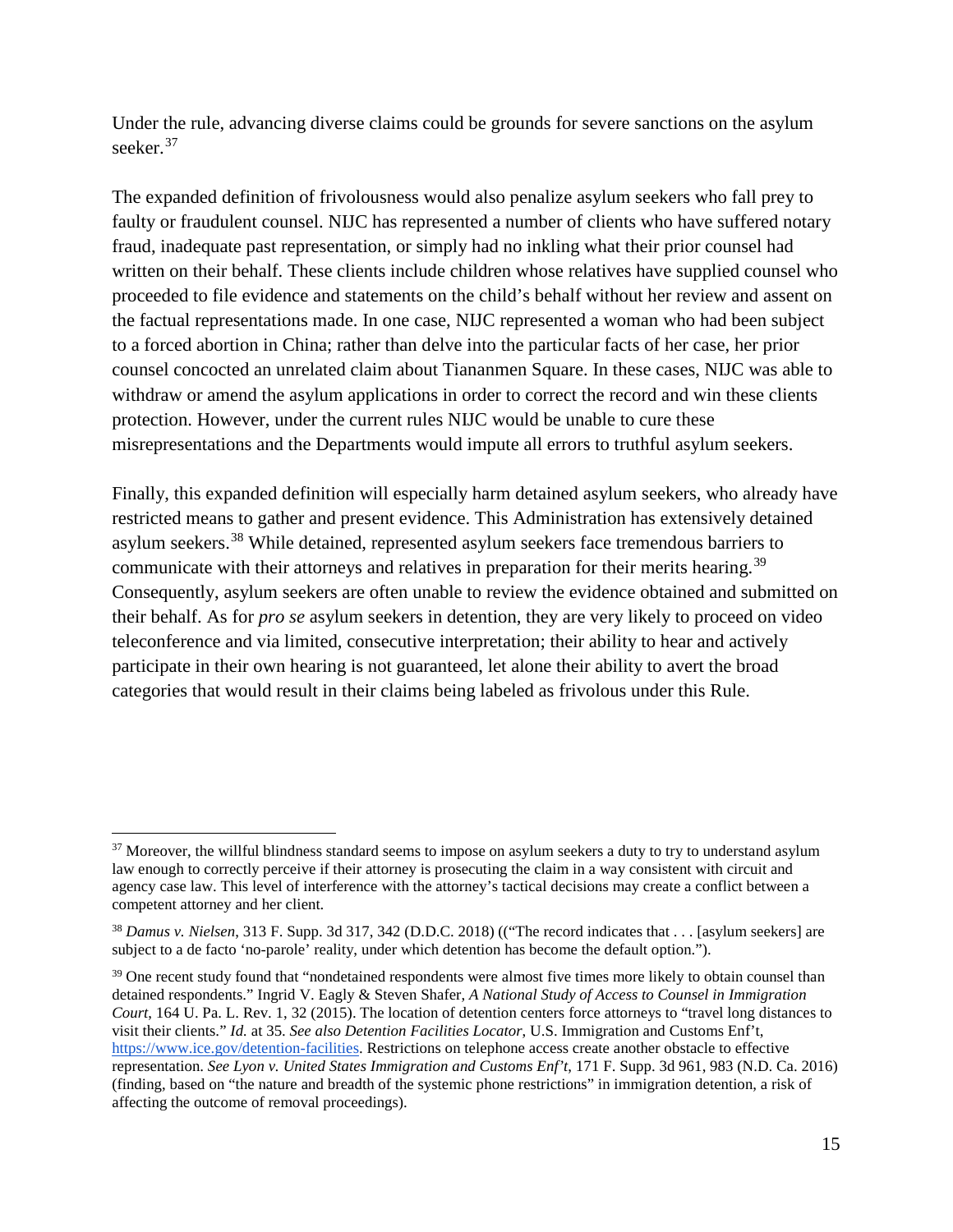#### *B. The Departments' Proposed Rule Does Not Comport with the Due Process Clause.*

While expanding the definition of frivolousness beyond logic, the Departments' Proposed Rules eliminate key procedural safeguards. The Departments' approach is truly perplexing. On the one hand, the Proposed Rules add a new *mens rea* of willful blindness, no longer requiring the asylum seeker's actual knowledge. On the other hand, the Departments foreclose the chance for IJs to hear the asylum seeker's account for discrepancies or implausible aspects of their claim—a necessary step to assess an asylum seeker's *mens rea*. In other words, AOs and IJs are to infer not confirm—frivolousness. The rule would eliminate the current requirement that an IJ provide an additional opportunity to account for frivolousness issues before determining an application is frivolous, as long as the required notice is provided (merely turning in a signed application would meet the requirement for notice under the rule).

In their haste to overrule their own precedent in *Matter of Y-L-*, the Departments appear to forget the reasoning behind the current procedural safeguards. The respondent in *Y-L-* did not have an opportunity to explain the discrepancy at issue and had to petition to review her claim before the Second Circuit, which remanded the matter to the BIA precisely to protect asylum seekers' due process.[40](#page-15-0) On its second review, the BIA reflected on the "severe consequences" of a finding of frivolousness that "forever bars" noncitizens from "any benefit" under the INA; this consideration provided the reasonable justification to grant asylum seekers the opportunity to account for discrepancies.<sup>[41](#page-15-1)</sup> Thirteen years later, the Departments seek to inflict these severe consequences on a drastically widened array of asylum seekers without any of these safeguards.

The Departments purport to provide an alternative "safety valve" that is even more concerning.<sup>[42](#page-15-2)</sup> Instead of allowing for the withdrawal or retraction of a frivolous claim without penalty, the Proposed Rules require that some applicants accept voluntary departure, withdraw with prejudice

<span id="page-15-0"></span> <sup>40</sup> *See Liu v. U.S. Dep't of Justice*, 455 F.3d 106, 113 n.3 (2d 2006). Giving asylum seekers a meaningful opportunity to address an IJ's concerns is part of guaranteeing due process, and it is well-settled that the requirements of due process "are flexible and dependent on the circumstances of the particular situation examined." *Id.* (quoting *Augustin v. Sava*, 735 F.2d 32, 37 (2d Cir. 1984)). This was not the first time either that federal courts had to remind IJs that summary findings of frivolousness can violate due process. *See Alexandrov v. Gonzales,* 442 F.3d 395, 407 (6th Cir. 2006) (concluding that an immigration court's reliance on hearsay to support a finding of frivolousness violated the asylum seeker's due process rights).

<span id="page-15-1"></span><sup>41</sup> *Matter of Y-L-*, 24 I. & N. Dec. 151, 157-58 (BIA 2007).

<span id="page-15-2"></span><sup>&</sup>lt;sup>42</sup> 85 Fed. Reg. at 36264, 36277 n.25. The Departments also mischaracterize their proposal as a modification of *Matter of X-M-C-*, 25 I. & N. Dec. 322 (BIA 2010). In fact, *Matter of X-M-C-* affirmed the procedural safeguards of *Y-L*-, which the Departments have tossed here. *Matter of X-M-C-*, 25 I. & N. Dec. at 326 ("Furthermore, the warnings provided on asylum applications and verbally given by Immigration Judges, in addition to the safeguards outlined in Matter of Y-L-, 24 I. & N. Dec. 151, amply protect an asylum applicant and give the alien an opportunity to recant a statement or withdraw the application prior to acknowledging the frivolous application warnings. If after the warnings are given, the applicant still swears that the application is truthful, a subsequent withdrawal or a recanting of a story does not provide protection from a frivolous application inquiry or finding.").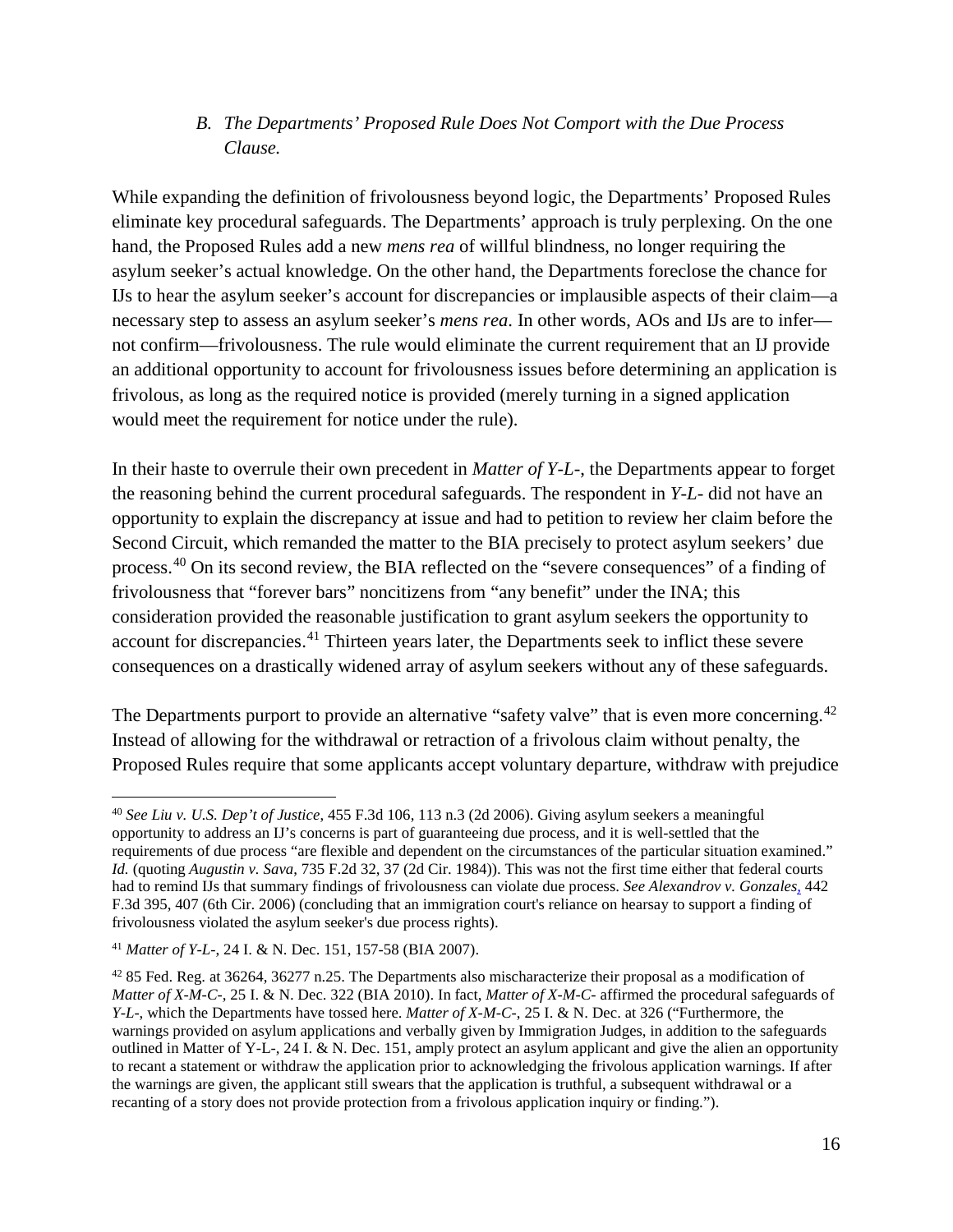all other applications for relief, and waive any rights to file appeal, motion to reopen, or motion to reconsider. In other words, self-deportation—in lieu of explanation or recantation—is the only way to avoid a finding of frivolousness. This procedural "safety valve" makes a mockery of the ability to be heard guaranteed under the Due Process and betrays reckless disregard for asylum seekers' lives.

# *C. The Proposed Rules' Suggested Scheme Would Further Burden Backlogged Immigration Courts.*

The Proposed Rules purport to improve efficiency and "root out" frivolous applications by offering AOs the opportunity to make findings of frivolousness.<sup>[43](#page-16-0)</sup> The Departments appear to recognize that AOs would be tempted to deny claims wholesale based on frivolousness and disregard the asylum seeker's full eligibility; this is presumably why the Departments do not permit AOs to refer or deny applications based solely on a finding of frivolousness. This precaution is wise given the extreme expansion of the definition this rule provides. However, the Departments do not exercise the same caution for IJs, who are permitted to deny an application based on frivolousness alone. It remains unclear why empowering AOs to make this finding would be a source of "deterrence" and an additional tool to root out applications, since asylum seekers are entitled to *de novo* review before the IJ. This new power could instead become a facile add-on for overworked AOs and prejudice an asylum seeker's chances before the IJ to receive a full and fair hearing.

More importantly, the Departments are unlikely to achieve efficient adjudications in immigration courts. AOs' frivolous findings are routed to  $\text{Us}$ ,  $^{44}$  $^{44}$  $^{44}$  who have an even larger backlog.  $^{45}$  $^{45}$  $^{45}$  Their ability to develop the record is thwarted by the Due Process concerns mentioned above, which means that they will likely view the expansion of the frivolousness definition as an administrative backdoor to lighten their docket and meet their increasing caseloads.

## **III. The Departments' Proposed Expansion of Pretermission Raises Alarming Due Process Concerns.**

The proposed expansion of IJs' authority to pretermit and deny I-589 applications on the basis of "legal insufficiency" violates basic due process protections and unlawfully grants IJs the

<span id="page-16-0"></span> <sup>43</sup> 85 Fed. Reg. at 36275.

<span id="page-16-1"></span><sup>44</sup> 85 Fed. Reg. at 36295 (to be codified at 8 C.F.R. § 208.20) (requiring "a final order by an immigration judge" or a finding the Board of Immigration Appeals for the frivolousness bar to apply)). The apparent exception would be cases where the noncitizen already has lawful status, in which case the Departments suggest that an AO could deny the application without a referral. *Id.* at 36274–75.

<span id="page-16-2"></span><sup>45</sup> *See Crushing Immigration Judge Caseloads and Lengthening Hearing Wait Times*, TRAC Immigration, Oct. 25, 2019, https://trac.syr.edu/immigration/reports/579/.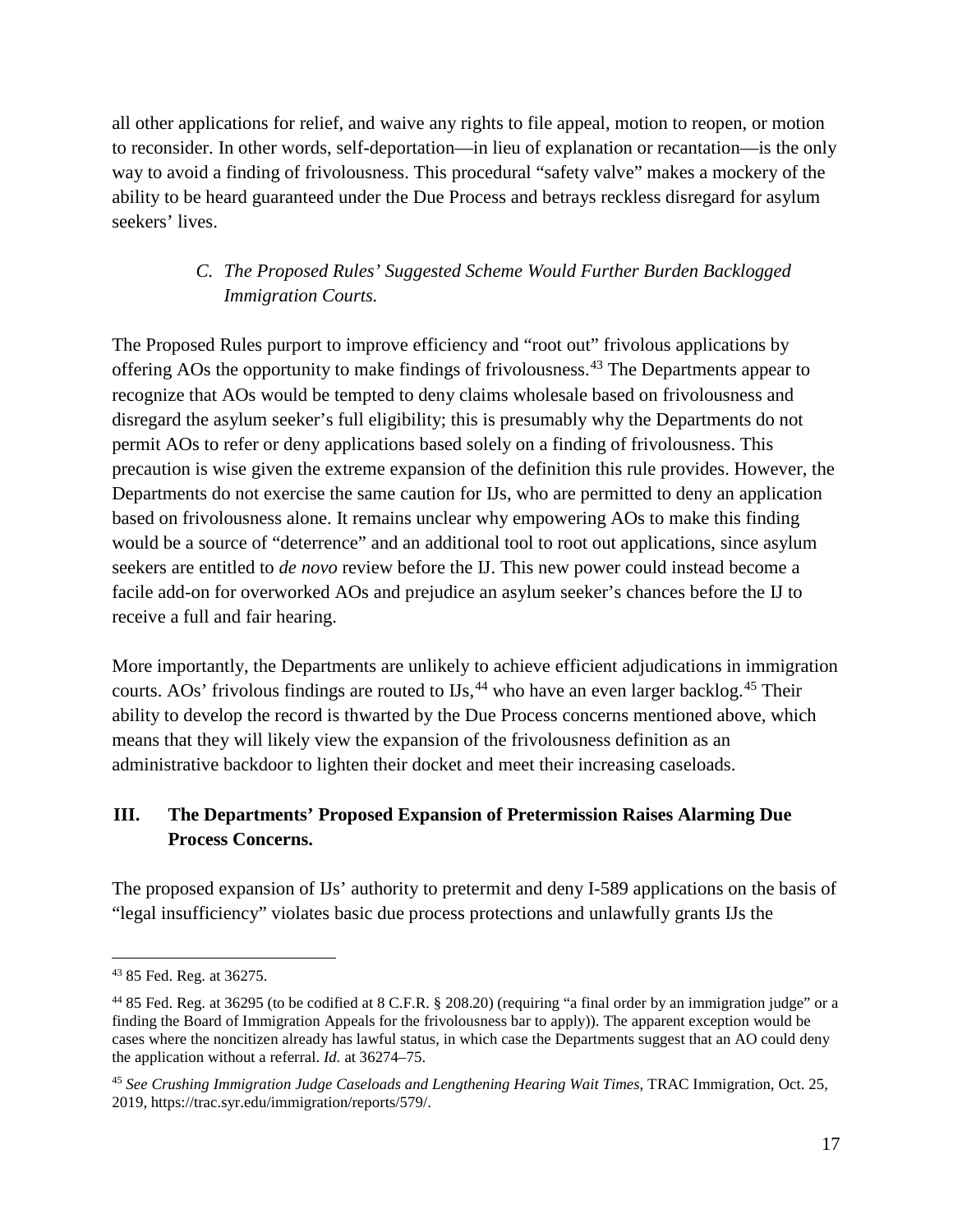authority to dismiss critical mixed questions of law and fact without an adequate and fair process for fact finding. Additionally, the Proposed Rules would cause irreparable harm to unrepresented and detained asylum seekers, whom these Proposed Rules consistently fail to consider.

# *A. Expanding Pretermission Will Create Unfair, Inefficient, and Litigious Proceedings.*

Under the proposed rule, an IJ can deny an application for asylum, withholding of removal, or CAT relief if the IJ determines that the applicant has failed to establish a *prima facie* claim for relief under the applicable laws and regulations based solely on what is alleged in the I-589 application itself without hearing live testimony from the applicant or any supporting witnesses.[46](#page-17-0) The IJ could deny *sua sponte* or based on a motion by DHS. The applicant would have only ten-days' notice prior to dismissal of his application to respond—hardly enough time to cure any defects and certainly no time for a full evidentiary asylum hearing. In other words, the Proposed Rule would deprive many applicants of the opportunity to fully supplement their I-589 application with evidence and live testimony through a typical asylum hearing.

The Departments argue that such an extension is permissible because current regulations require hearings only to resolve factual issues in dispute and not for legally deficient applications. However, the examples provided in the proposed rule itself demonstrate that the majority of issues or questions facing an IJ assessing an I-589 application are inherently mixed questions of fact and law that require credibility determinations and detailed fact finding allowed only in a full asylum hearing. The lack of an opportunity to present live testimony and witnesses to address these mixed questions of law and fact violates an applicant's right to Due Process.<sup>[47](#page-17-1)</sup>

The short, ten-day window to respond to an IJ's notice of likely pretermission is an insufficient cure to the lack of process since that time period still does not allow for full testimony and a hearing or adequate time to collect evidence. In light of the absence of an adequate EOIR electronic court filing system, many asylum applicants will not even have a full ten days to adequately respond as notice of the potential pretermission will take several days by mail to reach the applicant.

The proposed extension of IJ authority to pretermit I-589 applications without an adequate hearing is also likely to have the unintended consequence of making asylum proceedings more litigious. Rather than move immediately from the filing of an application to a full adjudication

<span id="page-17-0"></span> <sup>46</sup> 85 Fed. Reg. at 36277, 36302 (to be codified at 8 C.F.R. § 1208.13).

<span id="page-17-1"></span><sup>47</sup> *See, e.g.*, *Colmenar v. INS*, 210 F.3d 967, 972 (9th Cir. 2000) (finding due process violation where IJ "rel[ied] . . .almost exclusively on [the asylum seeker's] written application to make his decision"); *Podio v. INS*, 153 F.3d 506, 510–11 (7th Cir. 1998) (finding due process violation where IJ "curtailed" asylum seekers testimony and barred corroboratory testimony.).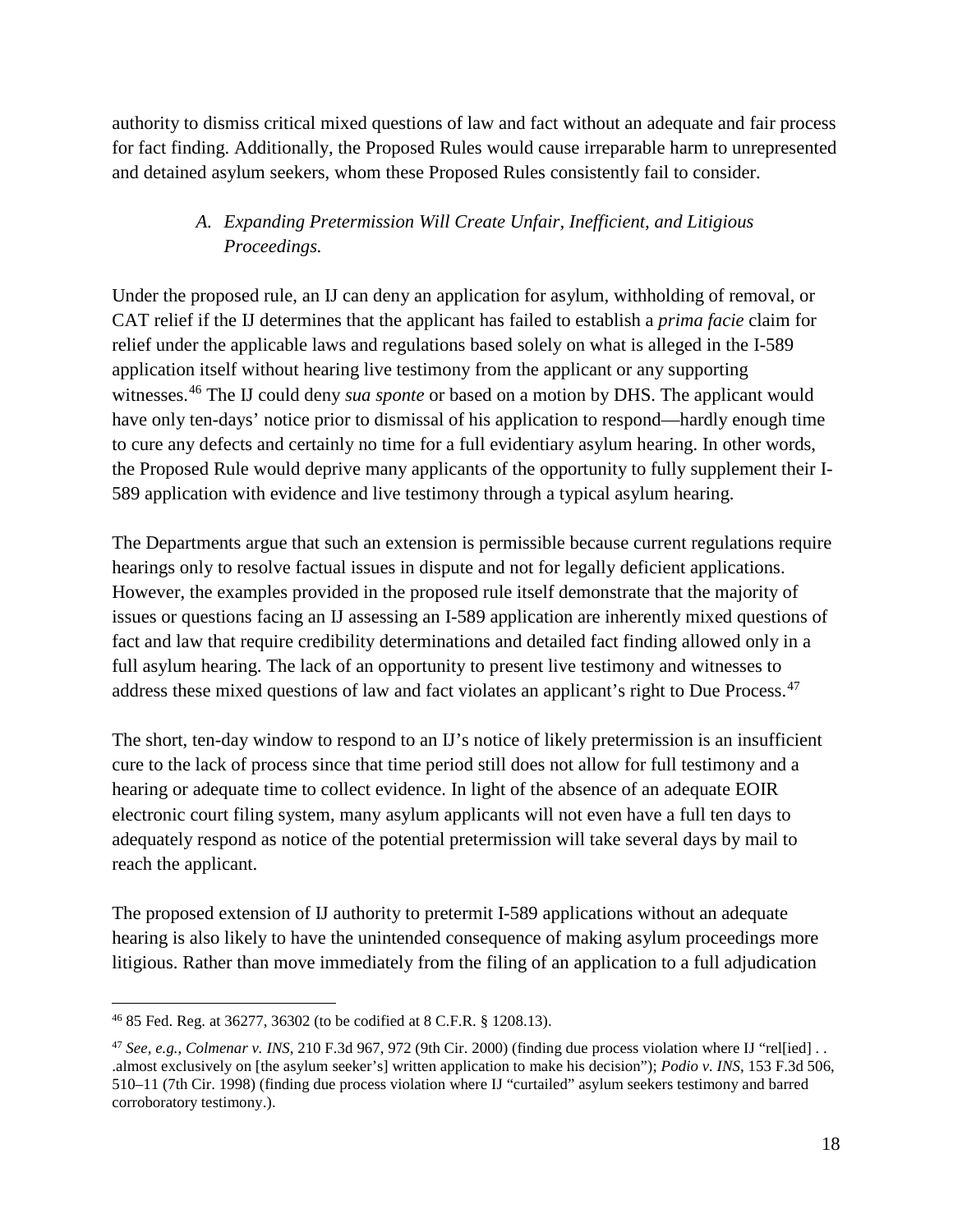and hearing itself, DHS will now have an opportunity at an earlier stage to bring a motion for pretermission and IJs will have to adjudicate such motions and allow at least ten days for a response from the applicant. In other words, the extension adds an entirely new phase to the asylum litigation process—one similar to the motion to dismiss stage in civil court. Since IJs will only have authority to pretermit on legal grounds, some motions to pretermit could be denied, thereby only contributing to protracted adjudications.

# *B. The Extension of Pretermission Authority Disproportionately Harms* Pro Se *and Detained Asylum Seekers.*

Typically, *pro se* and detained applicants file an initial I-589 application with very basic factual allegations and without adequate opportunity to collect corroborating factual evidence or other secondary research such as country conditions to support an application. *Pro se* individuals, particularly non-English speakers, may not even be aware of the full scope of evidence they can provide to supplement their application at the time of filing.<sup>[48](#page-18-0)</sup> Similarly, those still seeking representation may file their application to meet the time requirements for filing while waiting for a lawyer to help them develop the facts and law in their claim. Detained applicants—even with counsel—usually need time to contact family on the outside or in other countries to support the legal claims included in their initial I-589 application.

In the current system, these applicants have time between the filing of their initial application and a full hearing to adequately prepare their own testimony, that of witnesses, and to collect factual and country conditions research to support the facts that give color to their legal claims for relief. Under the Proposed Rules, an IJ can terminate the entire application of such asylum seekers before they have time to fully assert their case for relief. The Proposed Rules adversely affect all asylum applicants, but disproportionately disadvantages those without counsel and those in detention.

# **IV. Rather Than Adding More Ambiguity to the PSG Test, the Departments Should Announce a Return to the** *Acosta* **Test.**

The phrase "particular social group" is ambiguous. However, the justification for the proposed regulation—that courts have been unable to settle on a PSG definition that is workable—is misplaced. The test announced in *Matter of Acosta,* 19 I. & N. Dec. 211, 233 (BIA 1985), *overruled in part on other grounds by Matter of Mogharrabi*, 19 I. & N. Dec. 439 (BIA 1987), is clear and efficient. When the other asylum elements are allowed to do their work, the test is clear and easy to apply. These Proposed Rules seek to force PSG to do the work of all asylum

<span id="page-18-0"></span> <sup>48</sup> NPR, *Without a Lawyer, Asylum-Seekers Struggle with Confusing Legal Processes* (Feb. 25, 2018), https://www.npr.org/2018/02/25/588646667/without-a-lawyer-asylum-seekers-struggle-with-confusing-legalprocesses.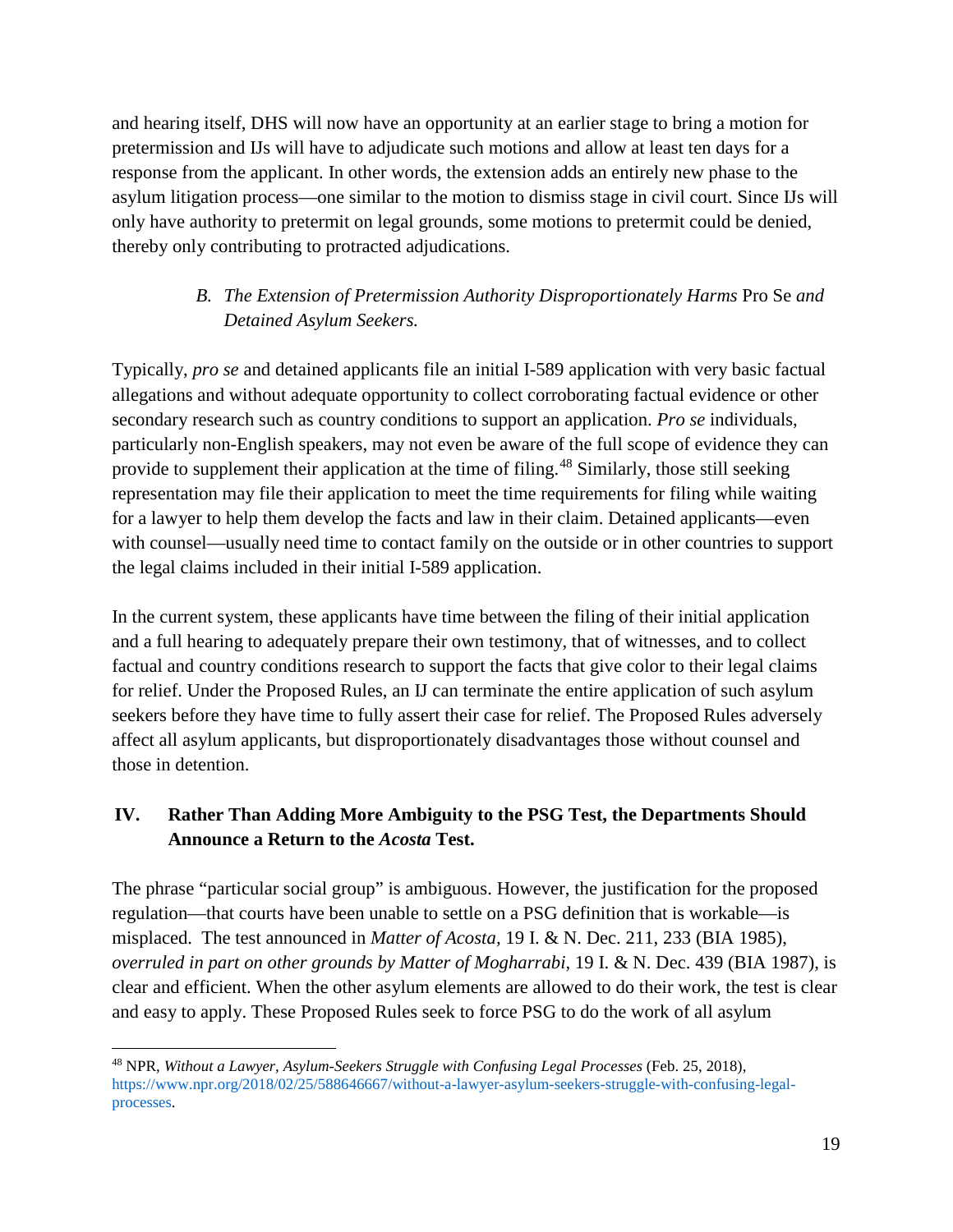elements (persecution, nexus, discretion, criminal bars, etc.) and significantly overcomplicate the test in ways that will result in erroneous adjudications.

# *A. The Proposed Rules regarding PSG are Unnecessary, Based on Improper Interpretations of Law, and Would Result in Erroneous Legal Conclusions.*

In a precedential decision issued in 1985, the BIA interpreted the phrase to mean a "group of persons all of whom share a common, immutable characteristic" that "the members of the group either cannot change, or should not be required to change because it is fundamental to their individual identities or consciences."[49](#page-19-0) The Board explained that the immutable characteristic "might be an innate one such as sex, color, or kinship ties, or in some circumstances it might be a shared past experience such as former military leadership or land ownership."[50](#page-19-1)

For approximately two decades, Circuit Courts of Appeal and the Board applied *Acosta*'s immutable characteristics test to determine whether proposed social groups were cognizable for asylum purposes. Then, between 2006 and 2008, the Board issued a series of decisions that introduced the concepts of "social visibility" and "particularity" into the analysis. The Board claimed "to adhere to the *Acosta* formulation," and initially said that it would merely "consider[] as a relevant factor the extent to which members of a society perceive those with the characteristic in question as members of a social group."[51](#page-19-2)

Soon, though, the Board decided that "social visibility," along with "particularity," would be threshold requirements for a cognizable social group.<sup>[52](#page-19-3)</sup> *S-E-G-*, the Board's lead case at the time, explained that to meet the social visibility requirement, an immutable characteristic "should generally be recognizable by others in the community," such that "the members of the group are perceived as a group by society."[53](#page-19-4) The Board claimed that, despite the addition of these new requirements, it was "reaffirming the particular social group formula set forth in *Matter of Acosta*,"[54](#page-19-5) and merely providing "greater specificity to the definition" from *Acosta*. [55](#page-19-6) Notably, the Board's cases during this period suggest that the addition of social visibility and particularity was driven by a concern about the number and breadth of social groups that had been put

<span id="page-19-0"></span> <sup>49</sup> *Matter of Acosta*, 19 I. & N. Dec. 211, 233 (BIA 1985), *overruled in part on other grounds by Matter of Mogharrabi*, 19 I. & N. Dec. 439 (BIA 1987).

<span id="page-19-1"></span><sup>50</sup> *Id.*

<span id="page-19-2"></span><sup>51</sup> *Matter of C-A-*, 23 I. & N. Dec. 951, 956–57 (BIA 2006).

<span id="page-19-3"></span><sup>52</sup> *See Matter of S-E-G-*, 24 I. & N. Dec. 579, 586 (BIA 2008); *Matter of E-A-G-*, 24 I. & N. Dec. 591, 594–95 (BIA 2008) (companion case).

<span id="page-19-4"></span><sup>53</sup> 24 I. & N. Dec. at 586 (internal quotation marks omitted).

<span id="page-19-5"></span><sup>54</sup> *E-A-G-*, 24 I. & N. Dec. at 594.

<span id="page-19-6"></span><sup>55</sup> *S-E-G-*, 24 I. & N. Dec. at 581.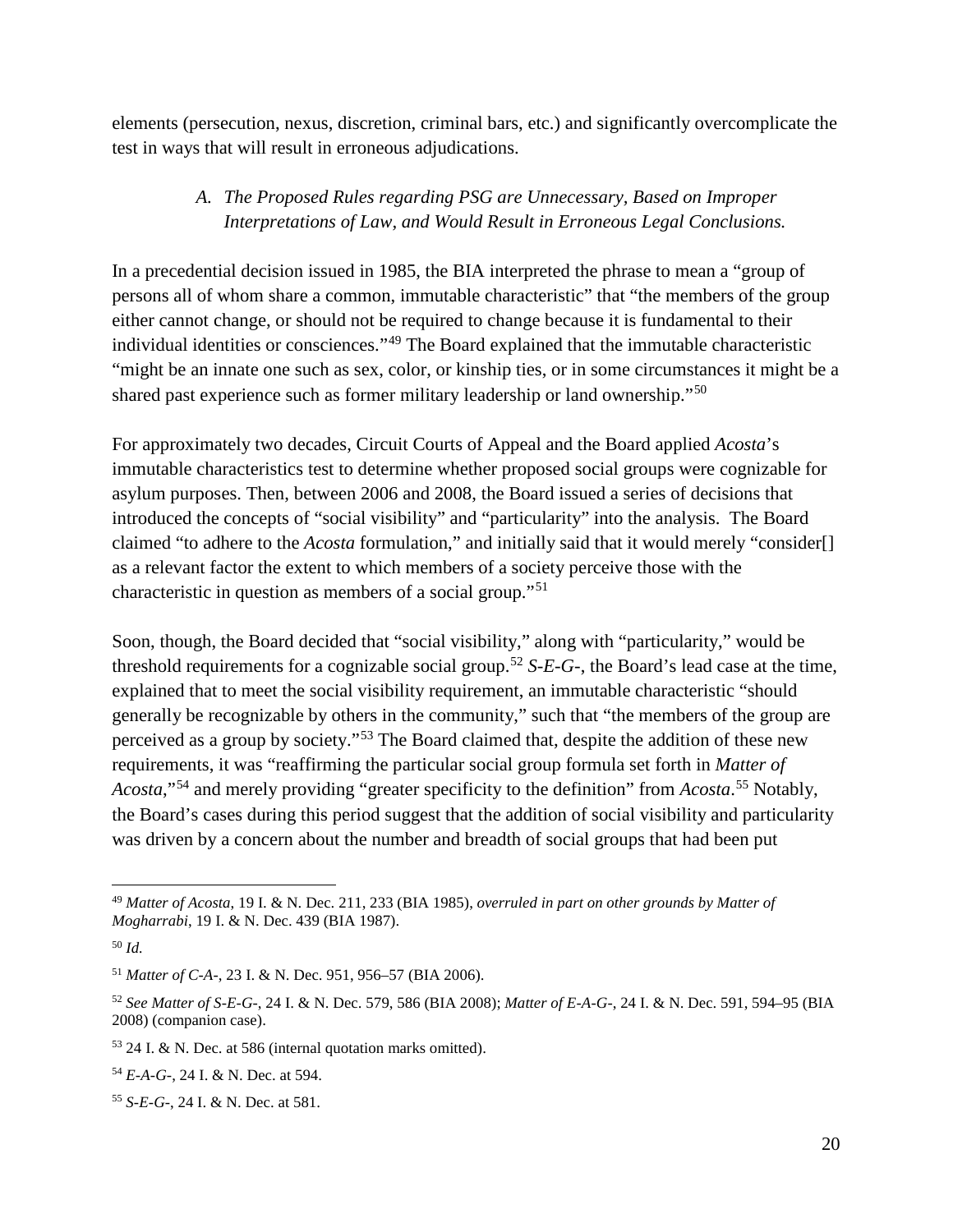forward in asylum proceedings.<sup>[56](#page-20-0)</sup>

In 2009, the Seventh Circuit, in *Gatimi v. Holder,* rejected the social visibility requirement for the same reasons the Departments should now refrain from codifying through regulation the Board's flawed PSG decisions.[57](#page-20-1) *Gatimi* explained that social visibility "makes no sense." *Id.* at 615, 616. Applying *Acosta*'s immutable characteristics test, the Court held that the proposed social group—defectors from a violent faction in Kenya—was cognizable despite no evidence that membership in the group "'is of any concern to anyone in Kenya or that such individuals are seen as a segment of the population in any meaningful respect."<sup>[58](#page-20-2)</sup>

In 2013, the Seventh Circuit issued an *en banc* decision in *Cece v. Holder*, 733 F.3d 662 (7th Cir. 2013). Against the backdrop of the *S-E-G-* line of cases, *Cece* reiterated "[t]his Circuit has deferred to the Board's *Acosta* formulation of social group," and held that a proposed social group is cognizable if it "is defined by a characteristic that is either immutable or so fundamental to individual identity or conscience that a person ought not be required to change."[59](#page-20-3) The Court recognized that it had "rejected a social visibility analysis,"[60](#page-20-4) and also refused to apply the Board's particularity requirement because "breadth of category has never been a *per se* bar to protected status."[61](#page-20-5) Applying only the immutable characteristics test, the Court held that the proposed group of "young Albanian women living alone" was cognizable.<sup>[62](#page-20-6)</sup>

The reasoning of the Seventh Circuit holds true today: the *Acosta* test is a clear and efficient way to discern asylum eligibility based on PSG. The proposed regulations add the same confusion and complexity the Seventh Circuit has rejected and should not be adopted now. In 2014, the Board issued two published decisions that revisited the social visibility and particularity requirements.<sup>[63](#page-20-7)</sup> The lead decision, *M-E-V-G-*, stated that the Board continued to "adhere to the social group requirements announced in *Matter of S-E-G-*" six years earlier.<sup>[64](#page-20-8)</sup>

<span id="page-20-0"></span> <sup>56</sup> *See, e.g.*, *id.* at 582, 585 (explaining that "Sal[]vadoran youths who have resisted gang recruitment" was not a cognizable group in part because it was a "potentially large and diffuse segment of society"); *E-A-G-*, 24 I. & N. Dec. at 595 (describing social visibility as a way to reject "statistical or actuarial groups" and "artificial group definitions"); *Matter of A-M-E- & J-G-U-*, 24 I. & N. Dec. 69, 74, 76 (BIA 2007) (rejecting a proposed group that "could vary from as little as 1 percent to as much as 20 percent of the population, or more").

<span id="page-20-1"></span><sup>57</sup> 578 F.3d 611 (7th Cir. 2009).

<span id="page-20-2"></span><sup>58</sup> *Id.* at 615.

<span id="page-20-3"></span><sup>59</sup> *Id.* at 669.

<span id="page-20-4"></span><sup>60</sup> *Id.* at 668 n.1.

<span id="page-20-5"></span><sup>61</sup> *Id.* at 674, 676.

<span id="page-20-6"></span> $62$  *Id.* at 677 ("In this case, the Board has offered no explanation for why Cece's group is not cognizable under the test the Board has adopted in *Acosta*.").

<span id="page-20-7"></span><sup>63</sup> *See Matter of M-E-V-G-*, 26 I. & N. Dec. 227 (BIA 2014); *Matter of W-G-R-*, 26 I. & N. Dec. 208 (BIA 2014).

<span id="page-20-8"></span><sup>64</sup> 26 I. & N. Dec. at 234.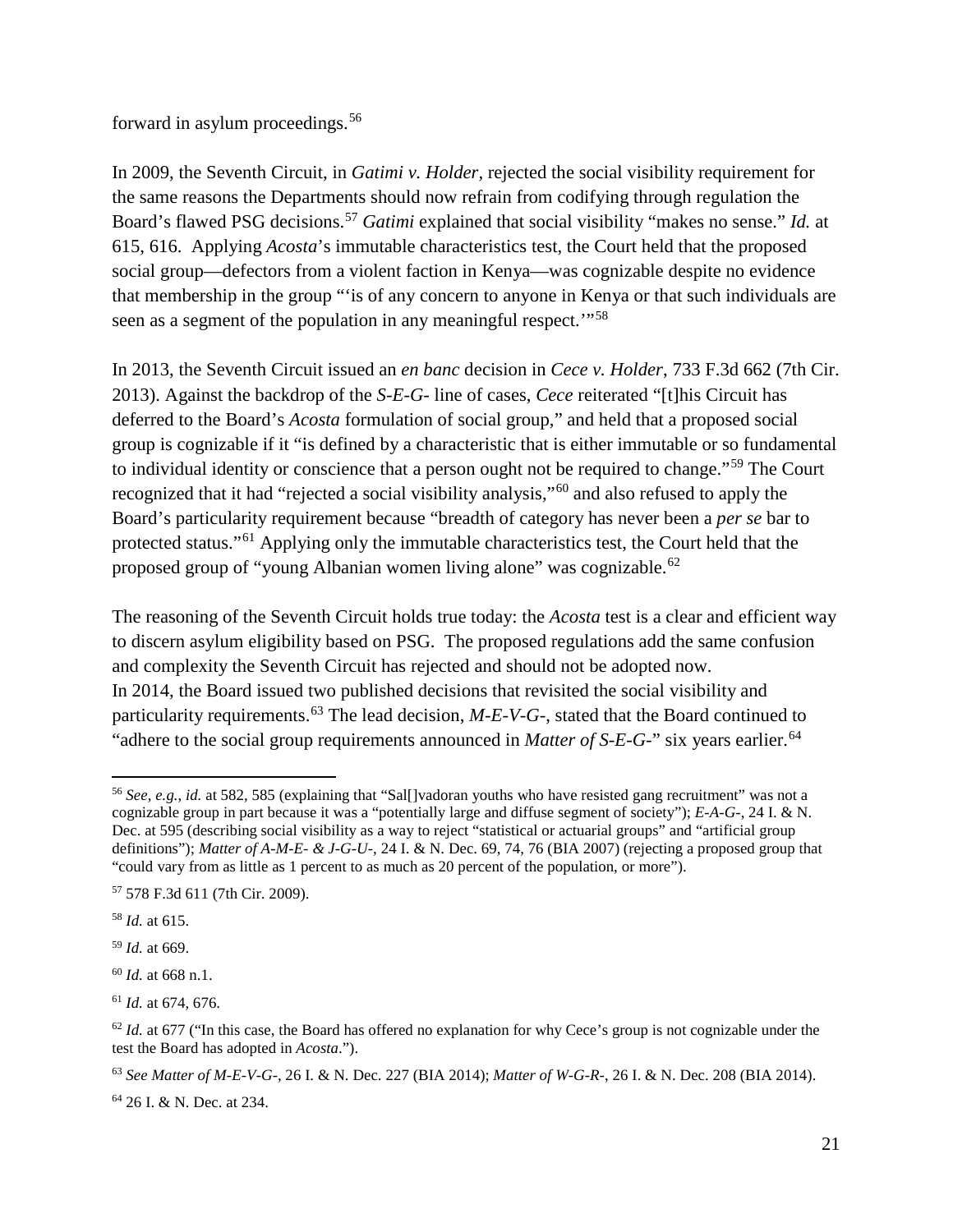Thus, *M-E-V-G-* restated *S-E-G-'*s three-part test for a cognizable social group: the group must be "(1) composed of members who share a common immutable characteristic, (2) defined with particularity, and (3) socially distinct within the society in question."[65](#page-21-0) *M-E-V-G-* did recognize that the term "social visibility" had given rise to a "misconception" that literal (or "ocular") visibility was required.<sup>[66](#page-21-1)</sup> The Board explained that this "was never meant to be" the case, and "rename[d] the 'social visibility' requirement as 'social distinction'" to avoid further confusion.[67](#page-21-2) Additionally, the Board repeatedly emphasized that this was a change in nomenclature only, and did not reflect any substantive differences in how the Board had previously used and intended the criterion.<sup>[68](#page-21-3)</sup>

> 1. Much like its precursor "social visibility," "social distinction" is a substantively unreasonable interpretation of PSG.

The social distinction requirement articulated and applied by the Board—and now proposed as a regulation—irrationally restricts the cognizability of social groups, including by setting nearinsurmountable evidentiary burdens and requiring IJs to speculate about the "perception" of entire "societies." *Gatimi* explained that social visibility was unreasonable because:

If you are a member of a group that has been targeted for assassination or torture or some other mode of persecution, you will take pains to avoid being socially visible; and to the extent that the members of the target group are successful in remaining invisible, they will not been "seen" by other people in the society "as a segment of the population." Those former employees of the Colombian attorney general [from *Sepulveda v. Gonzales*, 464 F.3d 770 (7th Cir. 2006)] tried hard, one can be sure, to become invisible and, so far as appears, were unknown to Colombian society as a whole.<sup>[69](#page-21-4)</sup>

So too with social distinction. Only groups that are "swimming against the stream of an embedded cultural norm,"<sup>[70](#page-21-5)</sup> are likely to be "perceived within the given society as a sufficiently distinct group."<sup>[71](#page-21-6)</sup> Groups that can escape society's notice through secrecy will not qualify, even

<span id="page-21-0"></span> <sup>65</sup> *Id.* at 237.

<span id="page-21-1"></span><sup>66</sup> *Id.* at 236.

<span id="page-21-2"></span><sup>67</sup> *Id*. at 236, 240.

<span id="page-21-3"></span><sup>&</sup>lt;sup>68</sup> See id. at 247 ("Our transition to the term 'social distinction' is intended to clarify the requirements announced in those cases; it does not mark a departure from established principles."); *compare id.*at 240 ("Social distinction refers to social recognition . . . . To be socially distinct, a group . . . must be perceived as a group by society."), *with S-E-G-*, 24 I. & N. Dec. at 586 ("reaffirming the requirement that the shared characteristic of the group should generally be recognizable by others in the community").

<span id="page-21-4"></span><sup>69</sup> *Gatimi*, 578 F.3d at 615.

<span id="page-21-5"></span><sup>70</sup> *Cece*, 733 F.3d at 670.

<span id="page-21-6"></span><sup>71</sup> *M-E-V-G-*, 26 I. & N. Dec. at 238.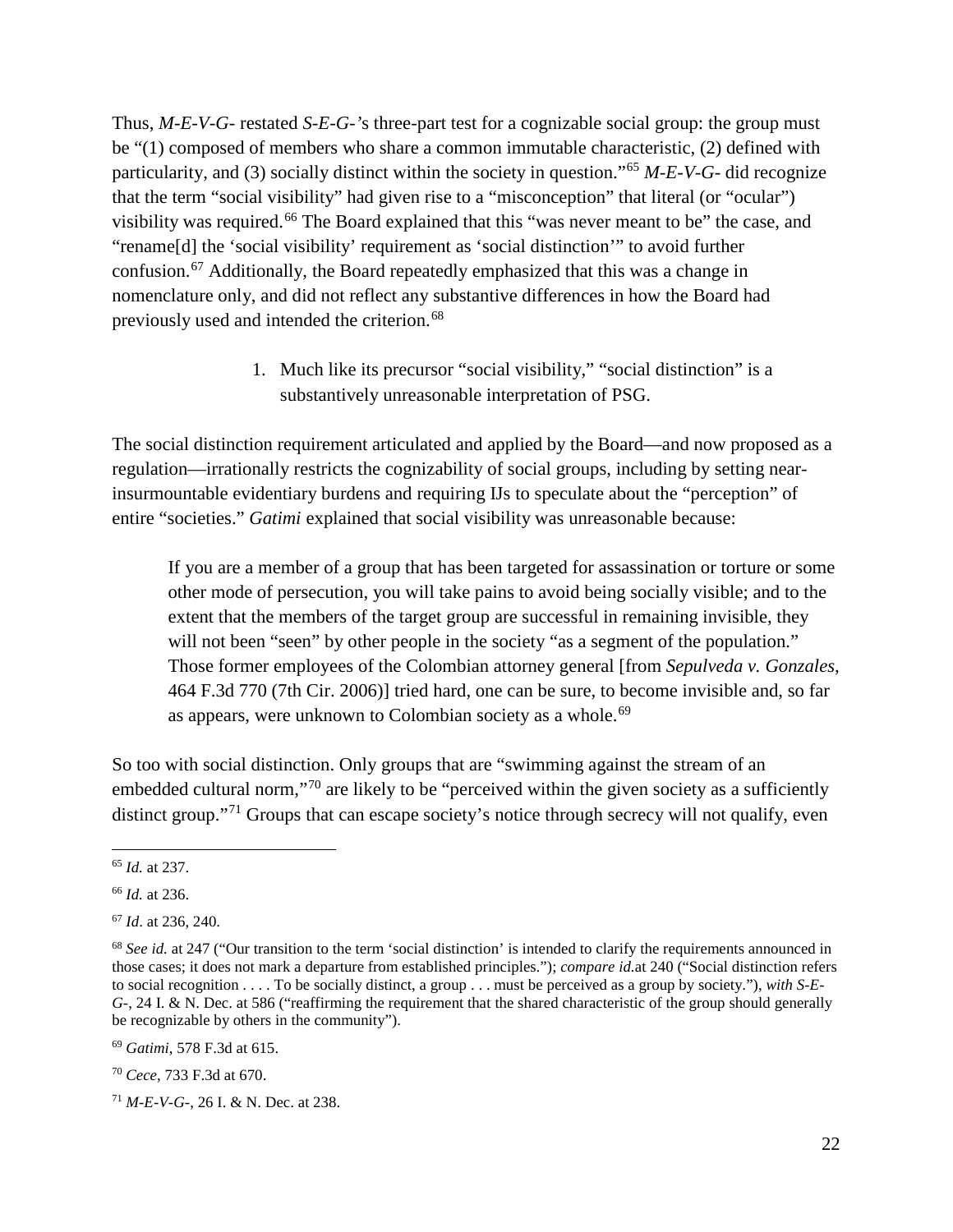if their defining characteristic would have social salience if society were aware of it. This is not a rational result and should not be furthered by codifying the Board's post-*Acosta* PSG test by regulation.

Social distinction's flaws run deeper still, as it requires IJs to make factual findings about the "perception[s]" of entire foreign societies.<sup>[72](#page-22-0)</sup> *M-E-V-G-* does not explain how this sociological judgment should (or even can) be rationally made in most cases. The Board suggested consulting "expert witness testimony," "country condition reports," "press accounts," and "historical animosities," as well as evaluating "sociopolitical or cultural conditions in the country."[73](#page-22-1) But it provided no explanation of what qualifies as sufficient "perception" by an entire society, or how to extrapolate "perception" from anything other than an expert opinion. *Id.* As a result, social distinction is an invitation for improper arm-chair theorizing by  $\text{IIs.}^{74}$  $\text{IIs.}^{74}$  $\text{IIs.}^{74}$ 

In light of the above, AOs and IJs simply lack the expertise, training, and internal resources to make these types of social-science judgments in a rational and consistent manner.<sup>[75](#page-22-3)</sup> By codifying social distinction, the Departments invite adjudicators to err and asylum seekers to suffer merely due to a vague and confusing interpretation.

Even assuming a consistent approach by AOs and IJs to the issue of societal perception, the same group could be recognized for one country but not another, or even in one case but not another from the same country, based only on differences in the presentation of evidence. Few asylum applicants—many of whom are *pro se* due to their limited financial means—can afford expert witnesses, or the presentation of curated country condition reports or press accounts. Social distinction thus effectively functions as a near *per se* bar to cognizability in many cases. It comes as no surprise that in the years since the Board first introduced the social-distinction component, it approved only *one* new PSG, relating to victims of domestic violence in Guatemala—a result driven by DHS's decision, after years of political debate, to not contest the group's cognizability.[76](#page-22-4) And that decision was overturned by the Attorney General for lacking the evidentiary rigor necessary to pass this insurmountable test.

<span id="page-22-0"></span> <sup>72</sup> *See, e.g.*, *M-E-V-G-*, 26 I. & N. Dec. at 240, 242.

<span id="page-22-1"></span><sup>73</sup> *Id.* at 240–42, 244.

<span id="page-22-2"></span><sup>74</sup> *Cf. Torres*, 551 F.3d at 632 (criticizing an IJ for having "improperly relied on his own assumptions about the Honduran military . . . to reach his decision").

<span id="page-22-3"></span><sup>75</sup> *Cf. Banks v. Gonzales*, 453 F.3d 449, 454 (7th Cir. 2006) (noting that the immigration system "requires entirely too much of a lawyer who should be a neutral adjudicator rather than a rulemaker and expert rolled together," and that IJs are "poorly suited" to "play the role of country specialist").

<span id="page-22-4"></span><sup>76</sup> *See Matter of A-R-C-G-*, 26 I. & N. Dec. 388, 393–95 (BIA 2014) (emphasizing that this decision was limited to its facts, and that other cases "will depend on the facts and evidence" in those cases) (overturned by *Matter of A-B-*, 27 I. & N. Dec. 316 (A.G. 2018)).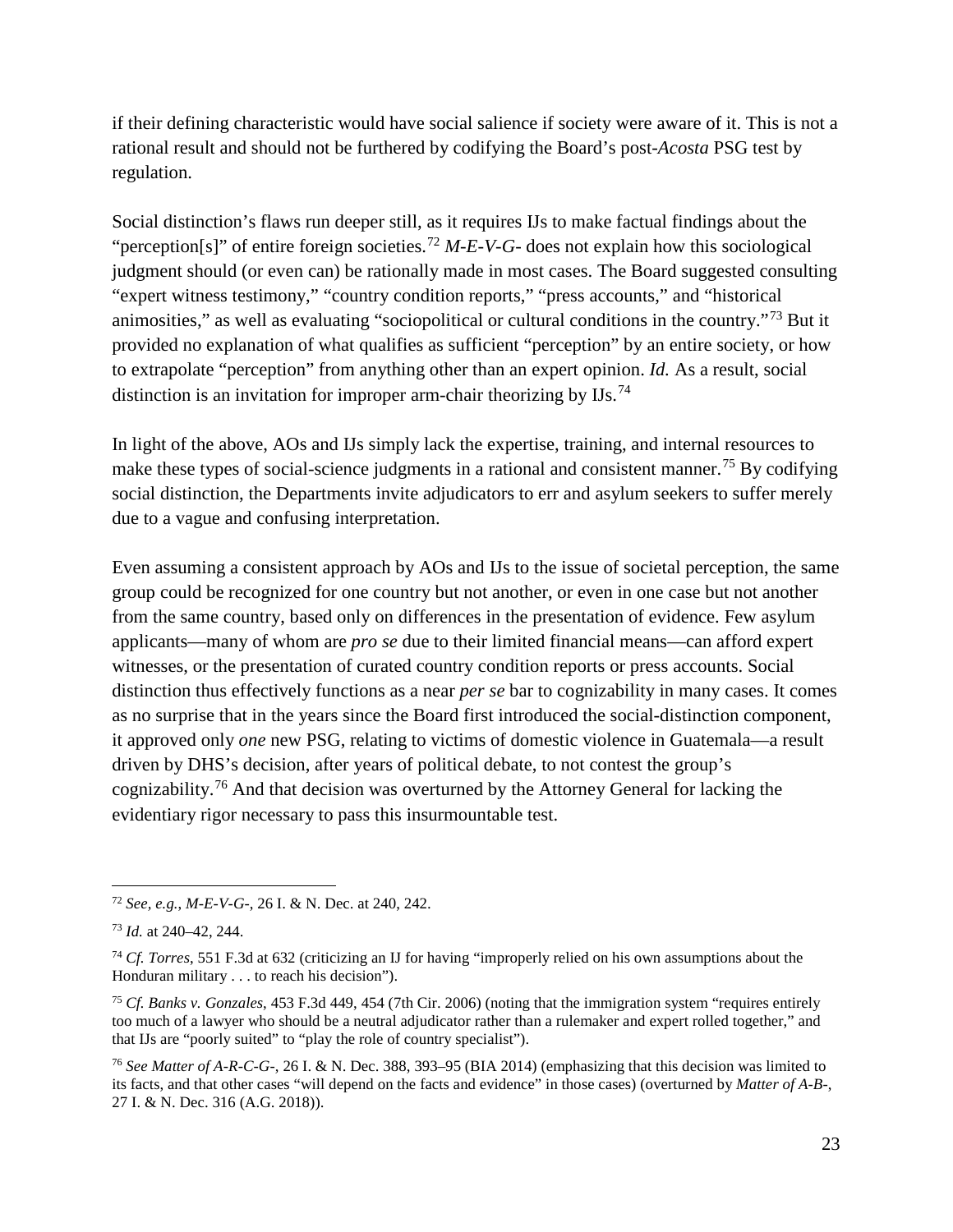A test that can never be passed ceases to serve a useful function in asylum adjudication and, rather, becomes a bar that overrides the intent of Congress to permit some applicants to receive protection based on PSG membership. The Departments would err by incorporating this insurmountable—and thus unlawful—test into regulation.

> 2. The Departments should not codify "particularity" either, which suffers the same opacity as its companion, "social distinction."

NIJC urges the Departments to announce a clear return to the *Acosta* test. As the Seventh Circuit has noted, adding requirements is not necessary to provide reasonable limits on eligibility for asylum; the "on account of" requirement well serves that function.<sup>[77](#page-23-0)</sup> Other circuits found the particularity and social visibility standards opaque and difficult to understand and they remain so today. The Third Circuit, for example, observed that even government attorneys appeared flummoxed by the concepts, and the court itself was "hardpressed to discern any difference between the requirement of 'particularity' and. . . 'social visibility.' . . . [T]hey appear to be different articulations of the same concept and the government's attempt to distinguish the two oscillates between confusion and obfuscation, while at times both confusing and obfuscating."[78](#page-23-1) Similarly, the Ninth Circuit noted that the BIA had "blended the 'social visibility' and '"particularity' analysis," and, as a result, it was "difficult to articulate precisely what the BIA meant by 'social visibility."<sup>[79](#page-23-2)</sup>

Indeed, DHS itself appeared to see no difference between the two concepts; in *Matter of M-E-V-G*-, DHS proposed combining particularity and social visibility into a single requirement.<sup>[80](#page-23-3)</sup> The companion BIA cases of *Matter of W-G-R-* and *Matter of M-E-V-G* did nothing to resolve this confusion. Those cases simply renamed "social visibility" as "social distinction."[81](#page-23-4) The level of confusion surrounding social distinction since its inception illustrates the fundamental problem with it as a PSG factor and this problem should not be compounded by incorporating it into a regulation.

In addition, the meaning of "particularity" remains unclear. The BIA insists that the "particularity" requirement is necessary to ensure that a proposed group is "discrete" and has

<span id="page-23-0"></span> <sup>77</sup> *See Cece*, 733 F.3d at 673–74 ("Those who fear that the slope leading to asylum has been made too slick by broad categories need not worry" because "[t]he importance of the 'on account of' language must not be overlooked.").

<span id="page-23-1"></span><sup>78</sup> *Valdiviezo-Galdamez v. Attorney Gen. of U.S.*, 663 F.3d 582, 608 (3d Cir. 2011) (rejecting social visibility). The Third Circuit subsequently accorded *Chevron* deference to the BIA's revised "social distinction" requirement. *S.E.R.L. v. Attorney Gen. of U.S.*, 894 F.3d 535, 540 (3d 2018).

<span id="page-23-2"></span><sup>79</sup> *Henriquez-Rivas v. Holder*, 707 F.3d 1081, 1088, 1090-91 (9th Cir. 2013).

<span id="page-23-3"></span><sup>80</sup> 26 I. & N. Dec. at 233.

<span id="page-23-4"></span><sup>81</sup> *Matter of W-G-R-*, 26 I. & N. Dec. at 216.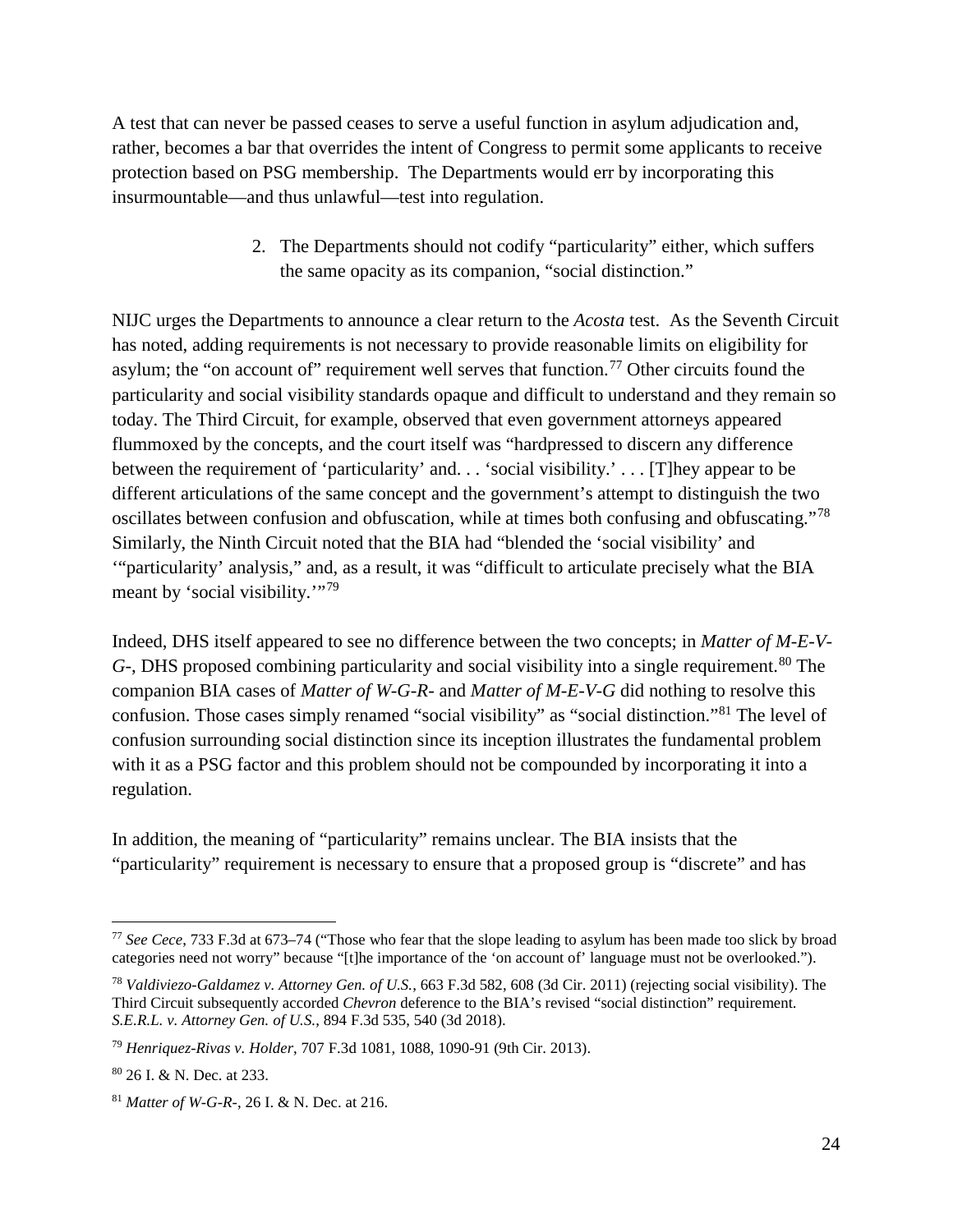"definable boundaries."[82](#page-24-0) The BIA, however, often uses the particularity requirement to reject groups that have clear boundaries solely because it considers the group too broad.<sup>[83](#page-24-1)</sup> For example, in *W-G-R-*, the BIA explained that "[i]n Canada or the United States," a group comprising "landowners" would be "far too amorphous" to meet the particularity requirement.<sup>[84](#page-24-2)</sup> The BIA's reasoning is hard to understand, because the boundaries of that hypothetical group are obvious—individuals who own real property.[85](#page-24-3)

Moreover, the BIA provided an equally confusing rationale for rejecting the proposed social group at issue in *W-G-R-*, "former members of the Mara 18 gang in El Salvador who have renounced their gang membership."[86](#page-24-4) The BIA concluded that the group failed the particularity requirement because it "could include persons of any age, sex, or background," *id.*, even though plain boundaries delineate that group from citizens who have never joined a gang or continue to be part of a gang. $87$ 

The BIA has never adequately defined the concepts of "particularity" and "social distinction." Instead, the definition of those concepts appears to shift from case to case, depending on the result the BIA wishes to reach. The consequence is a series of conflicting pronouncements that leave the concepts of particularity and social distinction far from clear. These inherently problematic and unsalvageable terms should not be imported into new asylum regulations issued by the Departments—particularly as the Board provided a clear, logical interpretation in *Acosta*  25 years prior.

#### *B. The Stated Justifications for Listing Unviable PSGs are hollow and unsupported by law.*

The Departments' proposed list of groups that are *per se* not PSGs unlawfully reads PSG out of the statute and improperly conflates the asylum elements. The INA grants IJs the responsibility to "determine" whether an asylum applicant has met her burden.<sup>[88](#page-24-6)</sup> Moreover, by regulation, the BIA members "shall exercise their independent judgment and discretion" in deciding cases,

<span id="page-24-0"></span> <sup>82</sup> *Matter of M-E-V-G-*, 26 I. & N. Dec at 239.

<span id="page-24-1"></span><sup>83</sup> *Matter of W-G-R-*, 26 I. & N. Dec. at 215, 221.

<span id="page-24-2"></span><sup>84</sup> *Id*. at 214-15.

<span id="page-24-3"></span><sup>&</sup>lt;sup>85</sup> See N.L.A., 744 F.3d at 438 (BIA erred by rejecting social group of landowners because the group was "too broad, too amorphous and unspecific").

<span id="page-24-4"></span><sup>86</sup> *Matter of W-G-R-*, 26 I. & N. Dec. at 221.

<span id="page-24-5"></span><sup>87</sup> *Ramos v. Holder*, 589 F.3d 426, 431 (7th Cir. 2009) (finding that group comprising former gang members is "neither unspecific nor amorphous").

<span id="page-24-6"></span><sup>88</sup> 8 U.S.C. § 1229a(c)(4)(B).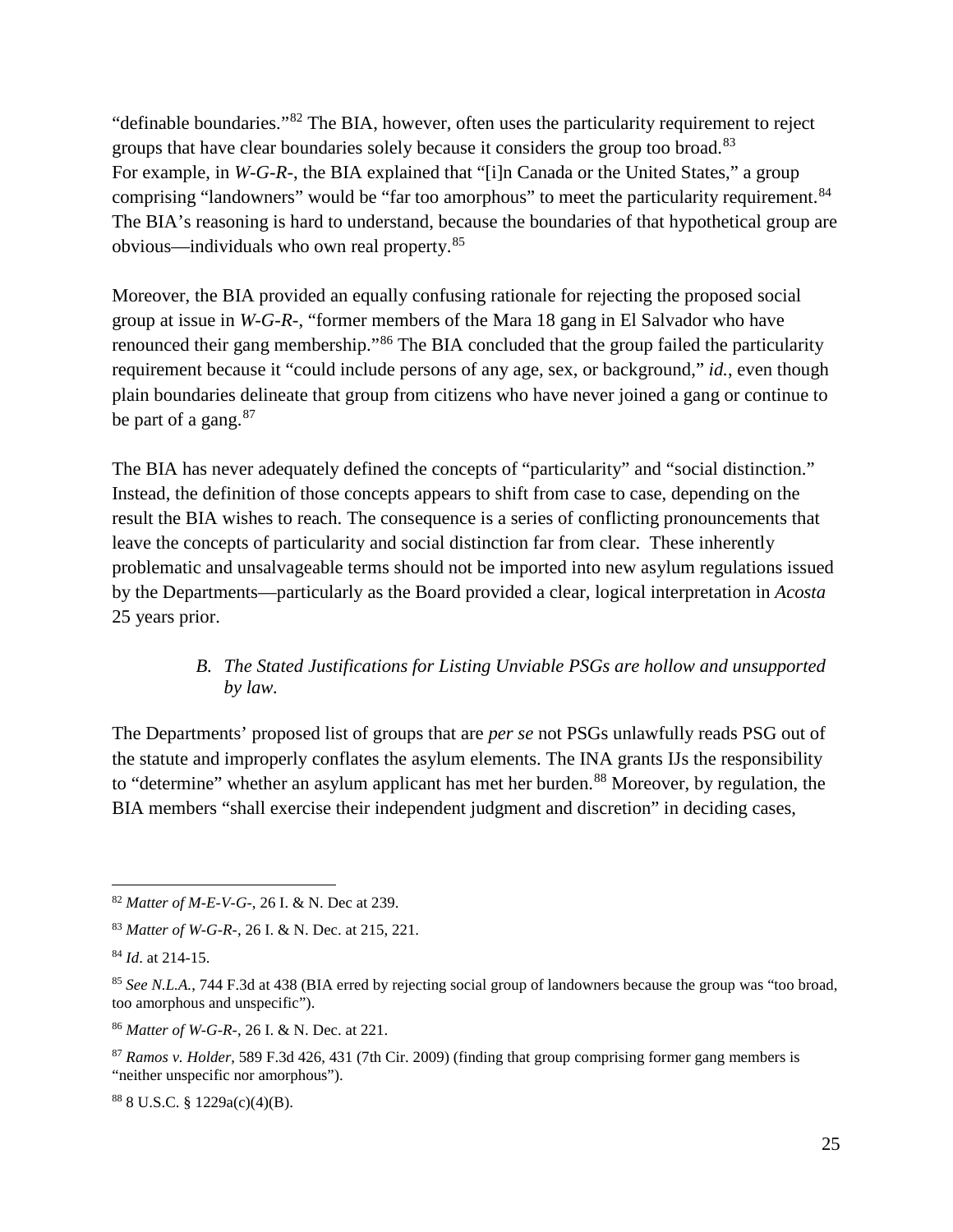subject to the Attorney General's legal rulings.<sup>[89](#page-25-0)</sup> The Departments cannot, by regulation, issue blanket orders indicating whole classes of people are not eligible for asylum and order the BIA and IJs not to exercise their discretion and judgment in a given case. If these regulations have the aim of telling the BIA and IJs what to do, they would be attempting "precisely what the regulations forbid him to do: dictating the Board's decision."[90](#page-25-1) Nor is it required that an explicit order be given for the Departments to violate the *Accardi* principle: "[i]t would be naive to expect such a heavy-handed way of doing things."<sup>[91](#page-25-2)</sup> As such, the list of non-viable PSGs set forth in the proposed regulations is improper and should not be codified. Moreover, the list is nonsensical in light of the asylum statute and the interactions of the various elements.

> 1. Past or present criminal activity or associations may form the basis of a PSG in some cases.

First, contrary to the proposed regulation, past or present criminal activity or associations may form the basis of a PSG in some cases. The Seventh Circuit has held the same and found Congressional intent supports that notion. In response to the assertion that former gang members could not form a PSG, the court observed:

That is not Congress's view. It has barred from seeking asylum or withholding of removal any person who faces persecution for having himself been a persecutor (a Nazi war criminal, for example) or who has committed a "serious nonpolitical crime." But it has said nothing about barring former gang members[.] $^{92}$  $^{92}$  $^{92}$ 

The Court continued, "Such an extension might be thought perverse in a case like this. [The former gang member] would not have quit the gang had he thought he'd be sent back to El Salvador, and if he is sent back his only hope of survival (assuming that his fear of persecution is well founded, an issue not before us) will be to abandon his Christian scruples and rejoin the gang."[93](#page-25-4)

The Seventh Circuit is not alone in this analysis. In *Martinez v. Holder*, the Fourth Circuit rejected DHS' contention that antisocial or criminal conduct is pertinent to the PSG analysis, because doing so would be "untenable as a matter of statutory interpretation and logic.<sup>[94](#page-25-5)</sup> The court went on to find that former gang members met the keystone *Acosta* requirement—and the

<span id="page-25-2"></span><sup>91</sup> *Id*.

<span id="page-25-0"></span> $898$  C.F.R. § 1003.1(d)(1)(ii).

<span id="page-25-1"></span><sup>90</sup> *United States ex rel. Accardi v. Shaughnessy*, 347 U.S. 260, 267 (1954).

<span id="page-25-3"></span><sup>92</sup> *Benitez Ramos v. Holder*, 589 F.3d 426, 429–30 (7th Cir. 2009) (internal citations omitted).

<span id="page-25-4"></span><sup>93</sup> *Id*. at 430.

<span id="page-25-5"></span><sup>94</sup> *Martinez v. Holder*, 740 F.3d 902, 911-12 (4th Cir. 2016).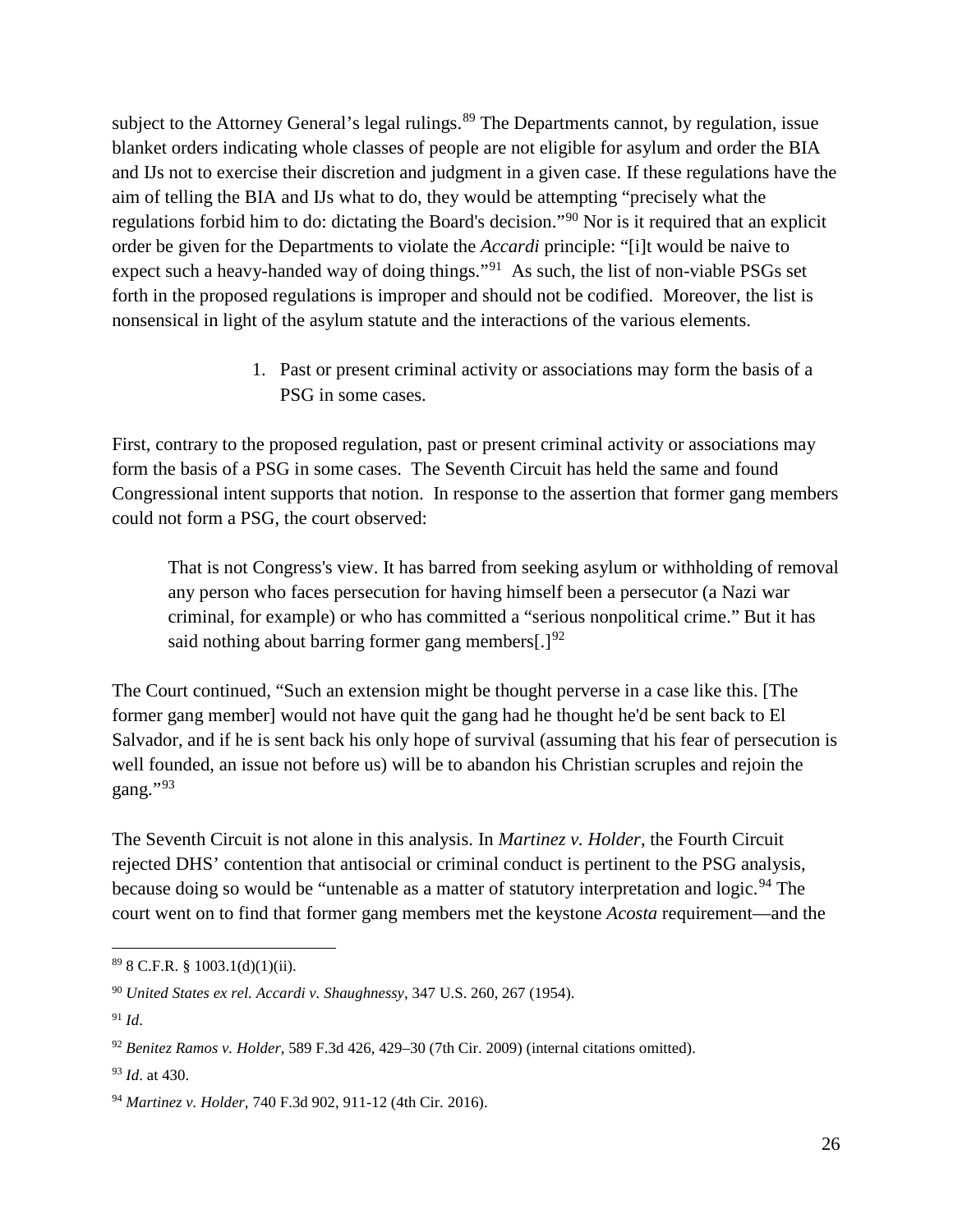sole the Departments should codify, as stated prior. The proposed regulation is not good law or policy, creates confusion by seeming to duplicate existing statutory bars to asylum, and violates Congressional intent. As such, it should not be adopted.

> 2. Past or present terrorist or persecutory activity or association is already a bar to asylum and using the PSG definition to bar claims where that is a factor is improper and confusing.

Likewise, the Departments propose that past or present terrorist or persecutory activity or association not form the basis of a PSG, but, as noted above, that activity already bars asylum. This proposed exclusion is not only duplicative of a different portion of the INA; it is also an improper and confusing injection into the PSG analysis.

> 3. There is no need to issue a regulation stating that presence in a country with generalized violence or a high crime rate is not a PSG since that characteristic would speak to well-founded fear, nexus, and government willingness or ability to protect asylum seekers.

Similarly, the Departments are misguided in issuing a regulation stating that presence in a country with generalized violence or a high crime rate is not a PSG. That characteristic would speak to well-founded fear, nexus, and government unwilling/unable to control elements. Seeking to limit such claims at the PSG prong will result in confused and redundant adjudications. This ever-growing list of duplicative and ill-founded exclusions poses serious questions as to the Departments' understanding of the statutory framework in the INA.

> 4. The remaining exclusions from the proposed PSG definition interfere with adjudicators' sound application of the INA.

There is no legal reason based in the statute that the attempted recruitment of an asylum seeker by criminal, terrorist or persecutory groups, perceptions of wealth, or the characteristic of returning from the United States<sup>[95](#page-26-0)</sup> may not form the basis of a PSG in some cases. Attempting to issue a blanket rule suggesting they cannot prevail is an *Accardi* violation. IJs should be instructed to faithfully apply the elements of asylum in order to determine whether applicants making those claims will prevail. Many will not because they will fail to meet other grounds. Using PSG to pre-empt these claims is improper and violates the statute.

<span id="page-26-0"></span><sup>&</sup>lt;sup>95</sup> The Departments provide no justification to exclude asylum seekers who are deported to their home country, despite extensive evidence that many suffer persecutory acts, including murder, upon return. *See* Kevin Sieff, *When Death Awaits Deported Asylum Seekers*, WASHINGTON POST (Dec. 26, 2018)

https://www.washingtonpost.com/graphics/2018/world/when-death-awaits-deported-asylum-seekers/.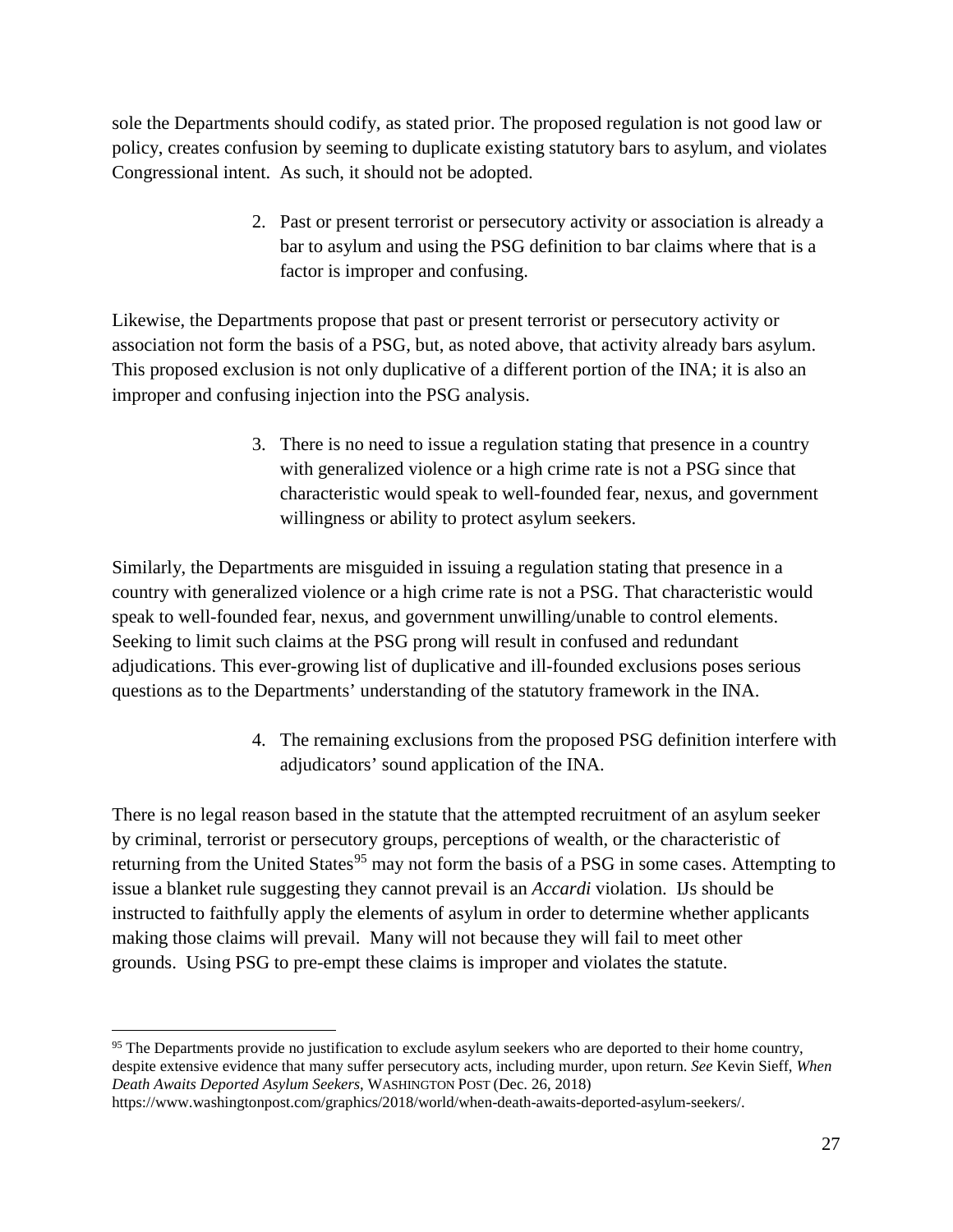Finally, delineating "interpersonal disputes" and "private criminal acts" as ineligible to form the basis of a PSG is also improper. An interpersonal dispute or private criminal act may or may not suffice to establish a government is unwilling or unable to control persecution against an asylum seeker. And it may be that in those circumstances internal relocation could alleviate the threat of future harm. These are individualized inquiries that must take place on a case-by-base basis and under separate elements of the asylum statute; dooming these claims under the PSG element is nonsensical and will lead to rushed and faulty adjudications.

#### *C. The Departments Seek to Penalize Asylum Seekers Who Fail to Navigate the Opaque and Illogical Requirements for PSG Definitions.*

The Proposed Rules state: "A failure to define, or provide a basis for defining, a formulation of a PSG before an IJ shall waive any such claim for all purposes under the Act, including on appeal, and any waived claim on this basis shall not serve as the basis for any motion to reopen or reconsider for any reason, including a claim of ineffective assistance of counsel."[96](#page-27-0) Here, the government wants to have it both ways, regardless of how one defines a PSG, adjudicators are to look to the "substance of the group" to determine whether it is cognizable.<sup>[97](#page-27-1)</sup> But, under the proposed regulations, failing to precisely define the group also results in denial. This is a "heads I win, tails you lose" situation. An approach more faithful to the statute is the one recognized by Seventh Circuit. Observing that several versions of the posited group had emerged through the course of a case, the court said:

Both the parties and the immigration courts were inconsistent, and the description of her social group varied from one iteration to the next. The inconsistencies, however, do not upset the claim. *See In re Kasinga, 21 I. & N. Dec. 357* (BIA 1996) (the Board, recognizing that both the Immigration and Naturalization Service and the applicant "advanced several formulations of the 'particular social group' at issue"). And in one form or another, both [the asylum seeker] and the IJ articulated the parameters of the relevant social group.<sup>[98](#page-27-2)</sup>

It is appropriate for adjudicators to identify the PSG presented in a case by its core, even if the exact language shifts throughout litigation. Asylum law is not supposed to be a "gotcha" proposition, where missing one word or adding another is the difference between protection and return to peril.

<span id="page-27-0"></span> <sup>96</sup> 85 Fed. Reg. at 36291, 36300 (to be codified at 8 C.F.R. §§ 208.1, 1208.1.)

<span id="page-27-1"></span> $97$  85 Fed. Reg. at 36279 ("T]the substance of the alleged particular social group, rather than the specific form of its delineation, will be considered by adjudicators in determining whether the group falls within one of the categories on the list.").

<span id="page-27-2"></span><sup>98</sup> *Cece v. Holder*, 733 F.3d 662, 670 (7th Cir. 2013).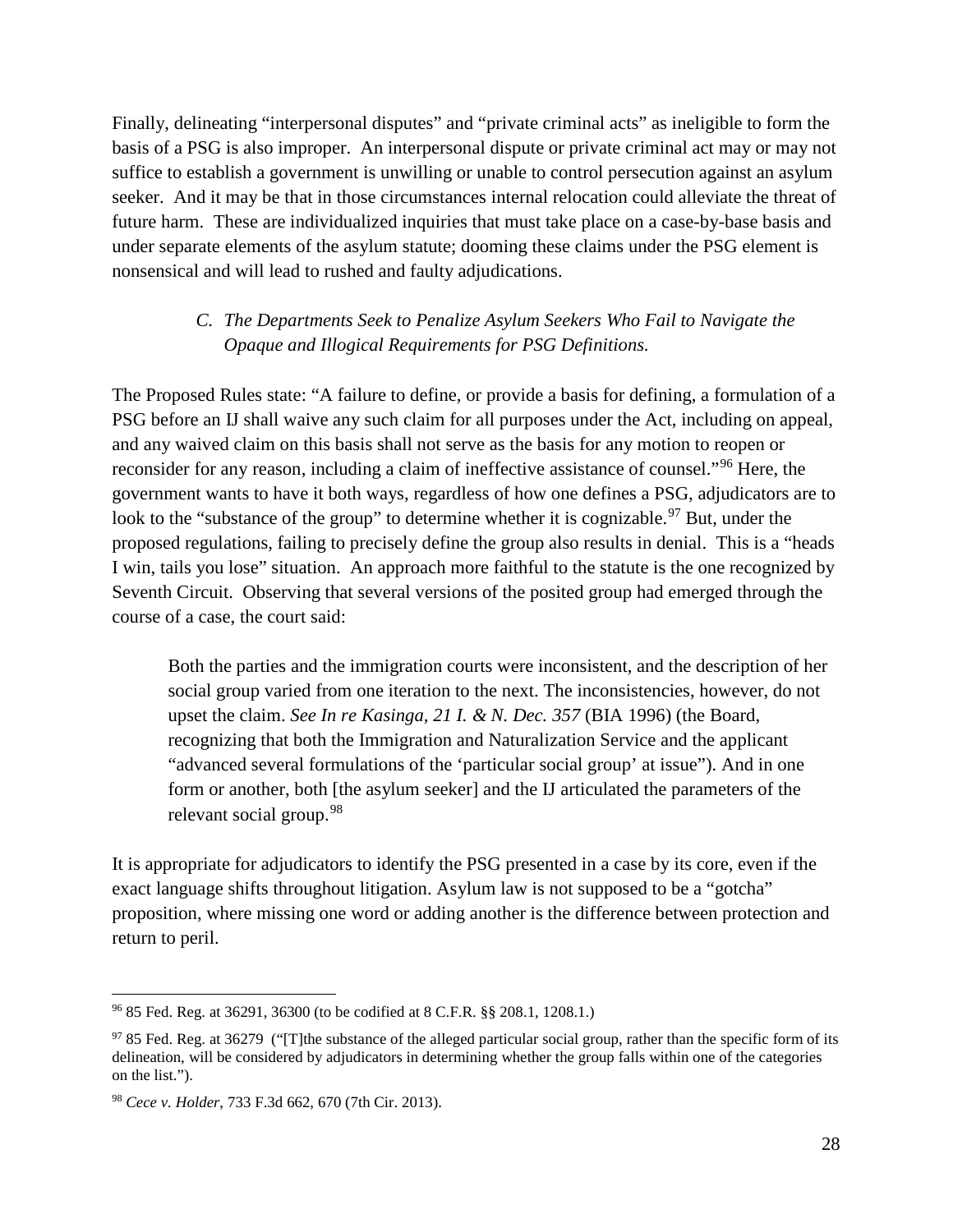As stated in prior sections, this proposed change would adversely affect *pro se*, detained, and indigent asylum seekers who cannot afford the sophisticated PSG analysis of counsel, and many may fall prey to ineffective attorneys whose incompetent representation prejudices their claims. Congress recognized the unique vulnerability of noncitizens when it tasked IJs with developing the record,  $99$  as did the BIA.<sup>[100](#page-28-1)</sup> Nevertheless, the Departments seek to penalize asylum seekers, preclude the Due Process protections provided by appeals, motions to reconsider, and the safeguards of ineffective assistance of counsel. This blatant disregard for asylum seekers' constitutional and statutory rights cannot constitute reasonable rulemaking.

# **V. The Departments Propose a Retrogressive Definition of "Political Opinion" in Direct Conflict with United Nations High Commissioner for Refugees (UNHCR) Guidance, U.S. Jurisprudence, and Today's Geopolitical Reality.**

The scholar Catherine Dauvergne has noted that the prong of the refugee definition that protects persecution on the basis of one's political opinion "comes closest to the Cold War roots of refugee jurisprudence and most directly reflects the trope of the political refugee."[101](#page-28-2) The term "political opinion" was not explicitly defined in the Refugee Convention, but the working papers from the Convention reveal an intent to define the term expansively.[102](#page-28-3) In the decades since, the United Nations has led the development of a consensus understanding that the term must be defined with a flexibility that accounts for an individualized consideration of political context and circumstance. This flexibility is key to giving the term meaning in today's complex global reality. Yet the Proposed Rules seek to upend this consensus.

# *A. The Proposed Rules Require "Political Opinion" to Relate to State Control, Contrary to UNHCR Guidance and Common Sense.*

Black's Law Dictionary defines "political" as follows: "Of, relating to, or involving politics; pertaining to the conduct of government."[103](#page-28-4) This bifurcated definition explicates what is common sense to most: the term "political" pertains to the conduct of government and governing parties, but it also pertains to "politics"—a broad array of ideas and discourse in the public space.

<span id="page-28-0"></span> $998$  U.S.C. § 1229a(b)(1).

<span id="page-28-1"></span><sup>100</sup> *Matter of E-F-H-L-*, 26 I. & N. Dec. 319, 322 (BIA 2014) *vacated on other grounds* in *Matter of E-F-H-L-*, 27 I. & N. Dec. 226 (U.S. Atty Gen. 2018).

<span id="page-28-2"></span><sup>101</sup> Catherine Dauvergne, Toward a New Framework for Understanding Political Opinion, 37 MICH. J. INT'L L. 243, 245 (2016[\),](https://repository.law.umich.edu/cgi/viewcontent.cgi?article=1092&context=mjil) [https://repository.law.umich.edu/cgi/viewcontent.cgi?article=1092&context=mjil.](https://repository.law.umich.edu/cgi/viewcontent.cgi?article=1092&context=mjil)  $102 \, Id$ 

<span id="page-28-4"></span><span id="page-28-3"></span><sup>103</sup> *Political*, Black's Law Dictionary (11th ed. 2019).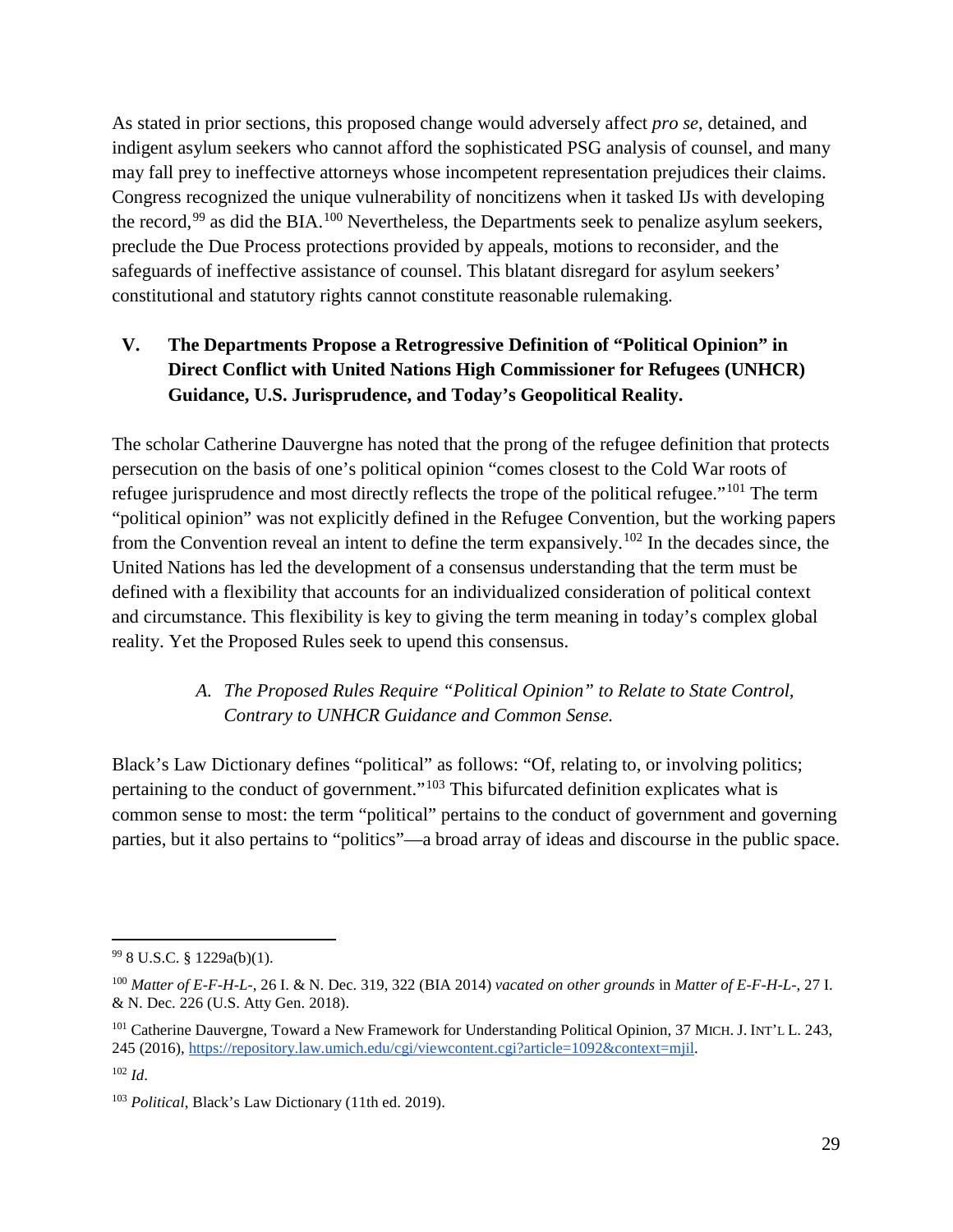Merriam-Webster, in turn, defines "politics" as encompassing not only the "art or science of government" but "the total complex of relations between people living in society."[104](#page-29-0)

Removing any lingering ambiguity as to whether this common sense use of the word "political" should be read into the Refugee Convention, UNHCR has laid down clear guidance on the question—guidance that the Departments appear not to have read. In its 2002 Guidelines on Gender-Related Persecution, UNHCR stated: "Political opinion should be understood in the broad sense, to incorporate any opinion on any matter in which the machinery of State, government, society, or policy may be engaged."[105](#page-29-1) UNHCR reiterated the same definition in a 2010 Guidance Note.<sup>[106](#page-29-2)</sup> UNHCR's definition is similar to that proposed by scholar Guy Goodwin-Gill and adopted by the Supreme Court of Canada in 1993, which defines political opinion to include "any opinion on any matter in which the machinery of State, government, and policy may be engaged."[107](#page-29-3)

Yet the Departments propose in these Rules to upend this consensus and instead advance a dangerously narrow definition of "political opinion" that is both contrary to law and modernity. The Rules propose to redefine "political opinion" as "an ideal or conviction in support of the furtherance of a discrete cause related to political control of a state or a unit thereof."[108](#page-29-4) To students of this administration's approach to asylum law and policy, it is clear that this redefinition is a naked attempt to cripple the United States asylum system by shutting off asylum access for women, survivors of gender-based harm, and victims of gang violence.<sup>[109](#page-29-5)</sup> The Proposed Rules' authors, however, clumsily argue that their reasoning is in fact rooted both in Board of Immigration Appeals precedent and in UNHCR guidance. But they are wrong. The Proposed Rules cite two sources for their justification, and *incorrectly describe the significance and findings* of both.

<span id="page-29-4"></span><sup>108</sup> 85 Fed. Reg. at 36280.

<span id="page-29-0"></span> <sup>104</sup> *Politics*, Merriam-Webster's Dictionary, [https://www.merriam-webster.com/dictionary/politics.](https://www.merriam-webster.com/dictionary/politics) 

<span id="page-29-1"></span><sup>&</sup>lt;sup>105</sup> United Nations High Commissioner for Refugees, Guidelines on International Protection No. 1: Gender-Related Persecution Within the Context of Article 1A(2) of the 1951 Convention and/or its 1967 Protocol Relating to the Status of Refugees (May 2002), para. 3[2,](https://www.refworld.org/pdfid/3d36f1c64.pdf) [https://www.refworld.org/pdfid/3d36f1c64.pdf.](https://www.refworld.org/pdfid/3d36f1c64.pdf)

<span id="page-29-2"></span><sup>&</sup>lt;sup>106</sup>United Nations High Commissioner for Refugees, Guidance Note on Refugee Claims Relating to Victims of Organized Gangs (March 2010, para. 45, (Mar. 31, 2010).

<span id="page-29-3"></span><sup>107</sup> Ward v. Canada (Attorney General), [1993] 2 S.C.R. 689, 746 (Can.[\),](https://scc-csc.lexum.com/scc-csc/scc-csc/en/item/1023/index.do) [https://scc-csc.lexum.com/scc-csc/scc](https://scc-csc.lexum.com/scc-csc/scc-csc/en/item/1023/index.do)[csc/en/item/1023/index.do.](https://scc-csc.lexum.com/scc-csc/scc-csc/en/item/1023/index.do) The European Union's Qualification Directive setting forth standards for international protection similarly defines political opinion as broadly connected to the "potential actors of persecution," including state actors and non-state actors the state is unable or unwilling to control. Council Directive 2011/95/EU, art. 10(1)(e), 2011 O.J. (L 337) 9, 16.

<span id="page-29-5"></span><sup>109</sup> *See, e.g.,* Katie Benner and Caitlin Dickerson, *Sessions says domestic and gang violence are not grounds for asylum*, N.Y. Times, June 11, 201[8,](https://www.nytimes.com/2018/06/11/us/politics/sessions-domestic-violence-asylum.html) [https://www.nytimes.com/2018/06/11/us/politics/sessions-domestic-violence](https://www.nytimes.com/2018/06/11/us/politics/sessions-domestic-violence-asylum.html)[asylum.html.](https://www.nytimes.com/2018/06/11/us/politics/sessions-domestic-violence-asylum.html)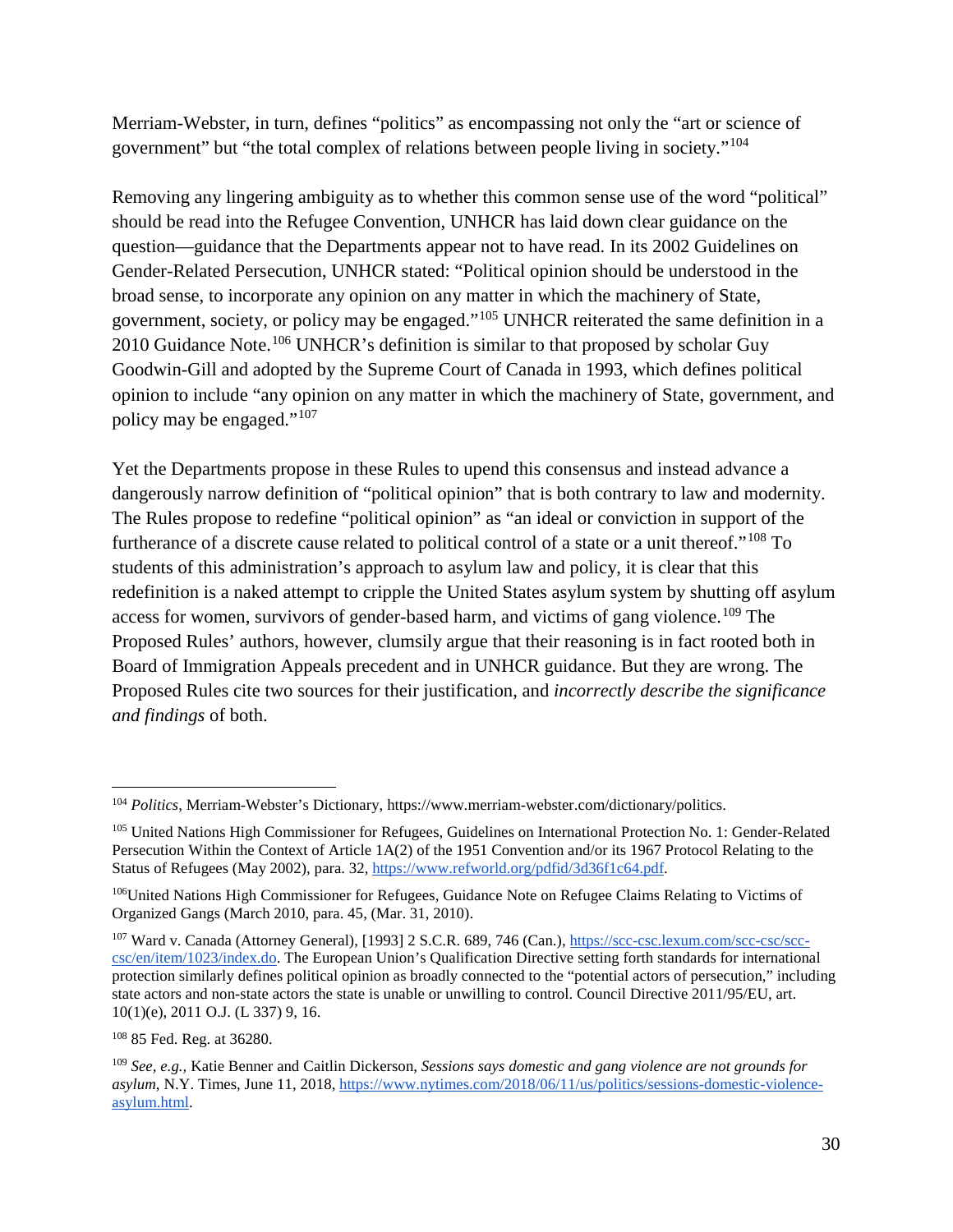First: The Proposed Rules cite *Matter of S-P-* as support for the statement that "BIA case law makes clear that a political opinion involves a cause against a state or a political entity rather than against a culture."[110](#page-30-0) This is a misreading of *S-P*-, in which the Board required an applicant to demonstrate that his political views "were antithetical to those of the government" in order to make out a political opinion claim.<sup>[111](#page-30-1)</sup> Requiring that an opinion be "antithetical to those of the government" *in no way* supports the notion that such opinion must be directly related to political or state control. In the United States, for example, one might argue that a person's political opinion against a woman's right to abortion is antithetical to the government's views (as espoused by Supreme Court jurisprudence); such an opinion, however, has little to do with the state's political controls.

Second: The Proposed Rules cite the 2019 UNHCR Handbook for the same proposition,<sup>[112](#page-30-2)</sup> but this analysis is even more blatantly misleading. The Handbook, in fact, merely notes that "political opinion" must entail "[h]olding political opinions *different* from those of the Government."<sup>[113](#page-30-3)</sup>

# *B. The Proposed "Political Opinion" Definition is Another Blatant Attempt to Block Those Fleeing Violence from Non-state Actors From Asylum.*

Going even further, the Departments propose that the definition of political opinion be *explicitly defined* to almost categorically exclude those fleeing gang-related violence and other harms by non-state actors. Toward this end, the Rules propose that immigration adjudicators be admonished against the favorable adjudication of asylum claims brought by those fleeing persecution on account of a political opinion "defined solely by generalized disapproval of, disagreement with, or opposition to criminal, terrorist, gang, guerilla, or other non-state organizations absent expressive behavior in furtherance of a cause against such organizations related to efforts by the state to control such organizations or behavior that is antithetical to or otherwise opposes the ruling legal entity of the state or a legal sub-unit of the state."[114](#page-30-4)

These specific instructions clash directly with UNHCR guidance. In 2010, UNHCR issued a Guidance Note on gang-related refugee claims, explicitly affirming that a wide variety of

<span id="page-30-0"></span> <sup>110</sup> 85 Fed. Reg. at 36279.

<span id="page-30-1"></span><sup>111</sup> *Matter of S-P-*, 21 I. & N. Dec. 486, 494 (BIA 1996).

<span id="page-30-2"></span><sup>112</sup> 85 Fed. Reg. at 36279.

<span id="page-30-3"></span><sup>113</sup> UNHCR Handbook on Procedures and Criteria for Determining Refugee Status and Guidelines on International Protection, ch. II(B)(3)(f), Paras. 80–82 (Feb. 2019).

<span id="page-30-4"></span><sup>114</sup> *Id.*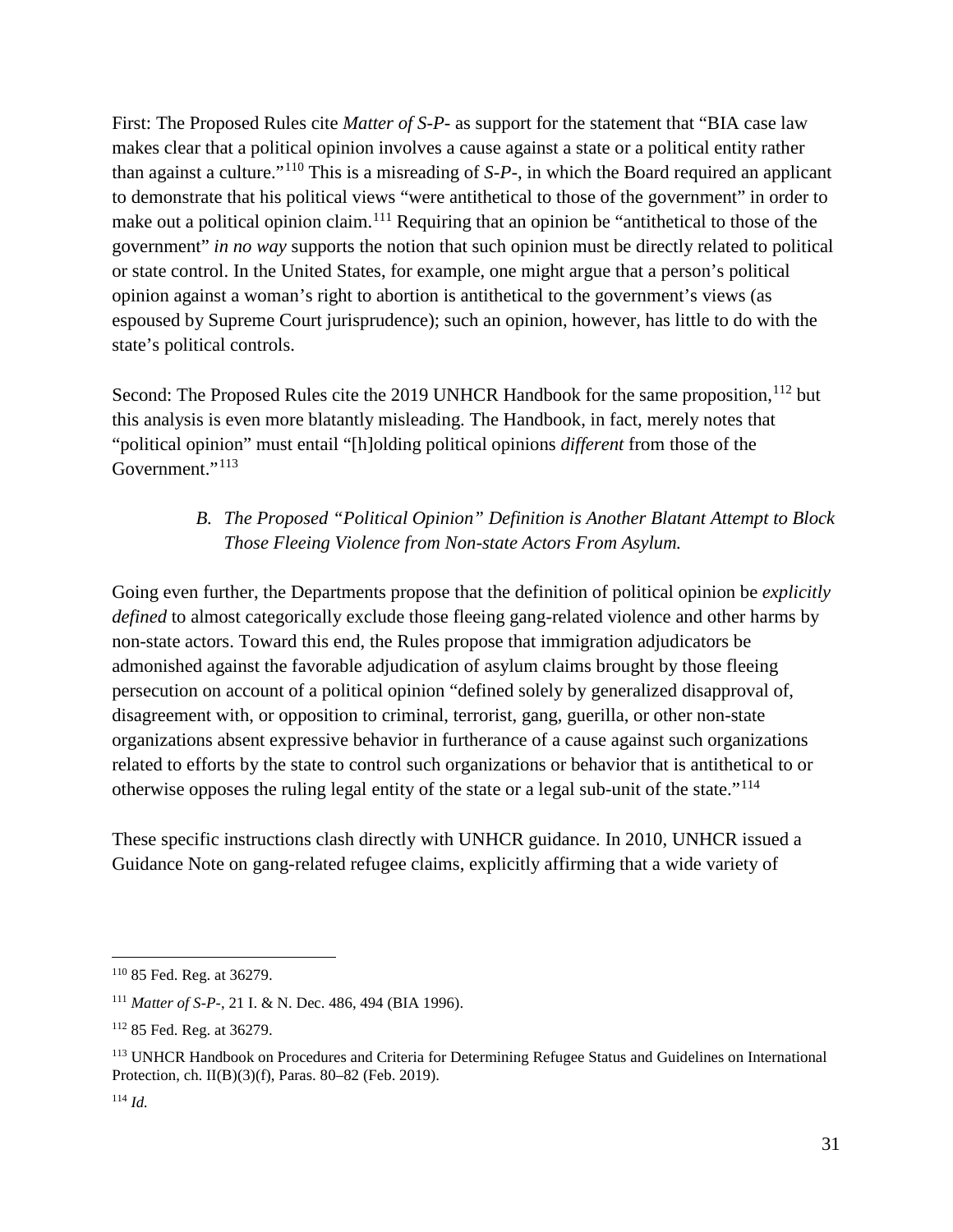opinions and beliefs running contrary to organized criminal networks could constitute a valid "political opinion" in the context of the refugee definition.<sup>[115](#page-31-0)</sup> The Note states:

Gang-related refugee claims may also be analysed on the basis of the applicant's actual or imputed political opinion vis-à-vis gangs, and/or the State's policies towards gangs or other segments of society that target gangs (e.g. vigilante groups)…. It is important to consider, especially in the context of Central America, that powerful gangs, such as the Maras, may directly control society and de facto exercise power in the areas where they operate. The activities of gangs and certain State agents may be so closely intertwined that gangs exercise direct or indirect influence over a segment of the State or individual government officials. Where criminal activity implicates agents of the State, opposition to criminal acts may be analogous with opposition to State authorities. Such cases, thus, may under certain circumstances be properly analysed within the political opinion Convention ground…. Where an applicant has refused the advances of a gang because s/he is politically or ideologically opposed to the practices of gangs and the gang is aware of his/her opposition, s/he may be considered to have been targeted because of his/her political opinion.<sup>[116](#page-31-1)</sup>

Similarly, in 2010, UNHCR issued guidance explicitly stating that gender-based claims may be brought on the basis of political opinion grounds. The guidance notes that claims for refugee status "based on transgression of social or religious norms may be analyzed "under numerous protected grounds, including political opinion. Political opinion is noted to "include non-conformist behaviour which leads the persecutor to impute a political opinion to him or her."<sup>[117](#page-31-2)</sup>

The proposed definition of "political opinion" would not only put the United States' asylum policy in direct contravention of UNHCR guidance, it would also eviscerate decades of thoughtful jurisprudence across numerous circuit courts of appeals that have followed UNHCR's guidance.<sup>[118](#page-31-3)</sup>

<span id="page-31-0"></span><sup>&</sup>lt;sup>115</sup> United Nations High Commissioner for Refugees, Guidance Note on Refugee Claims Relating to Victims of Organized Gangs (March 2010, paras. 45-49, (Mar. 31, 2010).

<span id="page-31-1"></span><sup>116</sup> *Id.*

<span id="page-31-2"></span><sup>117</sup> UNHCR, Guidelines on International Protection No. 1: Gender-Related Persecution Within the Context of Article 1A(2) of the 1951 Convention and/or its 1967 Protocol Relating to the Status of Refugees (May 2002), para. 2[3,](https://www.refworld.org/pdfid/3d36f1c64.pdf) [https://www.refworld.org/pdfid/3d36f1c64.pdf.](https://www.refworld.org/pdfid/3d36f1c64.pdf)

<span id="page-31-3"></span><sup>118</sup> *See*, *e.g., Hernandez-Chacon v. Barr*, 948 F.3d 94, 103 (2d Cir. 2020) ("But this Circuit has held that the analysis of what constitutes political expression for these purposes involves a complex and contextual factual inquiry into the nature of the asylum applicant's activities in relation to the political context in which the dispute took place.") (quotations omitted); *Alvarez Lagos v. Barr,* 927 F.3d 236, 251 (4th Cir. 2019) (finding imputed anti-gang opinion constitutes political opinion); *Espinosa-Cortez v. Attorney General of the U.S.*, 607 F.3d 101, 108-112 (3d Cir. 2010) (finding valid imputed political opinion claim where guerrilla organization threatened applicant, who had close ties to the Colombian government, into becoming an informant); *Martinez-Buendia v.* Holder, 616 F.3d 711, 716-718 (7th Cir. 2010).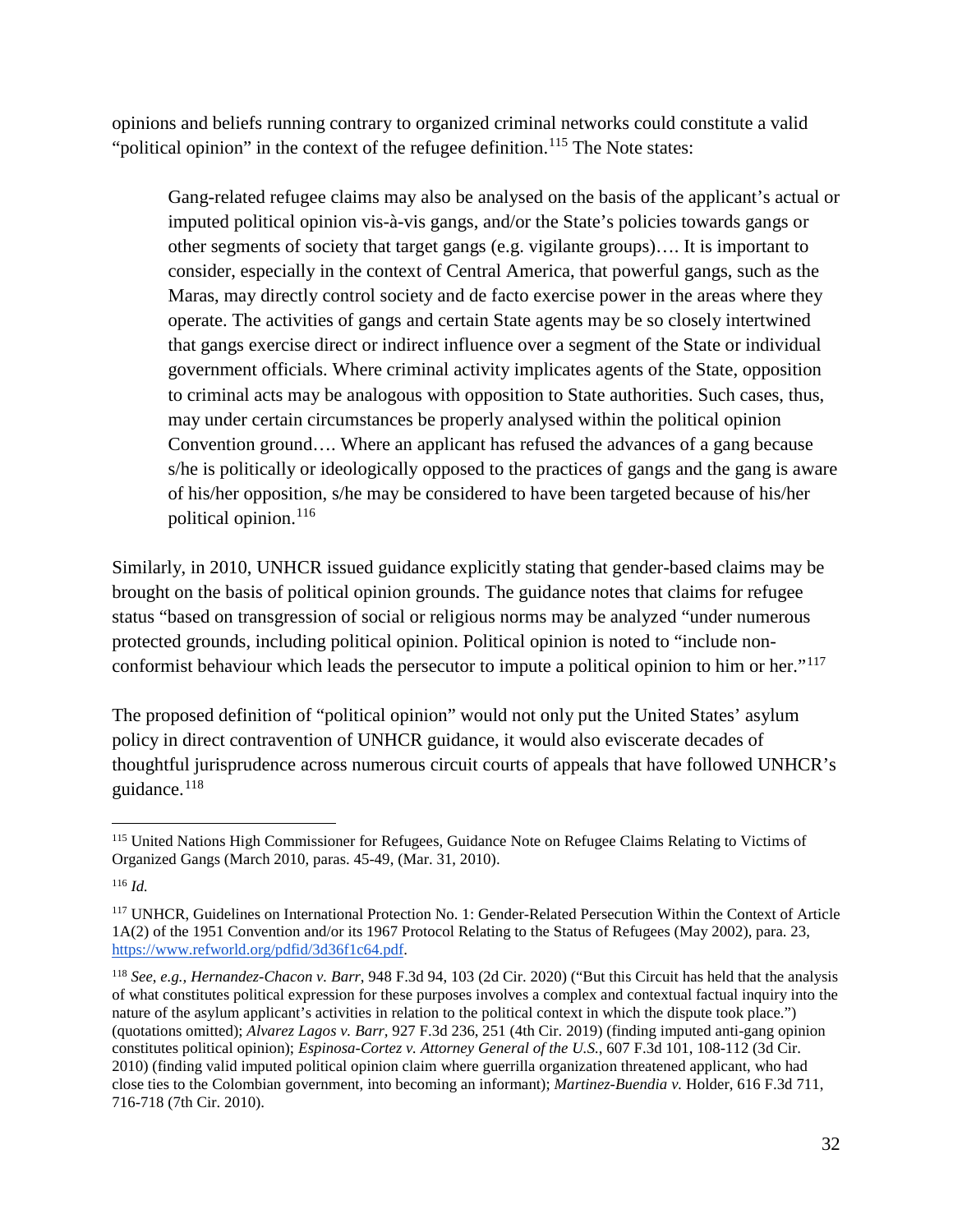The Proposed Rules are retrogressive, yanking the United States back in time decades and reversing significant progress toward an asylum jurisprudence that is reflective of the real world. In today's reality, non-state actors often have significant control over neighborhoods, state actors are often unable or unwilling to intervene, and the geopolitical landscape often renders distinctions between opposition to the state and views regarding culture meaningless.<sup>[119](#page-32-0)</sup> The proposed redefinition of "political opinion" will set up a harmful framework that determines whether someone is eligible for protection based on the strength of the state regime in the country they have fled. Those fleeing persecution from non-state actors in countries with less functional governments that are unable or unwilling to protect them will be almost entirely shut out of protection.

The results, like most parts of this Rule, will spell death and harm for many. Consider, for example, Rosario Del Carmen Hernandez-Chacon, a young mother who survived two violent sexual assaults by gang members in El Salvador.<sup>[120](#page-32-1)</sup> When she returned home from the hospital after the second assault, she found a note under her door from the men who had attacked her, warning they would kidnap her daughter and rape her and kill her if she went to the police.<sup>[121](#page-32-2)</sup> Ms. Hernandez-Chacon sought safety and asylum in the United States. The Second Circuit determined that she could make out a viable claim based on her political opinion: "her opposition to the male-dominated social norms in El Salvador and her stance against a culture that perpetuates female subordination and the brutal treatment of women."[122](#page-32-3) The record in Ms. Hernandez-Chacon's case included evidence that El Salvador has the highest femicide rate in the world, with laws against rape "not effectively enforced."<sup>[123](#page-32-4)</sup>

Had these Proposed Rules been in effect when Ms. Hernandez-Chacon made it to the U.S. border, she would have been denied asylum and returned to El Salvador to her death.

# **VI. The Proposed Rules Raise the Standard for Establishing Persecution Above Anything Contemplated by Congress and Improperly Conflate Persecution with Other, Separate Asylum Elements.**

The Proposed Rules attempt to restrict asylum eligibility by establishing, for the first time ever, a regulatory definition of "persecution." Under the new definition, "persecution requires an intent

<span id="page-32-0"></span> <sup>119</sup> *See, e.g., Life Under Gang Rule in El Salvador*, International Crisis Group (November 2018), [https://www.crisisgroup.org/latin-america-caribbean/central-america/el-salvador/life-under-gang-rule-el-salvador.](https://www.crisisgroup.org/latin-america-caribbean/central-america/el-salvador/life-under-gang-rule-el-salvador)

<span id="page-32-1"></span><sup>120</sup> *Hernandez-Chacon v. Barr*, 948 F.3d 94 (2d Cir. 2020).

<span id="page-32-2"></span><sup>121</sup> *Id.* at 98-99.

<span id="page-32-3"></span><sup>122</sup> *Id.* at 102.

<span id="page-32-4"></span><sup>123</sup> *Id.* at 99-100.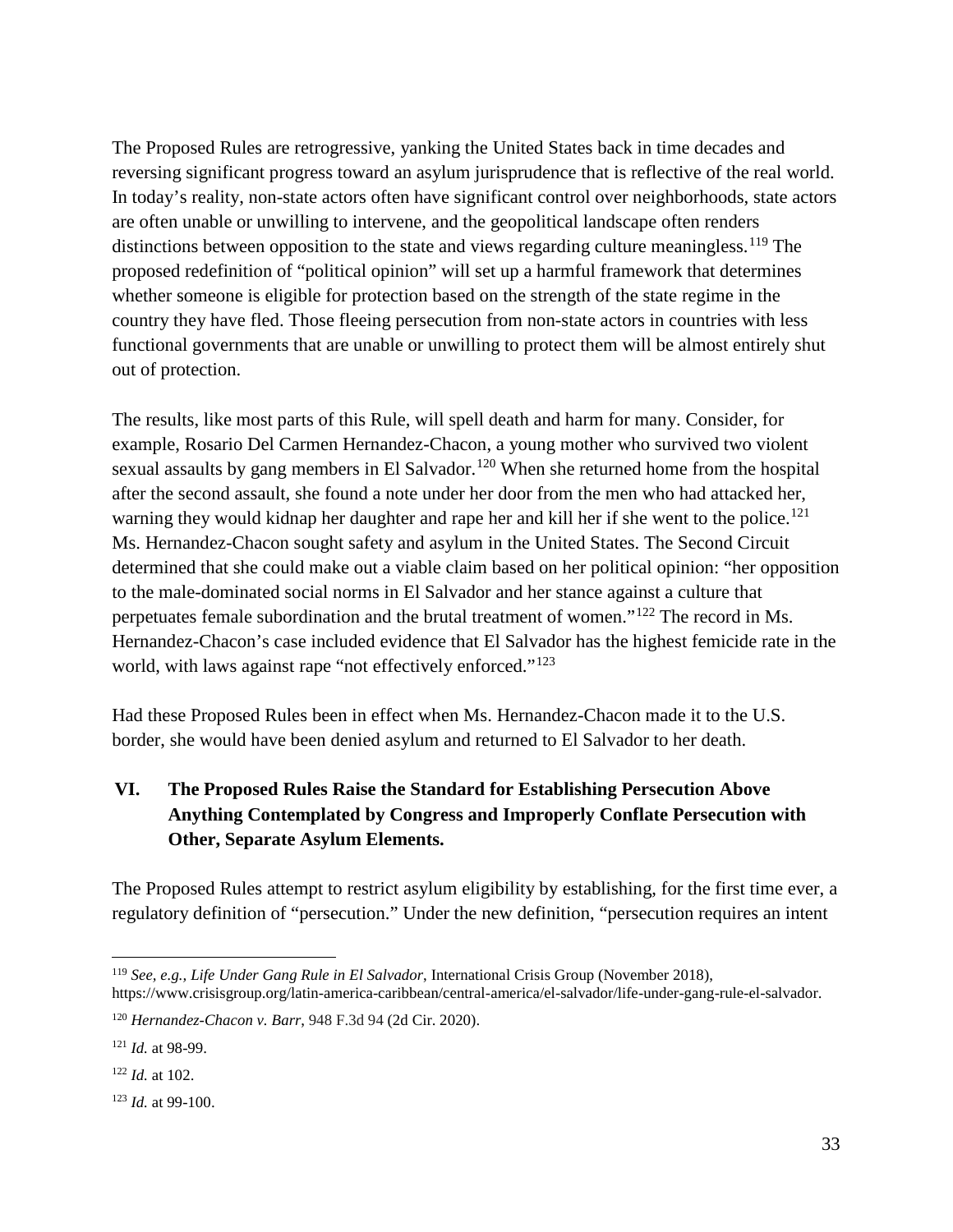to target a belief or characteristic, a severe level of harm, and the infliction of a severe level of harm by the government of a country or by persons or an organization the government was unable or unwilling to control."<sup>[124](#page-33-0)</sup> The Proposed Rules further define persecution as needing to include "actions so severe that they constitute an exigent threat," but not including "generalized harm that arises out of civil, criminal or military strife . . . intermittent harassment, including brief detentions; threats with no actual effort to carry out the threats; of non-severe economic harm or property damage."<sup>[125](#page-33-1)</sup> Finally, the Proposed Rules assert that "the existence of laws or government policies that are unenforced or infrequently enforced do not, by themselves, constitute persecution, unless there is credible evidence that those laws or policies have been or would be applied to an applicant personally."<sup>[126](#page-33-2)</sup>

The Departments' new definition interferes with two foundational premises of asylum adjudications: fact-specific reviews and the assessment of cumulative harm. Additionally, this new definition fails to account for credible threats of serious harm, which are long-recognized forms of persecution under the asylum statute. Lastly, the Departments' new definition attempts to improperly apply CAT-level harm assessment to asylum seekers, whose threshold is distinctly lower, while conflating persecution with unrelated elements in asylum law.

## *A. The Departments Provide No Reasonable Justification for Their Overly Restrictive Definition.*

This is a dramatic shift from the way persecution has been interpreted and understood over the past four decades. At present, the term "persecution" is not defined in the statute or regulations. As a result, over time, the U.S. Courts of Appeals have given shape to the definition of persecution through case-by-case adjudications and this has been critical to ensure that the United States provides protection to legitimate refugees consistent with our domestic and international obligations. If the term is defined too narrowly or rigidly, it risks leaving refugees without protection. In contrast, a flexible definition ensures that asylum protection remains available as new forms of harm arise, recognizing "the inventiveness of humanity to think up new ways of persecuting fellow men."[127](#page-33-3)

An elastic concept of persecution is also necessary to keep the definition of persecution consistent with an evolving understanding of what causes and can constitute harm. For example, in 2008, the U.S. Court of Appeals for the Seventh Circuit overturned an IJ's determination that an asylum seeker had not suffered harm rising to the level of persecution, in large part because

<span id="page-33-0"></span> <sup>124</sup> 85 Fed. Reg. at 36291; 36300.

<span id="page-33-1"></span><sup>125</sup> *Id*. at 36291-92.

<span id="page-33-2"></span><sup>126</sup> *Id*. at 36292.

<span id="page-33-3"></span><sup>127</sup> *Atle Grahl-Madsen*, 1 The Status of Refugees in International Law, 193 (1966).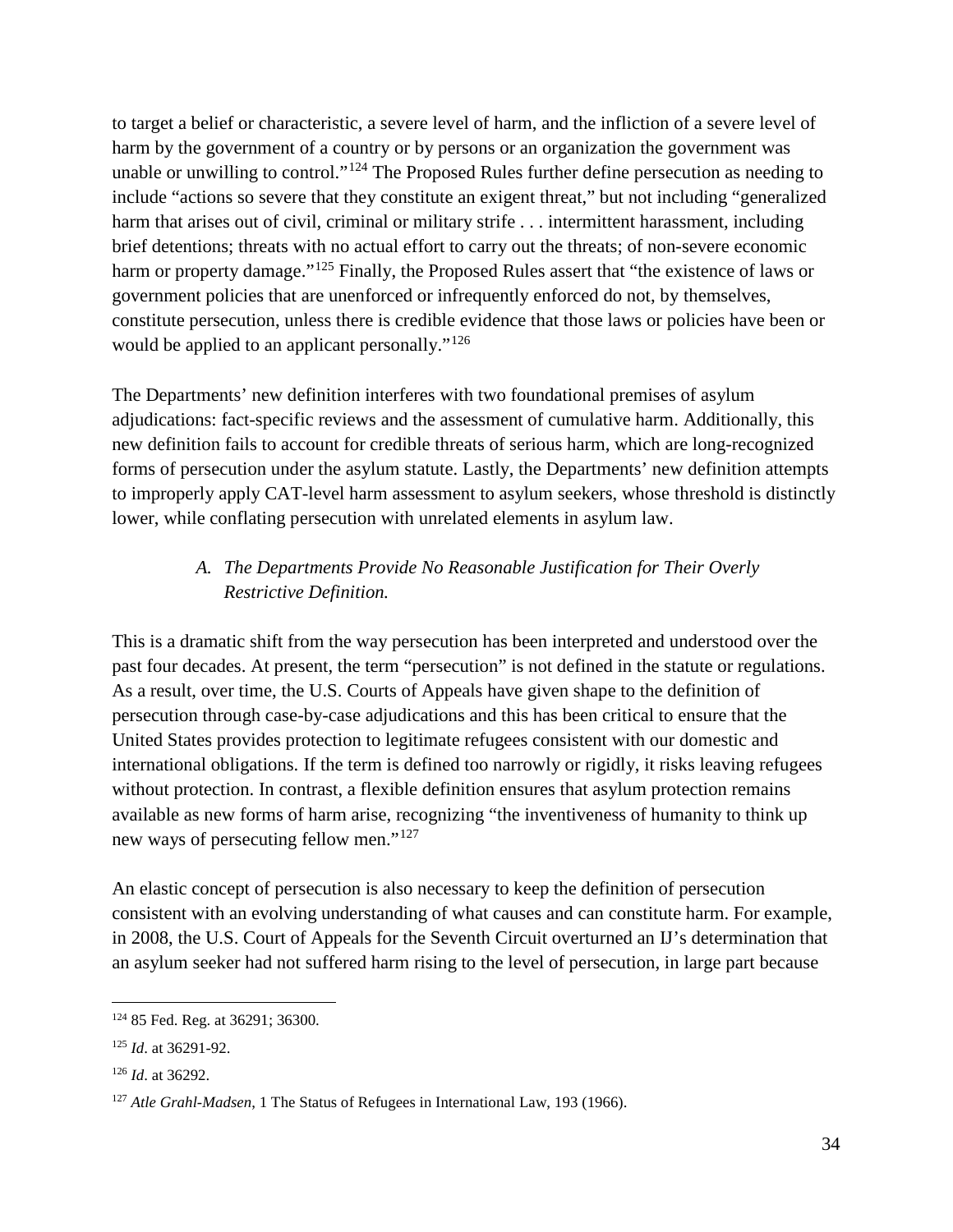the Court found the judge had failed to fully consider the asylum seeker's young age and childhood sexual abuse, noting that this type of harm has been recognized as causing "harmful, long-term effects."<sup>[128](#page-34-0)</sup>

The proposed rules assert the need for a regulatory definition of persecution "[g]iven the wide range of cases interpreting "persecution" for the purposes of the asylum laws".<sup>[129](#page-34-1)</sup> That merely asserts a fact, not an explanation. Asylum cases are inherently fact-specific and no part of an asylum claim is more individualized than the specific way in which one person harmed another. By establishing a strict, regulatory definition of persecution, the Proposed Rules significantly undercut the necessary flexibility of the current framework and this will ultimately result in the erroneous denial of protection to asylum seekers. The Proposed Rules provide no rationale for such a significant departure from the current manner of interpreting this term.

#### *B. Attempting to Regulate Which Levels and Forms of Harm Constitute Persecution Ignores the Longstanding Rule that Harm Must Be Analyzed Cumulatively.*

It is well-established in asylum law that in determining whether an asylum seeker suffered past persecution, adjudicators must examine all harm cumulatively.[130](#page-34-2) The definition of persecution in the Proposed Rules creates a standard that at worst, directly conflicts with this principle, and at best, will result in significant confusion and erroneous decision-making by adjudicators. The Proposed Rules assert that persecution "does not include intermittent harassment including brief detentions; threats with no actual effort to carry out the threats; or, non-severe economic harm or property damage."[131](#page-34-3) In some cases, it may be true that "intermittent harassment" or "brief detentions" would not, on their own, rise to the level of persecution. But considered cumulatively with other harm, they very well could constitute persecution. Asserting that these forms of harm are not "include[d]" in the definition of persecution incorrectly misstates how persecution is examined and makes it likely that in the future, adjudicators who are determining whether an asylum seeker suffered persecution will erroneously disregard these forms of harm all together, rather than considering them as part of a cumulative analysis.

<span id="page-34-0"></span> <sup>128</sup> *Kholyavskiy v. Mukasey*, 540 F.3d 555, 570 (7th Cir. 2008).

<span id="page-34-1"></span><sup>129</sup> 85 Fed. Reg. at 36280.

<span id="page-34-2"></span><sup>130</sup> *See Baharon v. Holder,* 588 F.3d 228, 232 (4th Cir. 2009) ("[D]etention is one of many incidents that in the aggregate constitute persecution."); *Ngengwe v. Mukasey*, 543 F.3d 1029, 1036 (8th Cir. 2008) ("In some cases, an applicant may be able to show a well-founded fear of persecution on cumulative grounds) (internal citation omitted); *Poradisova v. Gonzales*, 420 F.3d 70, 79-80 (2d Cir. 2005); *Korablina v. INS*, 158 F.3d 1038, 1044 (9th Cir. 1998) ("The key question is whether, looking at the cumulative effect of all the incidents a petitioner has suffered, the treatment she received rises to the level of persecution."); *Matter of O-Z- & I-Z*, 22 I. & N. Dec. 23, 26 (BIA 1998) ("We find that these incidents constitute more than mere discrimination and harassment. In the aggregate, they rise to the level of persecution."); *see also* UNHCR, *Handbook on Procedures and Criteria for Determining Refugee Status Under the 1951 Convention and the 1967 Protocol Relating to the Status of Refugees*, ¶ 201 (Geneva 1992) ("The cumulative effect of the applicant's experience must be taken into account.").

<span id="page-34-3"></span><sup>131</sup> 85 Fed. Reg. at 36291-92.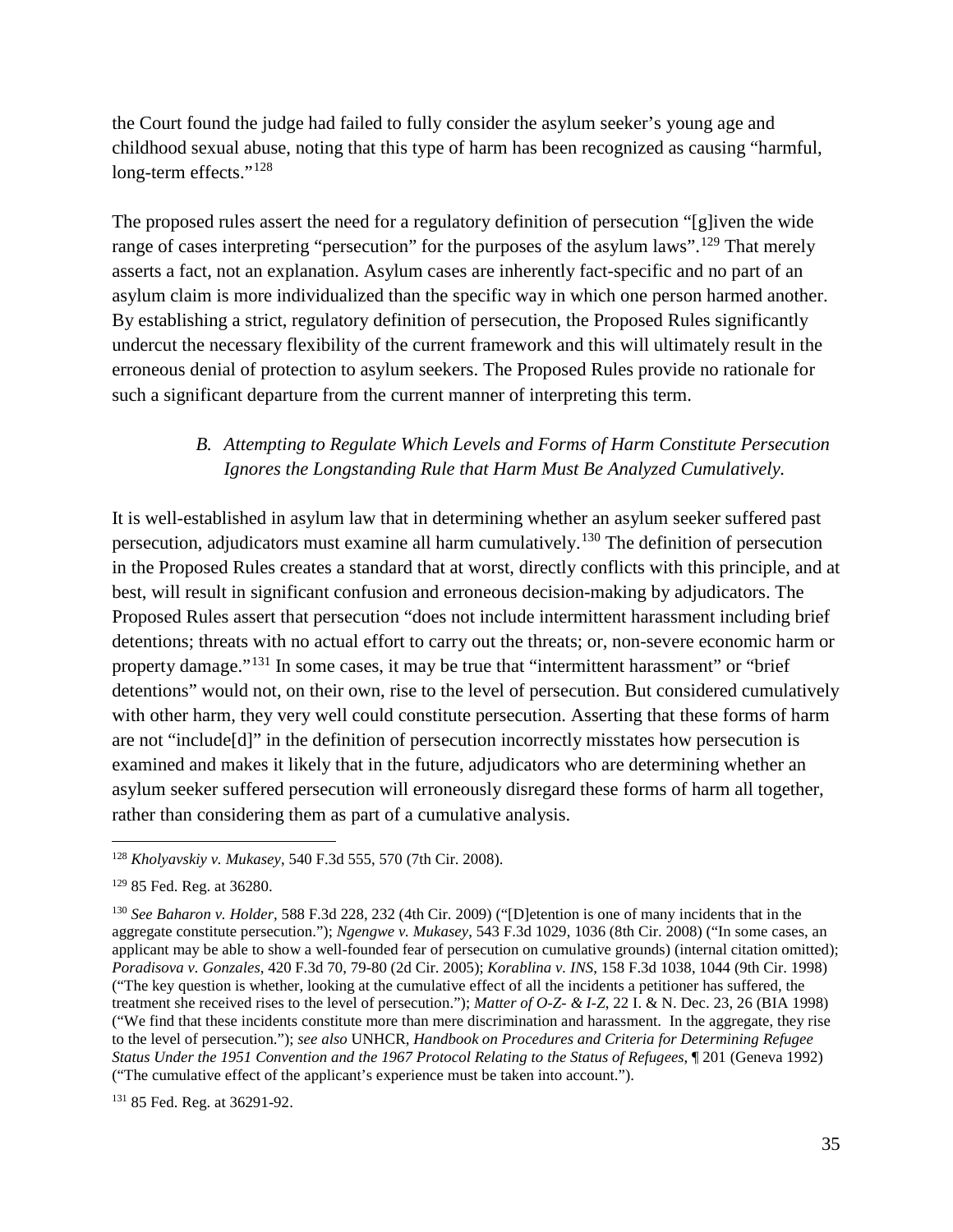The Proposed Rules' prohibition on considering "brief detentions" as persecution is a clear example of the erroneous adjudications that will result from this new regulatory definition of persecution. This exact situation arose in the case of *Baharon v. Holder*, 588 F.3d 228 (4th Cir. 2009), in which a Yemeni man sought asylum after he was subject to repeated discrimination, arrested and detained for three days during which he was subject to violent interrogation, his brother and uncle were severely beaten, and he was subjected to ongoing governmental surveillance. The IJ denied asylum, finding that the petitioner's three-day detention did not constitute persecution, but the Fourth Circuit reversed. The Court found that the Judge and BIA:

[E]rred by reducing Baharon's treatment to a single, three-day detention. . . . Not only did Yemeni policy detain and beat Baharon . . . causing "excruciating" pain, but they threatened that he would "disappear. . . . [T]he threat of disappearance . . . was made all the more likely by the uncle's own disappearance.<sup>[132](#page-35-0)</sup>

The Court further noted that although the BIA in Baharon's case had asserted that courts "have been reluctant to categorize detentions unaccompanied by severe physical abuse or torture as persecution,"[133](#page-35-1) that concern did not apply here where "detention is one of many incidents that in the aggregate constitute persecution."[134](#page-35-2)

Under the Proposed Rules, adjudicators are likely to determine that asylum seekers like Mr. Baharon, who have been detained for relatively short periods of time, have not been subjected to past persecution, even where the asylum seeker experienced significant harm or abuse while detained or even if the detention was one incident among many forms of harm inflicted her. The Proposed Rules again provide no explanation for this significant change in interpretation or for the confusion that will likely result.

### *C. Credible Threats of Serious Harm Have Long Been Recognized as Persecution and the Departments' Attempts to Eliminate this Basis is Inconsistent with the Statute.*

The proposed rules attempt to restrict asylum eligibility by prohibiting "threats with no actual effort to carry out the threats" from being considered persecution. As with the change discussed in the prior section, this new definition diverges substantially from established case law and will lead to more confused and erroneous adjudications.

<span id="page-35-0"></span> <sup>132</sup> *Baharon*, 588 F.3d at 232.

<span id="page-35-1"></span><sup>&</sup>lt;sup>133</sup> *Id.* (internal citation omitted).

<span id="page-35-2"></span><sup>134</sup> *Id*.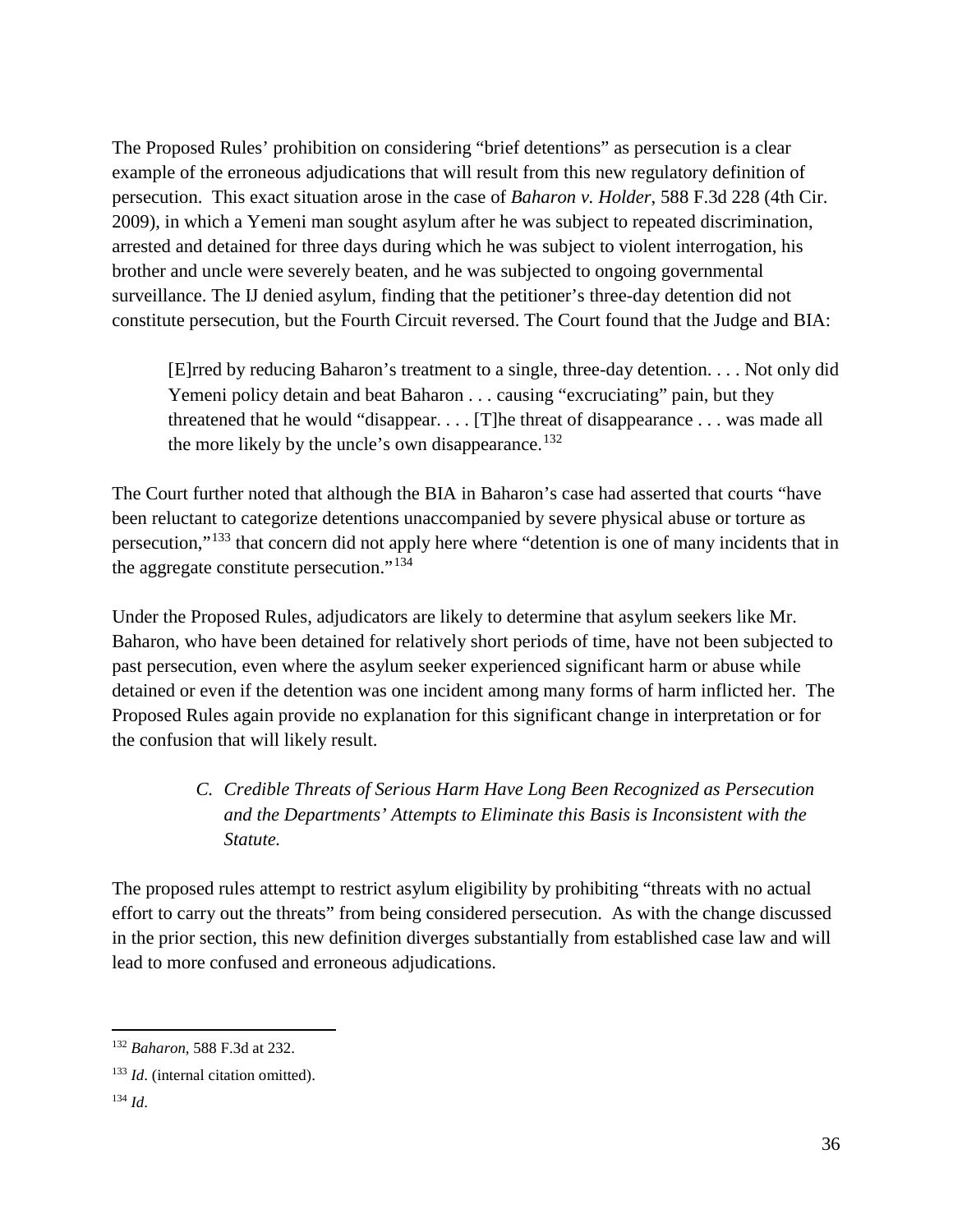First, as noted above, it is well-established that harm must be analyzed cumulatively when determining whether it rises to the level of persecution. Even where an individual threat may not rise to the level of persecution, adjudicators must consider that threat when determining if, in the aggregate, the asylum seeker has suffered harm rising to the level of persecution. Specifically prohibiting certain threats from being considered persecution leaves unclear whether those threats could be considered as part of the cumulative analysis—which they can and should—and will lead to erroneous decision-making that ignores threats all together during the persecution analysis.

Second, the Proposed Rules incorrectly assert that "courts have been inconsistent in their treatment of threats as persecution."[135](#page-36-0) The standard for determining whether threats constitute persecution does not different significantly from jurisdiction to jurisdiction. Instead, nearly every court has consistently held that threats can rise to the level of persecution when accompanied by some evidence that the threat is serious and credible, meaning the perpetrator is likely to follow through on the threat.<sup>[136](#page-36-1)</sup>

In support of its claim that courts have inconsistently analyzed whether threats constitute persecution and thus, a new rule is necessary, the Proposed Rules cite decisions from the First, Second, Third, Ninth, and Seventh Circuits, alleging that these circuits have held that threats generally don't constitute persecution, and cases from the Fourth Circuit, alleging that this court has held that threats do constitute persecution.<sup>[137](#page-36-2)</sup> These cases do not stand for the points the Departments claim they do.

For example, the Proposed Rules cite *Li v. Att'y Gen.*, 400 F.3d 157 (3d Cir. 2005) for the point that threats are not persecution. Recently, however, the Third Circuit clarified that the question

<span id="page-36-0"></span> <sup>135</sup> 85 Fed. Reg. at 36281.

<span id="page-36-1"></span><sup>&</sup>lt;sup>136</sup> Most courts use the terms "imminent," "credible," "serious," and/or "menacing" to describe the kinds of threats that constitute persecution. *See, e.g.*, *Cedillos-Cedillos v. Barr*, 2020 WL 3476981 \*2 (4th Cir., June 26, 2020) (""[T]he IJ recognized this circuit's determination . . . that credible death threats can amount to persecution."); *Scarlett v. Barr*, 957 F.3d 316, 328 (9th Cir. 2020) (To rise to the level of persecution, a threat must be "so imminent or concrete . . . or so menacing as itself to cause actual suffering or harm.") (internal citations omitted); *Juan Antonio v. Barr*, 959 F.3d 778, 793 (6th Cir. 2020) ("[T]hreats alone are only sufficient [to establish persecution] when they are of a most immediate and menacing nature.") (internal citations omitted); *N.L.A. v. Holder*, 744 F.3d 425, 431 (7th Cir. 2014) ("This court has declared, however, that credible threats of imminent death or grave physical harm can indeed be sufficient to amount to past persecution, provided they are credible, imminent and severe."); *Javed v. Holder*, 715 F.3d 391, 395-96 (1st Cir. 2013) ("[C]redible, specific threats can amount to persecution if they are severe enough."); *Chavarria v. Gonzalez*, 446 F.3d 508, 518 (3d Cir. 2006) ("We have further defined acceptable threats [constituting persecution] to include only those that are highly imminent and menacing in nature."); *Corado v. Ashcroft*, 384 F.3d 945, 947 (8th Cir. 2004) ("We have never held that a specific, credible, and immediate threat of death . . . is outside the definition of 'persecution,' just because it occurs during a single incident."); *Vatulev v. Ashcroft*, 354 F.3d 1207 (10th Cir. 2003) ("Only rarely, when they are so immediate and menacing as to cause significant suffering or harm do threats per se qualify as persecution.").

<span id="page-36-2"></span><sup>137</sup> 85 Fed. Reg. at 36281.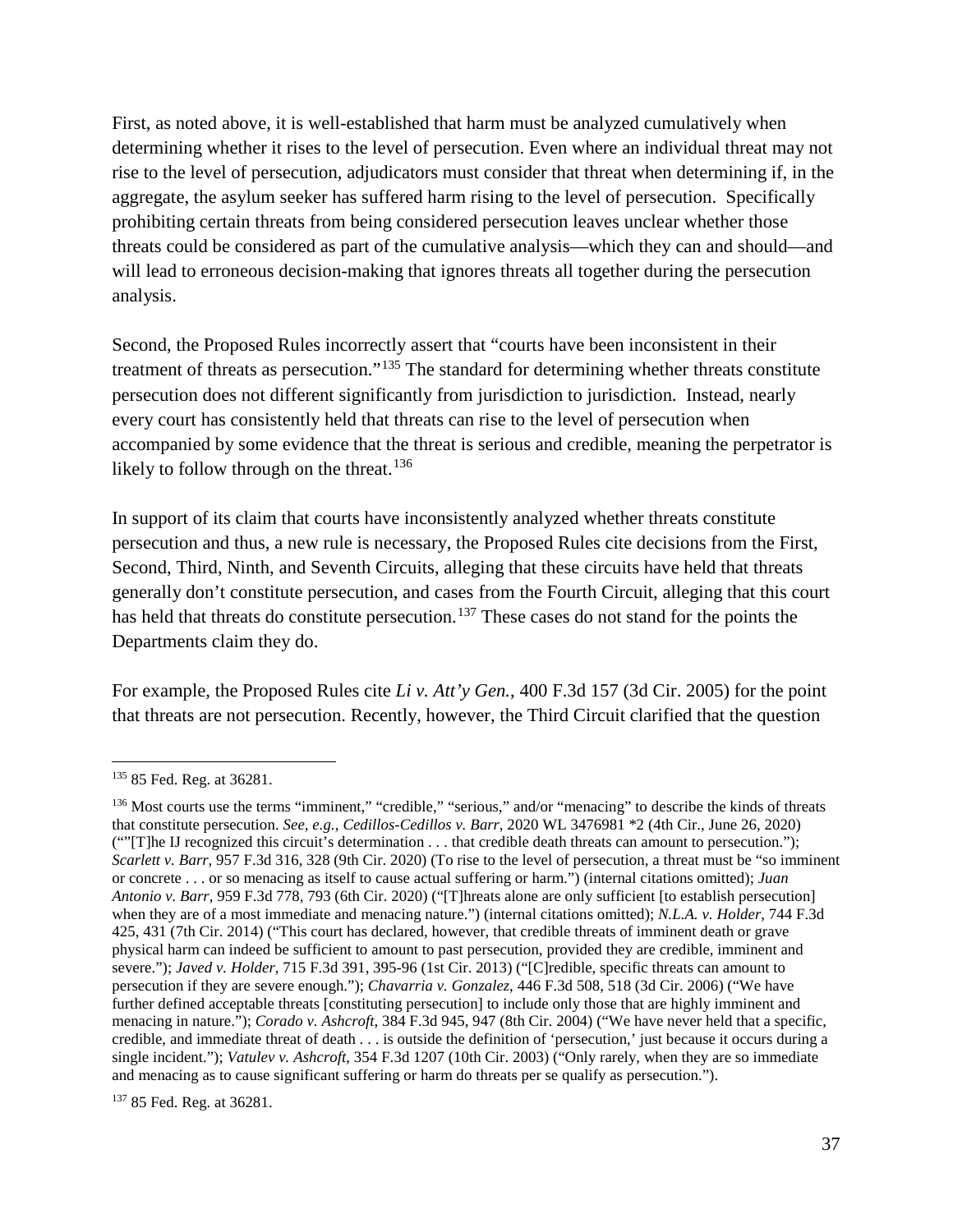of whether a threat is sufficiently "concrete and menacing," which includes being imminent, does not turn on whether the threat was fulfilled.<sup>[138](#page-37-0)</sup> Instead, it is determined within the context of the applicant's cumulative experience and whether the threat was a "severe affront" to the applicant's "life or freedom."[139](#page-37-1) Thus, said the Third Circuit, the threats in *Li* (the case cited in the Proposed Rules) did not rise to the level of persecution because they lacked "corroborating harm," and "not merely because they were unfulfilled."<sup>[140](#page-37-2)</sup>

Likewise, the Proposed Rules cite to *Guan Shan Liao v. U.S. Dep't of Justice*, 293 F.3d 61 (2d Cir. 2002), but that decision merely held that the vague threat against the petitioner did not constitute persecution, not that threats as a whole can never constitute persecution. The same goes for the First Circuit decision in *Ang v. Gonzales*, 430 F.3d 50 (1st Cir. 2005). The Proposed Rules quote the Court's statement that "baseline, hollow threats" cannot constitute persecution.[141](#page-37-3) But in the very next paragraph, the Court states, "A direct threat to an individual's life can constitute past persecution."[142](#page-37-4) This is consistent with the First Circuit's general standard that "credible, specific threats can amount to persecution if they are severe enough." $143$ 

All of these cases stand for the well-known principle that threats that are imminent (meaning they are credible or likely to be fulfilled) and serious (or menacing) can constitute persecution. The question of whether a threat is imminent or credible does not depend exclusively on whether the perpetrator had attempted to act on the threat, as the Second Circuit noted in *Guan Shan Liao*. It can depend on many other factors, including the perpetrator's ability, authority, and history of acting on similar threats.<sup>[144](#page-37-6)</sup>

The determination of whether a specific threat in a particular case constitutes persecution will always depend on the individual facts of the case, but that does not make the decisions analyzing those individual facts inconsistent. It is simply the result of an asylum system that is individualized and case-specific, which is necessary in order to ensure asylum seekers receive protection. The Proposed Rules significantly undermine this principle and will result in more legitimate refugees being returned to countries where they fear persecution.

<span id="page-37-0"></span> <sup>138</sup> *Doe v. Atty'y Gen.*, 956 F.3d 135, 144 (3d Cir. 2019),

<span id="page-37-1"></span><sup>139</sup> *Id.*

<span id="page-37-2"></span><sup>&</sup>lt;sup>140</sup> *Id.* (internal citation omitted).

<span id="page-37-3"></span><sup>141</sup> 85 Fed. Reg. at 36281.

<span id="page-37-4"></span><sup>142</sup> *Ang*, 430 F.3d at 56.

<span id="page-37-5"></span><sup>143</sup> *Javed*, 715 F.3d at 395-96; see also *Crespin-Valladares v. Holder*, 632 F.3d 117, 126 (4th Cir. 2011) (death threat constitutes persecution).

<span id="page-37-6"></span><sup>144</sup> *See, e.g.*, *N.L.A. v. Holder*, 744 F.3d 425, 432 (7th Cir.) (citing evidence that FARC had followed through on previous threats as evidence of credibility).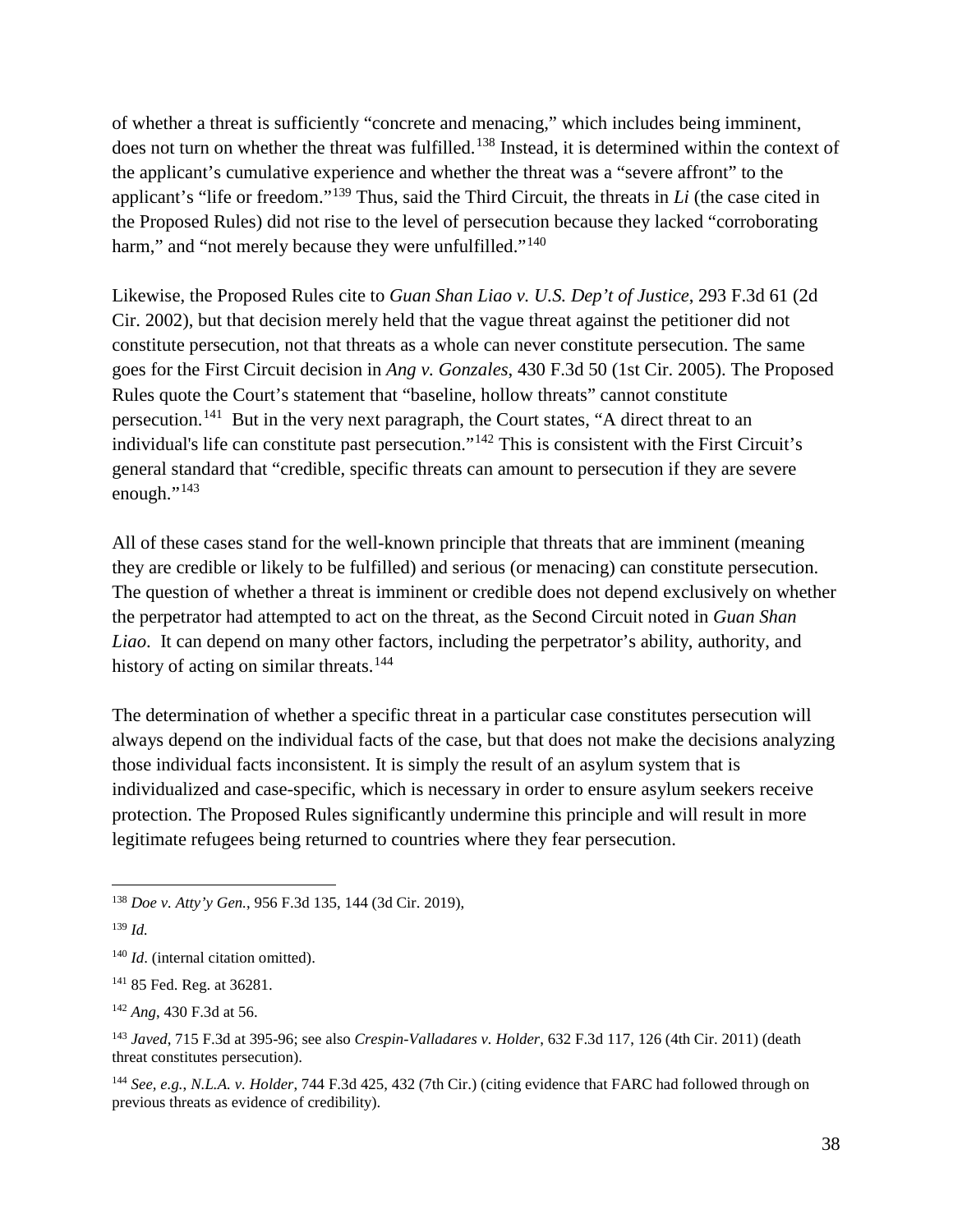## *D. The Proposed Rules Improperly Raise the Persecution Definition to the Level of Harm Required for CAT Relief.*

The Proposed Rules repeatedly emphasize that persecution requires "a severe level of harm."[145](#page-38-0)  In fact, in the sections defining persecution, the Proposed Rules use the word "severe" no less than five times. $146$ 

It is well-established that the level of persecution necessary to establish asylum eligibility is less than the level of harm needed to obtain CAT relief. Under the latter, in order to rise to the level of torture, harm must inflict "severe pain or suffering, whether physical or mental."[147](#page-38-2) In contrast, the term "persecution" has been consistently defined to include less severe forms of harm. $148$ 

By defining persecution as "an extreme concept" that involves "a severe level of harm that includes actions so severe that they constitute an exigent threat," the Proposed Rules have created a standard that is, at best, incomprehensible. As a practical matter, what can this definition of persecution possibly mean if it requires "severe" harm magnified four times ("extreme" harm that involves a "severe" level of harm made up of "severe" actions that constitute an "exigent threat")?

At worst, the definition creates the appearance that the level of harm necessary to show persecution is now the same as the level necessary to show torture. That this is done in Proposed Rules that create the first regulatory definition of persecution, and without differentiating from the standard for torture, means that confusion surrounding the proposed definition and its application in individual cases will be significant and will result in erroneous denials of asylum.

<span id="page-38-1"></span><sup>146</sup> *Id*.

<span id="page-38-0"></span> <sup>145</sup> 85 Fed. Reg. at 36291, 36300.

<span id="page-38-2"></span> $147$  8 C.F.R. § 1208.18(a)(1).

<span id="page-38-3"></span><sup>148</sup> *See, e.g.*, *Nuru v. Gonzales*, 404 F.3d 1207, 1224 (9th Cir. 2005) ("In finding that Nuru was tortured . . . Nuru has sufficiently established that he has been *persecuted* within the meaning of the Act. . . . This is because torture is more severe than persecution.") (emphasis in original); *Chaib v. Ashcroft*, 397 F.3d 1273, 1277-78 (10th Cir. 2005) ("CAT is not concerned with the reasoning of the persecution, just whether the persecution arises to the level of torture."); *Mouawad v. Gonzales*, 485 F.3d 405, 412 (8th Cir. 2007) ("[F]or example, "persecution for the purposes of asylum and withholding of removal may encompass abuse that is less severe than "torture" for the purposes of the CAT"); *Efe v. Ashcroft*, 293 F.3d 899, 907 (5th Cir. 2002) ("Another difference is that CAT does not require persecution, but the higher bar of torture."); *Kyaw Zwar Tun v. INS*, 445 F.3d 554, 567 (2d Cir. 2006) ("[T]orture requires proof of something more severe than the kind of treatment that would suffice to prove persecution.").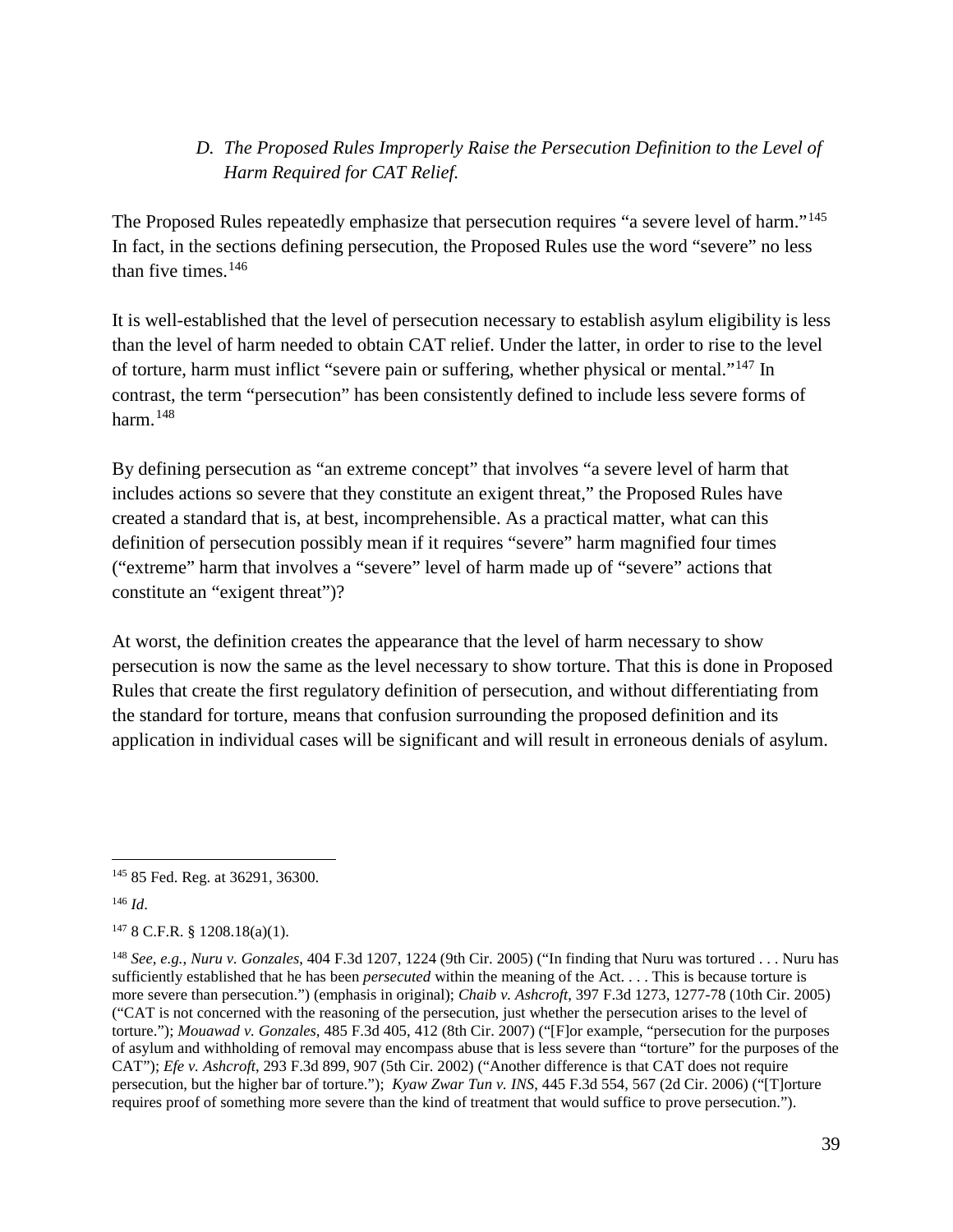#### *E. The Proposed Rules Conflate the Definition of Persecution with the Nexus and State Actor Elements.*

The Proposed Rules repeatedly and erroneously conflate the different asylum elements, which will result in increased confusion in immigration courts and asylum offices across the country; increased erroneous decision making; and increased appeals. Nowhere is this more apparent than the Proposed Rules' description of what is required to establish persecution. Confusingly, the Proposed Rules assert that persecution comprises three elements, only one of which relates to whether the harm is sufficiently severe to constitute persecution.<sup>[149](#page-39-0)</sup> The other two elements relate to whether the persecution was inflicted on account of a protected ground and whether the persecution was by the government or an entity the government is unable or unwilling to control. $150$ 

1. This conflation creates a circular definition of persecution.

Courts have often referred to "past persecution" as shorthand for the question of whether an asylum seeker has established a presumed fear of future persecution based on "past persecution."[151](#page-39-2) When used in that context, the phrase refers to whether the asylum seeker has established past persecution, on account of a protected ground, by the government or an entity the government is unable or unwilling to control—it is only when all of these elements are established as to past persecution that the presumed future fear arises.

For example, in *Yasinskyy v. Holder*, 724 F.3d 983, 989 (7th Cir. 2013), the Seventh Circuit determined that the petitioner Yasinskyy had suffered harm rising to the level of persecution. However, that did not ultimately mean Yasinskyy was able to obtain asylum "because he did not demonstrate that the beatings and threats were carried out by the Ukrainian government or by a group that the government was unable or unwilling to control—a necessary element for showing past persecution." In that case, the Court referred to Yasinskyy's failure to demonstrate "past persecution" as shorthand for the standard an asylum seeker must meet in order to receive the regulatory presumption of future fear, while separately referring to "persecution," the element Yasinskyy did meet, when discussing whether Yasinskyy had suffered sufficient harm to be eligible for asylum.

In other words, at present, the regulations create the following standard: Persecution + Nexus + Protected Ground + Unable/Unwilling to Control/State Actor = Presumption of Future Persecution. In contrast, the confused and conflated wording of the proposed regulations would

<span id="page-39-0"></span> <sup>149</sup> 85 Fed. Reg. at 36291.

<span id="page-39-1"></span><sup>150</sup> *Id*.

<span id="page-39-2"></span><sup>151</sup> 8 C.F.R. § 1208.13(b)(1).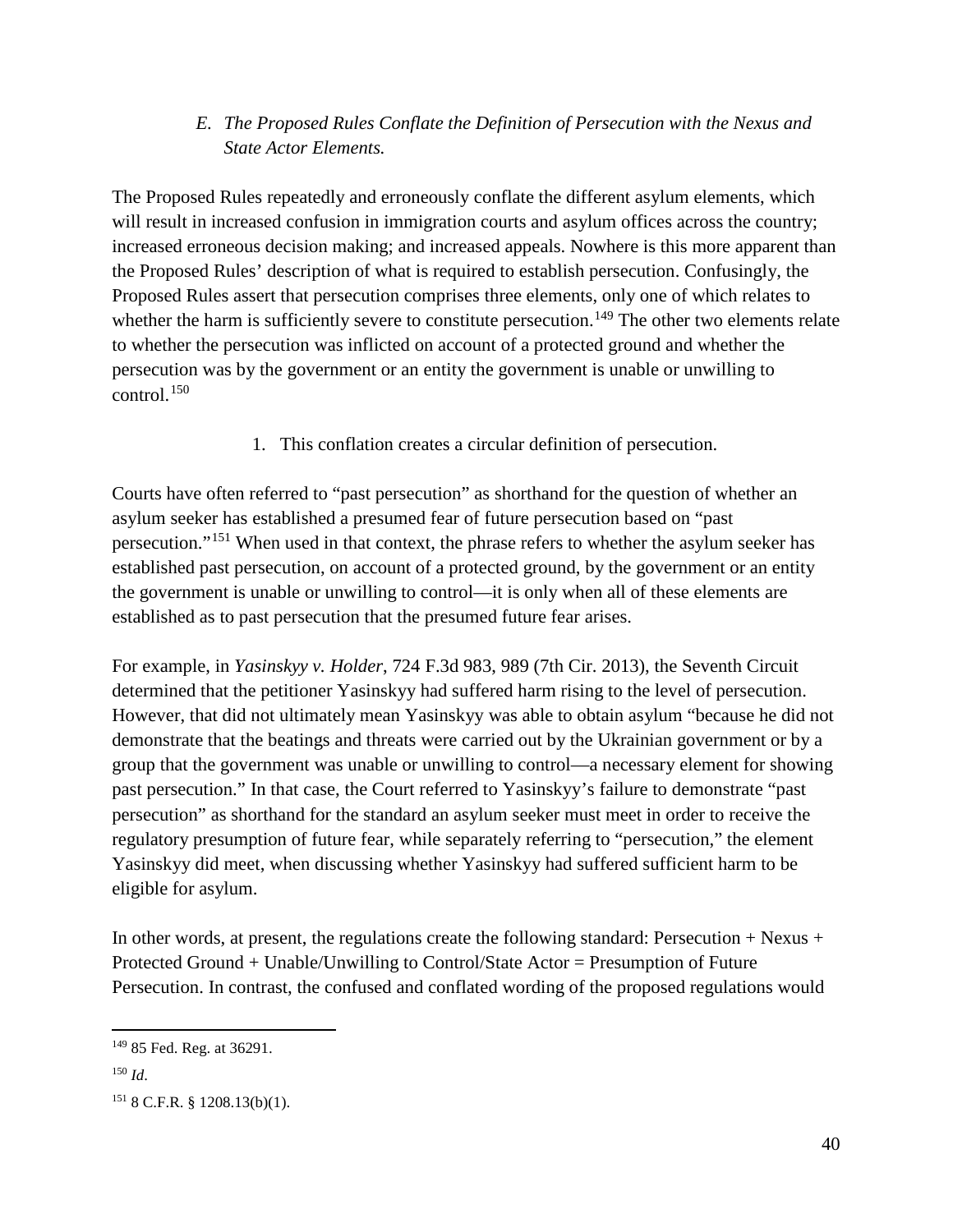create the following circular standard: Persecution  $+$  Nexus  $+$  Protected Ground  $+$ Unable/Unwilling to Control/State Actor = Persecution.

2. This conflation renders entire sections of the statute superfluous.

Aside from creating confusion and erroneous adjudications, the new definition of persecution contained in the proposed regulations would make the nexus and unable/unwilling to control/state actor elements completely superfluous. If the term "persecution" itself contains the "on account of" and the unable/unwilling/state actor elements within it, then there would be no need for the asylum definition or regulations to separately include these elements.<sup>[152](#page-40-0)</sup> The fact that the statute separately lists these elements in the definition of a refugee makes clear Congress's intent to define persecution separately from these other two elements. The attempt by the Departments to add these elements into the definition of persecution itself creates an internal redundancy that makes the regulations inconsistent with the rest of the current regulations and the asylum statute itself.

> 3. The specific examples of harm the Proposed Rules identify as not constituting persecution conflate the persecution and nexus elements.

In addition to defining persecution itself by these other two elements, the Proposed Rules also conflate the elements within the specific examples of situations that the Departments assert should not constitute persecution. Among the most problematic example is the statement that "[p]ersecution does not encompass the generalized harm that arises out of civil, criminal, or military strife in a country."[153](#page-40-1) The phrase "generalized harm" is vague and irrelevant because it tells the adjudicator nothing about whether the asylum seeker has suffered persecution. The *type* of harm inflicted, when considered cumulatively with any other harm the asylum seeker experienced, is relevant to the persecution analysis. Whether that past harm is "generalized" is relevant to the nexus question.

For example, a Syrian woman, whose place of business was regularly bombed by the Assad regime, may have suffered harm sufficiently severe to rise to the level of persecution. It is possible that harm was "generalized" in the sense that the regime was "generally" bombing many neighborhoods without a plan to target any particular individuals. It is also possible that the woman's place of business was regularly bombed because she is a doctor, her place of business was a hospital, and the regime has a well-documented policy of intentionally targeting

<span id="page-40-0"></span><sup>&</sup>lt;sup>152</sup> 8 U.S.C. § 1101(a)(42) (defining a refugee as someone who  $[(1)]$  "is unable or unwilling to return to, and is unable or unwilling to avail himself or herself of the protection of, that country"  $[2]$  because of persecution or  $[3]$ a well-founded fear of persecution [(4)] on account of [(5)] race, religion, nationality, membership in a particular social group, or political opinion"); 8 C.F.R. § 208.13(b)(2), 1208.13(b)(2)

<span id="page-40-1"></span><sup>153</sup> 85 Fed. Reg. at 36290, 36300.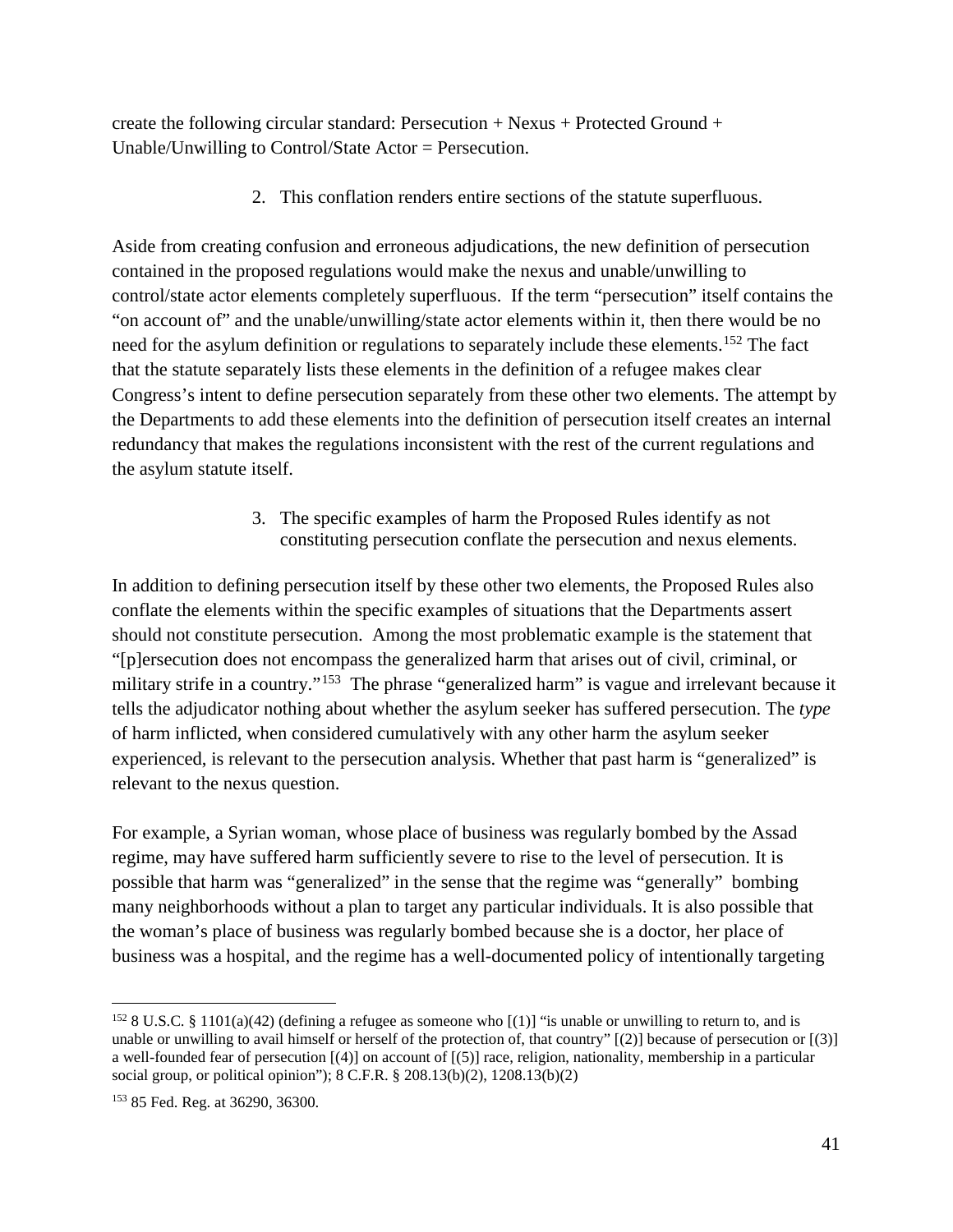medical professionals and hospitals.<sup>[154](#page-41-0)</sup> These facts relate to whether the woman was targeted individually or as a result of indiscriminate violence against the general population and may ultimately determine whether or not the woman is able to establish asylum eligibility. However, they are relevant to the question of nexus, not whether the harm rose to the level of persecution in the first place.

Similarly, the Proposed Rules state "[t]he existence of laws or government policies that are unenforced or infrequently enforced do not, by themselves, constitute persecution, unless there is credible evidence that those laws or policies have been or would be applied to an applicant personally."[155](#page-41-1) Once again, this statement is certain to create confusion among adjudicators regarding its meaning and impact on the analysis of the persecution element.

The existence of laws or government policies is relevant to many aspects of an asylum claim: whether the persecutor was a state actor or someone the government is unable or unwilling to control; whether internal relocation is safe and reasonable; and the likelihood that the asylum seeker will be persecuted in the future. (The BIA has also listed laws and policies as evidence relevant to whether a PSG is "socially distinct".<sup>[156](#page-41-2)</sup>) The existence of laws or policies is not itself persecution, but it can certainly result in the persecution of the asylum seeker. The convoluted language of the proposed regulations, however, may be misinterpreted to prohibit this.

For example, a country may forbid religious conversion, but little evidence may exist that the law is regularly enforced. This law would not in itself establish that anyone had suffered or will suffer persecution, but the very existence of this law may result in the suppression of the religious practices of a particular asylum seeker from that country, and *this* may constitute persecution, depending on the specific facts of the case.<sup>[157](#page-41-3)</sup> Similarly, a country may prohibit sexual activity between individuals of the same gender, but may not frequently convict anyone under the law. Nonetheless, the law itself may result in preventing an asylum seeker from that country from living openly as a gay man and that may rise to the level of persecution. Under the proposed regulations, however, there will be substantial confusion about whether adjudicators can consider evidence of these laws and policies, ultimately resulting in more erroneous decisions; more appeals; and more asylum seekers being erroneously denied protection.

<span id="page-41-0"></span> <sup>154</sup> *See, e.g.*, Ben Taub, *The Shadow Doctors*, The New Yorker, June 20, 2016, available at <https://www.newyorker.com/magazine/2016/06/27/syrias-war-on-doctors> ("In the past five years, the Syrian government has assassinated, bombed, and tortured to death almost seven hundred medical personnel.").

<span id="page-41-1"></span><sup>155</sup> 85 Fed. Reg. at 36291, 36300.

<span id="page-41-2"></span><sup>156</sup> *Matter of M-E-V-G-*, 26 I. & N. Dec 227, 244 (BIA 2014).

<span id="page-41-3"></span><sup>157</sup> *See, e.g.*, *Kantoni v. Gonzales*, 461 F.3d 894, 899 (7th Cir. 2006) ("A credible threat that causes a person to abandon lawful political or religious associations or beliefs is persecution.").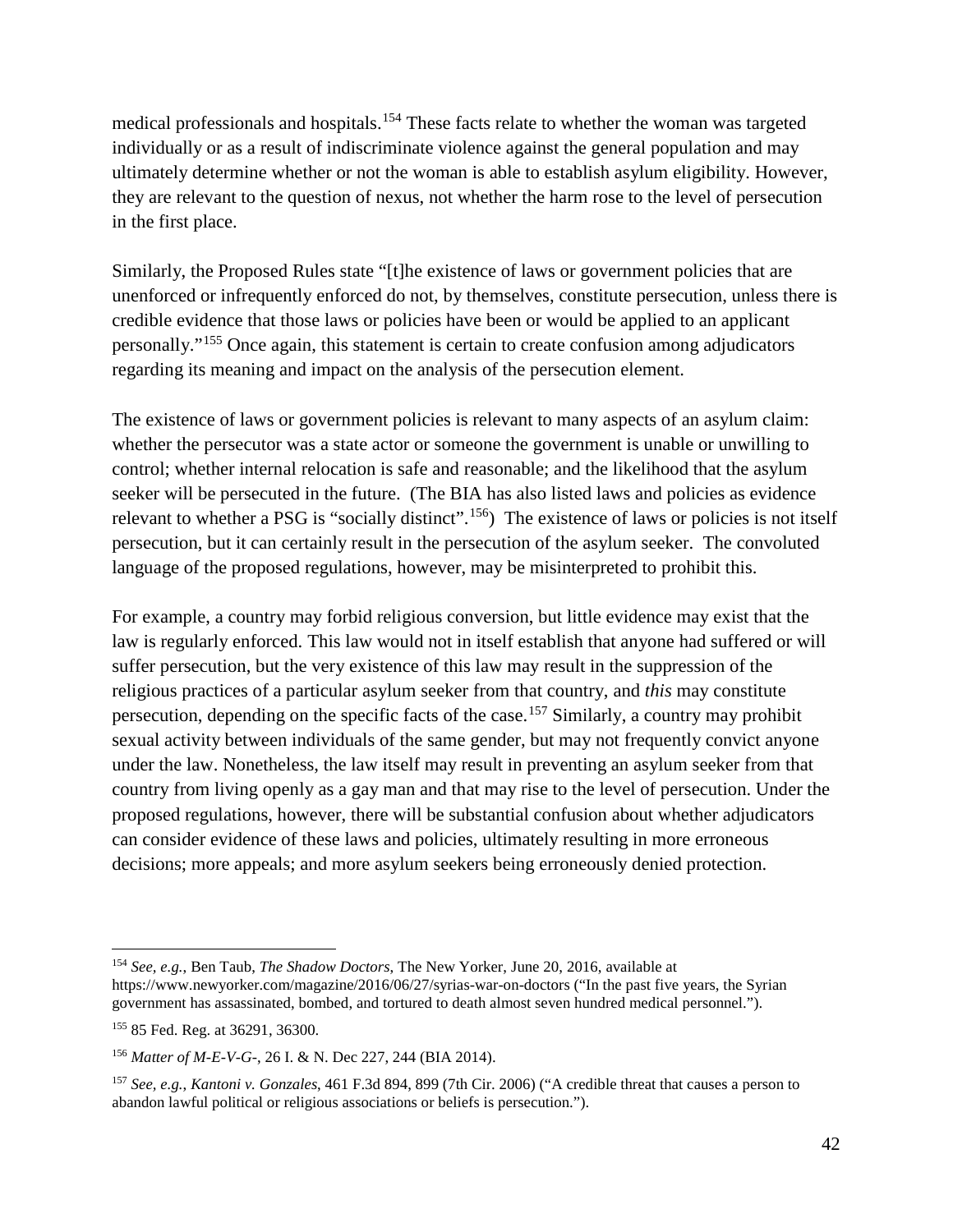### **VII. The Proposed Rules Seek to Reinvent the Nexus Concept in a Way that Departs Entirely from the Law.**

As with each asylum element addressed in these Proposed Rules, the Departments allege confusion among adjudicators as the justification for new regulations. These complications arise not from inherent unworkability of the law as written by Congress and interpreted by the courts. Rather, they stem from the government's efforts to rewrite the law through regulation and administrative decisions that contort the basic elements of asylum beyond recognition.

The Departments' treatment of nexus is no exception. Nexus or the "on account of" element of asylum is the simple inquiry into whether the persecution experienced and/or feared by the asylum seeker is on account of one or more of the five protected grounds. As noted in the Proposed Rules, the protected ground must be at least one central reason for the harm, meaning there can be multiple central reasons—and the salient reason need only be one. As the Seventh Circuit has poignantly noted, "it is the nexus requirement where the rubber meets the road."[158](#page-42-0) The fact that nexus is the linchpin that connects the other elements does not mean it is inherently complex and in need of revision. On the contrary, the Proposed Rules mangle the concept of nexus, overcomplicate the test, and, if implemented, will result in broad confusion among applicants and adjudicators, leading to litigation; the exact result the Departments purport to wish to avoid with these Proposed Rules.

# *A. Proffering an Arbitrary List of Non-Nexus Situations is Nonsensical and Says Nothing About Whether a Nexus Between Persecution and a Protected Ground Exists.*

The Departments set out a list of situations where adjudicators "will not favorably adjudicate asylum." The fact of this non-exhaustive list is an *Accardi* violation. The Departments cannot inoculate themselves against this by tossing in the term "in general" and then pronouncing a laundry list of cases that must be denied. Asylum is fact sensitive and case specific. The Departments cannot simply draw up a wish list of cases they would like to foreclose and then purport that the law requires it or, at least, allows it. Nexus looks at whether the harm was "on account of" the protected ground. What the Departments propose is an inquiry far beyond the established parameters of this element. None of the items on the list meaningfully address whether harm occurred on account of a protected ground and so the Proposed Rules cannot stand. What follows is the list set forth by the Departments and a brief explanation of why a blanket rule that nexus is inadequate in these situations is improper.

<span id="page-42-0"></span> <sup>158</sup> *Cece*, 733 F.3d at 673.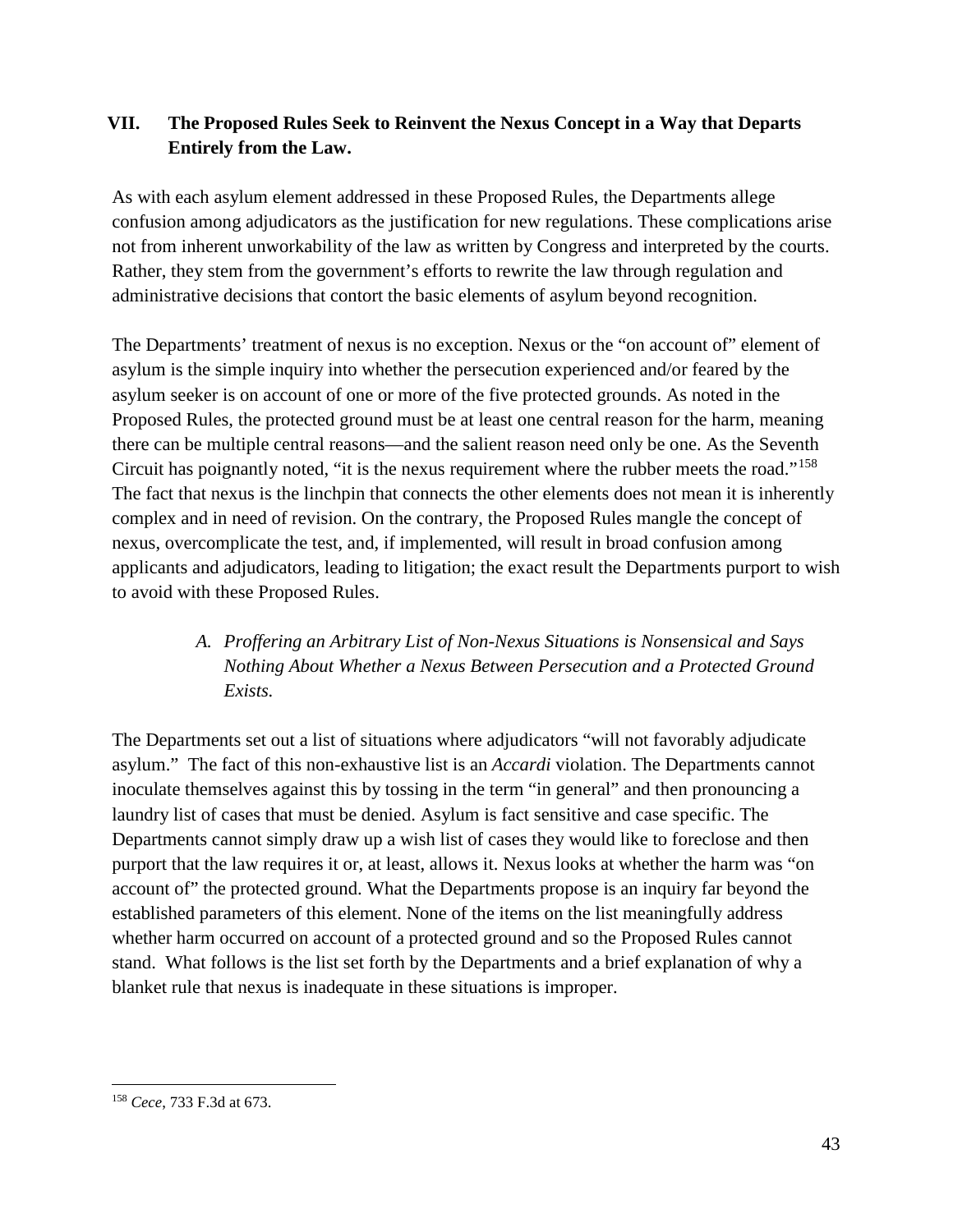1. "Personal animus or retribution" situations may well reflect persecution on account of a protected ground.

First, there may be mixed motives for the harm such that part of the reason is on account of a protected ground even if another reason may be untethered from it. *See* Matter of J¬–B–N– &S– M–, 24 I&N Dec. 208, 211 (BIA 2007). Second, "personal" animus fueled by cultural promotion or acceptance of the harm (like machismo or honor killing) moves the harm beyond "personal." The Seventh Circuit explains this nuance between personal animus and culturally accepted persecution effectively in the honor killing context:

Perhaps there is superficial appeal to this argument, but its force dissipates quickly when we examine it more carefully. There is no personal dispute between [the asylum seeker] and her brother. He has not vowed to kill her because of a quarrel about whether she or [the brother] should inherit a parcel of land, or because she did a bad job running his store, or because she broke [the brother's] favorite toy as a child. She faces death because of a widely-held social norm in Jordan—a norm that imposes behavioral obligations on her and permits [the brother] to enforce them in the most drastic way. The dispute between [the asylum seeker] and [the brother] is simply a piece of a complex cultural construct that entitles male members of families dishonored by perceived bad acts of female relatives to kill those women. The man who does the killing may have a personal motivation in the sense that he is angry that his sister has dishonored the family, or he may regret the need to take such an irrevocable step. Either way, he is killing her because society has deemed that this is a permissible—maybe in some eyes the only—correct course of action and the government has withdrawn its protection from the victims. The very fact that these are called "honor killings" demonstrates that they are killings with broader social significance.<sup>[159](#page-43-0)</sup>

The Departments do not heed the warnings of the Seventh Circuit with the proposed amendment. In fact, they risk returning to harm countless women and LGBTQIA+ survivors, $160$  who experienced culturally accepted harms perpetrated by individuals.

<span id="page-43-0"></span> <sup>159</sup> *Sarhan v. Holder*, 658 F.3d 649, 656 (7th Cir. 2011)

<span id="page-43-1"></span><sup>160</sup> *See generally*, Alejandra Oliva, "Pride After Prejudice: Ella's Story," NIJC (June 30, 2020), *available at*  <https://immigrantjustice.org/staff/blog/pride-after-prejudice-ellas-story> (relaying claim from asylum seeker, who fled dangerous and abusive conditions, that "In my culture, being from the LGBTQ community means you are sick"); Oliva, "Finding the Missing Piece: Osiel's Story," NIJC (July 6, 2020), *available at* <https://immigrantjustice.org/staff/blog/finding-missing-piece-osiels-story> (asylee reports feeling safe after "years of facing discrimination at work, including being forced to resign, struggling to get adequate treatment for his HIV+

status, and being unable to live freely as a gay man" in home country).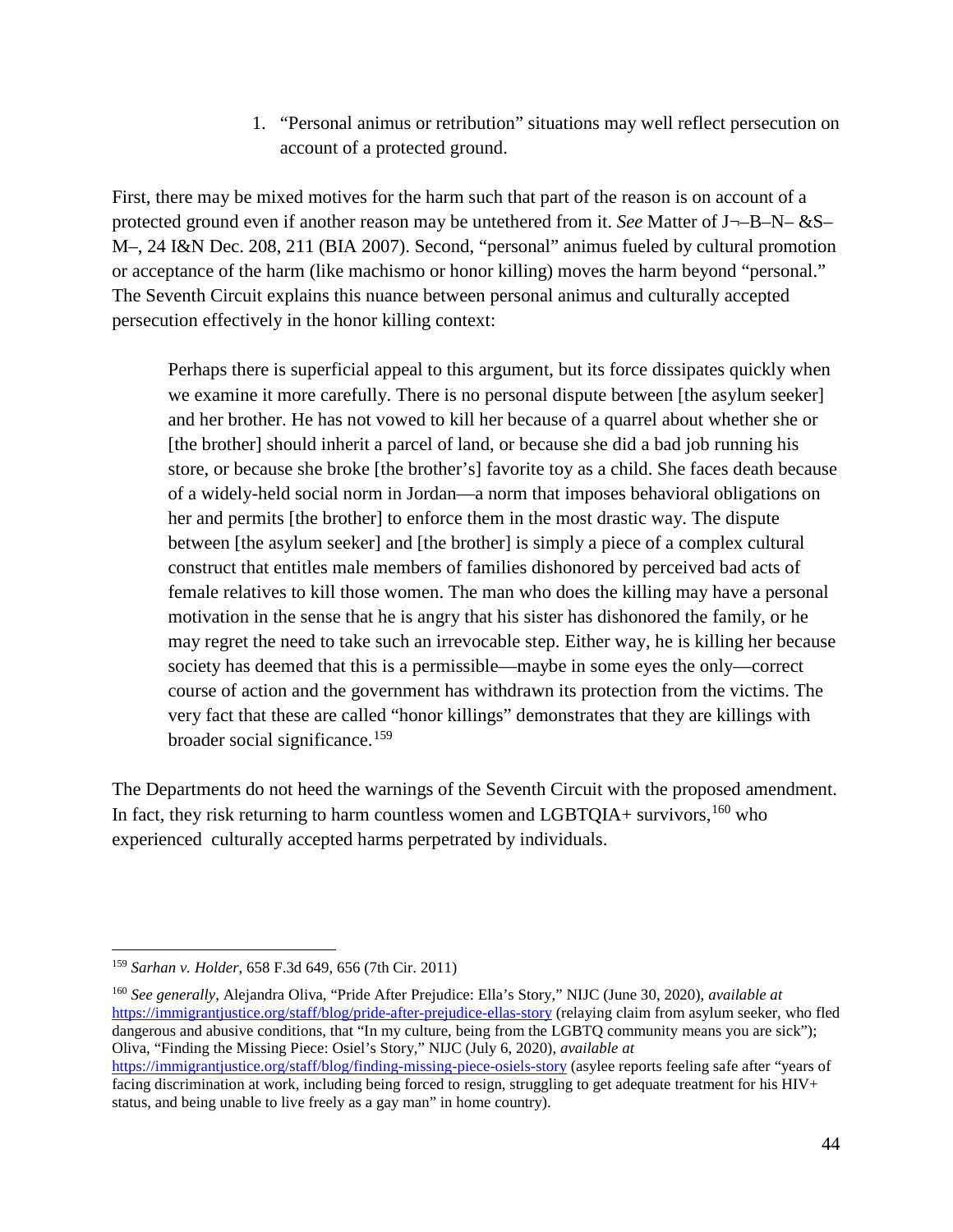2. "Interpersonal animus in which the alleged persecutor has not targeted, or manifested an animus against, other members of an alleged PSG in addition to the member who has raised the claim at issue" presents the same flaw as above.

When considering persecution connected to a cultural phenomenon, nexus is often there. As the First Circuit recently noted: "In some countries, gender serves as a principal, basic differentiation for assigning social and political status and rights, with women sometimes being compelled to attire and conduct themselves in a manner that signifies and highlights their membership in their group."[161](#page-44-0) When one is persecuted for flouting those norms, it is not merely interpersonal animus, but rather on account of a protected ground. Moreover, targeting one group member does not mean the persecutor is unaware of other group members. For example, record evidence in cases frequently establishes that many who persecute on account of gender believe that every man has the right to control his partner by virtue of being a man.

> 3. "Generalized disapproval of, disagreement with, or opposition to criminal, terrorist, gang, guerilla, or other non-state organizations absent expressive behavior in furtherance of a discrete cause against such organizations related to control of a state or expressive behavior that is antithetical to the state or a legal unit of the state" ignores broadly recognized imputed political opinion claims as well as the reality that actions not normally considered textbook expressions of opinion to some adjudicators are nonetheless received by persecutors as clear expressions of opposition, for which the individual must be punished.

For example, the Third Circuit recently recognized that a man seen talking to police and presumed by gang members to be a snitch may qualify for asylum. The Court said: "We thus hold that a group consisting of witnesses who have publicly provided assistance to law enforcement against major Salvadoran gangs meets all three criteria for being a PSG. Our analysis remains the same even though Guzman did not actually provide information to the Salvadoran police. Contrary to the IJ's unsupported assertion, asylum and withholding of removal under the INA may be granted on the basis of imputed, not just actual, membership in a particular social group." *Guzman Orellana v. Attorney Gen. United States*, 956 F.3d 171, 180 (3d Cir. 2020)

<span id="page-44-0"></span> <sup>161</sup> *De Pena-Paniagua v. Barr*, 957 F.3d 88, 96 (1st Cir. 2020).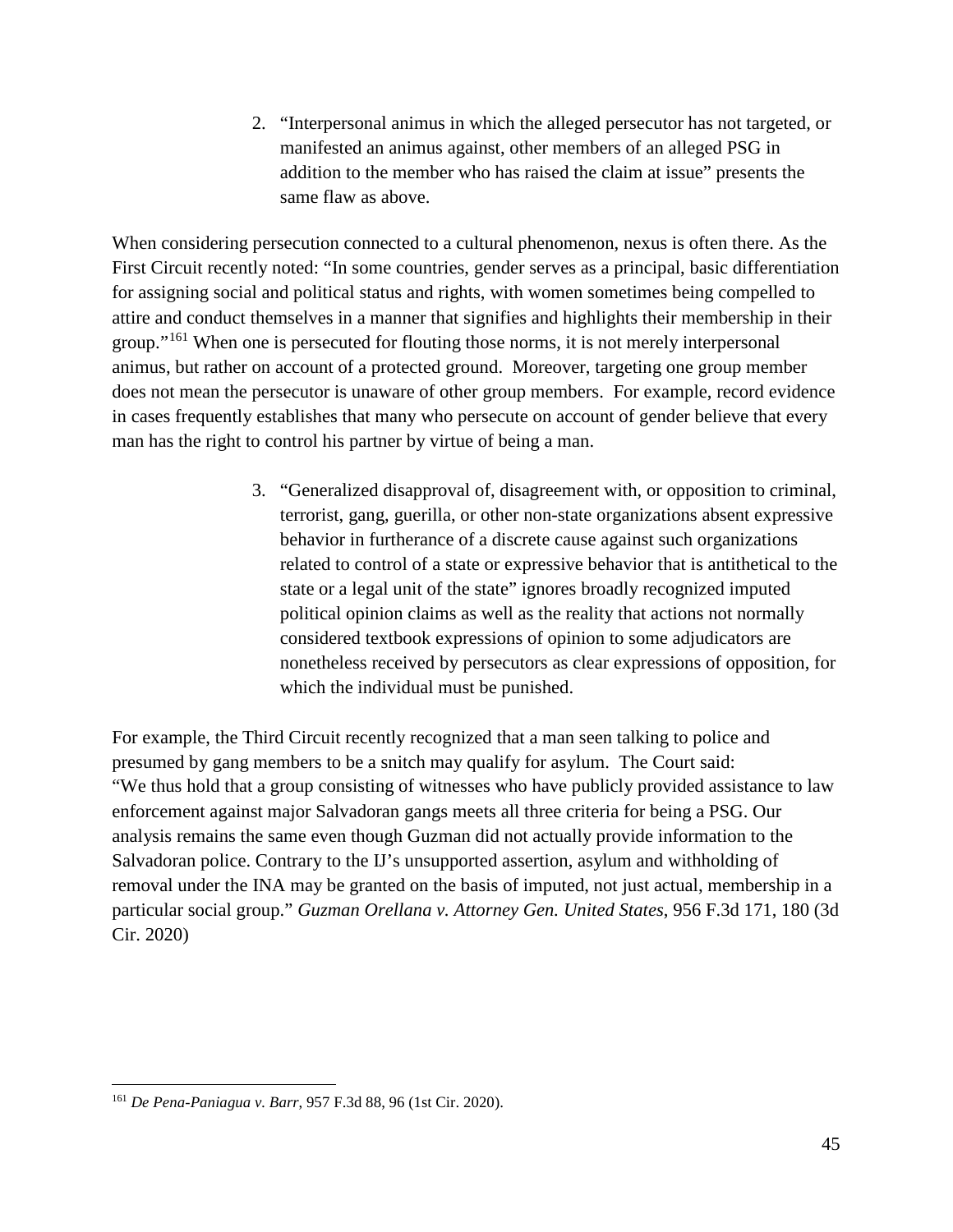4. "Resistance to recruitment or coercion by guerilla, criminal, gang, terrorist, or other non-state organizations" says nothing about *why* one may be harmed for resisting such a group.

And that is precisely the work of the nexus prong; to explore the reason for the harm, not merely the action taken by the asylum seeker. With this, the Departments appear to be conflating asylum elements, not clarifying nexus. Furthermore, this is bad policy. Is this not precisely what people should be encouraged to do—i.e., decline to join gangs and terrorist groups? And yet the Proposed Rules claim that taking such action cannot give rise to access to protection.

> 5. "The targeting of the applicant for criminal activity for financial gain based on wealth or affluence or perceptions of wealth or affluence" fails to acknowledge the mixed motives doctrine as well as the fact that this scenario may indeed arise in the context of a viable asylum claim; where one's immutable characteristic is perceived wealth or affluence.

As the Seventh Circuit found:

"We are aware that many other Colombians, including poor farmers, are victims of violence by FARC, but this does not mean that wealthy landowners are not targeted as such…They have shown that their suffering was differentiated from the rest of the population and that FARC targeted them because of their PSG identity. The threats against them did not constitute indiscriminate violence. While we are sure that FARC would be happy to take the opportunity to rob any Colombian (or foreigner for that matter) of his money, it is those who can be identified and targeted as the wealthy landowners that are at continued risk once they have been approached and refused to cooperate with FARC's demands." *Tapiero de Orejuela v. Gonzales*, 423 F.3d 666, 673 (7th Cir. 2005).

There is no legitimate reason that nexus could not be found in such a case and proposing a rule that seeks to rule out such cases runs afoul of the statute.

6. "Criminal activity" requires no specific rule.

If an asylum seeker has experienced harm that may be construed only as criminal activity and is disconnected from any protected ground, that individual may not qualify for asylum. Announcing a specific rule on this is entirely superfluous and creates confusion where previously there was none.

> 7. "Perceived, past or present, gang affiliation" suffers from the same flaw noted above in the "resistance" category.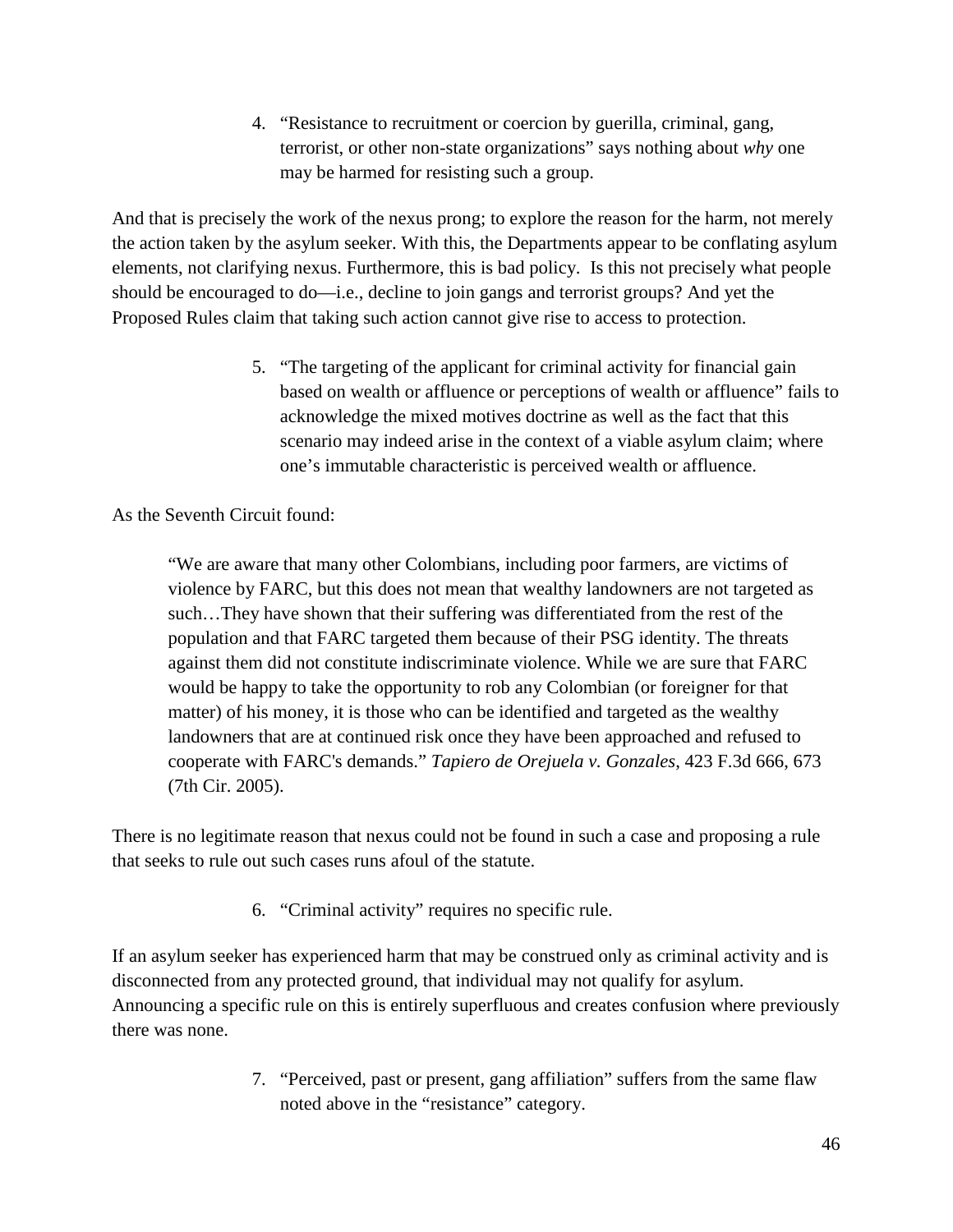The language in the Proposed Rules describes a group of people but says nothing about why they might have been persecuted in the past and or may be in the future. If the Departments mean to say that one persecuted on account of her real or perceived gang affiliation cannot establish nexus, the Departments' quarrel is with the contours of the possible PSG, not the question of whether one may have been harmed because of membership in that group. As explained *supra*, it is legally wrong to assert such a PSG cannot prevail. It is also wrong to suggest that if the group is established, the harm can never be on account of membership in that group. Moreover, to the extent the Departments wish to advance a policy against granting asylum to current or former gang affiliates, there are existing statutory bars to asylum that address those concerns, rendering the attempt to do so via nexus regulation not only misguided and legally improper, but also unnecessary.  $162$ 

> 8. Finally, the Departments' assertion that nexus may never exist between one's "gender" and persecution is also a misfire; seemingly aimed at preventing recognition of gender as a protected ground and saying nothing about nexus.

The Departments confusingly suggest that harm cannot be on account to gender because gender is too big a class of people. Again, whether there are many or few people in a group asserting harm says nothing about whether they have been harmed on account of their shared characteristic. Asylum law requires a case by case analysis. As noted by the Seventh Circuit: "the statute makes eligible a person persecuted because of his membership in a protected category; it does not require that all members of that category suffer the same fate. The law calls for assessments of causation and risk[.]"<sup>163</sup> Gender-based asylum claims ought to be assessed in the same way as all other asylum claims. Where one is a member of a gender-based particular group, the adjudicator must assess whether the asylum seeker was harmed on account of her membership in that group; whether she has a well-founded fear of future persecution for that reason; whether her government is willing and able to protect her; whether she can relocate internally to avoid harm; whether any of the bars to asylum apply to her. Some applicants will meet each of these elements, others will not. Short-circuiting the inquiry by attempting to suggest it invariably ends at nexus in gender cases is a profoundly improper reading of asylum law and ought not be incorporated into any forthcoming regulations.

The Departments cherry-pick snippets from a few cases they claim support asylum denial in these scenarios. They ignore bodies of law to the contrary and seek to use the nexus to foreclose asylum by misinterpreting nexus.

<span id="page-46-0"></span> <sup>162</sup> *Benitez Ramos v. Holder*, 589 F.3d 426, 430 (7th Cir. 2009).

<span id="page-46-1"></span><sup>163</sup> *R.R.D. v. Holder*, 746 F.3d 807, 809 (7th Cir. 2014).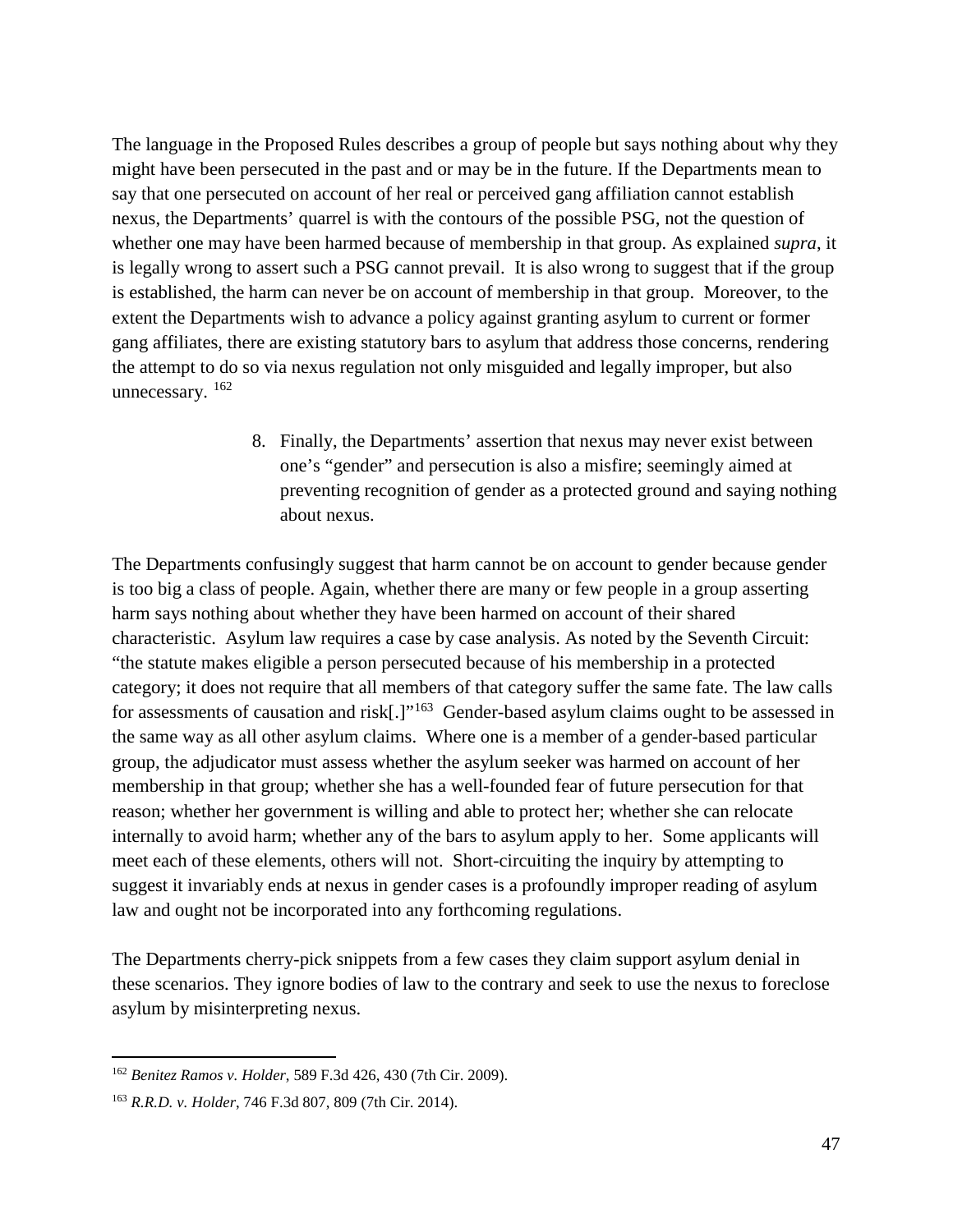*B. The Departments' Comment That "Pernicious Cultural Stereotypes Have No Place in the Adjudication of Applications for Asylum and Statutory Withholding of Removal, Regardless of the Basis of the Claim" is Offensive.*

The Departments' efforts to cast asylum seekers presenting verified evidence and credible expert testimony in support of claims of entrenched violence against women, permitted and perpetrated by the governments charged with providing protection, as cultural insensitivity or meritless defamation is akin to suggesting Tutsis resisting the Rwandan genocide were slandering their murderers. It is wildly irresponsible, deeply inaccurate, and dangerously inflammatory. The asylum statute imposes a burden of proof on asylum seekers. They must meet that burden in order to prevail. If an adjudicator finds the evidence presented by an asylum seeker to be insufficient, she may lose her case. There is no ambiguity in this section of the law and no conceivable reason the Departments would have cause or reason to propose this language other than in an odious effort to cast victims as perpetrators and short circuit access to protection through misinformation and an astonishing level of willful blindness.

# **VIII. The Departments' Changes to Internal Relocation Impose an Unreasonable Evidentiary Burden on Asylum Seekers, Conflicts with Binding Precedent, and Invites Bias and Confusion in Adjudications.**

The Proposed Rules propose three key changes on internal relocation: first, the Proposed Rules presume that relocation is reasonable for governmental or government-sponsored persecutors; second the Proposed Rules exclude gangs, rogue officials, family members, and neighbors from the category of government-sponsored persecutors; finally, the Proposed Rules revise the list of factors for reasonableness determinations. As set forth below, these changes are confusing, inconsistent with binding precedent, and tailored to harm a large category of asylum seekers.

## *A. The Proposed Rules Effectively Lift the Burden Off of DHS to Demonstrate That the Asylum Seeker Can Safely and Reasonably Relocate.*

Current regulations require that adjudicators first determine whether "[t]he applicant could avoid future persecution by relocating to another part of the applicant's country" and if so, whether "under all the circumstances, it would be reasonable to expect the applicant to do so." 8 CFR §  $208.13(b)(1)(i)(B)$  &  $(b)(2)(ii)$ . The regulations further indicate that government-sponsored persecution makes relocation presumptively unreasonable. The regulations place the burden on DHS to rebut a presumption of future persecution for asylum seekers who fled, by showing that they can reasonably relocate to a safe part of the country.

In contrast, these Proposed Rules largely lift the burden off DHS and impose it on asylum seekers. Specifically, they provide that the government needs not show that internal relocation is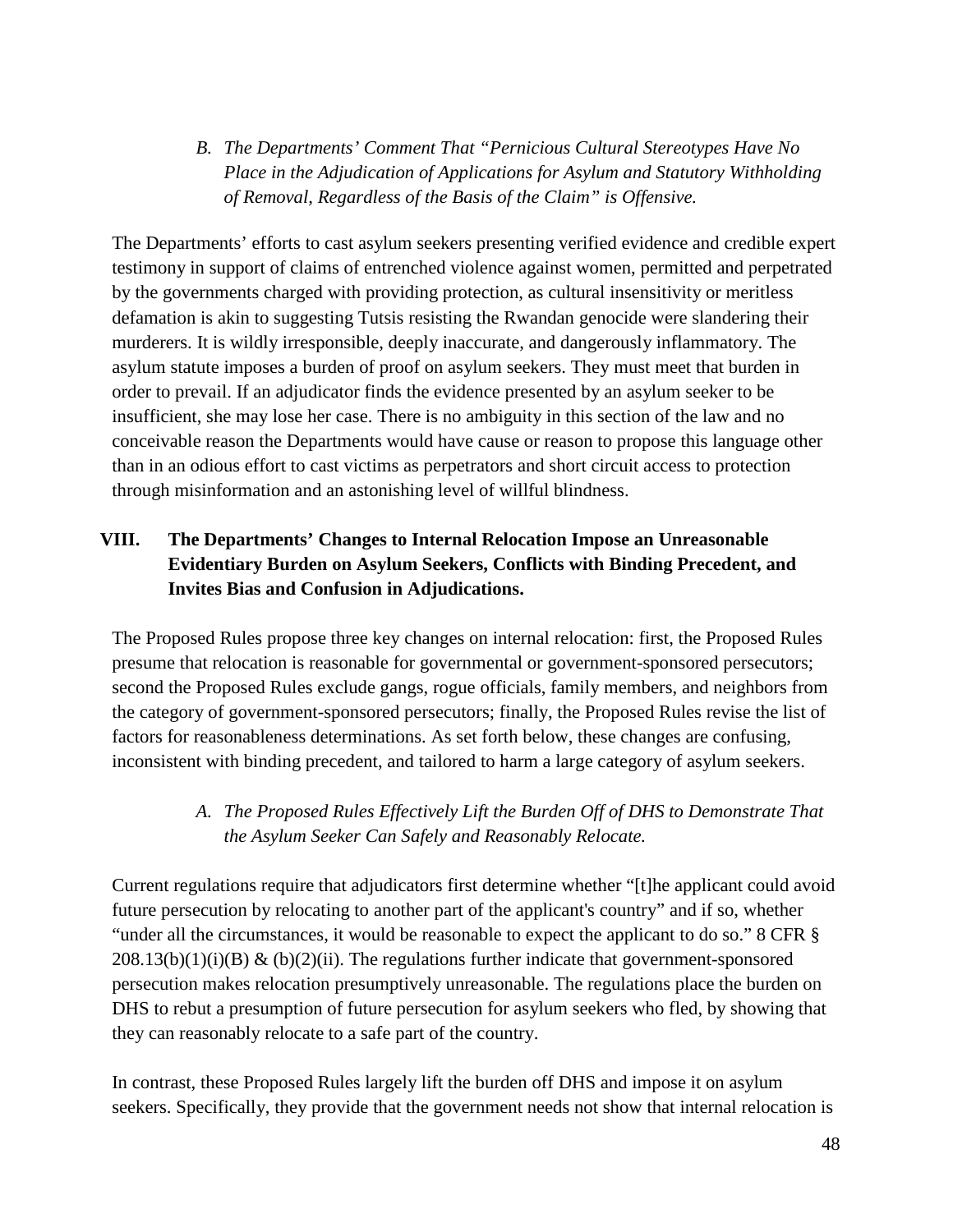reasonable where the persecutor is a non-governmental actor, even where applicants have already shown past persecution. In practice, this means that countless women, children, and LGBTQIA+ survivors of past persecution will face a higher evidentiary burden.

The Departments' nonchalance in piling evidentiary burdens onto traumatized asylum seekers is unacceptable. As NIJC's client Ronda explains, "[t]he opportunity to seek asylum gives people fleeing violence hope. Closing the doors on this hope would be cruel, and I know that if these changes had been adopted earlier, they would've hurt me and my family. Fleeing my country and leaving behind my children has shown me how difficult the process of seeking asylum already is, and we should not complicate an already difficult process for people who are fleeing death and torture."[164](#page-48-0) It is hard to understate the harm these obstructive Proposed Rules will inflict, in contravention of the Departments' duty to shield asylum seekers.

#### *B. The Proposed Rules' Micromanagement of Who is Disqualified as Governmentsponsored Persecutors Conflicts with Binding Precedent.*

By excluding certain private actors from the label of "government-sponsored" persecutors, the Departments not only heighten the burden of asylum seekers, but create a direct conflict with binding precedent.<sup>[165](#page-48-1)</sup> AOs and IJs will be compelled to prejudge asylum seekers fleeing the nongovernmental persecutors, even where they meet the high burden of establishing past persecution. AOs and IJs will be tethered in their factual analysis and inhibited in developing the record because the Proposed Rules will restrict case-by-case review. As stated prior, boilerplate adjudications that thwart *required* case-by-case review<sup>[166](#page-48-2)</sup> particularly jeopardize *pro se* applicants—a cruel byproduct given the lack of representation for the majority of asylum seekers.

Finally, this restriction lacks justification. A "rogue official" is defined elsewhere in the Proposed Rules and could be construed broadly to cover a government official who acted while not on duty or in uniform, or who threatened to retaliate if the victim reported him to the authorities. Additionally, there is extensive evidence that gangs often collude with governmental authorities, blurring the line between them and other government sponsored actors.<sup>[167](#page-48-3)</sup> A similar

<span id="page-48-0"></span> <sup>164</sup> *See* Comment of Ronda Doe, as submitted by Jesse Franzblau; Tracking Number: [1k4-9htv-t2po.](https://www.regulations.gov/searchResults?rpp=25&po=0&s=1k4-9htv-t2po)

<span id="page-48-1"></span><sup>165</sup> The Board has repeatedly emphasized that case-by-case analysis is the keystone of asylum adjudications. *Acosta*, 19 I. & N. Dec. at 233 ("The particular kind of group characteristic that will qualify under this construction remains to be determined on a case-by-case basis"); *M-E-V-G-* emphasized that its. *M-E-V-G-*, 26 I. & N. Dec. at 251 (holdings "should not be read as a blanket rejection of all factual scenarios involving gangs").

<span id="page-48-2"></span><sup>166</sup> *See supra* Section IV.B. (discussing *Accardi*).

<span id="page-48-3"></span><sup>167</sup> *See Hernandez-Avalos v. Lynch*, 784 F.3d 944, 952 (4th Cir. 2015) ("Hernandez's affidavit, in combination with the other evidence presented in this case, suggests that the police in her neighborhood may be subject to gang influence.").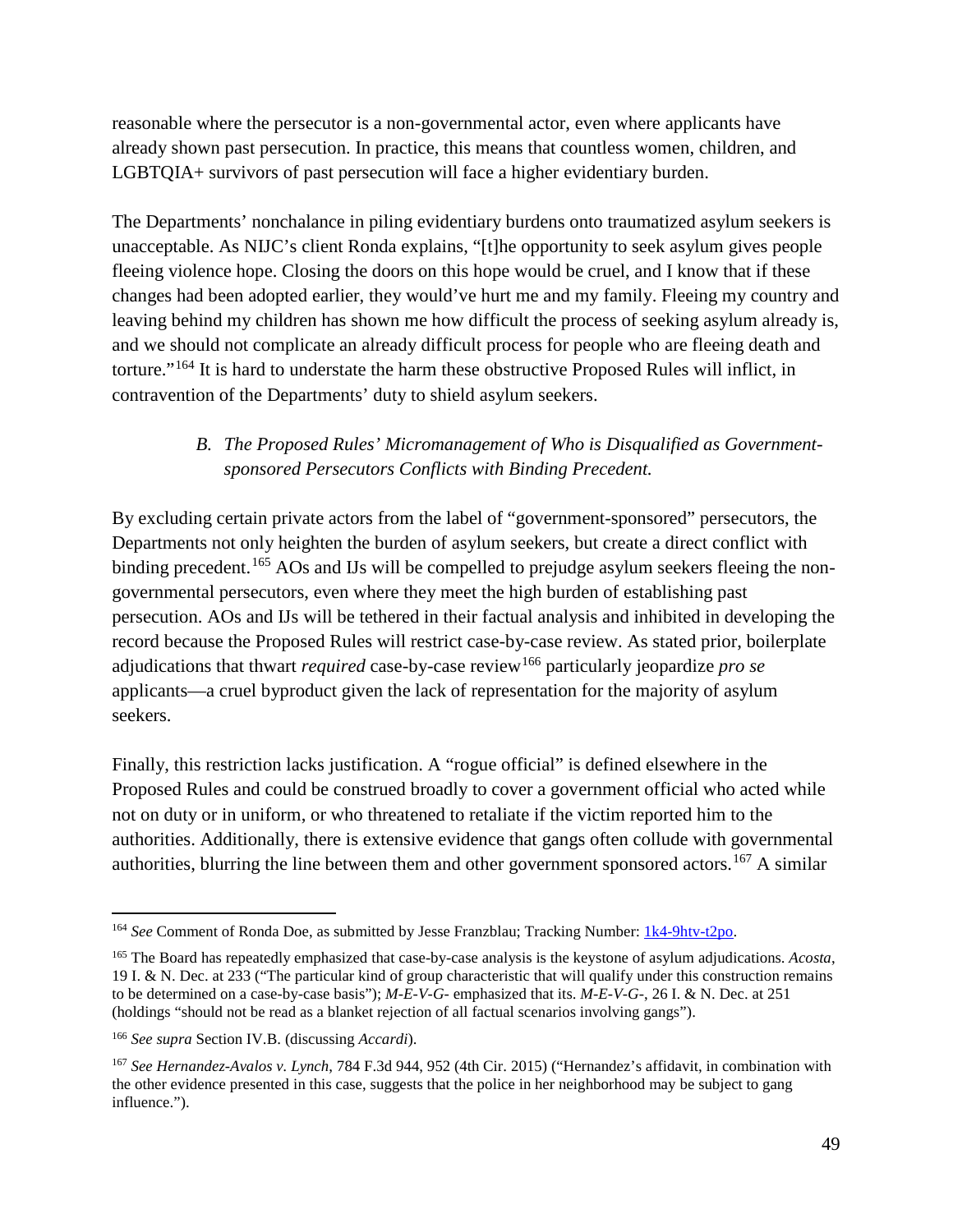concern may be at play with family or neighbors whose persecutory conduct is sanctioned by a government.[168](#page-49-0) For example, there are many women and children who flee domestic and sexual violence perpetrated by close relatives or neighbors and willfully ignored by government officials. By excluding those persecutors outright, the Proposed Rules draw arbitrary categories that can create adjudicatory inefficiencies and prevent case-by-case adjudication as required under binding law.

#### *C. The Proposed Rules' Listed Factors are Likely to Spur Confusion and Instill Bias in Adjudicators.*

The Proposed Rules label the non-exhaustive factors of existing regulations "unhelpful" and "little practical" guidance to adjudicators.<sup>[169](#page-49-1)</sup> A number of courts that swiftly applied current regulatory factors would beg to differ with the Departments' conclusory statement that they are unhelpful guidance.<sup>[170](#page-49-2)</sup> Nonetheless, the Departments find "administrative, economic, or judicial infrastructure" and "geographic limitations" irrelevant to the reasonableness of relocation. The Departments do not explain why administrative, economic, and judicial infrastructure is irrelevant to asylum seekers who have limited means to safely relocate. Instead, the Departments presume that an asylum seekers' ability to travel to the United States for refuge invalidates "geographic limitations" as a viable factor. The Proposed Rules' alternative, exhaustive list of factors are: the size of the country of nationality or last habitual residence, the geographic locus of the alleged persecution, the size, reach, or numerosity of the alleged persecutor, and the applicant's demonstrated ability to relocate to the United States in order to apply for asylum.

There are a number of challenges with these new factors. First, the Departments' insistence that the current non-exhaustive list of factors is "unhelpful" betrays further disregard for case-by-case adjudication. Asylum seekers merit individualized adjudication that weighs the multitude of factors at play in their inability to relocate. Second, the focus on the size, reach, and numerosity of the persecutor once again prejudices women and children, as well as those fleeing a powerful but lone persecutor. The fact that a persecutor is a singular individual does not undermine their ability to inflict future harm on an asylum seeker in a different part of the country. It is unclear what size and reach refer to where a persecutor is a non-governmental actor, either, distracting again from the fact-specific inquiry that adjudicators should engage in to actually assess reasonableness of relocation.

<span id="page-49-0"></span> <sup>168</sup> *See Acosta*, 19 I. & N. Dec. at 233 (naming kinship as an immutable PSG characteristic that may entitle applicants to asylum).

<span id="page-49-1"></span><sup>169</sup> 85 Fed. Reg. at 36282.

<span id="page-49-2"></span><sup>170</sup> *See, e.g.*, *García-Cruz v. Sessions*, 858 F.3d 1, 8–9 (1st Cir. 2017); *Arboleda v. U.S. Attorney Gen.* 434 F.3d 1220, 1223–24 (11th 2006); *Gonzalez-Maldonado v. Ashcroft*, 123 Fed. App'x 277, 278–79 (9th Cir. 2005); *Gambashidze v. Ashcroft*, 381 F.3d 187, 191–94 (3d Cir. 2004).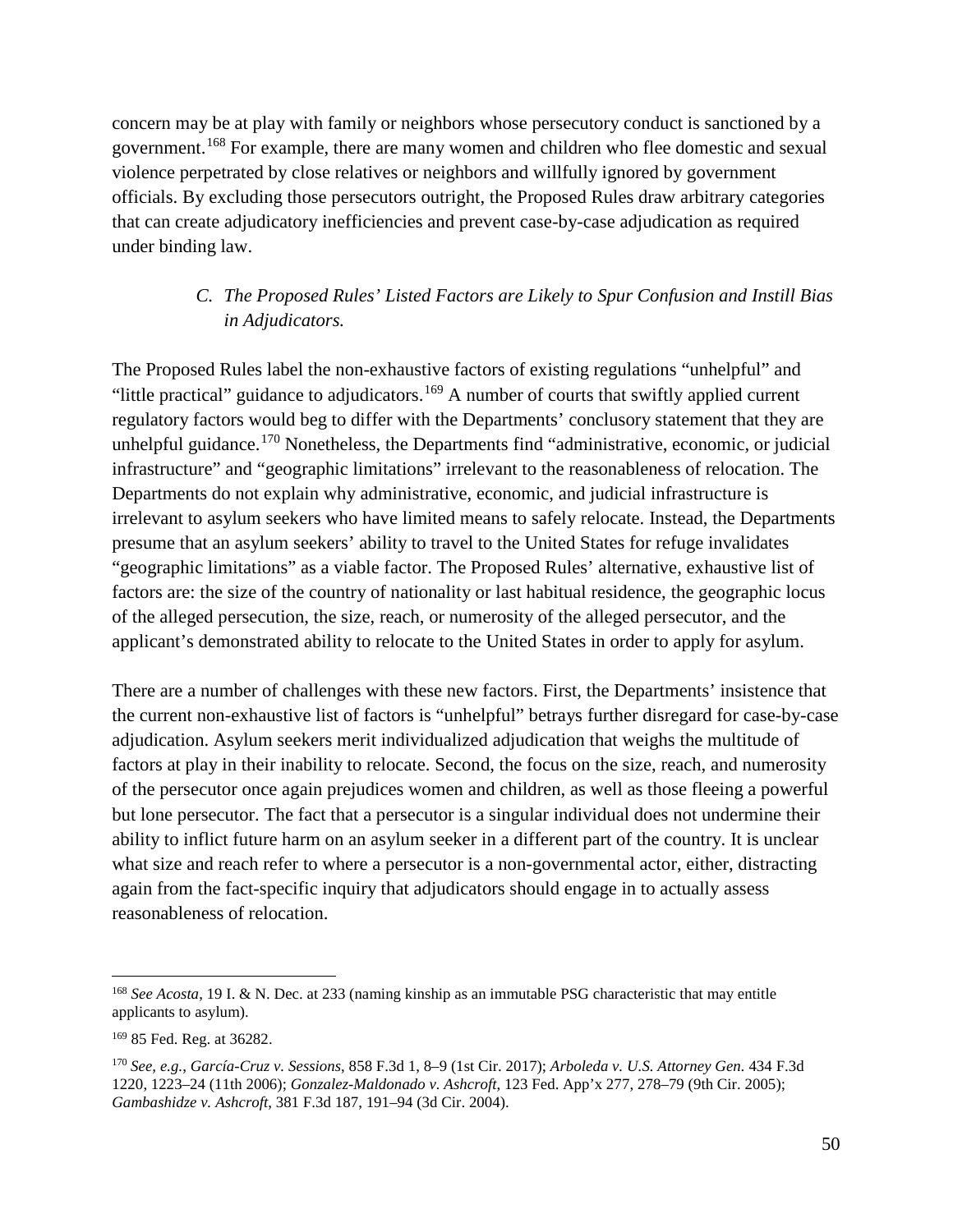Similarly, it is unclear why the Proposed Rules are preoccupied with the size of the country of transit (presumably the country of last habitual residence, but for contiguous countries), or what the term "habitual residence" references. It appears to be a covert way to fold the firm resettlement bar into the analysis of reasonable internal relocation—altogether amounting to a confusing and misguided inquiry.

Finally, the applicant's ability to relocate to the United States to seek asylum is a naked attempt to categorize all asylum applicants as able to internally relocate. This biased approach does not comport with U.S. and international mandates of non-refoulement,  $171$  which heighten the bar for such aborted and short-sighted analysis. As the Second Circuit recently noted, an asylum seeker's inability to escape the persecution faced in home country hinges on combined "cultural, societal, religious, economic, or other factors;"<sup>[172](#page-50-1)</sup> asylum seekers seek to free themselves of persecution, as well as the conditions that enabled this persecution in the first place. Assuming that relocation to the United States means the ability to relocate internally ignores the complex factors that motivate an asylum seeker's flight across borders to find long-awaited safety.

By departing from existing reasonableness standards, the Departments show little concern for the perilous journey many asylum seekers engage in to seek refuge in the U.S. As one asylum seeker poignantly put it, "It's full of fear, full of risk, to cross borders."[173](#page-50-2) Asylum seekers take on this risk *because* they cannot find safety in their own country. The Departments forget this simple fact, and tailor new rules to oust those who incur tremendous risks to find safety in the U.S.

## **IX. The Proposed Rules Attempt to Use the Discretionary Nature of Asylum to Establish 14 New Bars to Asylum That Are Inconsistent with the Statute.**

Under domestic and international law, it is well-established that a negative discretionary factor must be significantly egregious to result in a denial of asylum for an asylum seeker who has met the refugee definition. The BIA first made this clear in *Matter of Pula*, 19 I. & N. Dec. 467 (BIA 1987). In *Pula*, which focused heavily on the relevance (or lack thereof) of an asylum seeker's manner of entry to the United States to an adjudicator's discretionary decision to grant asylum, the BIA emphasized that the discretionary determination in an asylum case required an examination of "the totality of the circumstances," both positive and negative.<sup>[174](#page-50-3)</sup> And within this "totality of the circumstances" analysis, "the danger of persecution should generally outweigh all

<span id="page-50-0"></span><sup>&</sup>lt;sup>171</sup> Convention Relating to the Statute of Refugees ("Refugee Convention"), art. xxxiii, July 28, 1951, 140 U.N.T.S. 1954.

<span id="page-50-1"></span><sup>172</sup> *Cf. De Pena Paniagua v. Barr*, 957 F.3d 88, 93-94 (2d Cir. 2020) (examining woman's inability to leave).

<span id="page-50-2"></span><sup>173</sup> *See* Comment of Helen Doe, *supra* n.2.

<span id="page-50-3"></span><sup>174</sup> 19 I. & N. Dec. at 473–74.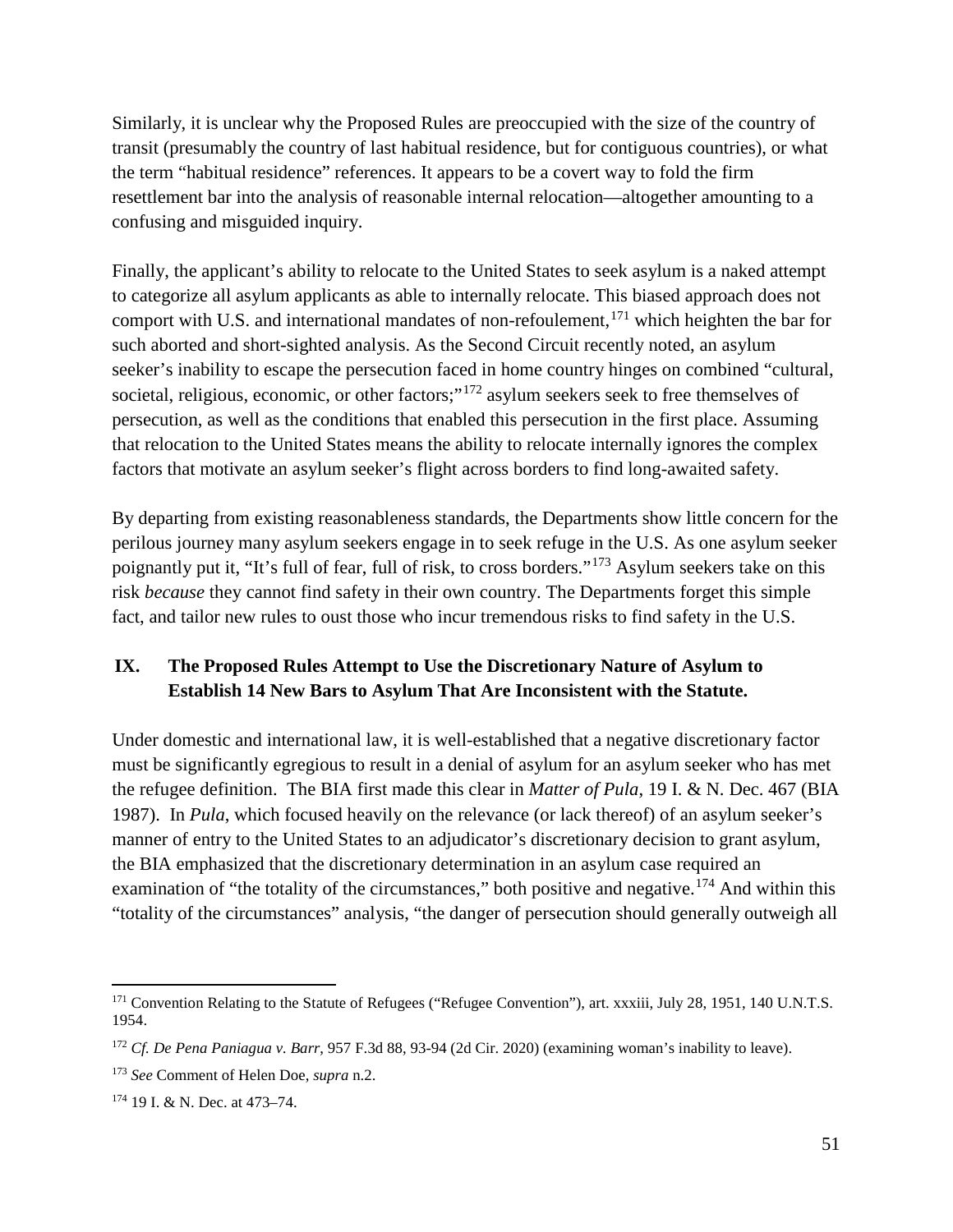but the most egregious of adverse factors," where a negative discretionary determination would result in deportation.[175](#page-51-0)

This is consistent with international law. By acceding to the 1967 Protocol Relating to the Status of Refugees<sup>[176](#page-51-1)</sup>, which binds parties to the United Nations Convention Relating to the Status of Refugees<sup>[177](#page-51-2)</sup>, the United States obligated itself to develop and interpret U.S. refugee law in a manner that complies with the Protocol's principle of non-refoulement (the commitment not to return refugees to a country where they will face persecution on protected grounds), even where there are negative discretionary factors associated with a potential refugee. While Congress established withholding of removal as a potential backstop for individuals who face persecution in their home country, but are barred from or found to be discretionarily ineligible for asylum, withholding of removal is an extremely subpar form of protection due to the lack of derivative benefits for spouses and children.

Moreover, as the BIA noted in *Pula*, the higher burden of proof required for withholding can create (and has created<sup>[178](#page-51-3)</sup>) scenarios in which refugees are deported to countries where it is recognized they face a reasonable possibility of persecution due to an adjudicator's discretionary denial of asylum and the asylum seeker's inability to meet the higher burden of proof for withholding.<sup>[179](#page-51-4)</sup> The BIA in *Pula* referred to this scenario as one "of particular concern" and asserted that where "[d]eportation to a country where the alien may be persecuted thus becomes a strong possibility. . . . the discretionary factors should be carefully evaluated in light of the unusually harsh consequences which may befall an alien who has established a well-founded fear of persecution."[180](#page-51-5) Thus, "the danger of persecution should generally outweigh all but the most egregious of adverse factors."[181](#page-51-6)

Here, the proposed regulations are not only inconsistent with this fundamental principle, but also completely inconsistent with the concept of discretion. Discretion refers to individual choice or judgment<sup>[182](#page-51-7)</sup>; the exercise of judgment by a judge or a court based on what is fair under the

<span id="page-51-4"></span><sup>179</sup> 19 I. & N. Dec. at 474.

<span id="page-51-5"></span><sup>180</sup> *Id*.

<span id="page-51-6"></span><sup>181</sup> *Id*.

<span id="page-51-0"></span> <sup>175</sup> 19 I. & N. Dec. at 474.

<span id="page-51-1"></span><sup>176</sup> United Nations Protocol Relating to the Status of Refugees, Jan. 31, 1967, [1968] 19 U.S.T. 6223, T.I.A.S. No. 6577, 606 U.N.T.S. 268.

<span id="page-51-2"></span><sup>&</sup>lt;sup>177</sup> Convention Relating to the Statute of Refugees, July 28, 1951, 140 U.N.T.S. 1954

<span id="page-51-3"></span><sup>178</sup> For example, in *Kouljinski v. Keisler*, 505 F.3d 534 (6th Cir. 2007), an asylum seeker from Russia was found eligible for asylum, denied asylum as a matter of discretion, and ordered deported to Russia because he could not meet the higher burdens of proof for withholding of removal and CAT relief.

<span id="page-51-7"></span><sup>182</sup> Merriam-Webster's Dictionary, [https://www.merriam-webster.com/dictionary/discretion.](https://www.merriam-webster.com/dictionary/discretion)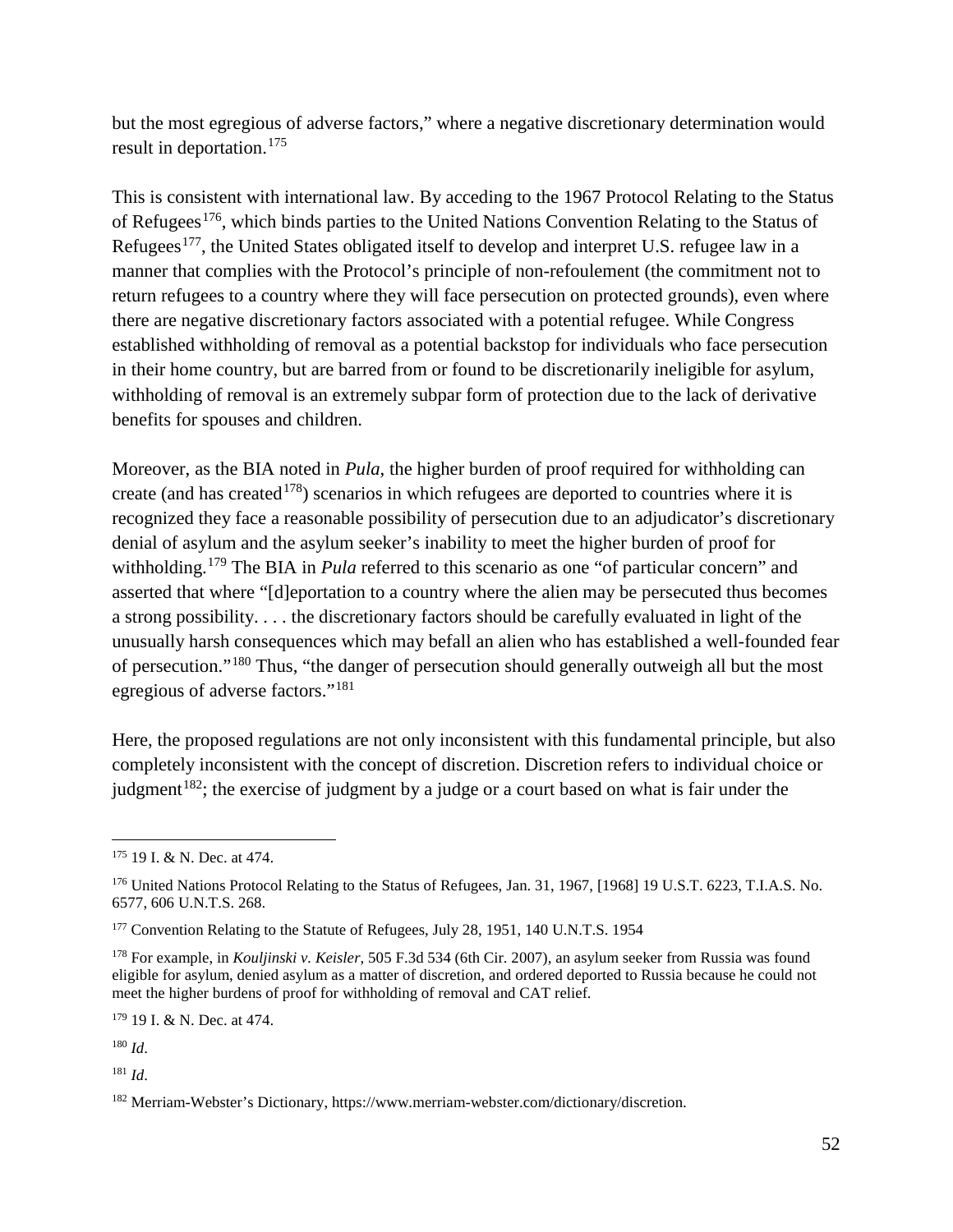circumstances and guided by the rules and principles of law.<sup>[183](#page-52-0)</sup> By creating a list of 14 factors that an adjudicator should consider at least "significantly adverse" (in the case of three of the factors) and at most, a barrier to a positive discretionary decision (in the case of 11 of the factors), the proposed regulations turn the concept of discretion on its head. Rather than discretionary factors, these 14 fact patterns serve as 14 new bars to asylum, even though they bear no resemblance to the statutory asylum bars created by Congress.

#### *A. The First Set of Three Factors Deemed "Significantly Adverse" to Discretion Upend* Matter of Pula *and Deny the Reality of How Hard it is to Flee.*

First, the Proposed Rules list a series of three factors that adjudicators are required to consider as "significantly adverse" for purposes of the discretionary determination: 1) unauthorized entry or attempted unauthorized entry, unless "made in immediate flight from persecution or torture in a contiguous country"; 2) failure to seek asylum in a country through which the applicant transited, and 3) the use of fraudulent documents to enter the United States, unless the person arrived in the United States without transiting through another country.

This three-factor test quite simply sets asylum seekers up to be denied protection and deported back to harm *because they were able to successfully navigate an escape route from persecution to the United States.* It flips *Matter of Pula* on its face and contravenes Article 31 of the Refugee Convention.[184](#page-52-1) 

In *Matter of Pula*, the BIA exercised favorable discretion in the case of an applicant who had all three of the factors described here present in his case: Mr. Pula 1) arrived in New York utilizing a false travel document he had purchased in Belgium, and did not upon arrival disclose his real identity or intent to seek asylum; 2) after leaving Yugoslavia, spent six weeks in Belgium and did not seek asylum there before continuing on to the United States; and 3) used the fraudulently obtained travel document to enter the United States.<sup>[185](#page-52-2)</sup> The BIA considered the manner of Mr. Pula's entry "only one of a number of factors which should be balanced in exercising discretion."<sup>[186](#page-52-3)</sup> Undoubtedly, Mr. Pula—who fled repeated detentions and physical abuse at the hands of the Yugoslav police—would be denied asylum under these Proposed Rules.

The first and third factors proposed by the Rules relate to manner of entry, a factor the drafters of the Refugee Convention explicitly warned can never be used to penalize asylum seekers. Notes written at the time of the Conventions' drafting explain why: "A refugee whose departure from

<span id="page-52-0"></span><sup>&</sup>lt;sup>183</sup> Judicial discretion definition, Black's Law Dictionary (11th ed. 2019).

<span id="page-52-1"></span><sup>&</sup>lt;sup>184</sup> Convention Relating to the Statute of Refugees, art. xxxi, ¶ 1, July 28, 1951, 140 U.N.T.S. 1954 (forbidding the imposition of penalties on refugees "on account of their illegal entry or presence").

<span id="page-52-2"></span><sup>185</sup> *Pula*, 19 I. & N. Dec. at 495–96.

<span id="page-52-3"></span><sup>186</sup> *Id.* at 473.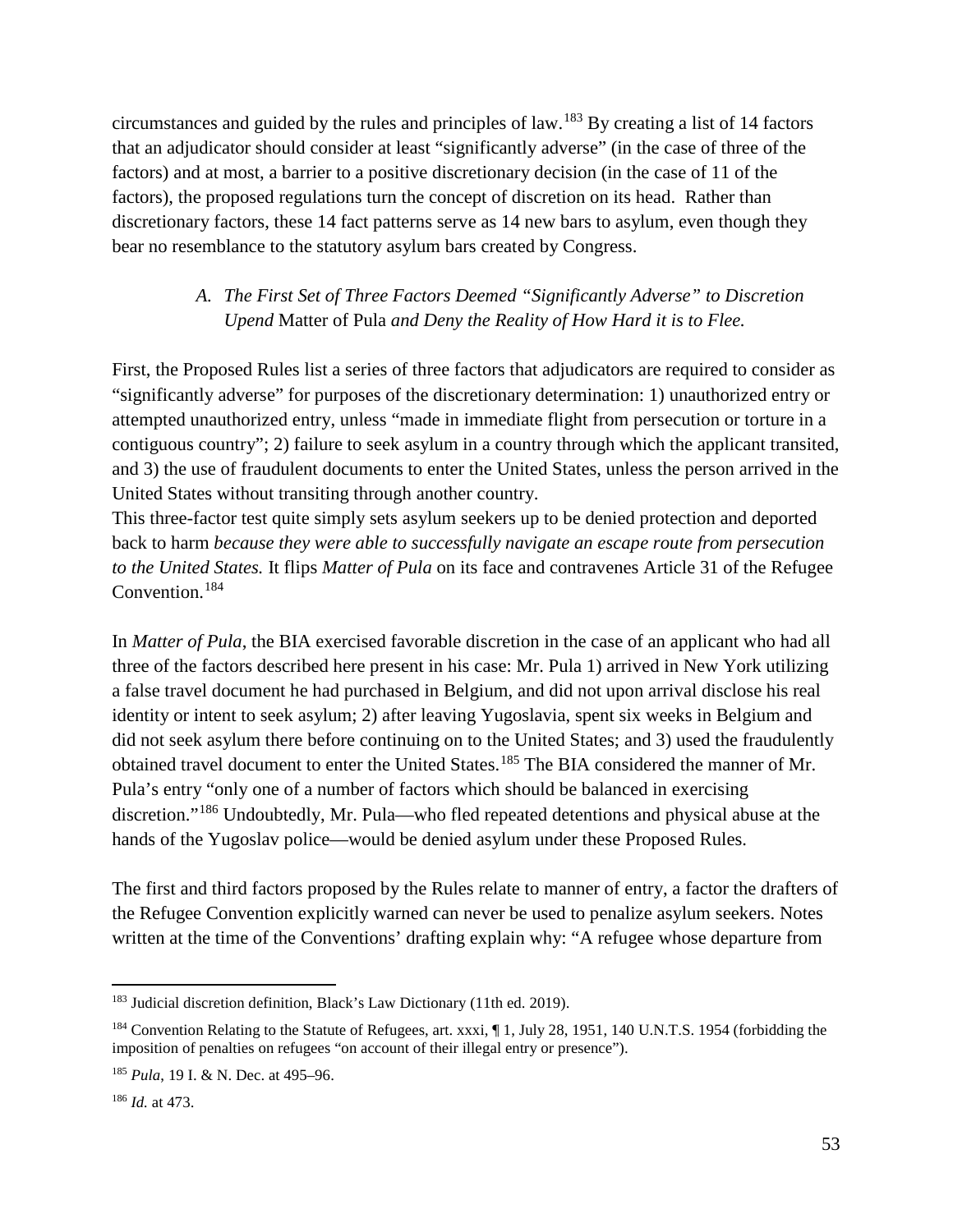his country of origin is usually a flight, is rarely in a position to comply with the requirements for legal entry (possession of national passport and visa) into the country of refuge."[187](#page-53-0) Article 31 of the Convention, for this reason, provides that: "Contracting States shall not impose penalties, on account of their illegal entry or presence, on refugees who, coming directly from a territory where their life or freedom was threatened in the sense of Article 31, enter or are present in their territory without authorization, provided they present themselves without delay to the authorities and show good cause for their illegal entry or presence."<sup>[188](#page-53-1)</sup>

In the decades following the Convention's drafting, the international community has coalesced around the consensus that "a well-founded fear of persecution is generally accepted as a sufficient good cause" per Article 31.<sup>[189](#page-53-2)</sup> *Pula* itself supports this reading by warning against placing "too much emphasis on the circumvention of orderly refugee procedures," noting that considering irregular entry with too much weight may have the practical effect "to deny relief in virtually all cases."<sup>[190](#page-53-3)</sup> The Board has subsequently affirmed this note of caution, and circuit courts of appeals have followed suit.<sup>[191](#page-53-4)</sup>

The second factor, failure to seek asylum in a country of transit is similarly contrary to the spirit of the Convention, but also makes no sense of the context of other provisions of United States asylum law. Section 208 of the INA already provides a statutory bar to asylum for those found to have "firmly resettled" in a country prior to entering the United States.<sup>[192](#page-53-5)</sup> This "firm" resettlement" bar has been widely litigated, and immigration adjudicators must follow a four-part test developed by the BIA to determine its application.<sup>[193](#page-53-6)</sup> That framework places the burden on the government to "secure and produce direct evidence of governmental documents" indicating the applicant's ability to stay in a country indefinitely before the adjudicator may even consider whether the firm resettlement bar applies.<sup>[194](#page-53-7)</sup> The Proposed Rules would render this framework and the statutory law it interprets surplusage by presuming a negative discretionary determinatio*n for* any person who transited through a third country, regardless of circumstance.

<span id="page-53-0"></span> <sup>187</sup> Guy S. Goodwin-Gill, *Article 31 of the 1951 Convention Relating to the Status of Refugees: Non-penalization, Detention and Protection* (October 2001)[, https://www.unhcr.org/3bcfdf164.pdf,](https://www.unhcr.org/3bcfdf164.pdf) at para. 15 (a paper prepared at the request of the Department of International Protection for the UNHCR Global Consultations).

<span id="page-53-1"></span><sup>188</sup> Refugee Convention, *supra* n. 171, at art. xxxi.

<span id="page-53-2"></span><sup>189</sup> Guy S. Goodwin-Gill, *Article 31 of the 1951 Convention Relating to the Status of Refugees: Non-penalization, Detention and Protection* (October 2001)[, https://www.unhcr.org/3bcfdf164.pdf,](https://www.unhcr.org/3bcfdf164.pdf) at para. 35.

<span id="page-53-3"></span><sup>190</sup> *Pula*, 19 I. & N. Dec. at 473.

<span id="page-53-4"></span><sup>191</sup> *See, e.g., See also Matter of Kasinga*, 21 I. & N. Dec. 357, 367 (BIA 1996) ("The danger of persecution will outweigh all but the most egregious adverse factors."); *Zuh v. Mukasey*, 547 F.3d 504, 511 n.4 (4th Cir. 2008).

<span id="page-53-5"></span> $192$  8 U.S.C. 1158(b)(2)(A)(vi).

<span id="page-53-6"></span><sup>193</sup> *Matter of A-G-G-*, 25 I. & N. Dec. 486, 503 (BIA 2011).

<span id="page-53-7"></span><sup>194</sup> *Id.* at 496, 501.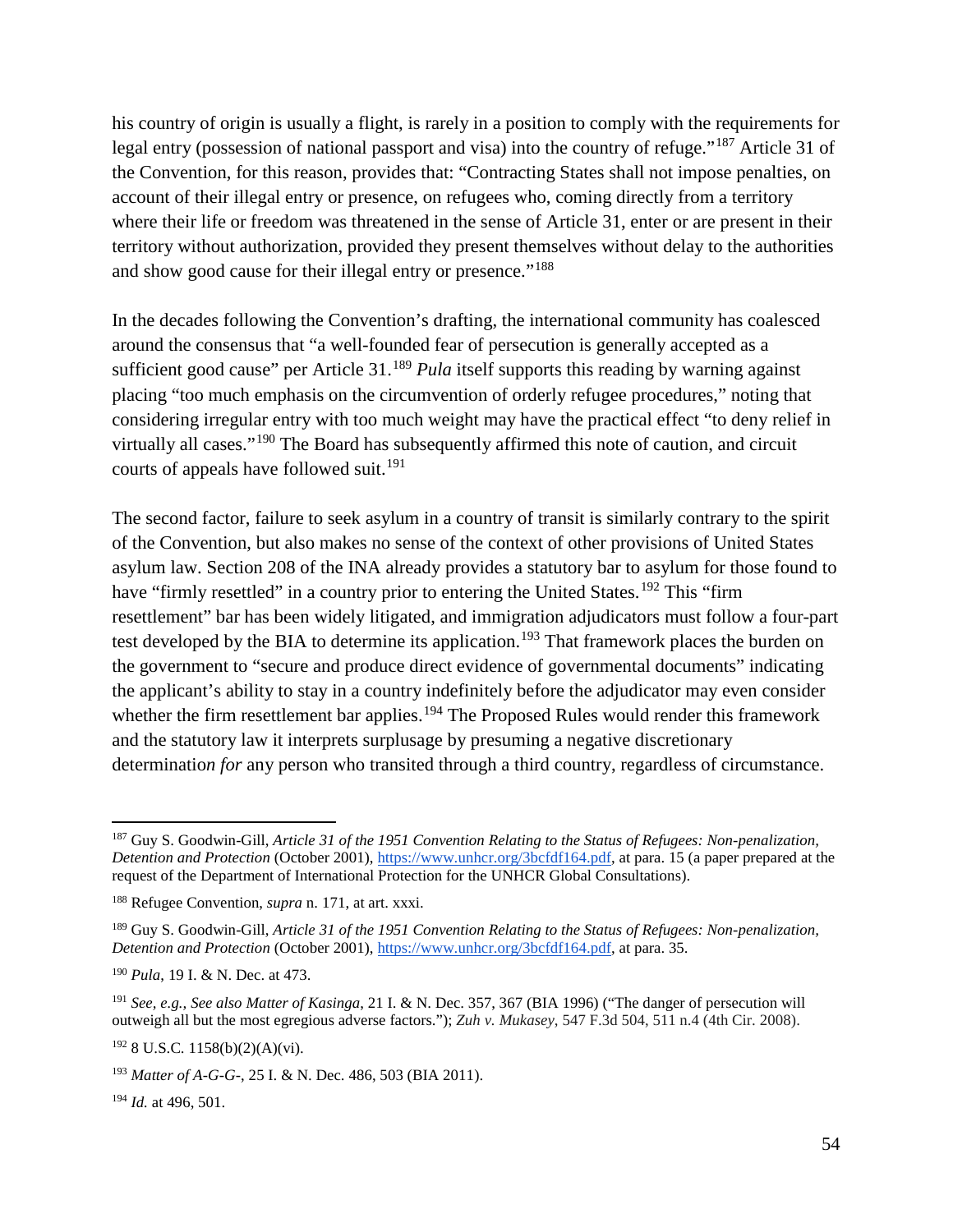This three-part category of proposed negative discretionary factors is evidence of the administration's intent to further a false narrative that paints asylum seekers as fraudsters, without evidence. In one of Former Attorney General Jeff Sessions' first speeches in office, he claimed that the asylum system was plagued by fraud, with fear claims skyrocketing and meritorious claims plummeting.<sup>[195](#page-54-0)</sup> Although there is "no data that speaks plainly to that trend,"<sup>[196](#page-54-1)</sup> the administration is intent on operating under this flawed assumption.

# *B. The Second Category of Negative Discretionary Factors Listed in the Proposed Regulations Would Effectively Operate as* Per Se *Bars to Asylum.*

Even more so than the first category of negative discretionary factors identified by the proposed regulations, the second discretionary category described at 85 Fed. Reg. at 36293 and 36302 is arbitrary and capricious. Although framed as factors of "discretion," these "factors" effectively operate as dramatically expanded bars to asylum for any asylum seeker subject to them because the proposed rules assert that adjudicators "will not favorably exercise discretion" if any of the described factors applies to the asylum seeker.<sup>197</sup>

These discretionary bars would eliminate access to asylum for asylum seekers who: (1) spent more than 14 days in any one country immediately prior to her arrival in the United States or en route to the United States, with very limited exceptions unlikely to apply to many asylum seekers; (2) transits through more than one country en route to the United States, with the same, very limited exceptions; (3) would otherwise be subject to one of the criminal conviction-based asylum bars at 8 C.F.R. § 208.13(c) but for the reversal, vacatur, expungement, or modification of the conviction or sentence; (4) accrued more than one year of unlawful presence prior to applying for asylum; (5) has failed to timely file or request an extension of the time to file any required income tax returns, (6) has failed to satisfy any outstanding tax obligations, or (7) has failed to report income that would result in a tax liability; (7) has had two or more asylum applications denied for any reason; (8) has withdrawn a prior asylum application with prejudice or been found to have abandoned a prior asylum application; (9) failed to attend an asylum interview, with limited exceptions; or (10) did not file a motion to reopen of a final order of removal based on changed country conditions within one year of those changes.

<span id="page-54-0"></span><sup>&</sup>lt;sup>195</sup> A transcript of that speech is available on the EOIR website at [https://www.justice.gov/opa/speech/attorney](https://www.justice.gov/opa/speech/attorney-general-jeff-sessions-delivers-remarks-executive-office-immigration-review)[general-jeff-sessions-delivers-remarks-executive-office-immigration-review.](https://www.justice.gov/opa/speech/attorney-general-jeff-sessions-delivers-remarks-executive-office-immigration-review)

<span id="page-54-1"></span><sup>196</sup> Miriam Valverde, *Jeff Sessions claims asylum system rampant with fraud and abuse*, Politifact, Oct. 19, 2017, [https://www.politifact.com/factchecks/2017/oct/19/jeff-sessions/jeff-sessions-claim-about-asylum-system](https://www.politifact.com/factchecks/2017/oct/19/jeff-sessions/jeff-sessions-claim-about-asylum-system-fraudulent/)[fraudulent/.](https://www.politifact.com/factchecks/2017/oct/19/jeff-sessions/jeff-sessions-claim-about-asylum-system-fraudulent/) *See also* Human Rights First, *Stoking Fears and Peddling Lies: the Trump Administration's Attacks on Asylum*, [https://www.humanrightsfirst.org/sites/default/files/Stoking-Fear-and-Peddling-Lies.pdf.](https://www.humanrightsfirst.org/sites/default/files/Stoking-Fear-and-Peddling-Lies.pdf) 

<span id="page-54-2"></span><sup>197</sup> 85 Fed. Reg. at 36293, 36302.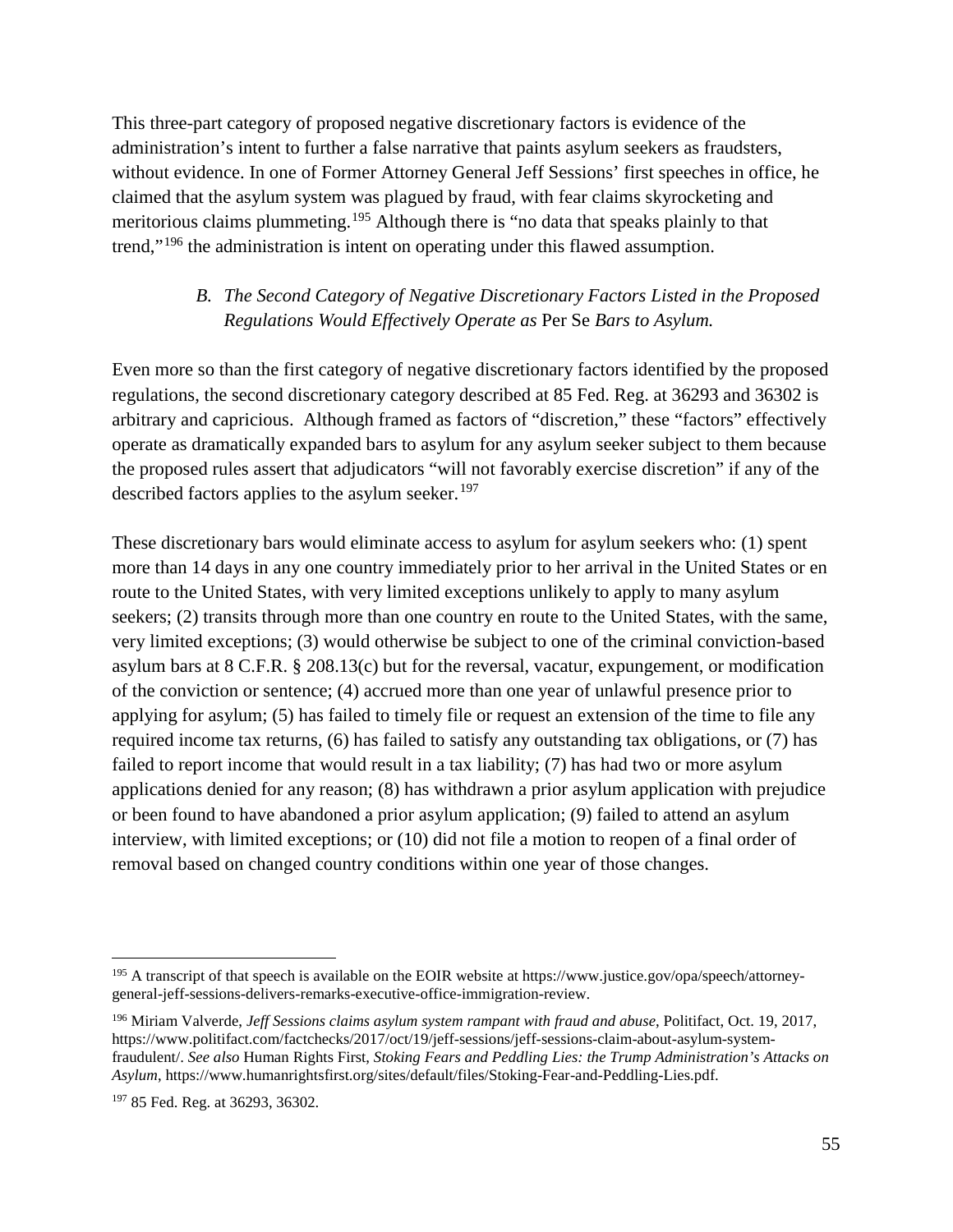These new discretionary bars constitute a dramatic departure from the statute, case law, and past practice, and the Departments have not offered any evidence or data to support these changes, which would bar numerous asylum seekers from protection and effectively eliminate any discretionary authority by adjudicators.

> 1. The Proposed Rules create discretionary "bars" that bear no resemblance to the statutory bars established by Congress.

Under the asylum statute, most of the bars to asylum relate to issues of safety and security.<sup>198</sup> In contrast, only one of the 10 discretionary "bars" created by the proposed regulations could theoretically relate to safety and security concerns - the provision related to convictions - although even that is dubious.<sup>[199](#page-55-1)</sup> The rest of the new discretionary "bars" relate to innocuous activity that has no bearing whatsoever on whether the asylum seeker would pose any kind of safety or security risk to the United States, e.g., a failure to timely file a tax return or transit through another country en route to the United States.

2. Several of the discretionary "bars" conflict with the asylum statute.

A number of the discretionary bars proposed are directly inconsistent with the statute. The Proposed Rules assert that an adjudicator should deny asylum as a matter of discretion if the asylum seeker accrued more than one year of unlawful presence in the United States prior to filing for asylum.<sup>[200](#page-55-2)</sup> But the statute already makes an asylum applicant ineligible for asylum if she files for asylum more than one year after her last date of entry, except the statute contains two critical exceptions to this one-year deadline.<sup>201</sup> The Proposed Rules do not contain these exceptions, making the Proposed Rules both duplicative of and inconsistent with the statute. Similarly, while the statutory one-year deadline is based on the accrual of time since the applicant's last entry into the United States, the Proposed Rules does not specify the timeframe for the accrual of unlawful presence that would bar asylum as a matter of discretion. Under the proposed rule, an individual could enter the United States, accrue 360 days of unlawful presence,

<span id="page-55-3"></span> $201$  8 U.S.C. § 1158(a)(2)(B).

<span id="page-55-0"></span> <sup>198</sup> 8 U.S.C. § 1158(b)(2)(A).

<span id="page-55-1"></span><sup>199</sup> Significantly, the bars to asylum based on allegations of criminal conduct are *already* sweeping and over-broad in nature and scope. Any conviction for an offense determined to be an "aggravated felony" is considered a *per se*  "particularly serious crime" and therefore a mandatory bar to asylum, even though the term has metastasized to encompass hundreds of offenses, many of them neither a felony nor aggravated, including petty offenses such as misdemeanor shoplifting, simple misdemeanor battery, or sale of counterfeit DVDs. 8 U.S.C. §§ 1158(b)(2)(A)(ii) and (B)(i); 8 U.S.C. § 1101(a)(43). *See also* Nancy Morawetz, *Understanding the Impact of the 1996 Deportation Laws and the Limited Scope of Proposed Reforms*, 113 Harvard Law Review 1936, 1939–40 (2000) (criticizing the '"Alice-in-Wonderland-like definition of the term 'aggravated felony"'); Melissa Cook, *Banished for Minor Crimes: The Aggravated Felony Provisions of the Immigration and Nationality Act as a Human Rights Violation*, 23 Boston College Third World Law Journal 293 (2003).

<span id="page-55-2"></span><sup>200</sup> 85 Fed. Reg. at 36293, 36302.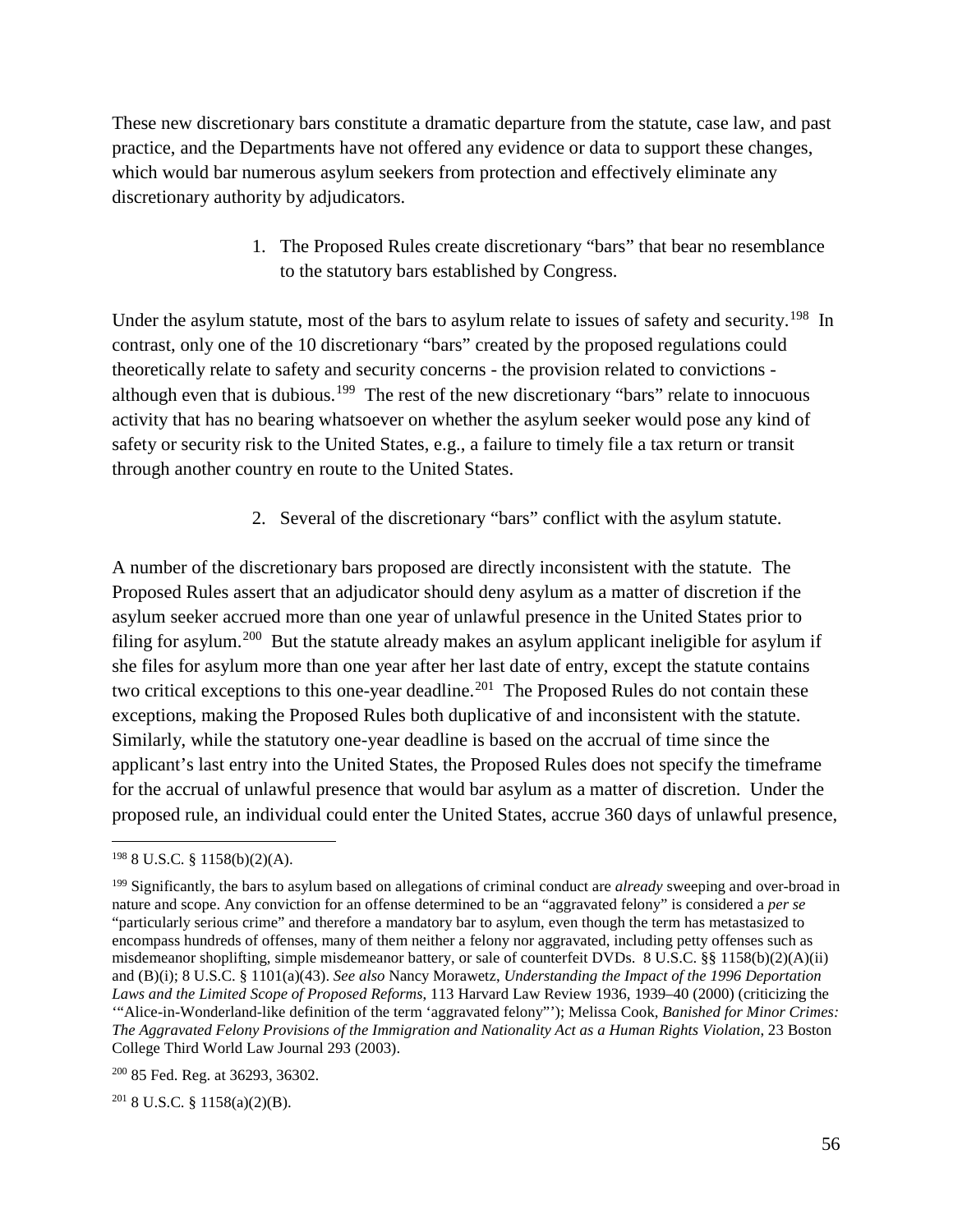return to her home country, experience past persecution and flee to the United States, and then be required to file for asylum within five days of entry in order to avoid this new unlawful presence bar. This is both nonsensical and creates a fluid and confusing target for asylum seekers, who would be obligated to calculate any previously accrued unlawful presence (which is no small  $task^{202})$  $task^{202})$  $task^{202})$  in order to determine their filing deadline.

The Proposed Rules that would bar asylum as a matter of discretion for an asylum seeker who has had "two or more prior asylum applications denied for any reason"<sup>[203](#page-56-1)</sup> is also inconsistent with the statute. The statute already provides that an individual is ineligible for asylum if the individual "previously applied for asylum and had such application denied."<sup>204</sup> The statute, however, provides a clear exception to this rule for individuals who demonstrate "the existence of changed circumstances which materially affect the applicant's eligibility for asylum."[205](#page-56-3)  Without a similar exception, the Proposed Rules directly conflict with the statute.

Similarly conflicting and nonsensical is the Proposed Rules that would bar asylum as a matter of discretion for an individual subject to a final order of removal who did not file a motion to reopen to seek asylum based on changed conditions within one year of the changed conditions.[206](#page-56-4) As written, it is unclear if the rule intends to eliminate asylum for asylum seekers who have a final order of removal *unless* the asylum seeker files a motion to reopen based on changed country conditions *and* that motion is filed within one year of the changed conditions, or if the rule is only intended to bar from asylum an asylum seeker who has a final order of removal, files a motion to reopen based exclusively on changed country conditions, but does not file the motion within one year of those changes. That difference is critical; the statute allows for a motion to reopen to be filed at any time—and does not limit the relief that can be sought upon reopening—if the removal order was issued in absentia and the motion is based on a failure to receive notice of the underlying hearing or the respondent was in Federal or State custody and could not appear for that reason.<sup>[207](#page-56-5)</sup> If the Proposed Rules is attempting to restrict asylum for individuals with final orders of removal to only those who can file a motion to reopen based on changed conditions, the rule would be contrary to the statute.

<span id="page-56-0"></span><sup>&</sup>lt;sup>202</sup> For example, on August 9, 2018, USCIS issued a policy memorandum regarding the accrual of unlawful presence for certain nonimmigrant visas, which describes the accrual of unlawful presence being dependent on numerous, fact-specific criteria. "Policy Memorandum: Accrual of Unlawful Presence and F, J, and M Nonimmigrants," U.S. Citizenship and Immigration Services, Aug. 9, 2018, *available at* 

[https://www.uscis.gov/sites/default/files/USCIS/Laws/Memoranda/2018/2018-08-09-PM-602-1060.1-Accrual-of-](https://www.uscis.gov/sites/default/files/USCIS/Laws/Memoranda/2018/2018-08-09-PM-602-1060.1-Accrual-of-Unlawful-Presence-and-F-J-and-M-Nonimmigrants.pdf)[Unlawful-Presence-and-F-J-and-M-Nonimmigrants.pdf.](https://www.uscis.gov/sites/default/files/USCIS/Laws/Memoranda/2018/2018-08-09-PM-602-1060.1-Accrual-of-Unlawful-Presence-and-F-J-and-M-Nonimmigrants.pdf) 

<span id="page-56-1"></span><sup>203</sup> 85 Fed. Reg. at 36293, 36302.

<span id="page-56-2"></span> $204$  8 U.S.C. § 1158(a)(2)(C).

<span id="page-56-3"></span><sup>205</sup> *Id*.

<span id="page-56-4"></span><sup>206</sup> 85 Fed. Reg. at 36293, 36302.

<span id="page-56-5"></span> $207$  8 U.S.C. § 1229a(b)(5)(C).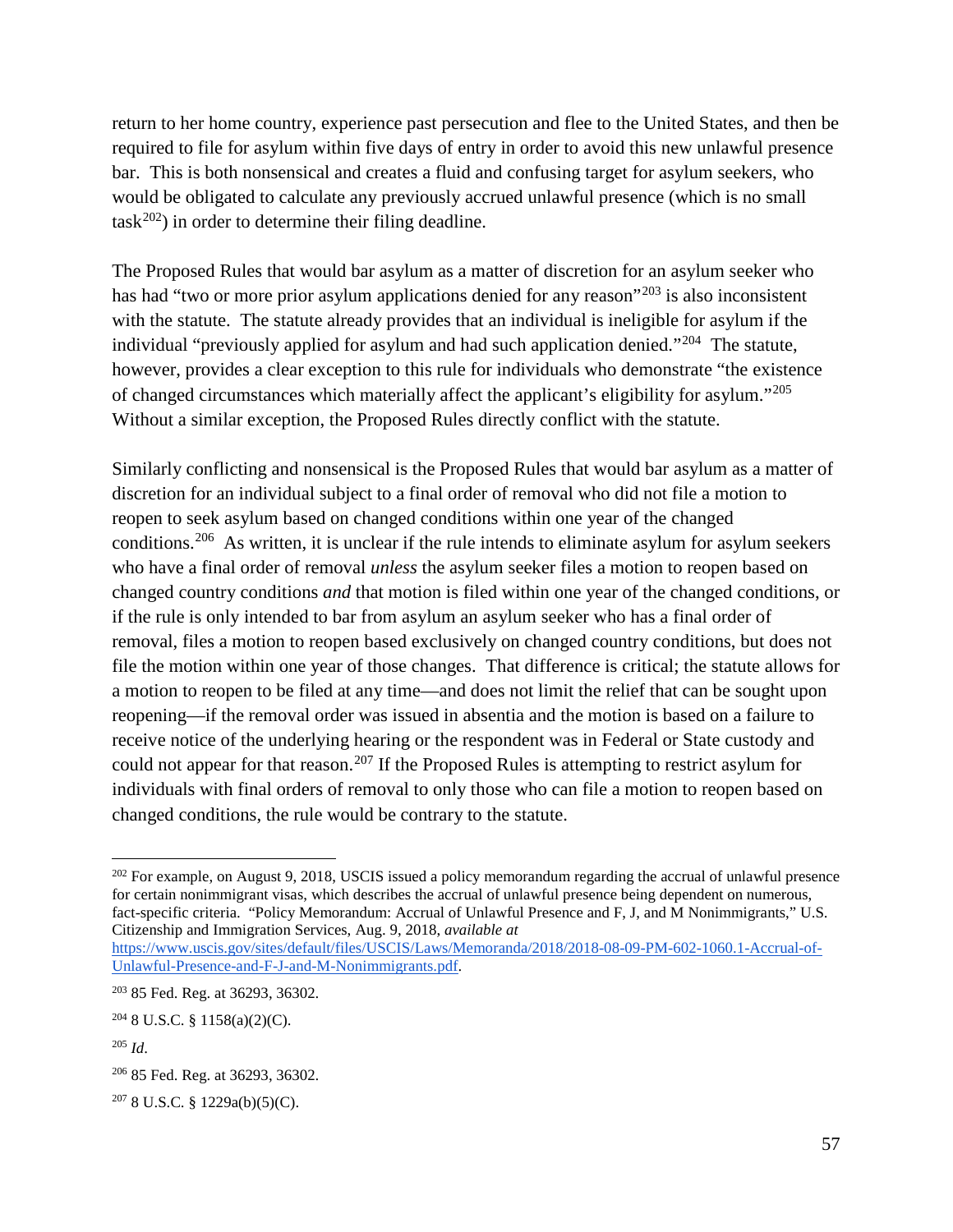If, however, the Proposed Rules is intending to only eliminate access to asylum for asylum seekers who file motions to reopen based on a change in country conditions and fail to file the motion within one year of the change, the rule still conflicts with the statute. 8 U.S.C.  $1229a(c)(7)(C)(ii)$  explicitly states that "[t]here is no time limit on the filing of a motion to reopen is to apply for relief under section 1158 [asylum] or 1231(b)(3) [withholding of removal] of this title and is based on changed conditions arising in the country of nationality . . . ." By restricting the time frame in which an asylum seeker can file a motion to reopen and remain eligible for asylum, the Proposed Rules indirectly accomplish what the statute says they cannot do: place a time limit on the filing of a motion to reopen based on changed country conditions.

3. Several of the discretionary "bars" are nonsensical as written or as applied.

While several of the discretionary bars in the proposed rules are inconsistent with the statute, others are incoherent or nonsensical, as written and/or as applied, and serve no purpose other than to dramatically limit access to asylum. The first two discretionary bars would result in the denial of asylum to an asylum seeker who (1) "spent more than 14 days in any one country" prior to his arrival in the United States or en route to the United States, with two minor exceptions, or who (2) "[t] ransits through more than one country between his country of citizenship, nationality, or last habitual residence and the United States," with minor exceptions.<sup>[208](#page-57-0)</sup>

These two Proposed Rules constitute a dramatic departure from the current regulations and case law regarding the discretionary determination in an asylum case and the Departments have offered no evidence to support this dramatic change or for the specific framework established in the Proposed Rules. The Proposed Rules assert that these two factors are supported by current firm resettlement case law, but offer no explanation for why 14 days was chosen as the relevant time period or why 14 days is particularly determinative of an individual having firmly resettled in another country. As explained further in Section X *infra*, the Proposed Rules provide no basis or explanation for why the mere transit through another country relates to the firm resettlement bar when "transit" has nothing to do with "resettlement."

Taken together, these two Proposed Rules, which would effectively operate as a bar, could result in the mass denial of all asylum seekers who are citizens of countries other than Mexico or who do not have the good fortune of securing a direct flight from their home country to the United States. Under the proposed rule, an asylum seeker from Ethiopia who had a 12-hour layover in Germany en route to the United States would face the same discretionary bar as an asylum seeker from Iran who spent 15 days in France en route to the United States, and as an asylum seeker from Togo who spent two years living in Ghana before traveling on to the United States.

<span id="page-57-0"></span> <sup>208</sup> 85 Fed. Reg. at 36293, 36302.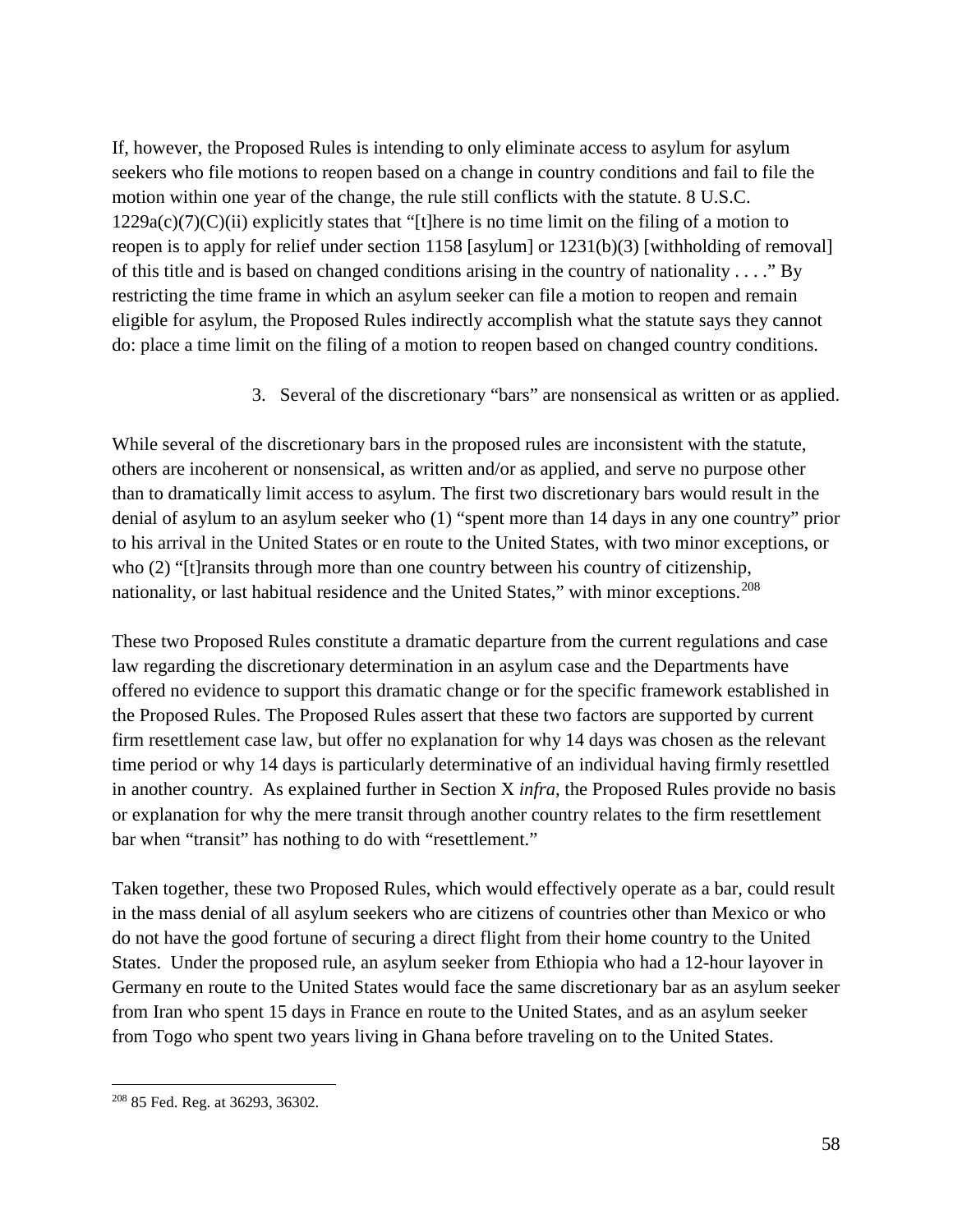Treating these three categories of asylum seekers the same and denying them all asylum as a matter of discretion makes no sense and has no connection to the firm resettlement bar or any other statutory basis for denying asylum. The only basis for treating them as such is if the goal is to deny asylum to as many people as possible in whatever way possible.

## *C. The Proposed Rules Have No Relevance to the Legitimacy of an Asylum Claim or the Use of Discretion in Immigration Proceedings.*

When a bar to asylum does not relate to a safety or security concern, Congress has been clear that the bar should not prevent legitimate asylum seekers from obtaining protection. For example, during the debate over what became the one-year filing deadline, both supporters and opponents of the deadline focused on the need to protect legitimate refugees. Supporters of the provision acknowledged the need for "adequate protections" to protect legitimate refugees<sup>[209](#page-58-0)</sup> and "to ensur[e] that those with legitimate asylum claims are not returned to persecution."[210](#page-58-1)

In contrast, the Proposed Rules create discretionary bars that have no relevance to the legitimacy of an asylum claim. Among the most problematic of these new bars are those related to a failure to timely file tax returns, satisfy tax obligations, or report taxable income.<sup>[211](#page-58-2)</sup> Whether an asylum seeker was able to satisfy her tax obligations has no bearing on the legitimacy of the asylum seeker's claim for protection. Rather, it is reflective of whether the asylum seeker has the education, financial resources, and language ability to navigate the U.S. tax system, while likely still coping with the trauma that caused her to flee to the United States in the first place, still recovering from time spent in immigration detention, and attempting to meet her family's basic needs for food and shelter without employment authorization or access to any public benefits.

Requiring a "discretionary" denial of asylum for these kinds of factors turns the current discretionary rubric on its head. As noted earlier, *Matter of Pula* established that "the danger of persecution should generally outweigh all but the most egregious of adverse factors."[212](#page-58-3) The Proposed Rules flip this principle, mandating that adjudicators deny asylum as a matter of discretion for the most minor of adverse factors.

<span id="page-58-0"></span> <sup>209</sup> 142 CONG. REC. S11491 (daily ed. Sept. 27, 1996) (statement of Sen. Hatch)

<span id="page-58-1"></span><sup>210</sup> 142 CONG. REC. S11840 (daily ed. Sept. 30, 1996) (pre-vote colloquy between Sen. Abraham and Sen. Hatch).

<span id="page-58-2"></span><sup>211 85</sup> Fed. Reg. at 36293, 36302.

<span id="page-58-3"></span><sup>212</sup> *Pula*, 19 I. & N. Dec. at 474.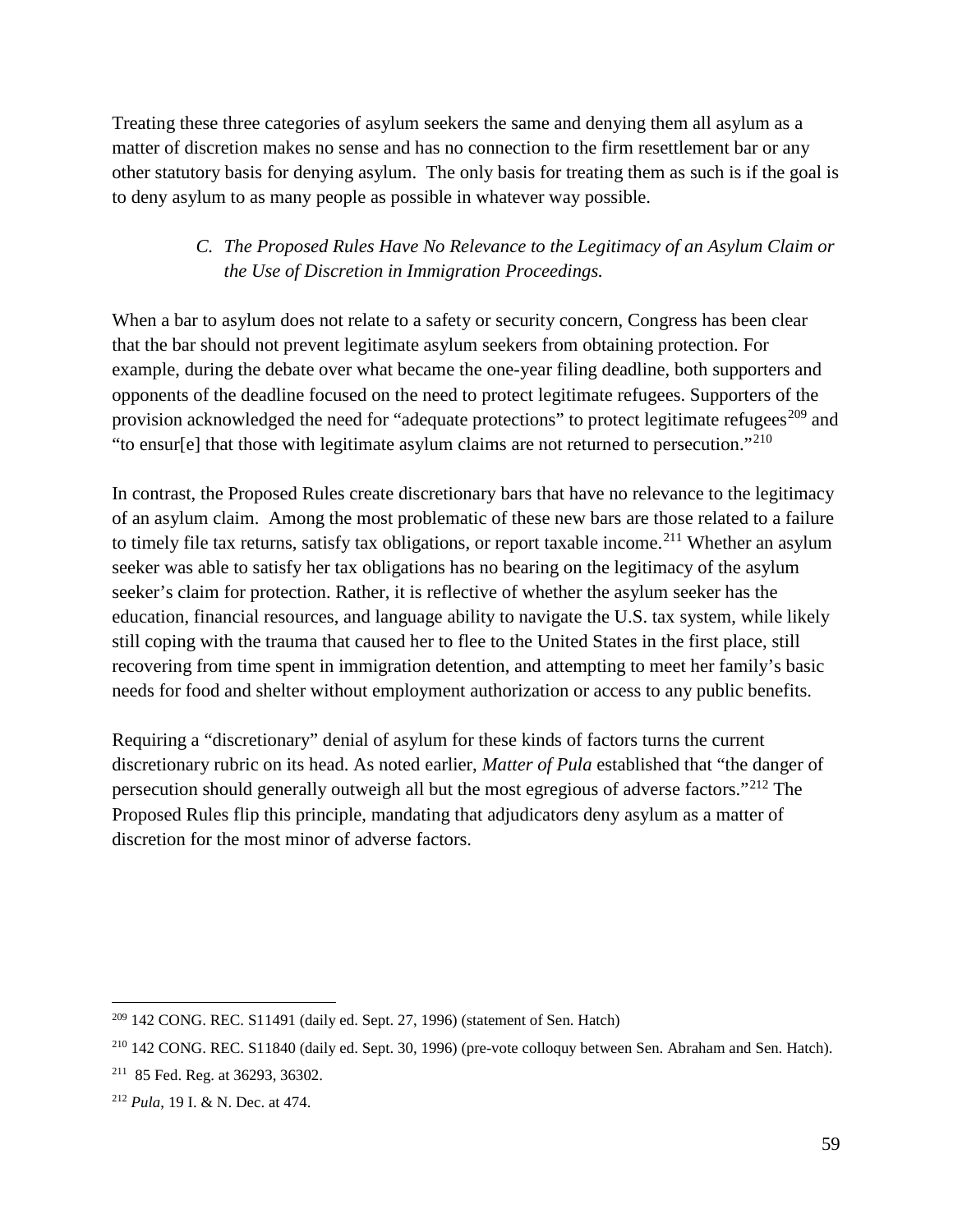#### **X. The Proposed Rules Introduce an Unprecedented Expansion of the Firm Resettlement Bar.**

The proposed changes to 8 C.F.R. § 208.15 and § 1208.15 significantly expand the definition of firm resettlement to bar to any asylum seeker who "could have resided" in renewable or permanent legal immigration status—a sharp departure from the current requirement that asylum seekers receive an offer of permanent status in the country of transit. Furthermore, the rule introduces a new requirement to demonstrate torture or persecution for asylum seekers whose journey keeps them in transit for one year or more in one country. Finally, the rule unreasonably targets minors.

#### *A. As Envisioned by Congress, the Firm Resettlement Bar is a Narrow Exception to Asylum; Under These Proposed Rules, the Exception Swallows the Rule.*

Although Congress did not codify firm resettlement until  $1996$ ,  $^{213}$  $^{213}$  $^{213}$  Congress intentionally restricted the concept of resettled individuals to those "had begun to build new lives" in a third country prior to reaching the United States.<sup>[214](#page-59-1)</sup> In other words, asylum seekers were not resettled by merely transiting through a third country.<sup>[215](#page-59-2)</sup> Rather, resettled individuals must have stable and permanent status that shields them from return to the conditions they fled and enables them to lay new roots. The BIA has followed Congress's intent by applying this bar to individuals who have spent eight to thirteen years in their country of transit, married, found stable employment, and had a viable offer of permanent status.<sup>[216](#page-59-3)</sup> Circuit courts have further clarified that to be firmly resettled, an individual must receive an offer of permanent resident status, citizenship, or some other type of permanent resettlement.<sup>[217](#page-59-4)</sup>

The current regulatory scheme respects Congress' narrow lens for firm resettlement. DHS is required to prove that the availability of an offer of permanent status. If DHS meets that burden, the asylum seeker can rebut the evidence by showing that they did not receive an offer of firm

<span id="page-59-0"></span> <sup>213</sup> For a detailed history, see *Matter of A-G-G-*, 25 I. & N. Dec. 486, 489-94 (BIA 2011).

<span id="page-59-1"></span><sup>214</sup> Rosenberg v. Yee Chien Woo, 402 U.S. 49, 56 (1971).

<span id="page-59-2"></span><sup>215</sup> The Departments assume that any and all signatories to the Refugee Convention provide *de jure* and *de facto* pathways to permanent status to asylum seekers in transit, creating "increased availability of resettlement opportunities" for most asylum seekers from non-contiguous nations. 85 Fed. Reg. at 36285 n. 41. The ample ways in which these very Proposed Rules undermine the Refugee Convention should make these Departments pause in making such a slippery and ill-founded inference.

<span id="page-59-3"></span><sup>216</sup> *See Matter of A-G-G-*, 25 I. & N. Dec. 486, 489-94 (BIA 2011) (applying to respondent who lived for eight years in Senegal, had stable and lawful employment, married and had two children, and had pathway to permanent residency through marriage); *Matter of Kwan*, 14 I. & N. Dec. 499 (Reg. Comm'r 1973) (individual who lived in Hong Kong for thirteen years and had benefits of permanent residence was resettled).

<span id="page-59-4"></span><sup>217</sup> *See Abdille v. Ashcroft*, 242 F.3d 477 (3d Cir. 2001); *Naizghi v. Lynch*, 623 Fed. Appx. 53 (4th Cir. 2015); *Lara v. Lynch*, 833 F.3d 556 (5th Cir. 2016); *Haghighatpour v. Holder*, 2011 U.S. App. LEXIS 22011 (9th Cir. 2011).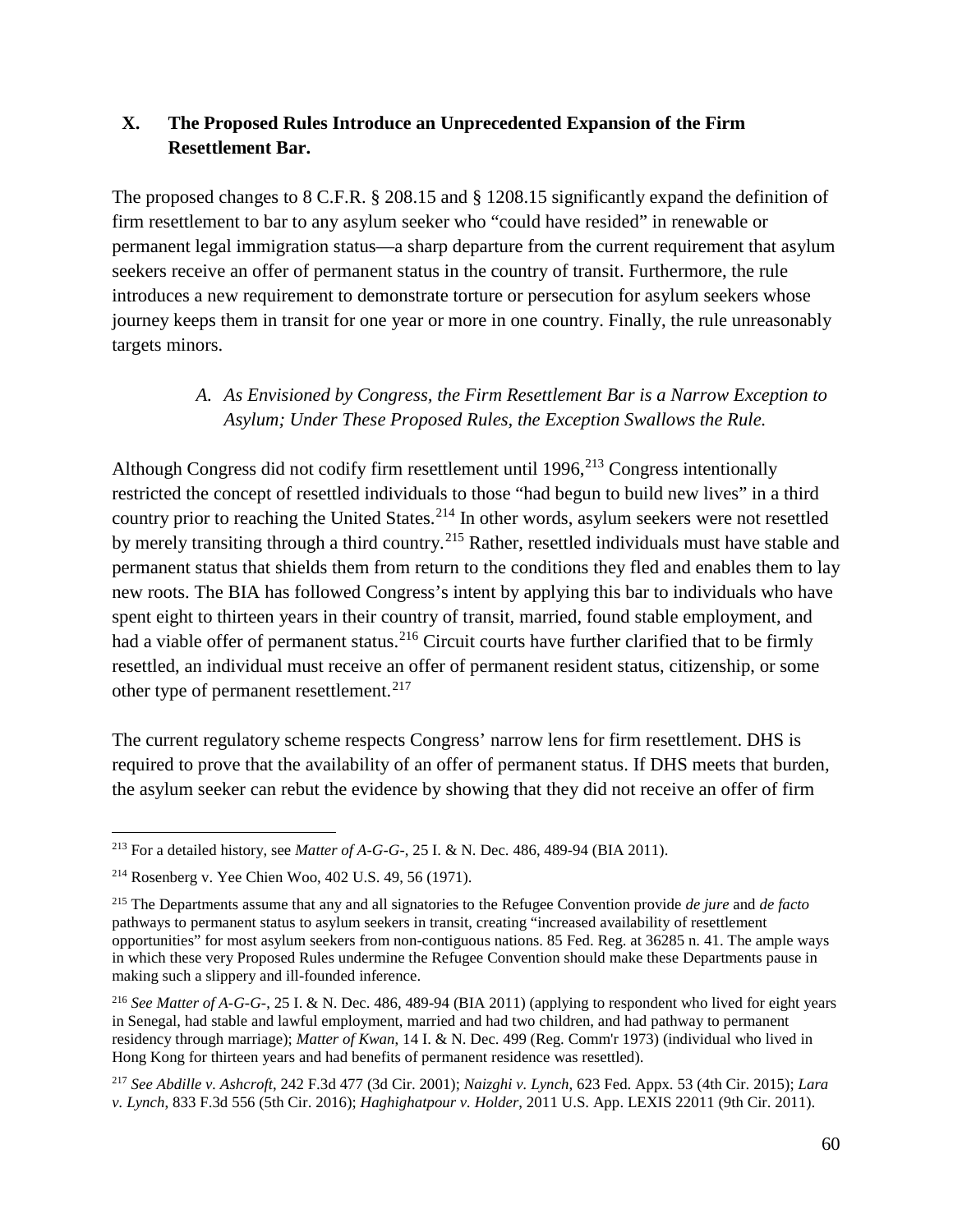resettlement or that did not qualify for the status. If the judge concludes that the applicant resettled, asylum seekers can appeal to two exceptions to ensure that applicants are not improperly barred from asylum.[218](#page-60-0) Specifically, asylum seekers have not resettled if they either remained in the third country only as long as was necessary without establishing significant ties or faced "substantially and consciously restricted" conditions in that country.<sup>[219](#page-60-1)</sup> These exceptions are consistent with Congress' desire to welcome refugees who have faced long journeys and hardships on their way to seeking safety and permanent shelter in the United States.

In contrast, the Proposed Rules both relieve DHS of its burden and strip asylum seekers of these two defenses, without justification.<sup>[220](#page-60-2)</sup> The proposed regulation's attempt to bar asylum for anyone who "could have applied" for permanent or "nonpermanent" status in the third country sets virtually no reasonable limits on the firm resettlement bar. Once a narrow exception, the firm resettlement bar would now apply to nearly all applicants. Such a broad, nonsensical definition of "firm" "resettlement" raises serious questions as to the Departments' use of Congress' plain words. This new definition is both a shield and a sword working for DHS: any potential to get nonpermanent status would shift the burden to asylum seekers, who have no means to rebut a sheer possibility. To further ensure that no asylum seeker can survive this bar, the Departments further crossed off the sensible exceptions of the current rule, leaving no recourse for asylum seekers.

To support their contention, the Departments rely on a skewed interpretation of two seminal BIA cases. In *Matter of K-S-E-*, the BIA decided that a Haitian man had a viable offer of permanent residence but for "ministerial acts" that would not "pose any significant obstacles."<sup>[221](#page-60-3)</sup> In that case, the respondent had an *actual* offer for permanent status in Brazil that he merely had to accept.[222](#page-60-4) Similarly, in *Matter of A-G-G-* a Mauritanian man spent eight years in Senegal, married a Senegalese woman, and had two children with her before arriving in the United States. Though he did not apply for permanent residence, the BIA found that DHS had presented indirect evidence that he had a viable offer of citizenship through his marriage based on a "sufficient level of clarity and force to indicate that the third country officially sanctions the alien's indefinite presence."[223](#page-60-5) In other words, the BIA recognized that the respondent had built a

<span id="page-60-3"></span><sup>221</sup> 27 I. & N. Dec. 818, 819 (BIA 2020).

<span id="page-60-4"></span><sup>222</sup> *Id.* at 820 ("Not only did the Brazilian Government have a program that would allow the respondent to apply for permanent status, but in his case, there was an actual offer to participate in the program.").

<span id="page-60-5"></span><sup>223</sup> *Matter of A-G-G-*, 25 I. & N. Dec. 486, 502 (BIA 2011).

<span id="page-60-0"></span> <sup>218</sup> *See* 8 CFR § 1208.15(a-b).

<span id="page-60-1"></span><sup>219</sup> *Id.*

<span id="page-60-2"></span><sup>220</sup> Under the framework laid out in *Matter of A-G-G-* and followed by circuit courts, DHS bears the burden of presenting *prima facie* evidence of an offer of firm resettlement and has to secure and produce the relevant evidence. 25 I. & N. Dec. 486, 501 (BIA 2011). Under the proposed regulation, adjudicators may require the asylum seeker to prove the bar does not apply where there is no *prima facie* evidence of firm resettlement in the record.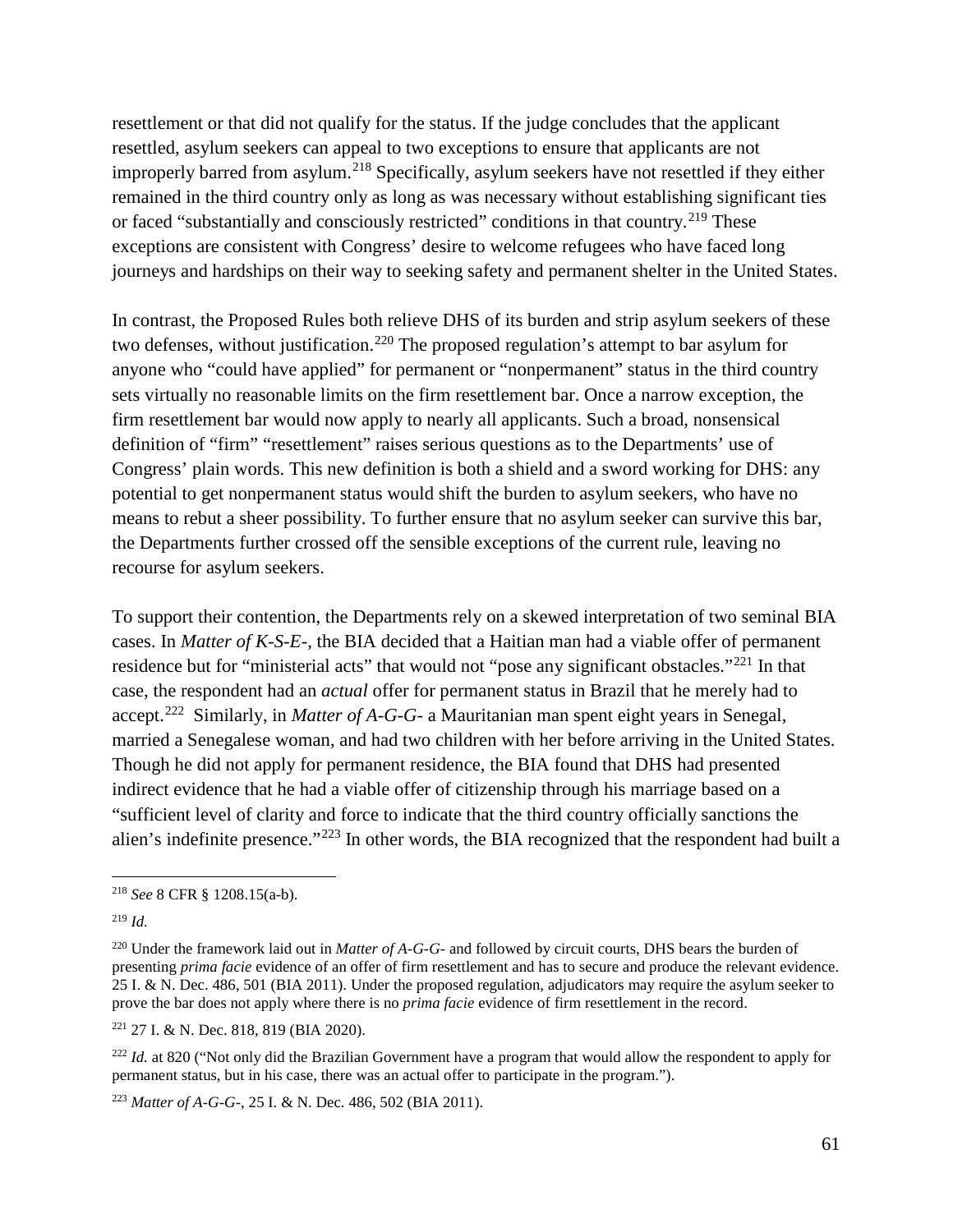life in Senegal and had a pathway to citizenship at his fingertips. These facts and analysis stand in stark contrast with the broad language of the Proposed Rules, which impute potential offers of any form of status (permanent or not) on transiting asylum seekers.

#### *B. The Proposed Rules is a Nesting Doll for New, Insurmountable Barriers to Asylum.*

The Proposed Rules arbitrarily excludes asylum seekers who spent one year in a country of transit, regardless of whether they resettled. Within this rule are two significant barriers that will prevent countless applicants from bringing forth their claims: (1) a new one-year bar and (2) a heightened requirement to prove double torture or persecution. Although the Departments recognize that the definition of firm resettlement "has remained the same for nearly thirty years," they proceed to redefine it to include any individuals who resided in a country of transit for one year.[224](#page-61-0) No offer of permanent or nonpermanent status is necessary. Instead, the Departments presume that the mere passage of time in one country suffices to show that an individual has resettled, regardless of how poor or unstable the conditions in that country were for the asylum seeker.

The Departments provide no justification for creating this new one-year bar—a clear usurpation of Congress' authority to define the bounds of asylum eligibility.[225](#page-61-1) As discussed prior, courts have found resettlement after examining offers of permanent status and a near decade or more of established roots in a third country. There is no logical basis for the Departments to brush aside any consideration of the stability and viable status of the asylum seeker, simply because an asylum seeker took a year to travel through a third country. The Departments further ignore factors such as the size and conditions of the country as well as the asylum seeker's means and ability to travel through this country. For many asylum seekers—including children, individuals with mental or physical disabilities, low-literacy levels, indigenous individuals who cannot understand and navigate the country of transit, or indigent persons—the length of time spent in the country of transit is not within their control. By inserting a new one-year bar, the Departments will impose arbitrary and unreasonable barriers on the most vulnerable asylum seekers.

Importantly, the Proposed Rules fails to clarify if this one-year bar would apply to the tens of thousands of asylum seekers currently forced to remain in Mexico under the Migrant Protection Protocols (MPP). NIJC represents many asylum seekers in this program who have been extorted, physically assaulted, kidnapped, and raped while awaiting entry into the United States. The fact

<span id="page-61-0"></span> <sup>224</sup> 85 Fed. Reg. at 36285.

<span id="page-61-1"></span><sup>&</sup>lt;sup>225</sup> As discussed in this comment, Congress already provided for a one-year bar to asylum that was the product of extensive legislative scrutiny. *See generally* Karen Musalo and Marcelle Rice, *The Implementation of the One-Year Bar to Asylum*, 31 Hastings Int'l & Comp. L. Rev. 693 (2008).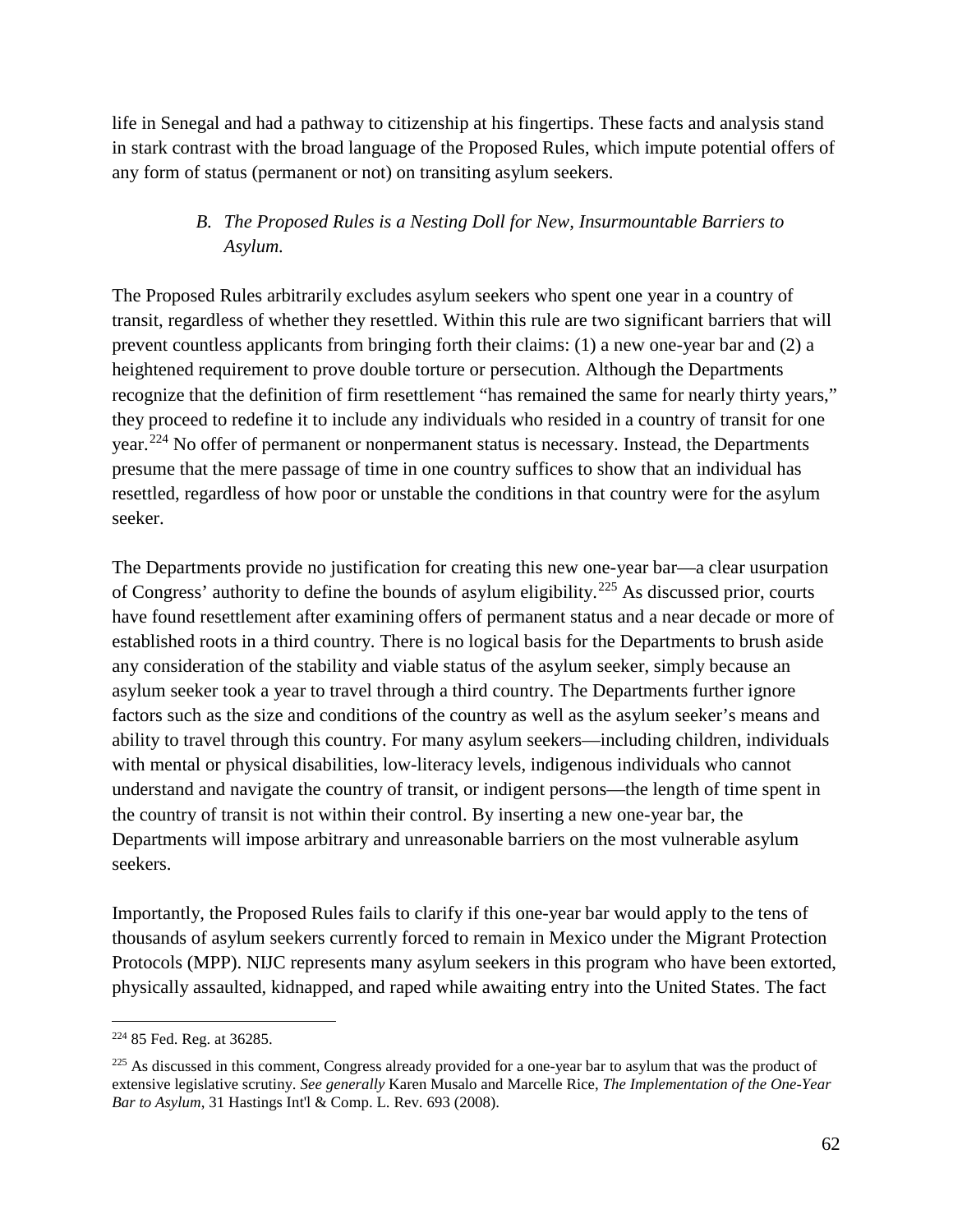that the rule fails to clarify if this bar would apply to these already victimized asylum seekers further illustrates the absurdity of this new bar.  $226$ 

Second, the Departments would require those individuals to prove persecution or torture from country of transit merely to rebut DHS' *prima facie* case. The requirement to prove double persecution or torture (from the countries asylum seekers flee *and* transit through) imposes an unreasonable burden for asylum seekers. It also stands in sharp contrast with the threshold of the current rule's defense, where asylum seekers can show that the conditions in the country of transit were "substantially or consciously restricted" in consideration of multiple factors.<sup>[227](#page-62-1)</sup> In other words, this rule would permit DHS to meet its burden by merely pointing to sheer passage of time, while respondents' opportunity for rebuttal would be to mount a second asylum or CAT claim merely to rebut DHS' presumption. Asylum seekers and torture survivors who appear *pro se* will be unlikely to meet this formidable challenge, while represented respondents will need continuances to competently meet their evidentiary burden. In either scenario, this proposed change is a recipe for unfair and inefficient adjudications of the asylum seeker's underlying claim.

It is further unclear how AOs and IJs will ensure that asylum seekers will not be refouled or returned to the country of transit, even where they faced persecution or torture in the country of transit. NIJC has represented and interviewed asylum seekers who have expressed such fears under MPP. Even where those individuals are granted non-refoulement screenings centering on the persecution and torture they feared in Mexico, they were returned to Mexico. In the case of an LGBTQIA+ asylum seeker NIJC represents, U.S. officials returned him to Mexico anyway, only to be abducted the very same night. This man's fate illustrates the warning recently issued by AOs—namely that MPP "virtually guarantees" a violation of the U.S.'s *non-refoulement* obligations.[228](#page-62-2) The proposed regulations provide no safeguard to avert a new iteration of MPP's unlawful track record.

Finally, the proposed regulation provides that the firm resettlement of an individual's parents will be imputed to a child who turns 18 and resided with their parent at the time of the firm resettlement, unless the child establishes that they could not have derived status from the parent. Unemancipated children have no control over their parents' choice of residence. Their reliance

<span id="page-62-0"></span> $226$  The rule specifies that the individual must voluntarily reside in the country of transit for one year or more. However, Senior DHS officials have touted MPP as a successful "humanitarian" program, so it is unclear whether asylum seekers in this program will be deemed to "voluntarily" reside in Mexico. *See, e.g.*, Press Briefing by Acting CBP Commissioner Mark Morgan, WhiteHouse.gov (Nov. 14, 2019) [https://www.whitehouse.gov/briefings](https://www.whitehouse.gov/briefings-statements/press-briefing-acting-cbp-commissioner-mark-morgan-2/)[statements/press-briefing-acting-cbp-commissioner-mark-morgan-2/.](https://www.whitehouse.gov/briefings-statements/press-briefing-acting-cbp-commissioner-mark-morgan-2/)

<span id="page-62-1"></span><sup>227</sup> *See* 8 C.F.R. § 208.15(b).

<span id="page-62-2"></span><sup>228</sup> *See* Andrew Peterson, *Asylum Officers: Remain in Mexico 'Virtually Guarantees' Unlawful Removal of Asylum Seekers*, LawFareBlog.org (June 28, 2019), https://www.lawfareblog.com/asylum-officers-remain-mexico-virtuallyguarantees-unlawful-removal-asylum-seekers.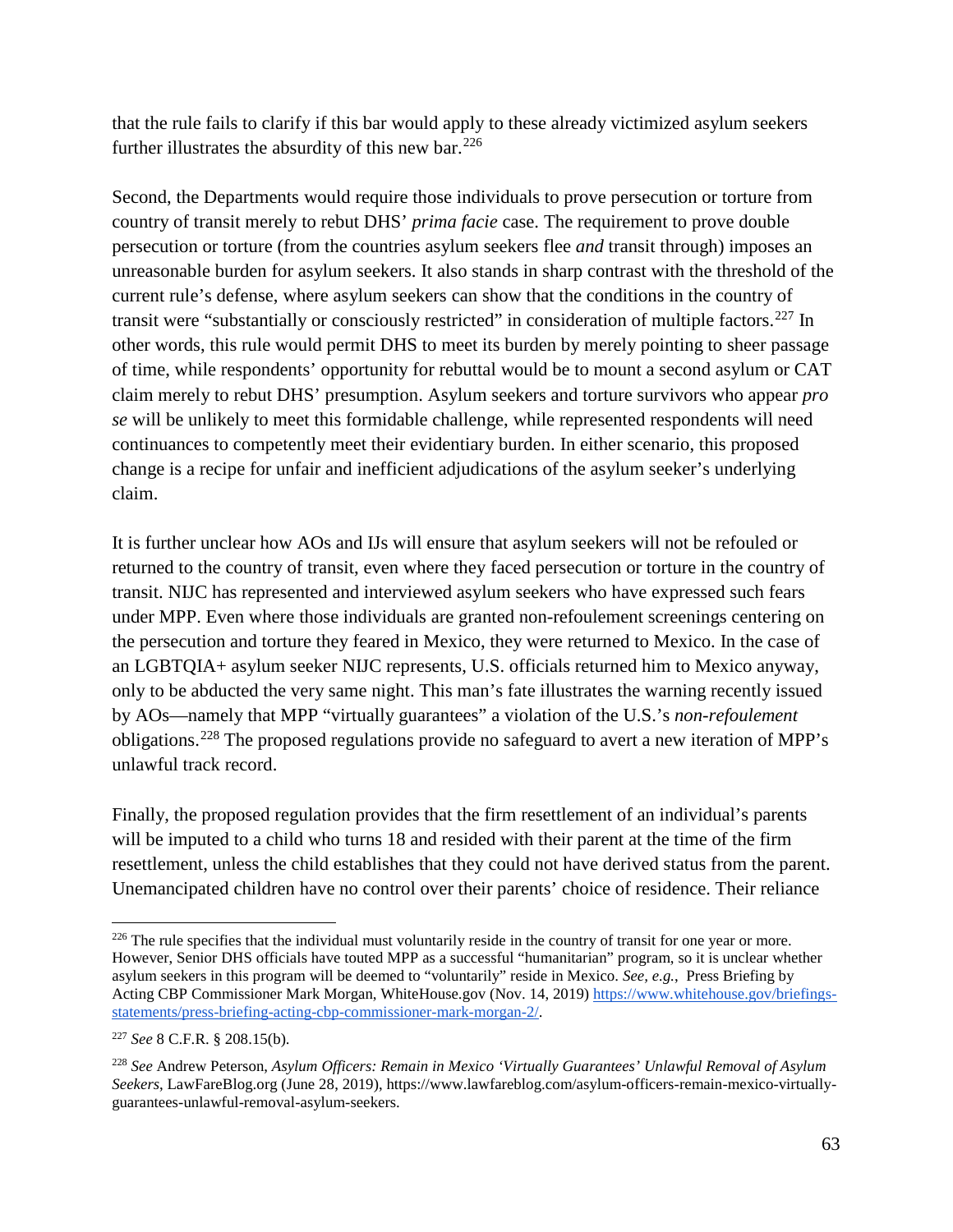on their parents to provide basic necessities such as food and shelter take precedence over their understanding of asylum law. By imputing the purported "choice" of their parents to stay in a third country on a child, the Departments undermine basic principles of child welfare, family unity, and due process for children. In essence, this imputation penalizes children for being children and deprives them of child-centered adjudication required under international law.<sup>[229](#page-63-0)</sup>

## **XI. The Departments' CAT revisions are cruel, confusing, and unlawful vehicles to send survivors back into the hands of their torturers.**

The Proposed Rules proposes modifying the standard for protection under CAT to limit the accountability of foreign governments as to the torturous conduct inflicted either at the hand of government actors directly or by private individuals, acting with the government's acquiescence. Specifically, the Rule seeks to eliminate accountability for torture inflicted by "rogue" government actors and curtail accountability for torture inflicted by private actors.

Under the Proposed Rule, pain or suffering inflicted by, or at the instigation of or with the consent or acquiescence of, a public official is not torture unless it is done while the official is acting in his or her official capacity (i.e. under "color of law"). Additionally, only a government actor who is acting "under color of law" can acquiesce in torturous conduct by private actors. Further, under this Rule, the concept of "willful blindness" as it relates to a government official's reaction to torture by private actors requires the government official to be "aware of a high probability of activity constituting torture and deliberately avoided learning the truth." A reckless or negligent disregard for the truth is not enough. These proposed changes are nonsensical and illegal for many reasons.

# *A. Circuit Courts Have Rejected the Department's proposed definition of acquiescence and rogue official.*

The Departments' definition of willful blindness bears striking resemblance to the discredited and oft-overruled definition of "willful acceptance" in *Matter of S-V-*, which states: "the respondent must do more than show that the officials are aware of the activity constituting torture but are powerless to stop it. He must demonstrate that the Colombian officials are willfully accepting of the guerillas' torturous activities. . . . To interpret the term [acquiescence] otherwise would be to misconstrue the meaning of 'acquiescence,' the dictionary definition of which is 'silent or passive assent.'"<sup>[230](#page-63-1)</sup> Similarly, the Departments state in their definition that "it

<span id="page-63-0"></span> <sup>229</sup> UN High Commissioner for Refugees (UNHCR), *Guidelines on International Protection No. 8: Child Asylum Claims under Articles 1(A)2 and 1(F) of the 1951 Convention and/or 1967 Protocol relating to the Status of Refugees*, 22 December 2009, HCR/GIP/09/08, available at:

https://www.refworld.org/docid/4b2f4f6d2.html [accessed 3 July 2020].

<span id="page-63-1"></span><sup>230</sup> 22 I. & N. 1306 (citations omitted).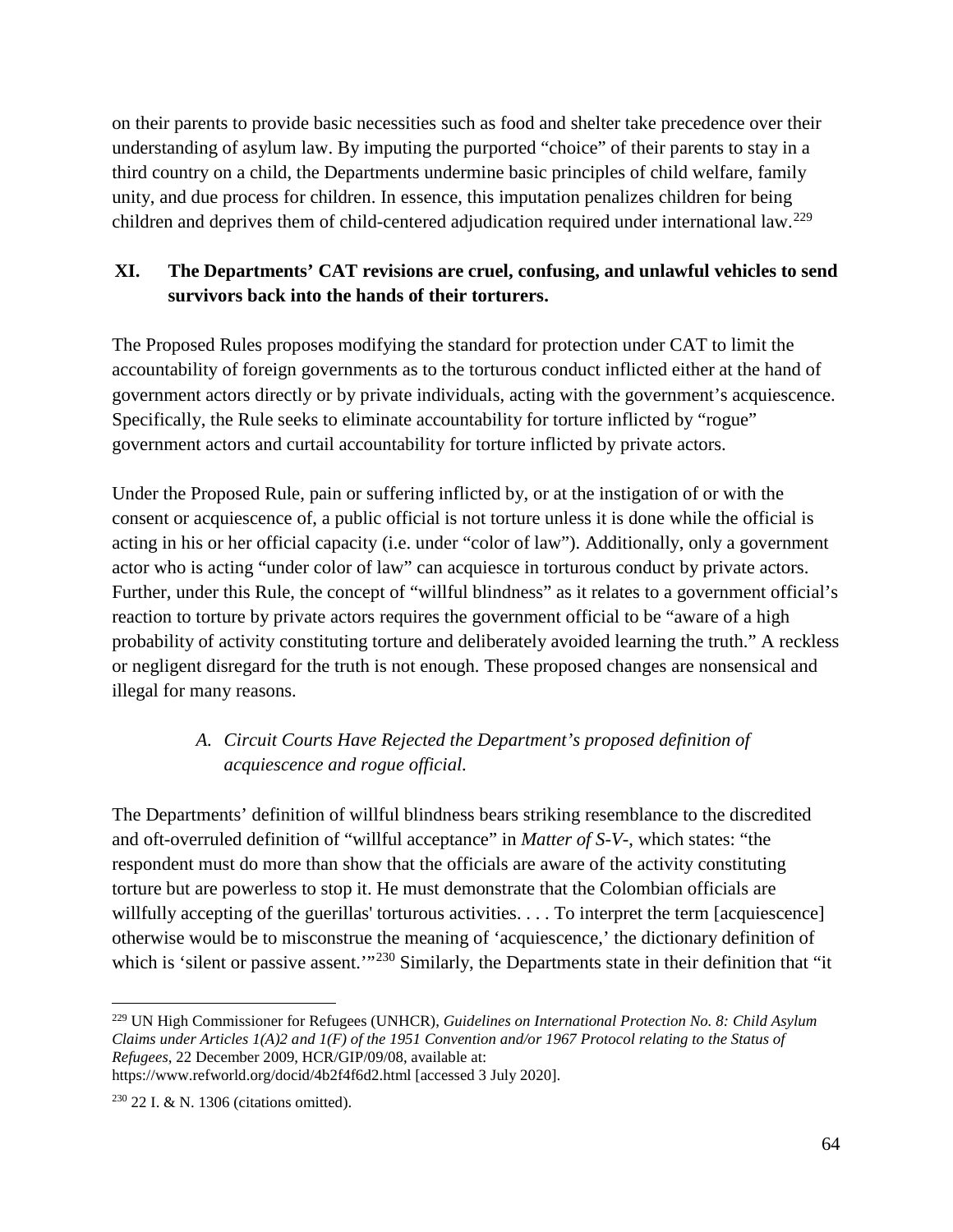is not enough that such public official acting in an official capacity or other person acting in an official capacity was mistaken, recklessly disregarded the truth, or negligently failed to inquire."[231](#page-64-0) The striking resemblance between the rejection of silence/passivity and reckless disregard, mistake, or neglect echo the definition of *Matter of S-V-*, which explicitly rejected willful blindness and adopted willful acceptance instead.

Although the Rule appears intent to resurrect the definition of "willful acceptance"<sup>[232](#page-64-1)</sup> (an iteration of actual knowledge) in its new definition of willful blindness, several Circuits and the Senate Committee on Foreign Relations permitting a broader use of willful blindness.<sup>[233](#page-64-2)</sup> In fact, nearly every circuit in the country has addressed the concept of willful blindness and settled on an approach that is more permissive than the one in this Proposed Rule.<sup>[234](#page-64-3)</sup> Therefore, the Departments' definition is confusing at best, unlawful at worst—collapsing two definitions that federal courts have long distinguished and lowering the threshold of awareness required to constitute willful blindness.

With the addition of "rogue official," the Departments are also attempting to codify a discredited prior analysis, in this case *Matter of O-F-A-S-*, 27 I. & N. Dec. 709 (BIA 2019), which adopts the "rogue official" definition as a silent exception to the requirement that officers act under color of law. Like the Departments, IJs have erroneously relied on a "rogue actor" exception to find that police officers and military officials who rape, extort, or severely beat private citizens are not acting under color of state law, reasoning that these sorts of actions can have no legitimate purpose, so the only explanation is that the officer was "rogue" in his conduct. This approach demonstrates that this concept is elusive to adjudicators and this rule will return more torture survivors to harm. This proposed change would require foreign government license to torture, where the torturer is literally "deputized" to act on behalf of the government.<sup>[235](#page-64-4)</sup>

<span id="page-64-4"></span><sup>235</sup> 85 Fed. Reg. at 36287.

<span id="page-64-0"></span> <sup>231</sup> 85 Fed. Reg. at 36294, 36303 (to be codified at 8 C.F.R. §§ 208.18, 1208.18).

<span id="page-64-1"></span><sup>232</sup> *Matter of S-V-*, 22 I. & N. Dec. 1306 (BIA 2000).

<span id="page-64-2"></span><sup>233</sup> *See Zheng*, 332 F.3d at 1195 (overruling *Matter of S-V-* and noting that "[t]he Senate Committee on Foreign Relations expressly stated that the purpose of requiring awareness, and not knowledge, "is to make it clear that both actual knowledge and 'willful blindness' fall within the definition of the term 'acquiescence.'"); *Amir*, 467 F.3d at 927 (overruling *Matter of S-V-* because BIA failed to include willful blindness in its definition*).*

<span id="page-64-3"></span><sup>234</sup> *See Zheng v. Ashcroft*, 332 F.3d 1186, 1197 (9th Cir. 2003) (rejecting need for official to be "willfully accepting" of torturous activity, finding instead that willful blindness and awareness suffice); *Khouzam v. Ashcroft*, 361 F.3d 161, 170-71 (2d Cir. 2004) (Willful blindness is equivalent to "awareness" of the activity constituting torture.); *Mouawad v. Gonzales*, 485 F.3d 405, 413 (8th Cir. 2007) ("A government does not acquiesce in the torture of its citizens merely because it is aware of torture but powerless to stop it, but it does cross the line into acquiescence when it shows willful blindness towards the torture of citizens by third parties."); *Amir v. Gonzales*, 467 F.3d 921, 927 (6th Cir. 2006) (Willful blindness falls within the definition of acquiescence.); *Silva-Rengifo v. Attorney General*, 473 F.3d 58, 68 (3d Cir. 2007) ("[T]he definition of 'acquiescence' includes *both* actual knowledge *and* 'willful blindness.'"); *Hakim v. Holder*, 628 F.3d 151, 157 (5th Cir. 2010) (distinguishing willful acceptance and willful blindness). *See also Suarez-Valenzuela v. Holder*, 714 F.3d 241, 247 (4th Cir. 2013) (distinguishing actual knowledge and willful blindness).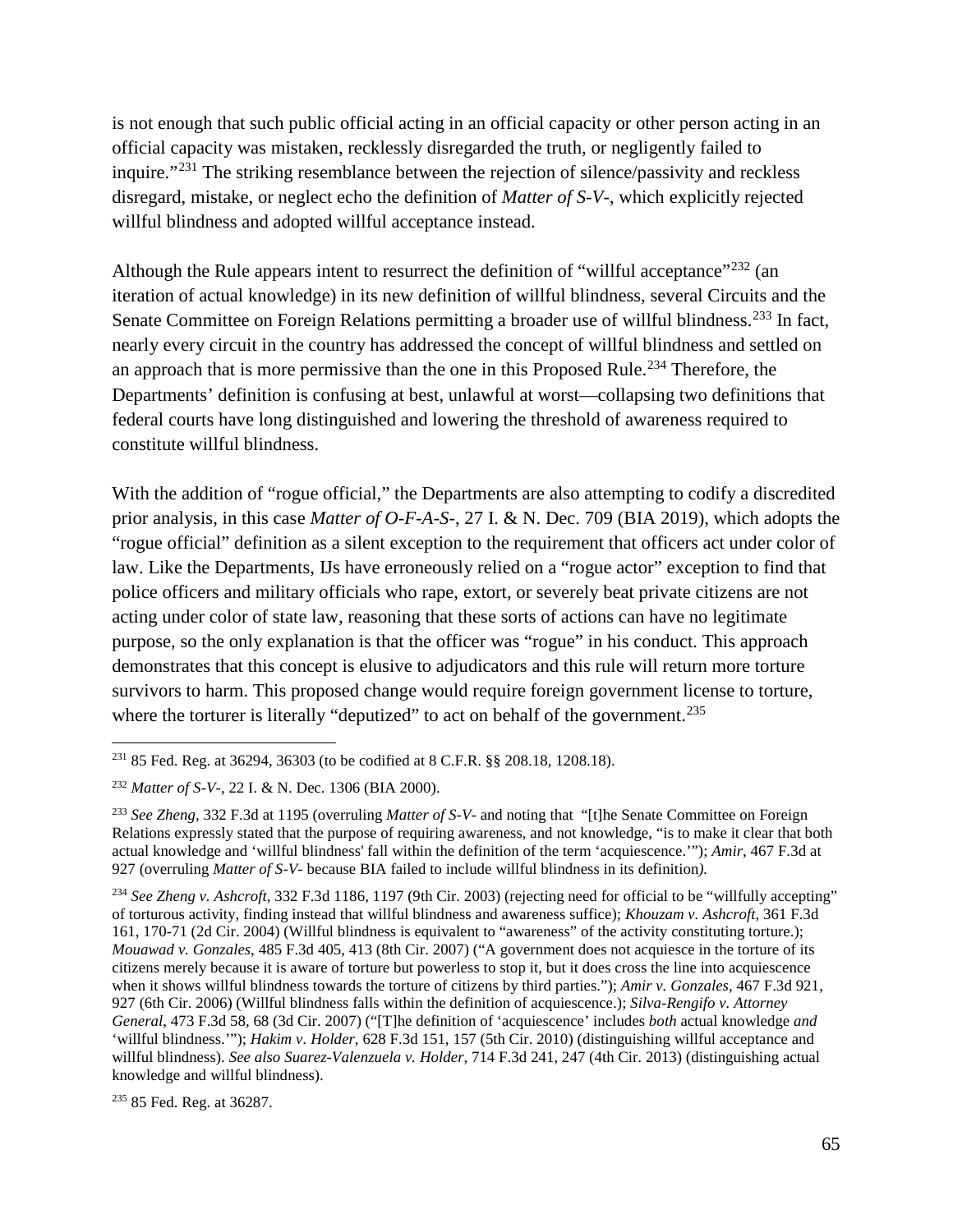Many Circuit courts have rejected a "rogue official" exception to torturous conduct in the CAT context.[236](#page-65-0) As those courts have explained, it is cruel and inconsistent with the purpose of CAT to carve out a statutory exception where torture survivors must demonstrate that their torturer was not a "bad apple" in order to win protection. When government officials engage in misconduct, abusive or even corrupt behavior, they do not shed their public cloak.<sup>[237](#page-65-1)</sup>

#### *B. The Proposed Rules is Rigid and Formalistic.*

The Proposed Rules imposes an overly rigid and formalistic approach that is inconsistent with the actual functioning of many foreign governments. For example, in countries with a weak central government or a corrupt police force (as is the case in many CAT claims), expecting a government official to have direct knowledge of torture by private actors (like tribes, gangs, or private security forces) is unrealistic and would eliminate access to protection for conduct that the CAT is meant to protect against.

#### *C. The Proposed Rules needlessly complicates CAT claims.*

Adding a "color of law" component to CAT claims adds yet another complicated legal concept to an already overly complicated legal analysis. Many applicants for CAT protection proceed *pro se*, and expecting them to understand and apply this complicated concept is not viable.

<span id="page-65-0"></span> <sup>236</sup> *Barajas-Romero v. Lynch*, 846 F.3d 351, 362 (9th Cir. 2017) ("The statute and regulations do not establish a 'rogue official' exception to CAT relief . . . . The four policemen were "public officials," even though they were local police and state or federal authorities might not similarly acquiesce. Since the officers were apparently off-duty when they tortured Barajas-Romero, they were evidently not acting 'in an official capacity,' but the regulation does not require that the public official be carrying out his official duties, so long as he is the actor or knowingly acquiesces in the acts."); *Khouzam*, 361 F.3d at 171 ("To the extent that these police are acting in their purely private capacities, then the 'routine' nature of the torture and its connection to the criminal justice system supply ample evidence that higher-level officials either know of the torture or remain willfully blind to the torture and breach their legal responsibility to prevent it."); *Garcia v. Holder*, 756 F.3d 885 (5th Cir. 2014) ("[A]n act is under color of law when it constitutes a misuse of power, possessed by virtue of state law and made possible only because the wrongdoer is clothed with the authority of state law."); *Ramirez-Peyro v. Holder*, 574 F.3d 893, 901 ("[T]he use of official authority by low-level officials, such a[s] police officers, can work to place actions under the color of law even where they are without state sanction."); *Barajas-Romero v. Lynch*, 846 F.3d 351, 362 (9th Cir. 2017) ("The statute and regulations do not establish a 'rogue official' exception to CAT relief . . . . The four policemen were "public officials," even though they were local police and state or federal authorities might not similarly acquiesce. Since the officers were apparently off-duty when they tortured Barajas-Romero, they were evidently not acting 'in an official capacity,' but the regulation does not require that the public official be carrying out his official duties, so long as he is the actor or knowingly acquiesces in the acts.").

<span id="page-65-1"></span><sup>237</sup> *Barajas-Romero*, 846 F.3d at 362.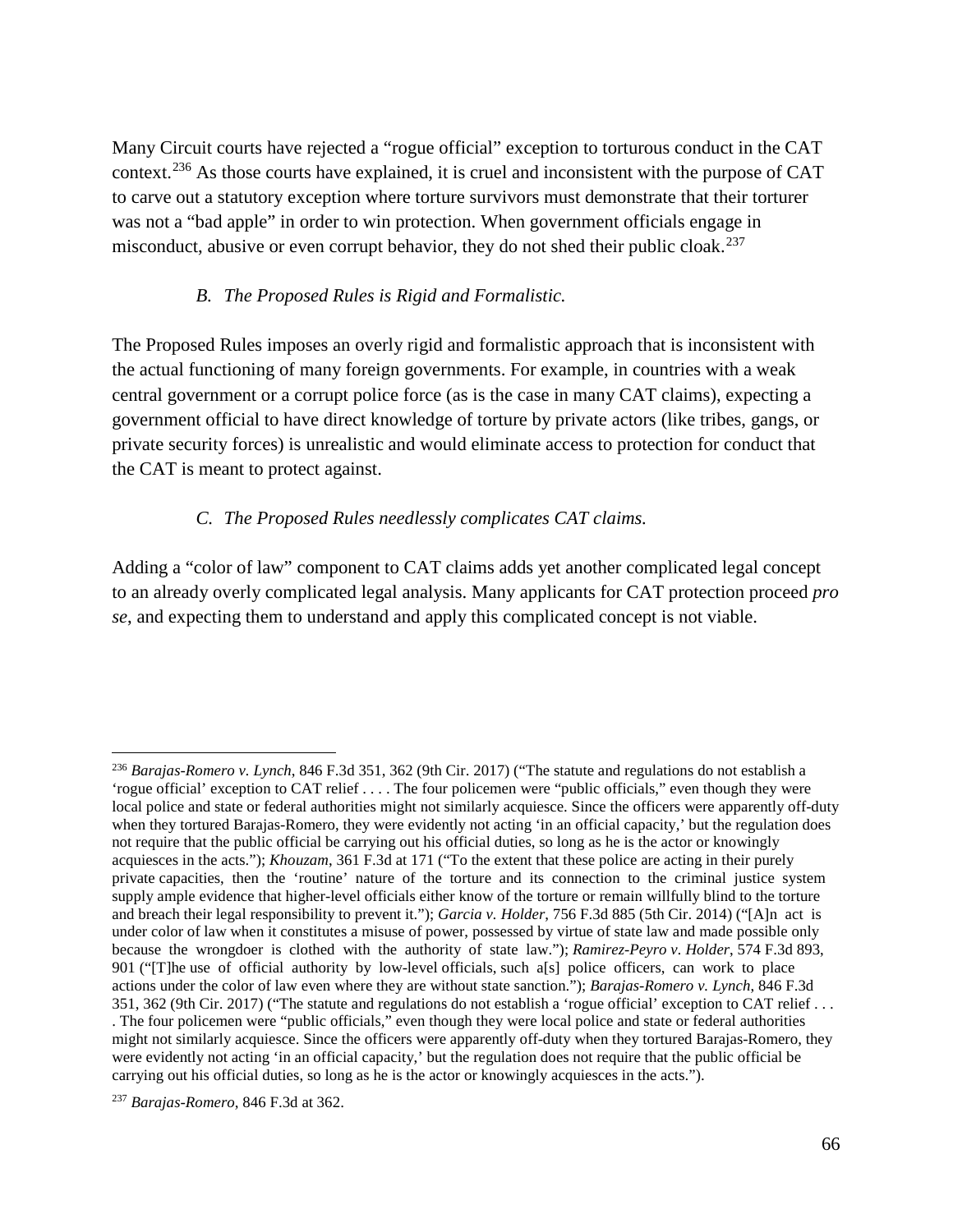There is no need to raise the CAT standard. It is already the case that 98% of individuals who seek protection under the CAT are denied that relief.<sup>238</sup> Making the relief harder to obtain undermines U.S. treaty obligations under the Convention to refrain from deporting people to torturous circumstances.

One notable case that likely would not have survived the Proposed Rule's standard is *Avendano-*Hernandez v. Lynch.<sup>[239](#page-66-1)</sup> There, the Petitioner, a transgender woman from Mexico was repeatedly raped and sexually abused, by police officers and military officials. The government argued vigorously that these actors were engaged in clearly illegal activity and were thus "rogue." The Court "reject[ed] the government's attempts to characterize these police and military officers as merely rogue or corrupt officials. The record makes clear that both groups of officers encountered, and then assaulted, Avendano-Hernandez while on the job and in uniform. Avendano-Hernandez was not required to show acquiescence by a higher-level member of the Mexican government because "an applicant for CAT relief need not show that the entire foreign government would consent to or acquiesce in [her] torture."[240](#page-66-2) Were these Proposed Rules to become final, Ms. Avendano Hernandez would be deported back to her torturers in violation of U.S. and international law.

# **XII. In the Proposed Revisions to Information Disclosure Requirements, the Departments Disturb the Safeguard of Confidentiality for Vulnerable Asylum Seekers.**

The Proposed Rules would significantly alter the confidentiality protections for asylum seekers currently enshrined in 8 C.F.R. §§ 208.6 and 1208.6. The Departments state that the intent of the proposed changes is to ensure that existing confidentiality provisions are not being used to shield fraud and abuse. The Departments admit, however, that existing regulations that govern the disclosure of information contained in or pertaining to asylum applications, credible fear records, and reasonable fear records, *already* permit disclosure of confidential information to any U.S. government official or contractor having a need to examine information in connection with the adjudication of an asylum application or consideration of a credible fear claim.<sup>[241](#page-66-3)</sup>

Still, the Rule proposes changes to expressly allow the disclosure of information in an asylum application "as part of a federal or state investigation, proceeding, or prosecution; as a defense to any legal action relating to the alien's immigration or custody status; an adjudication of the

<span id="page-66-0"></span> <sup>238</sup> *See* U.S. Dep't of Justice, Exec. Office of Immigration Review, Statistics Yearbook: FY 2018, Tbl. 16, https://www.justice.gov/eoir/file/1198896/download (last visited June 18, 2020) (showing 69,618 total applicants for CAT protection, and only 1,334 grants of withholding or deferral of removal).

<span id="page-66-1"></span><sup>239</sup> 800 F. 3d 1072 (9th Cir. 2015).

<span id="page-66-2"></span><sup>240</sup> *Id.* at 1080.

<span id="page-66-3"></span><sup>241</sup> 85 Fed. Reg. at 36288.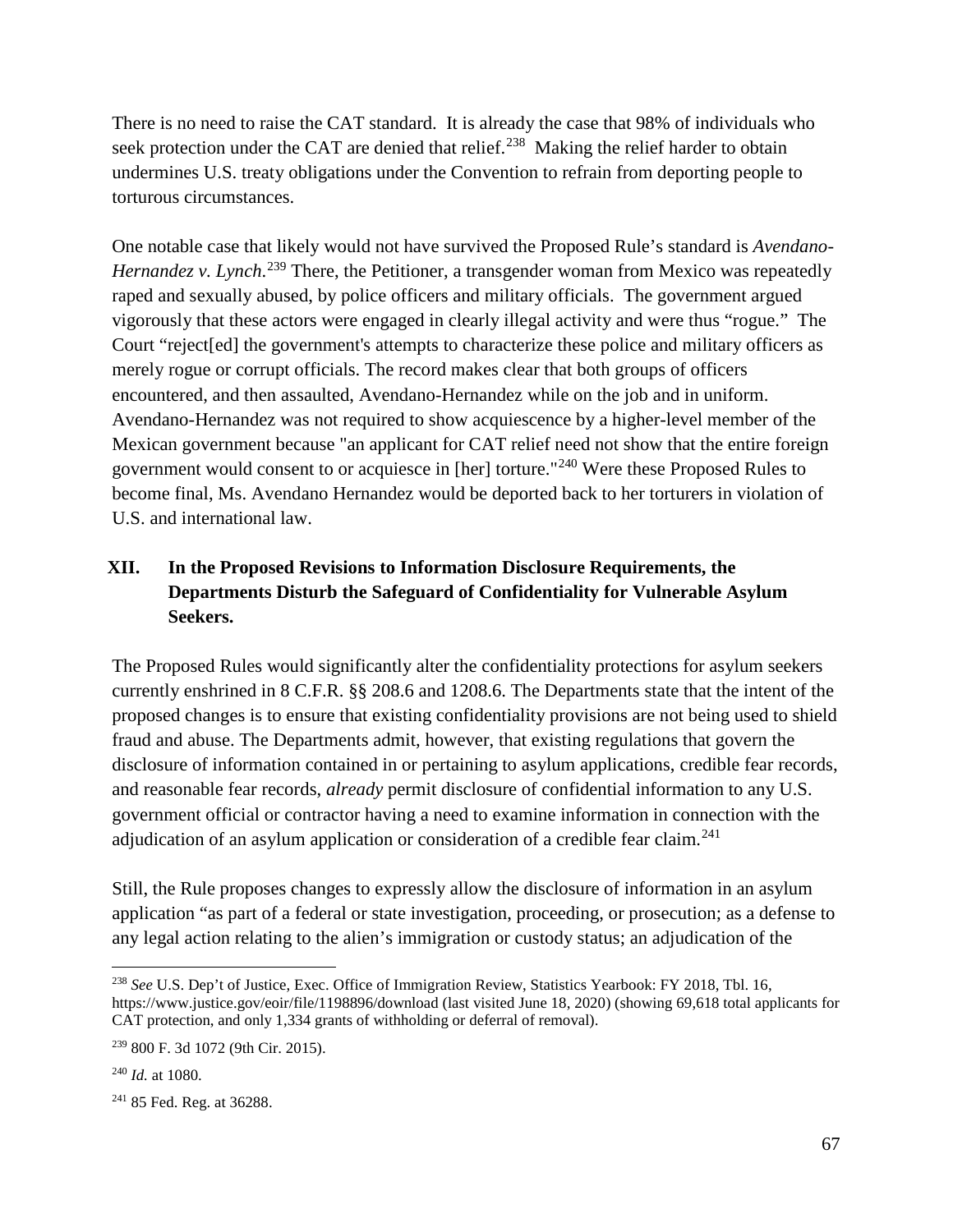application itself or an adjudication of any other application or proceeding arising under the immigration laws; pursuant to any state or federal mandatory reporting requirement; and to deter, prevent, or ameliorate the effects of child abuse."[242](#page-67-0) Without any valid justification, the Rule proposes changes that would allow the government to use a non-citizen's fear-based claim against them, in ways that could prevent them from obtaining other benefits or concessions, and hinder them from seeking asylum due to fear of reprisal.

As explained below, the Departments proposed revisions will inhibit asylum seekers from making essential disclosures and particularly harm the most vulnerable asylum seekers. Additionally, the Proposed Rules will interfere with privacy rights and would open the door to unsubstantiated and dangerous allegations. Finally, the Departments' supply no reasonable justification for their presumption of fraud and abuse of the asylum system.

#### *A. Compromising the Confidentiality of Asylum Records Will Chill Asylum Seekers, Including Children and Survivors of Domestic and Sexual Violence.*

AOs and IJs elicit painful, traumatic, and private confidences from asylum seekers on a daily basis.[243](#page-67-1) Their only tool to comfort asylum seekers is strict safeguard against disclosure of these confidences. If the Proposed Rules goes into effect, this safeguard will be a relic of the past. The Proposed Rules set forth a new set of vaguely worded circumstances that would allow for the disclosure of asylum records, without any clear limitations as to whom it may be disclosed. Ensuring a certain level of confidentiality critical to allow for asylum seekers to fully disclose the details of their claim, as full disclosures are critical to a survivor's chances to survive expedited removal. Yet, under the Proposed Rules, no real assurances of confidentiality can be given. When a person is fearful for their life, and worried that the information they are sharing could be used against them, it limits their willingness to seek help, tell their whole story, trust the system, or pursue legal cases.

The stripping away of existing confidentiality protections will particularly hurt children and survivors, who are already weary of sharing the nature of their fear. The Proposed Rules would allow for confidential information of asylum seekers to be disclosed for the government's defense of any legal action relating to the asylum seeker's immigration or custody status. As stated prior, candid and comprehensive disclosures are key to reliable asylum adjudications. For children or women fleeing domestic abuse, this carve-out can torpedo their ability to share their story. Additionally, asylum seekers are often already scared and traumatized, leading to their

<span id="page-67-0"></span><sup>&</sup>lt;sup>242</sup> 85 Fed. Reg. at 36288.

<span id="page-67-1"></span><sup>&</sup>lt;sup>243</sup> The disclosures themselves can trigger asylum seekers, making the prospect of interviews and testimony beyond unsettling; the scarce comfort they can derive from protection against the disclosure of their information can hardly be overstated. *See* Katrin Schock et al., *Impact of asylum interviews on the mental health of traumatized asylum seekers*, 6 European J. Psychotraumatology (2015), [https://www.ncbi.nlm.nih.gov/pmc/articles/PMC4558273/.](https://www.ncbi.nlm.nih.gov/pmc/articles/PMC4558273/)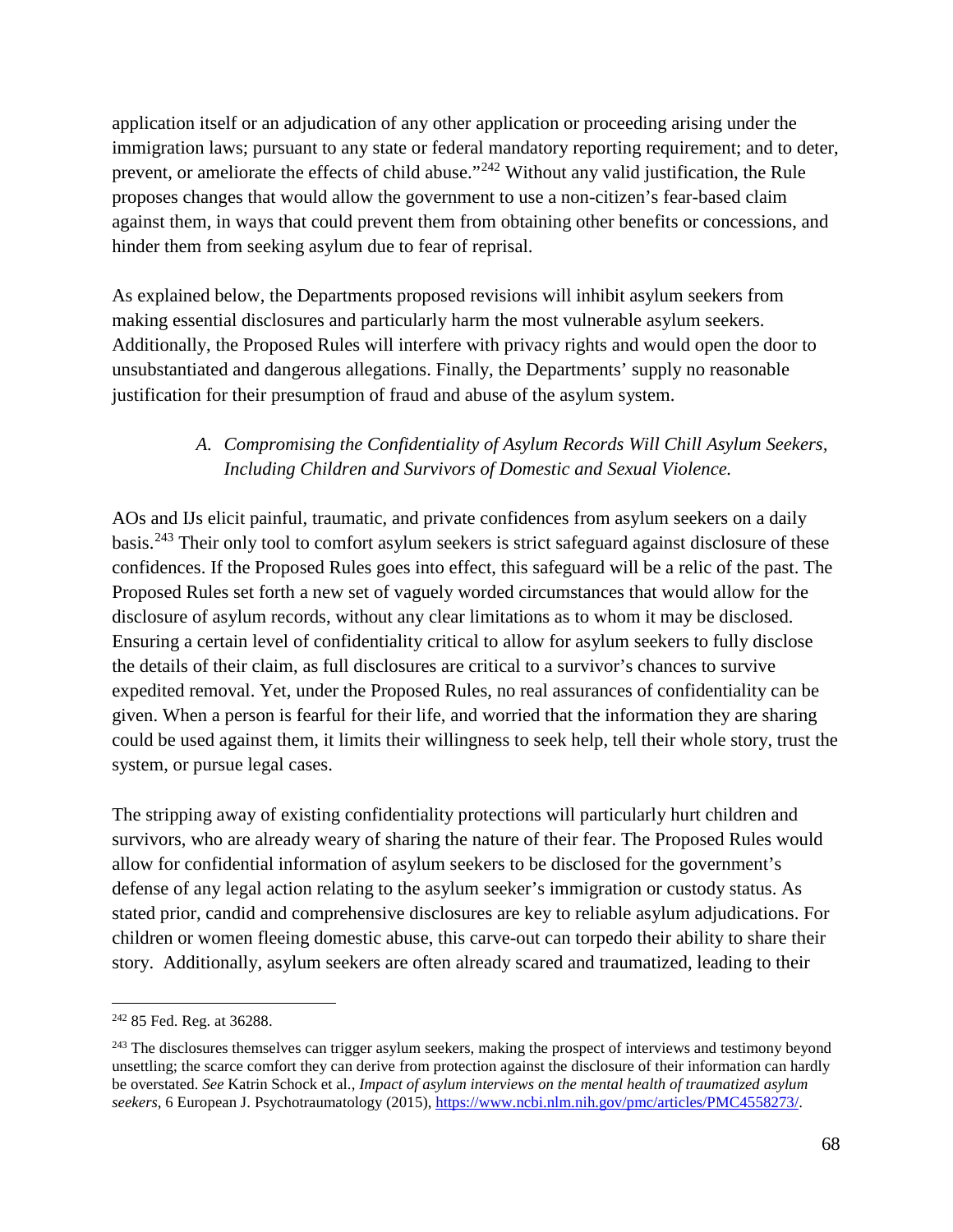inability to disclose their asylum claim during CFIs.<sup>[244](#page-68-0)</sup> The Departments' proposed changes will further undermine asylum seekers' trust that they can share confidences without risking retaliation; this, in turn, will lead to truncated or faulty adjudications.

Additionally, this would harm asylum seekers who are currently subject to abusive relationships in the U.S. Abusers frequently lodge false accusations against victims to retaliate if they report abuse, or to manipulate them to reinforce control over their lives.<sup>[245](#page-68-1)</sup> Asylum seekers simultaneously experiencing domestic violence in the U.S. will be at the mercy of abusers who report victims to law enforcement for fabricated allegations of crime, child abuse, or immigration violations.

Such risks are recognized by the current protection of sensitive information other than in exceptional circumstances. With the new changes, survivors will be both penalized for withholding any information about their fear of harm, and at the same time could also be deterred from disclosing critical details if they fear disclosure of such information. NIJC represents clients who could be at risk of being falsely accused of failing to protect their children based on information in their asylum application relating to the abuse they are experiencing. An abuser could easily call a DHS tip-line, for example, and falsely accuse an NIJC client of immigration fraud to prompt DHS to launch an investigation, accessing their immigration files, and placing their asylum claim at risk.

# *B. The Changes Threaten the Privacy of Asylum Seekers and May Impair Adjudications.*

The proposed changes pose new threats to the rights of asylum seekers. The existing regulations already allow for information sharing between government Departments to investigate asylum seekers for criminal or civil matters, which may include allegations of fraud or perjury.<sup>[246](#page-68-2)</sup> The proposed changes broaden the authority of government officials, however, to share information on immigrants that could put them at risk of reprisals or anti-immigrant violence. The proposed changes could have a chilling effect on asylum seekers' disclosures and ability to reach finality in their decision; due to the adversarial character of proceedings, asylum seekers may fear retaliatory leaks of their private disclosures from DHS to their persecuting country merely for seeking full adjudication of their claims.

<span id="page-68-0"></span> <sup>244</sup> *See* Comment of Ronda Doe, *supra* n. 164.

<span id="page-68-1"></span><sup>245</sup> *See generally*, Dutton, Mary; Leslye Orloff, and Giselle Aguilar Hass. 2000. "Characteristics of Help-Seeking Behaviors, Resources, and Services Needs of Battered Immigrant Latinas: Legal and Policy Implications." Georgetown Journal on Poverty Lawand Policy. 7(2); Orloff, Leslye and Janice V. Kaguyutan. 2002. "Offering a Helping Hand: Legal Protections for Battered Immigrant Women: A History of Legislative Responses." Journal of Gender, Social Policy, and the Law. 10(1): 95-183.

<span id="page-68-2"></span> $246$  8 CFR § 208.6(c)(v).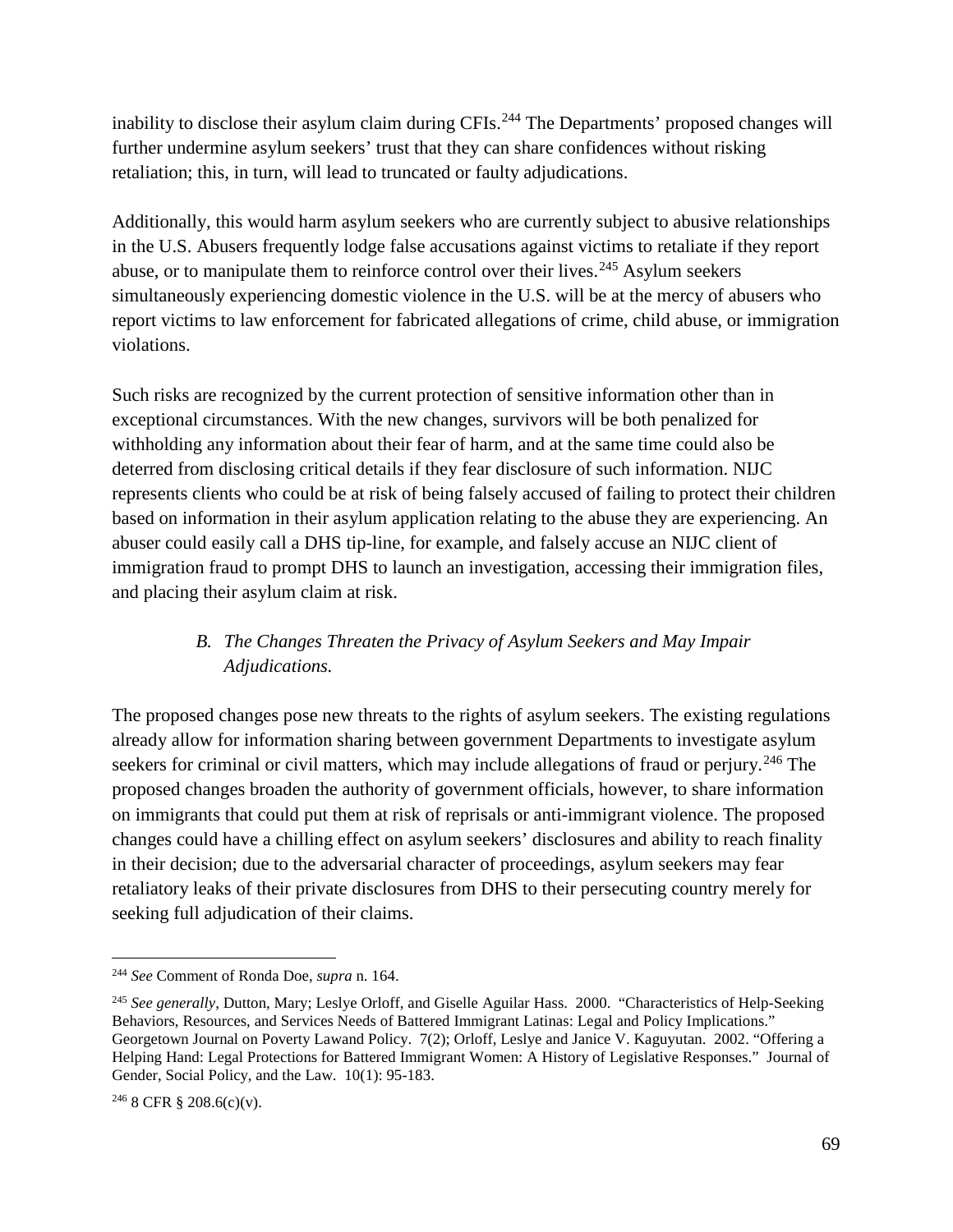NIJC's clients will be impacted by the proposed changes that loosen restrictions on information disclosures. The changes would allow government Departments to share confidential information relating to NIJC clients with domestic and foreign law enforcement Departments that could put asylum seekers at risk. NIJC has represented asylum seekers, for example, who were separated from their children based on unsubstantiated information provided by foreign governments.<sup>[247](#page-69-0)</sup> The proposal to loosen restrictions on information sharing programs could increase information sharing between U.S. government Departments, and foreign governments, putting more asylum seekers at risk of family separation due to unsubstantiated suspicions.

#### *C. The Proposed Rules Are a Renewed Attempt to Vilify and Criminalize Asylum Seekers.*

The new regulations mischaracterize the existing regulatory regime, by asserting that the current system allows for criminal activity to be shielded from investigation and prosecution. Yet, it presents no evidence that existing confidentiality protections impede criminal investigations or prosecution in any way.

The Proposed Rule claims that, "improper duplication of applications or claims…directly relate to the integrity of immigration proceedings."<sup>[248](#page-69-1)</sup> However, the process of applying for fear-based protection is already extremely complicated and the government places numerous restrictions and roadblocks that easily result in duplication or at least redundancy in asylum claims that are not attributed to the applicant, and are not reflective of the integrity of the proceedings themselves. Rather, such situations present a clear opportunity for the adjudicator to consolidate matters and contested issues.

The Departments' focus on criminal investigations and fraudulent applications is pretextual at best. The proposed changes confirm the recent executive trend to criminalize asylum seekers<sup>[249](#page-69-2)</sup>

<span id="page-69-0"></span><sup>&</sup>lt;sup>247</sup> See Statement of the National Immigrant Justice Center (NIJC), U.S. House Judiciary Committee Hearing Oversight of Family Separation and U.S. Customs and Border Protection Short-Term Custody under the Trump Administration, July 25, 2019[, https://www.congress.gov/116/meeting/house/109852/documents/HHRG-116-JU00-](https://www.congress.gov/116/meeting/house/109852/documents/HHRG-116-JU00-20190725-SD014.pdf) [20190725-SD014.pdf.](https://www.congress.gov/116/meeting/house/109852/documents/HHRG-116-JU00-20190725-SD014.pdf)

<span id="page-69-1"></span><sup>248</sup> 85 Fed. Reg. at 36288.

<span id="page-69-2"></span><sup>249</sup> *See, e.g.,* Human Rights First, "Stoking Fears and Peddling Lies: The Trump Administration's Attacks on Asylum" (last accessed July 15, 2020) *available at* [https://www.humanrightsfirst.org/sites/default/files/Stoking-](https://www.humanrightsfirst.org/sites/default/files/Stoking-Fear-and-Peddling-Lies.pdf)[Fear-and-Peddling-Lies.pdf.](https://www.humanrightsfirst.org/sites/default/files/Stoking-Fear-and-Peddling-Lies.pdf)